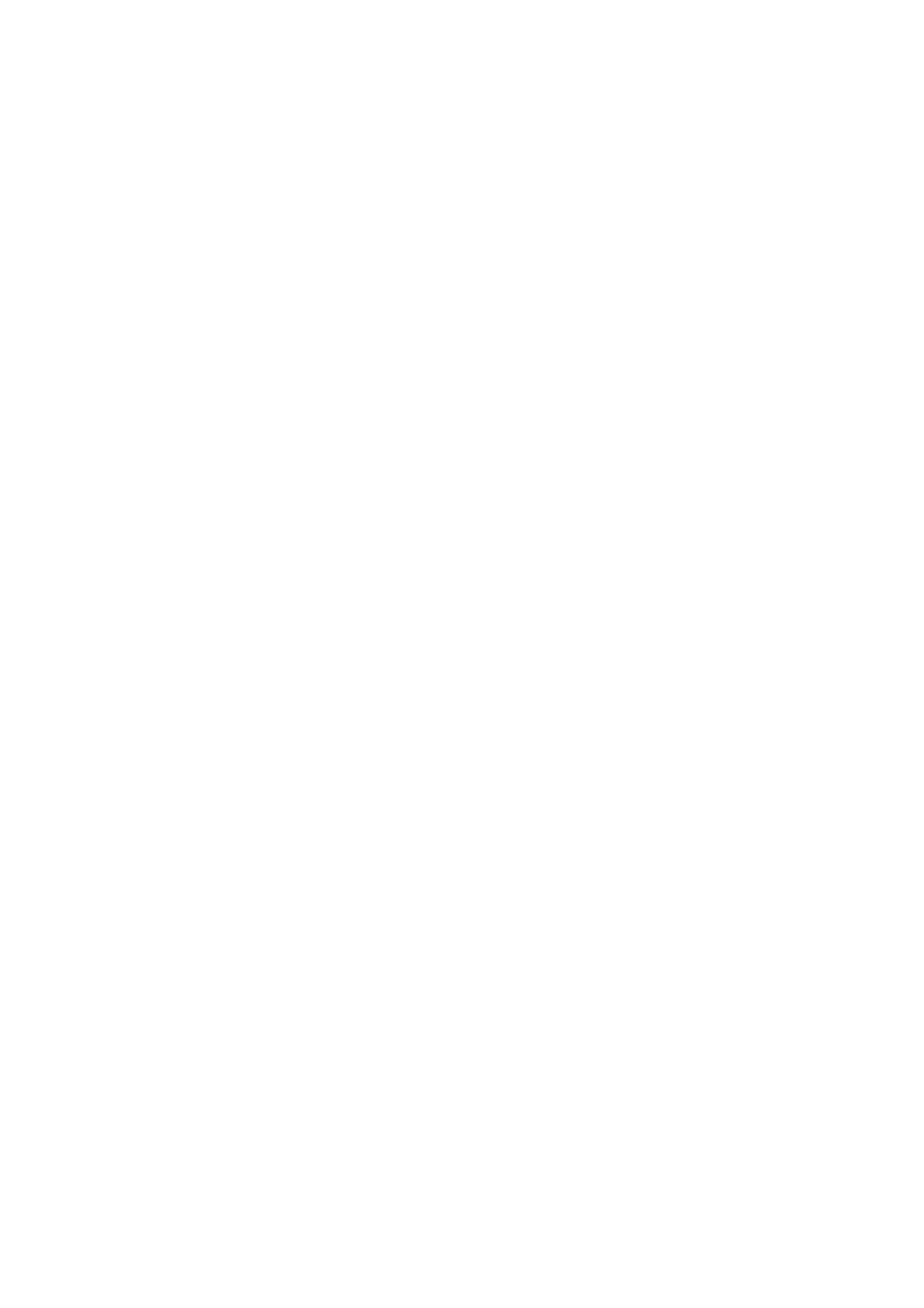# **CONTENTS**

| I.        |                                                                            |                                                                            |                                                                      |  |  |  |  |
|-----------|----------------------------------------------------------------------------|----------------------------------------------------------------------------|----------------------------------------------------------------------|--|--|--|--|
| A.        |                                                                            |                                                                            |                                                                      |  |  |  |  |
| <b>B.</b> |                                                                            |                                                                            |                                                                      |  |  |  |  |
| C.        |                                                                            |                                                                            | Consultations held by the delegation and co-operation encountered  9 |  |  |  |  |
| D.        | Immediate observations under Article 8, paragraph 5, of the Convention  10 |                                                                            |                                                                      |  |  |  |  |
| Η.        | FACTS FOUND DURING THE VISIT AND ACTION PROPOSED11                         |                                                                            |                                                                      |  |  |  |  |
| A.        | Establishments under the authority of the Ministry of Internal Affairs11   |                                                                            |                                                                      |  |  |  |  |
|           | 1.                                                                         |                                                                            |                                                                      |  |  |  |  |
|           | 2.                                                                         |                                                                            |                                                                      |  |  |  |  |
|           | 3.                                                                         | Safeguards against the ill-treatment of persons detained by the police  17 |                                                                      |  |  |  |  |
|           | $\overline{4}$ .                                                           |                                                                            |                                                                      |  |  |  |  |
| <b>B.</b> |                                                                            |                                                                            |                                                                      |  |  |  |  |
|           | 1.                                                                         |                                                                            |                                                                      |  |  |  |  |
|           |                                                                            | a.                                                                         |                                                                      |  |  |  |  |
|           |                                                                            | $\mathbf{b}$ .                                                             |                                                                      |  |  |  |  |
|           |                                                                            | $\mathbf{c}$ .                                                             |                                                                      |  |  |  |  |
|           |                                                                            | $\mathbf{d}$ .                                                             |                                                                      |  |  |  |  |
|           |                                                                            | e.                                                                         |                                                                      |  |  |  |  |
|           | 2.                                                                         |                                                                            |                                                                      |  |  |  |  |
|           |                                                                            | a.                                                                         |                                                                      |  |  |  |  |
|           |                                                                            | $\mathbf b$ .                                                              |                                                                      |  |  |  |  |
|           |                                                                            | $\mathbf{c}$ .                                                             |                                                                      |  |  |  |  |
|           |                                                                            | i.                                                                         |                                                                      |  |  |  |  |
|           |                                                                            | ii.                                                                        |                                                                      |  |  |  |  |
|           |                                                                            | iii.                                                                       |                                                                      |  |  |  |  |
|           |                                                                            | iv.                                                                        |                                                                      |  |  |  |  |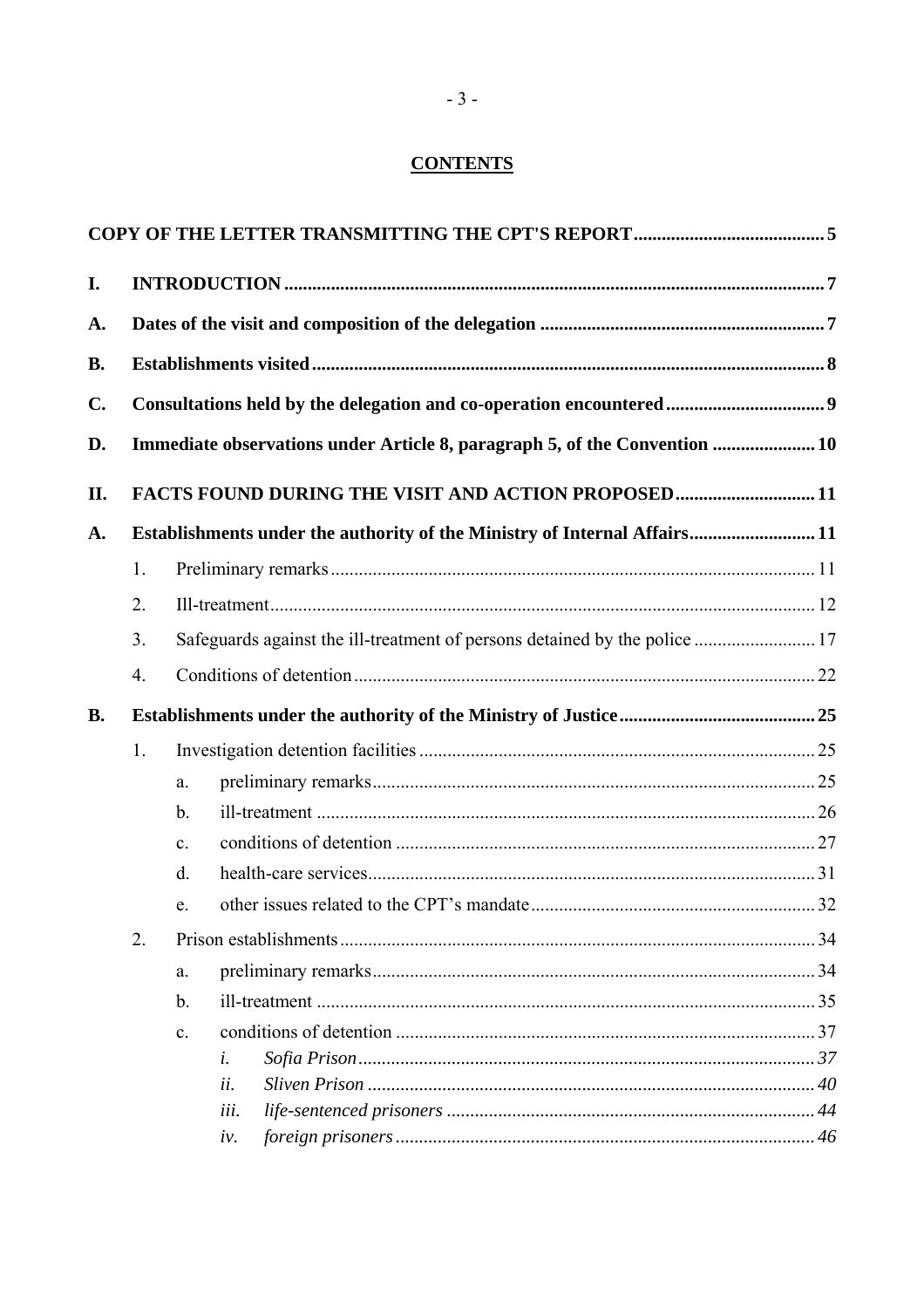|    |                  | $d_{\cdot}$                                                                       |  |  |  |  |
|----|------------------|-----------------------------------------------------------------------------------|--|--|--|--|
|    |                  | $\dot{i}$ .                                                                       |  |  |  |  |
|    |                  | ii.                                                                               |  |  |  |  |
|    |                  | e <sub>1</sub>                                                                    |  |  |  |  |
|    |                  | i.                                                                                |  |  |  |  |
|    |                  | ii.                                                                               |  |  |  |  |
|    |                  | iii.                                                                              |  |  |  |  |
|    |                  | iv.                                                                               |  |  |  |  |
| C. |                  |                                                                                   |  |  |  |  |
|    | 1.               |                                                                                   |  |  |  |  |
|    | 2.               |                                                                                   |  |  |  |  |
|    | 3.               |                                                                                   |  |  |  |  |
|    | $\overline{4}$ . |                                                                                   |  |  |  |  |
|    | 5.               |                                                                                   |  |  |  |  |
|    | 6.               |                                                                                   |  |  |  |  |
| D. |                  | Establishments under the authority of the Ministry of Labour and Social Policy 65 |  |  |  |  |
|    | 1.               |                                                                                   |  |  |  |  |
|    | 2.               |                                                                                   |  |  |  |  |
|    | 3.               |                                                                                   |  |  |  |  |
|    | $\overline{4}$ . |                                                                                   |  |  |  |  |
|    | 5.               |                                                                                   |  |  |  |  |
|    | 6.               |                                                                                   |  |  |  |  |
|    | 7.               |                                                                                   |  |  |  |  |
|    |                  | <b>APPENDIX I:</b>                                                                |  |  |  |  |

# LIST OF THE CPT'S RECOMMENDATIONS, COMMENTS AND

# **APPENDIX II:**

NATIONAL AUTHORITIES AND NON-GOVERNMENTAL AND INTERNATIONAL ORGANISATIONS WITH WHICH THE DELEGATION HELD CONSULTATIONS....... 91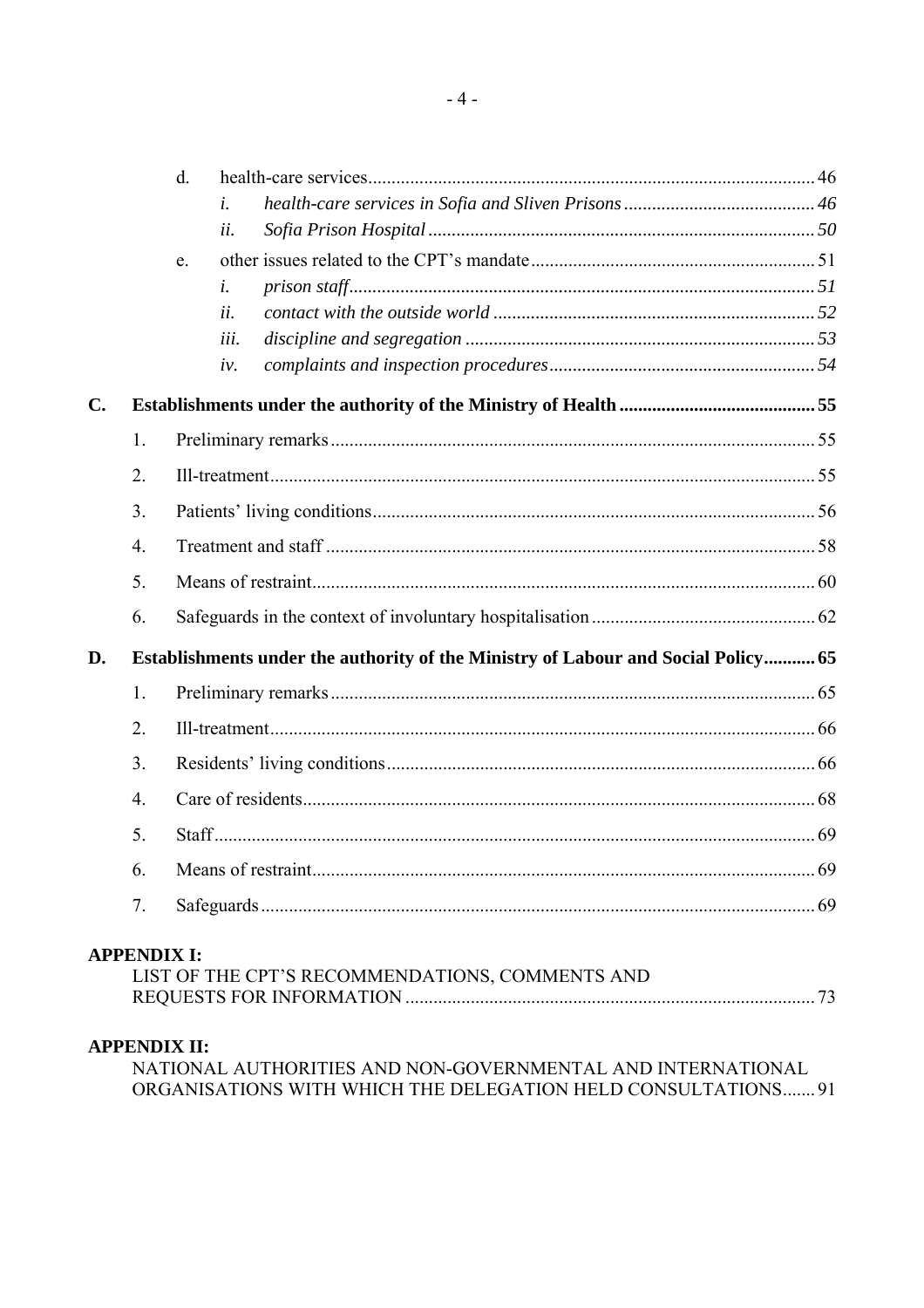#### Copy of the letter transmitting the CPT's report

Strasbourg, 30 March 2007

<span id="page-4-0"></span>Dear Ms Doycheva,

 In pursuance of Article 10, paragraph 1, of the European Convention for the Prevention of Torture and Inhuman or Degrading Treatment or Punishment, I enclose herewith the report to the Bulgarian Government drawn up by the European Committee for the Prevention of Torture and Inhuman or Degrading Treatment or Punishment (CPT) after its visit to Bulgaria from 10 to 21 September 2006. The report was adopted by the CPT at its  $62<sup>nd</sup>$  meeting, held from 5 to 9 March 2007.

The various recommendations, comments and requests for information formulated by the CPT are listed in Appendix I. As regards more particularly the CPT's recommendations, having regard to Article 10 of the Convention, the Committee requests the Bulgarian authorities to provide **within six months** a response giving a full account of action taken to implement them. The CPT trusts that it will also be possible for the Bulgarian authorities to provide, in the above-mentioned response, reactions to the comments formulated in this report as well as replies to the requests for information made.

As for the recommendation in paragraph 48, the authorities are requested to provide a response **within three months**.

The CPT would ask, in the event of the responses being forwarded in Bulgarian language, that they be accompanied by an English or French translation. It would be most helpful if the Bulgarian authorities could provide a copy of the response in a computer-readable form.

 I am at your entire disposal if you have any questions concerning either the CPT's visit report or the future procedure.

Yours sincerely,

Mauro PALMA President of the European Committee for the prevention of torture and inhuman or degrading treatment or punishment

Ms Elena Doycheva Senior Expert in the Directorate of International Legal Cooperation, European Integration and International Legal Assistance Ministry of Justice 1 Slavianska Street 1040 Sofia Bulgaria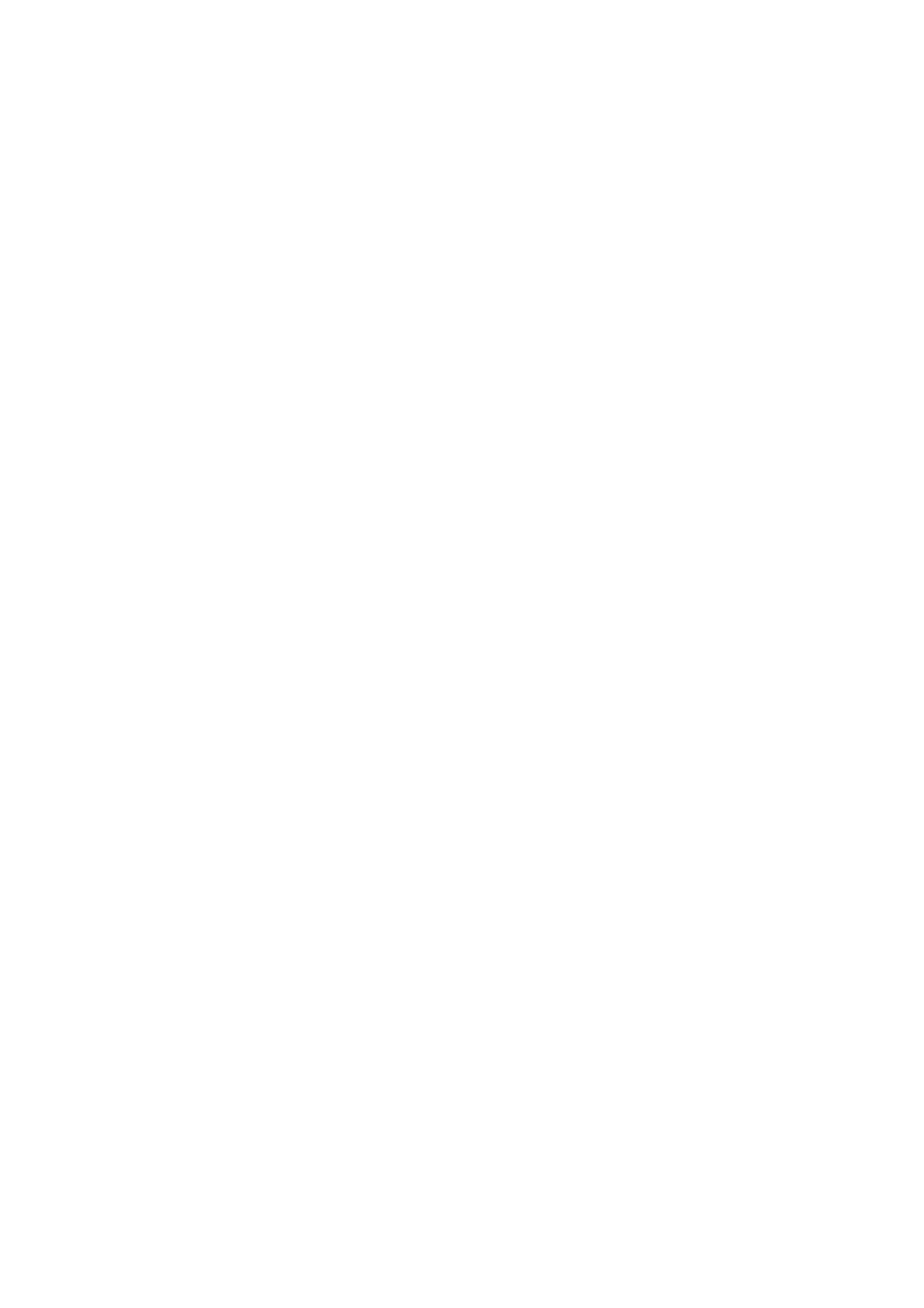# <span id="page-6-0"></span>**I. INTRODUCTION**

# **A. Dates of the visit and composition of the delegation**

1. In pursuance of Article 7 of the European Convention for the Prevention of Torture and Inhuman or Degrading Treatment or Punishment (hereinafter referred to as "the Convention"), a delegation of the CPT visited Bulgaria from 10 to 21 September 2006. The visit formed part of the Committee's programme of periodic visits for 2006, and was the fifth visit to Bulgaria to be carried out by the  $CPT<sup>1</sup>$ .

- 2. The visit was carried out by the following members of the CPT:
	- Silvia CASALE, President of the CPT (Head of delegation)
	- Gergely FLIEGAUF
	- Zdeněk HÁJEK
	- Vladimir ORTAKOV
	- Veronica PIMENOFF

who were supported by the following members of the CPT's Secretariat:

- Petya NESTOROVA, Head of Division 2
- Edo KORLJAN
- Borys WÓDZ.

They were assisted by:

- Dan DERMENGIU, Head of Forensic Medicine, "Carol Davila" Medical Faculty, Bucharest, Romania (expert)
- Erik SVANIDZE, lawyer, former Head of International Law Department of the Prosecutor General's Office of Georgia (expert)

<span id="page-6-1"></span> $\frac{1}{1}$ 

The first periodic visit took place in March/April 1995, the second in April/May 1999 and the third in April 2002. Further, an ad hoc visit was carried out in December 2003. The CPT's reports on these visits, as well as the responses of the Bulgarian authorities, have been made public at the request of the Bulgarian authorities (see documents CPT/Inf (97) 1, CPT/Inf (2002) 1, CPT/Inf (2002) 2, CPT/Inf (2004) 21, CPT/Inf (2004) 22, CPT/Inf (2004) 23 and CPT/Inf (2004) 24).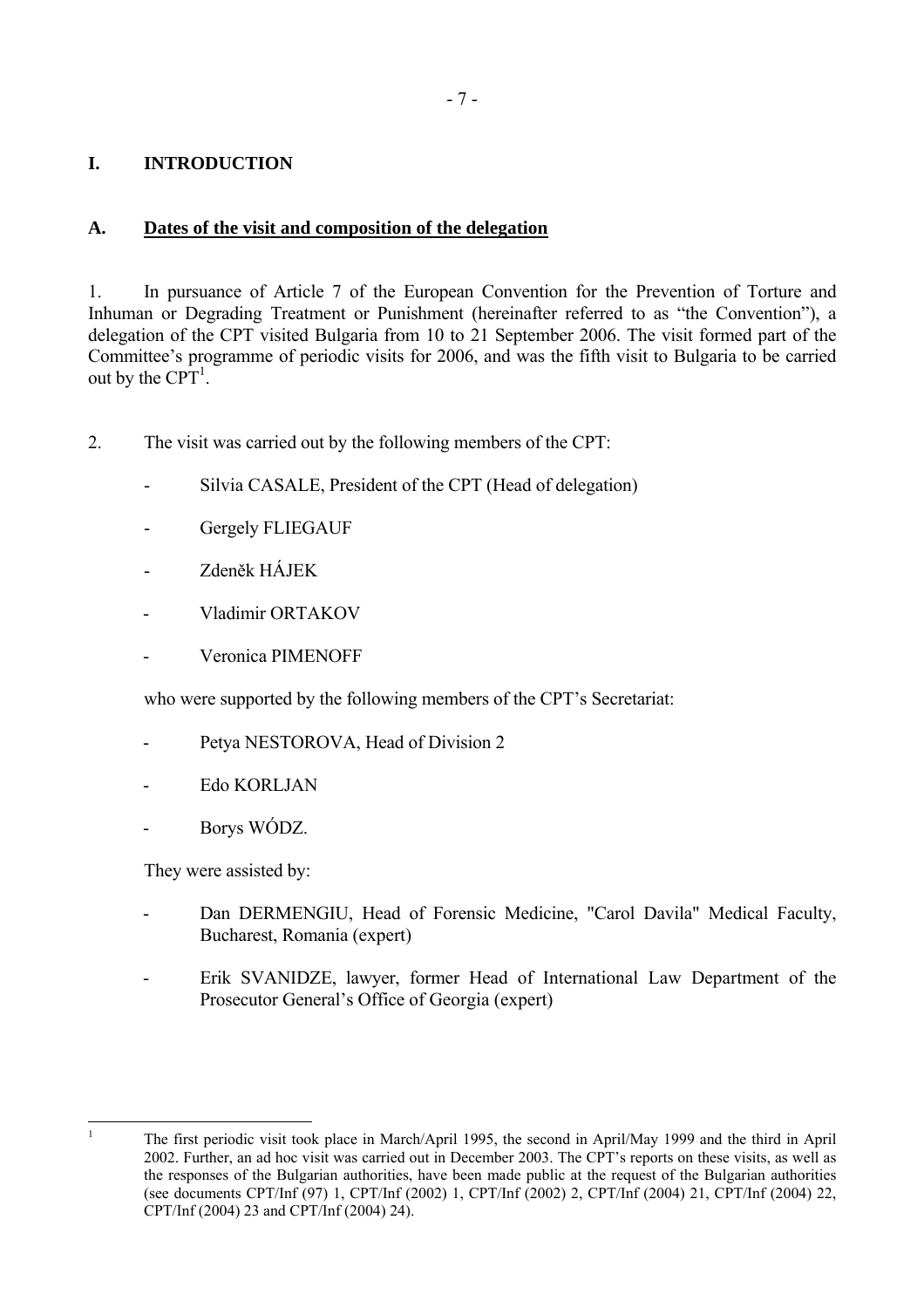- <span id="page-7-0"></span>- Mois BELLO (interpreter)
- Ivanka IVANOVA (interpreter)
- Ognian STOITSOV (interpreter)
- Petroushka TOMOVA (interpreter)
- Mitko VELKOV (interpreter).

# **B. Establishments visited**

3. The delegation visited the following places of detention:

## Establishments under the Ministry of Internal Affairs

National Service Police:

- 2<sup>nd</sup> District Police Directorate, Pleven
- District Police Directorate, Popovo
- 2<sup>nd</sup> District Police Directorate, Russe
- District Police Directorate, Slivnitsa
- 1<sup>st</sup> District Police Directorate, Sofia
- 3<sup>rd</sup> District Police Directorate, Sofia
- Sobering-up centre, Sofia
- District Police Directorate, Targovishte

National Service Border Police:

- Regional border sector, Dragoman
- Border crossing at Dragoman
- Border police station, Kalotina
- Regional border sector, Russe

#### Establishments under the Ministry of Justice

- Pleven Prison (follow-up visit with emphasis on life-sentenced prisoners)
- Sliven Prison
- Sofia Prison

Investigation detention facilities at:

- Pazardjik (follow-up visit)
- Pleven (follow-up visit)
- Plovdiv (follow-up visit)
- Popovo
- Russe
- Sliven
- Slivnitsa
- Targovishte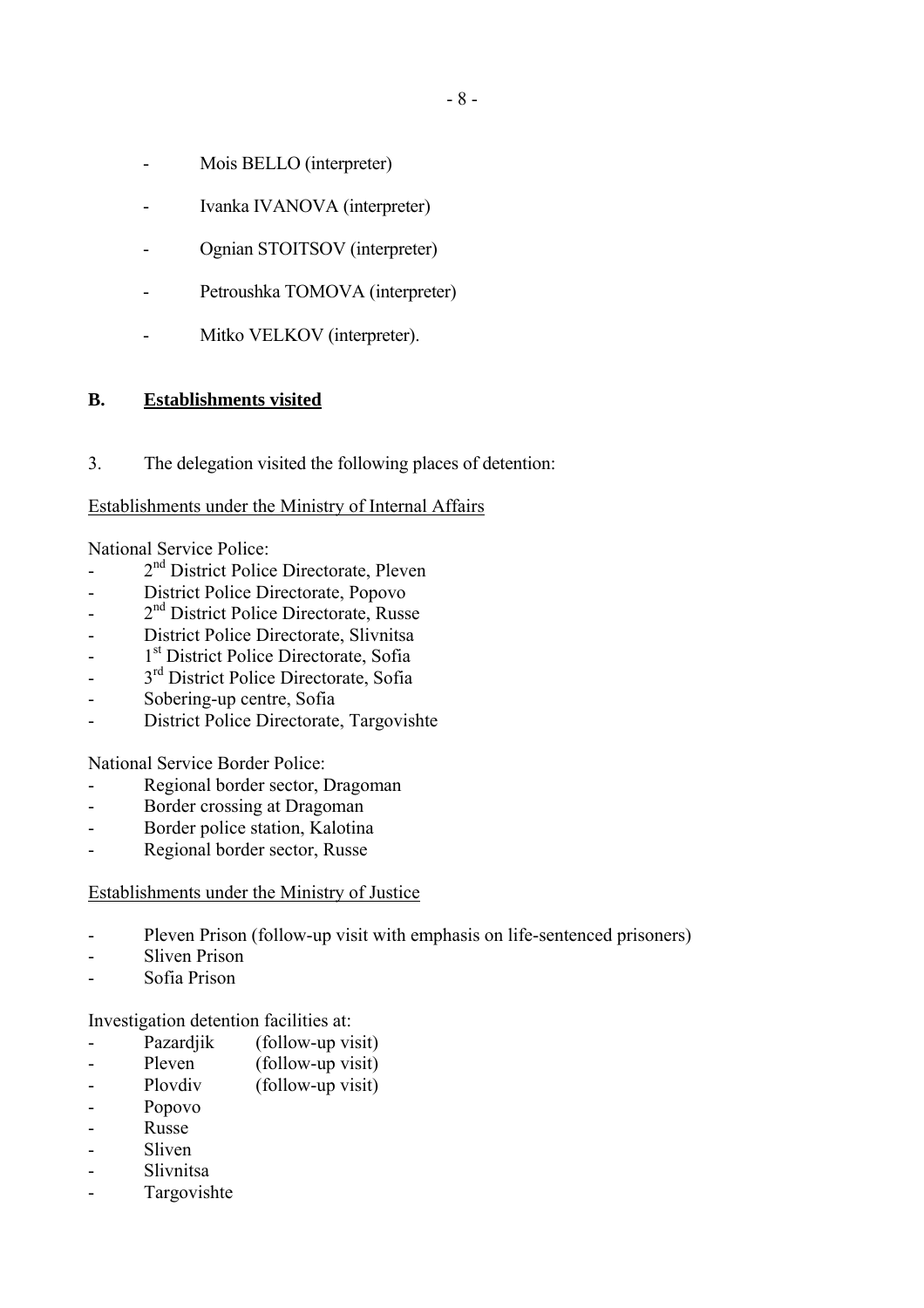### <span id="page-8-0"></span>Establishments under the Ministry of Health

- Byala State Psychiatric Hospital
- Karlukovo State Psychiatric Hospital (follow-up visit)
- Regional Psychiatric Dispensary with inpatient wards, Russe

#### Establishments under the Ministry of Labour and Social Policy

Home for women with intellectual retardation in the village of Trustika, Popovo municipality (Targovishte Region).

#### **C. Consultations held by the delegation and co-operation encountered**

4. At the outset of the visit, the CPT's delegation had in-depth consultations with Dimitar BONGALOV, Deputy Minister of Justice, Roumen ANDREEV, Deputy Minister of Internal Affairs, Atanas DODOV, Deputy Minister of Health, Ivanka HRISTOVA, Deputy Minister of Labour and Social Policy, as well as other senior officials from those Ministries. Meetings were also held with Ginyo GANEV, Ombudsman of Bulgaria, and Hristo MANCHEV, Deputy Prosecutor General.

 Further, a number of discussions were held with representatives of international and nongovernmental organisations active in areas of concern to the CPT.

 A list of the national authorities and organisations consulted during the visit is set out in Appendix II to this report.

5. The co-operation received both from the national authorities and from staff at the establishments visited was of a very high level. The delegation enjoyed immediate access to all the places visited (including ones not notified in advance) and was able to speak in private with persons deprived of their liberty, in compliance with the provisions of the Convention. Further, it was provided with all the necessary documentation, and additional requests for information made during the visit were promptly met. It was clear that information on the CPT's mandate and, where pertinent, extracts from the Committee's previous visit reports, had been circulated to relevant staff.

 The CPT wishes to express its appreciation for the assistance provided to its delegation before, during and after the visit by the liaison officer designated by the national authorities, Elena DOYCHEVA, Expert at the Ministry of Justice.

6. However, the Committee must stress that the principle of co-operation between States Parties and the CPT, as set out in the Convention, is not limited to steps taken to facilitate the task of a visiting delegation. It also requires that decisive action be taken to improve the situation in the light of the Committee's recommendations. Regrettably, the delegation's findings during the visit suggest that such action has not been taken in certain key areas which have given rise to serious concerns in the past. The CPT calls upon the Bulgarian authorities to take decisive steps to improve the situation in the light of the Committee's recommendations, in accordance with the principle of co-operation which lies at the heart of the Convention.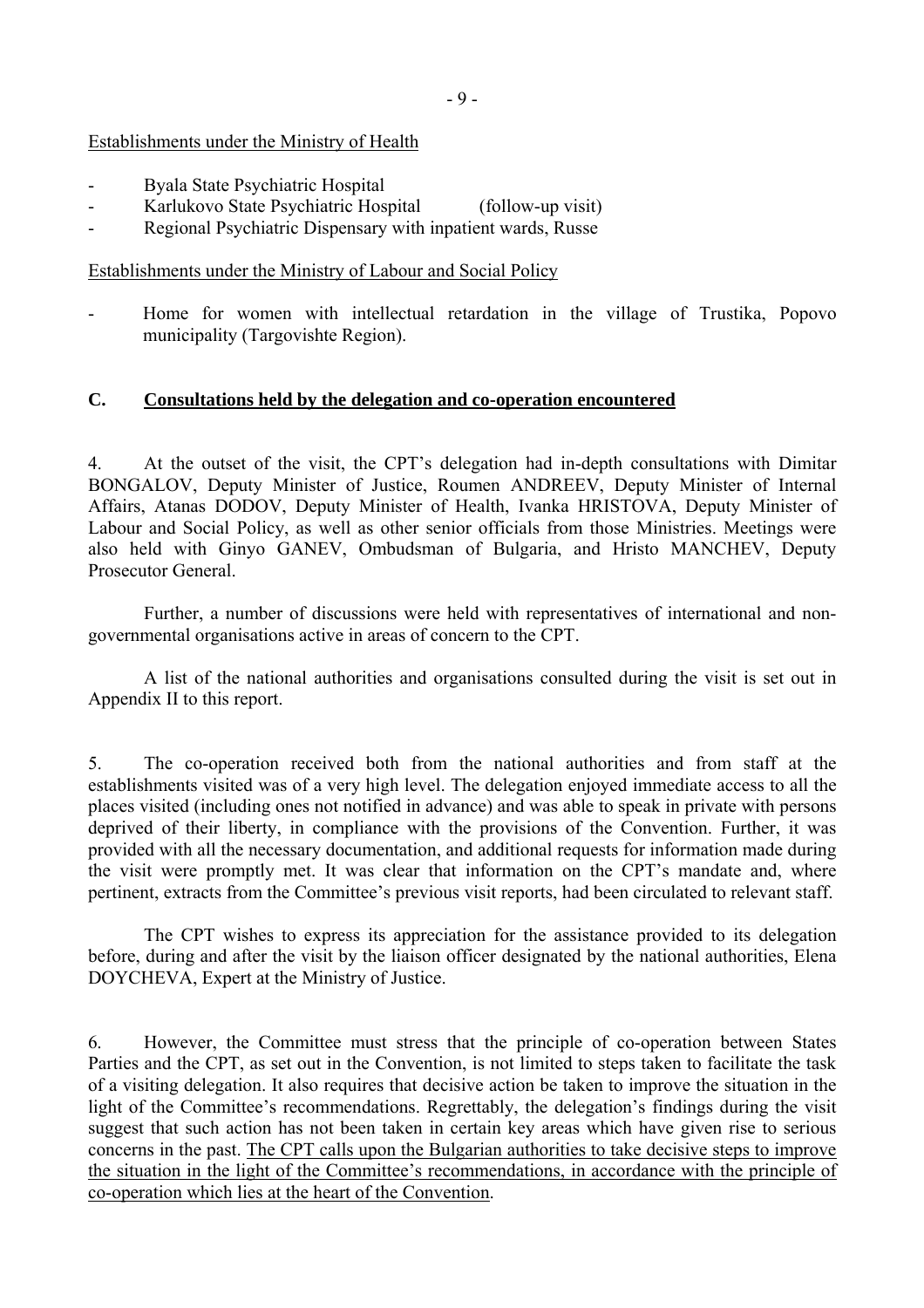#### <span id="page-9-0"></span>**D. Immediate observations under Article 8, paragraph 5, of the Convention**

7. At the end of the visit, the CPT's delegation met senior Government officials in order to acquaint them with the main facts found during the visit. On that occasion, the delegation made several immediate observations, in pursuance of Article 8, paragraph 5, of the Convention, on certain particularly urgent matters.

 The first immediate observation concerned the investigation detention facility (IDF) in Plovdiv, conditions in which could fairly be described as inhuman and degrading, due to the serious overcrowding, the inability of staff to ensure detainees' access to a toilet at all times and the continuing lack of outdoor exercise. The delegation requested the Bulgarian authorities to provide a precise plan with a timetable for the replacement of the IDF in Plovdiv.

 Sofia Prison was the subject of two immediate observations. In the first place, the low staff complement at night, coupled with severe overcrowding, could easily constitute a risk to staff and prisoners. The delegation asked the Bulgarian authorities to take immediate steps to improve staffing levels at night at the establishment. In the second place, hygiene in the kitchen and food storage areas was extremely poor and constituted a potential health and safety risk for staff and prisoners. The delegation therefore called for urgent action to increase the supervision and standard of care in those areas.

 The final immediate observation was made in respect of Sliven Prison, where the lack of a full-time doctor placed an overwhelming burden on the feldsher and resulted in many referrals to outside consultations. The delegation requested the Bulgarian authorities to take urgent action to ensure that a doctor is employed full-time at Sliven Prison.

8. The above-mentioned immediate observations were subsequently confirmed in a letter of 16 October 2006 from the President of the CPT. The Committee requested the Bulgarian authorities to provide, within three months, an account of the steps taken in response.

 By letter of 13 December 2006, the Bulgarian authorities informed the CPT of the measures taken. These measures will be assessed later in the report.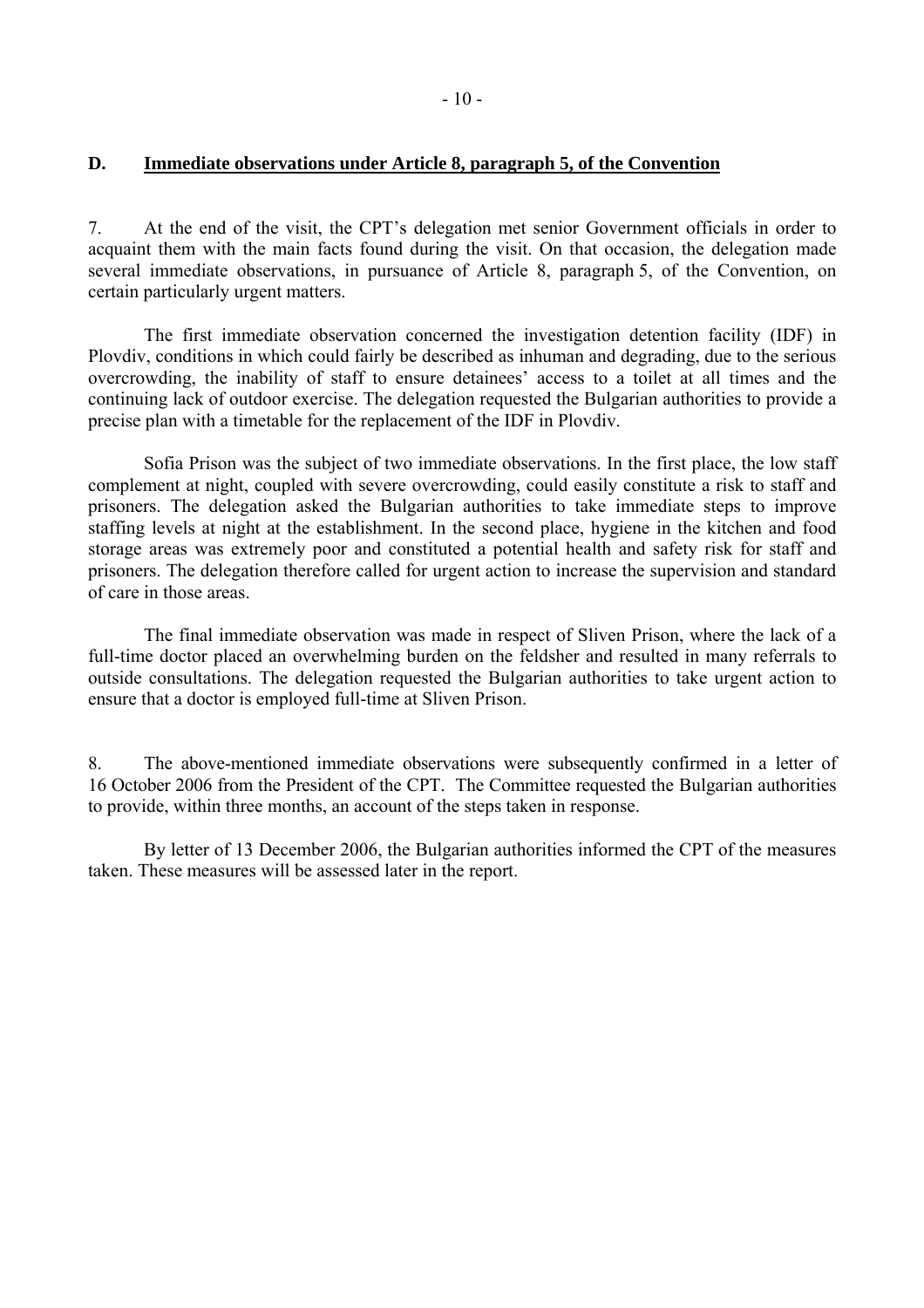# <span id="page-10-0"></span>**II. FACTS FOUND DURING THE VISIT AND ACTION PROPOSED**

# **A. Establishments under the authority of the Ministry of Internal Affairs**

## **1. Preliminary remarks**

9. Since the 2002 periodic visit, new legislation pertaining to deprivation of liberty has been adopted in Bulgaria. The legal provisions governing the detention of persons suspected or accused of having committed criminal offences are contained in the new Code on Criminal Procedure (CCP), in force since 29 April 2006, and the new Law on the Ministry of Internal Affairs (LMIA), in force since 1 May 2006. Further, Minister of Internal Affairs' Instruction No. I-167 of 23 July 2003 (amended on 20 September 2005) on the procedures and activities of police authorities when detaining persons<sup>2</sup> provides detailed guidelines covering all aspects of police custody.<sup>3</sup>

 According to Section 17 (2) of the CCP, no-one may be detained for more than 24 hours without authorisation from a court; the LMIA contains a list of grounds on which a person may be detained by the police on their own authority for a maximum of 24 hours.<sup>4</sup> However, Section 64 (2) of the CCP stipulates that a prosecutor may order the detention for up to 72 hours of a person who has been charged, with a view to bringing him before the court competent to remand the persons in custody. During that time, persons are in principle accommodated in investigation detention facilities run by the Ministry of Justice.

10. It became apparent during the 2006 visit that criminal suspects frequently spent 96 hours in detention prior to being brought before a court entrusted with deciding whether the preventive measure of remand custody should be applied (i.e. an initial 24 hours with the police, followed by a 72-hour detention by a prosecutor's order). This is at the outside limit of what has been deemed as acceptable by the European Court of Human Rights<sup>[5](#page-10-4)</sup> in its case-law under Article 5, paragraph 3, of the European Convention of Human Rights (in relation to the interpretation of the notion of a person being brought "promptly" before a judicial authority).

## **The CPT invites the Bulgarian authorities to reduce to a maximum of 72 hours the total period during which persons may be deprived of their liberty prior to being brought before a judge.**

<span id="page-10-1"></span> $\frac{1}{2}$ The full title of the Instruction is "On the procedures and activities of police authorities when detaining persons in the structural units of the Ministry of Internal Affairs and on the equipment and internal regulations of detention facilities of the Ministry of Internal Affairs".

<span id="page-10-2"></span>Subsequent to the CPT's visit, Ministry of Internal Affairs' Instruction No. IZ-2451 of 29 December 2006 (in force since 26 January 2007) replaced Instruction No. I-167.

<span id="page-10-3"></span><sup>4</sup> According to Section 63 (1) of the LMIA, the police bodies may detain a person: 1) for whom there is information that he/she has committed a crime; 2) who, after due warning, deliberately obstructs the police from fulfilling their duties; 3) who demonstrates serious psychic disorder and, by his/her behaviour, violates public order or exposes his/her life or the life of others to obvious danger; 4) who is an underage offender who has left his/her home, guardian, trustee or specialised institution where he/she has been accommodated; 5) if it is impossible to establish his/her identity in the cases and manner provided for in Section 61 (2); 6) who has evaded prison sentence or escaped from a place where he/she was detained as an accused under the authority of the police or the judiciary; 7) in respect of whom there is an international search warrant in connection with his/her extradition or in fulfilment of the European arrest warrant; 8) in other cases determined by law.<br>Soo for eventual the case of Brazen and Othera u United Kingdom, 20 November 1099.

<span id="page-10-4"></span>See for example, the case of *Brogan and Others v. United Kingdom*, 29 November 1988.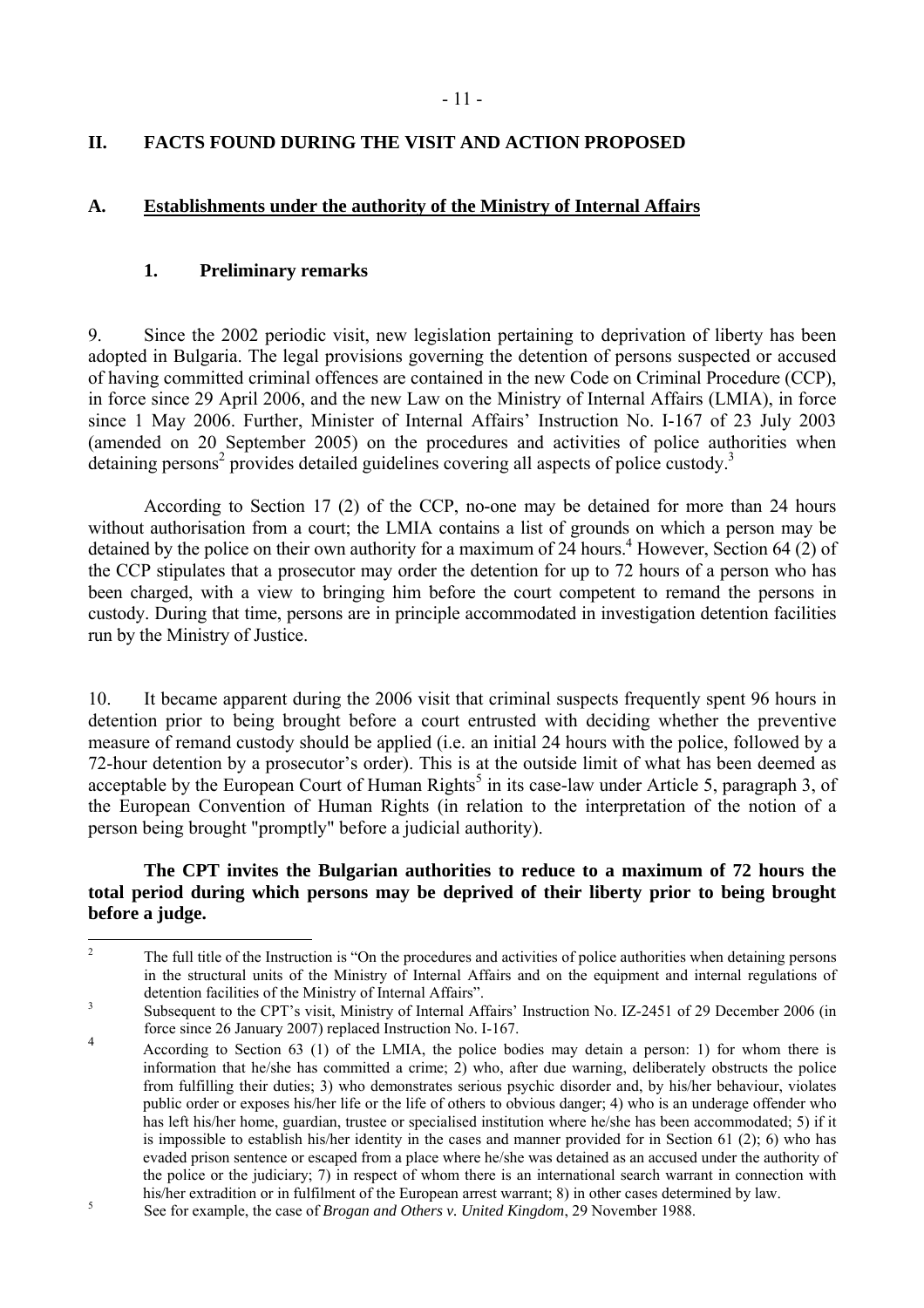<span id="page-11-0"></span>11. The desirability of limiting to 72 hours the total period a person may spend in detention prior to being brought before a judge is all the more evident given the delegation's findings during the visit, which suggest that the time limits currently provided for in Bulgarian law are not always observed. The above-mentioned Instruction No. I-167/2003 specifies that the period of police custody runs from the moment a person's freedom of movement has been restricted, and that this time should appear in the order of detention by the police, even if that order has been drawn up at a later stage. However, the delegation came across cases in which there was apparently a difference of up to 7 hours between the moment of apprehension and the time indicated in the order of detention.

 Further, in a few isolated cases, the delegation heard allegations that persons had been kept in a series of police stations for several successive 24-hour periods (up to 3 days in total) prior to being detained by a prosecutor's order. In this context, it should be noted that Instruction No. I-167/2003 stipulates that, if a detained person is moved from one Ministry of Internal Affairs unit to another, the whole period of police custody should not exceed 24 hours.

 The delegation also observed on a number of occasions that there were gaps of several hours between the expiry of the 24-hour period of police custody and the issuance of a prosecutor's order for 72-hour detention. It is noteworthy that the prosecutor's orders contained no reference to the initial period of police custody; similarly, arrest warrants issued by courts referred to the time of detention under prosecutor's orders and not to the actual time of apprehension. Further, custody records kept at investigation detention facilities did not keep track of the moment of apprehension by the police; neither was there a copy of the order of detention by the police attached to detained persons' files. All this made it difficult to ascertain the precise moment at which a person had been deprived of his liberty and to exercise the necessary control.

**The CPT urges the Bulgarian authorities to take appropriate steps to ensure that the detention of criminal suspects is carried out in strict conformity with the legislative provisions. This should include measures to ensure that orders of detention by the police, prosecutors' detention orders and arrest warrants issued by courts refer to the time of actual apprehension. Further, a copy of the order of detention by the police should always be attached to detained persons' files.** 

#### **2. Ill-treatment**

12. During the fourth periodic visit to Bulgaria, the majority of the persons met by the CPT's delegation who were, or had recently been, detained by the police, indicated that they had been correctly treated. It is noteworthy that numerous persons with considerable experience of the police stated that there had been a change for the better in recent years as regards the manner in which police officers treated persons in their custody.

 However, a significant number of the persons interviewed did make allegations of physical ill-treatment at the time of their apprehension and/or subsequent questioning by police officers. The ill-treatment alleged mainly consisted of kicks, punches, slaps and blows with truncheons or other hard objects. Further, some detained persons gave accounts of psychological pressure put on them in order to make them confess to a crime, in the form of verbal abuse, humiliation and threats to use physical force. Of particular concern are the allegations made by juvenile detainees (as young as 16) of physical ill-treatment and threats in order to obtain confessions.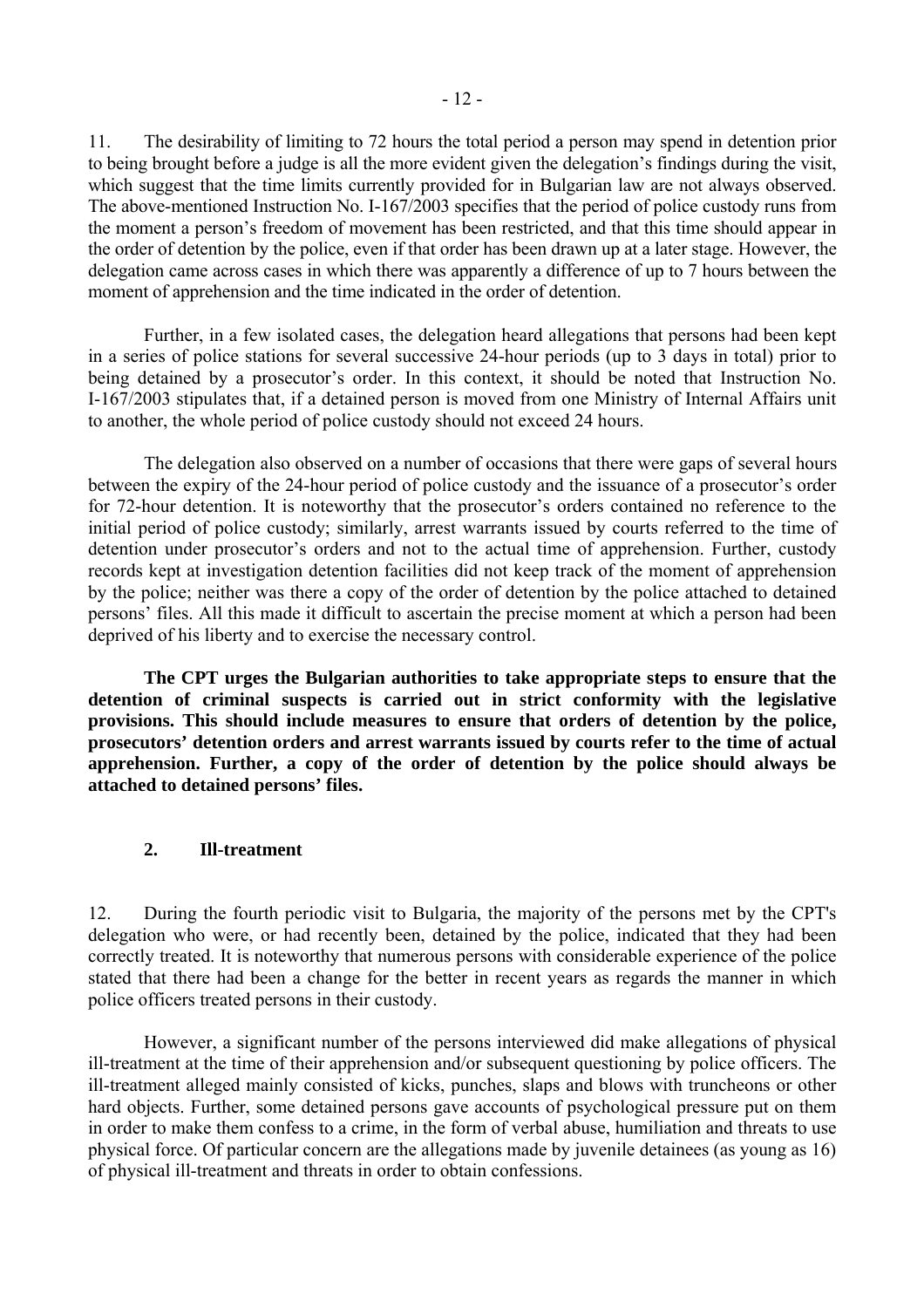13. The examination of medical records at the investigation detention facilities (IDFs) visited revealed several cases of newly admitted persons who had injuries upon arrival which were consistent with allegations made by them of ill-treatment by the police. By way of example, reference might be made to the following cases:

- Case 1. A person admitted to Sliven IDF in March 2006 displayed at the time of his admission: "a trace of a blow - reddened band of skin,  $15 \times 1.5$  cm, on the posterior aspect on the right hemi thorax; swelling of both hands due to beating with truncheon; swelling of both palms; swelling of both index fingers; swelling and reddening of the left ear". According to the entry in the medical journal, the person concerned alleged that he had been beaten at Sliven Police Station;
- Case 2. A person admitted to Sliven IDF in June 2006, who alleged that he had been beaten by police officers from Sliven Police Station, displayed at the time of his admission: "two 2 x 1 cm abrasions on the forehead; eight 3 x 2 cm abrasions on the posterior thorax; two 3 x 1 bruises on the posterior thorax; bruises and one abrasion on the right forearm; bruises and one abrasion on the left forearm; multiple abrasions, each approximately 1 x 1 cm, on the medial aspect of the left forearm; one 1 x 1 cm abrasion on the left arm; bruises on both wrists; three 3 x 2 cm bruises on the left thigh; bruises and one abrasion on the left thigh; bruises on the right knee and the right thigh";
- Case 3. A person interviewed by the delegation at Slivnitsa IDF alleged that, in June 2006, he had been slapped, punched and hit with a truncheon by police officers at Slivnitsa Police Directorate. The entry in the medical journal made in respect of the person concerned on the day of his admission to the IDF stated: "haematomas around the left eye, on the posterior thorax and on the left leg, caused by beating with hard objects".

14. During the 2006 visit, the Prosecutor's Office provided statistical information concerning police ill-treatment in the period 1996 - first half of 2006, which shows a more or less stable trend in the incidence of cases of abuse by the police over the years. In the first half of 2006, the Military Prosecutor's Office carried out preliminary inquiries (in order to find out whether prima facie evidence existed to bring charges) into 200 cases, 173 of which concerned injuries caused by police officers in the performance of their duties and 27 which were related to illegal deprivation of liberty; further, 35 criminal proceedings were initiated and 20 police staff were sentenced. The respective figures for 2005 were 269 preliminary inquiries, 78 criminal proceedings and 8 sentences.

15. In the report on the 2002 visit**,** the CPT made a series of recommendations to address the problem of ill-treatment by the police. From the subsequent responses provided by the Ministry of Internal Affairs, it is clear that efforts have been made in this area, in particular as regards measures to step up police staff training, to adopt new legislation and instructions, and to increase supervision, including through independent monitoring (see paragraph 36). Regional commissions on human rights and police ethics have been set up at the local level, with the aim of preventing police violence through training, methodological assistance and control over the observance of human rights. Further, a Code of Ethics for police staff was adopted, based on standards incorporated in the European Police Code of Ethics.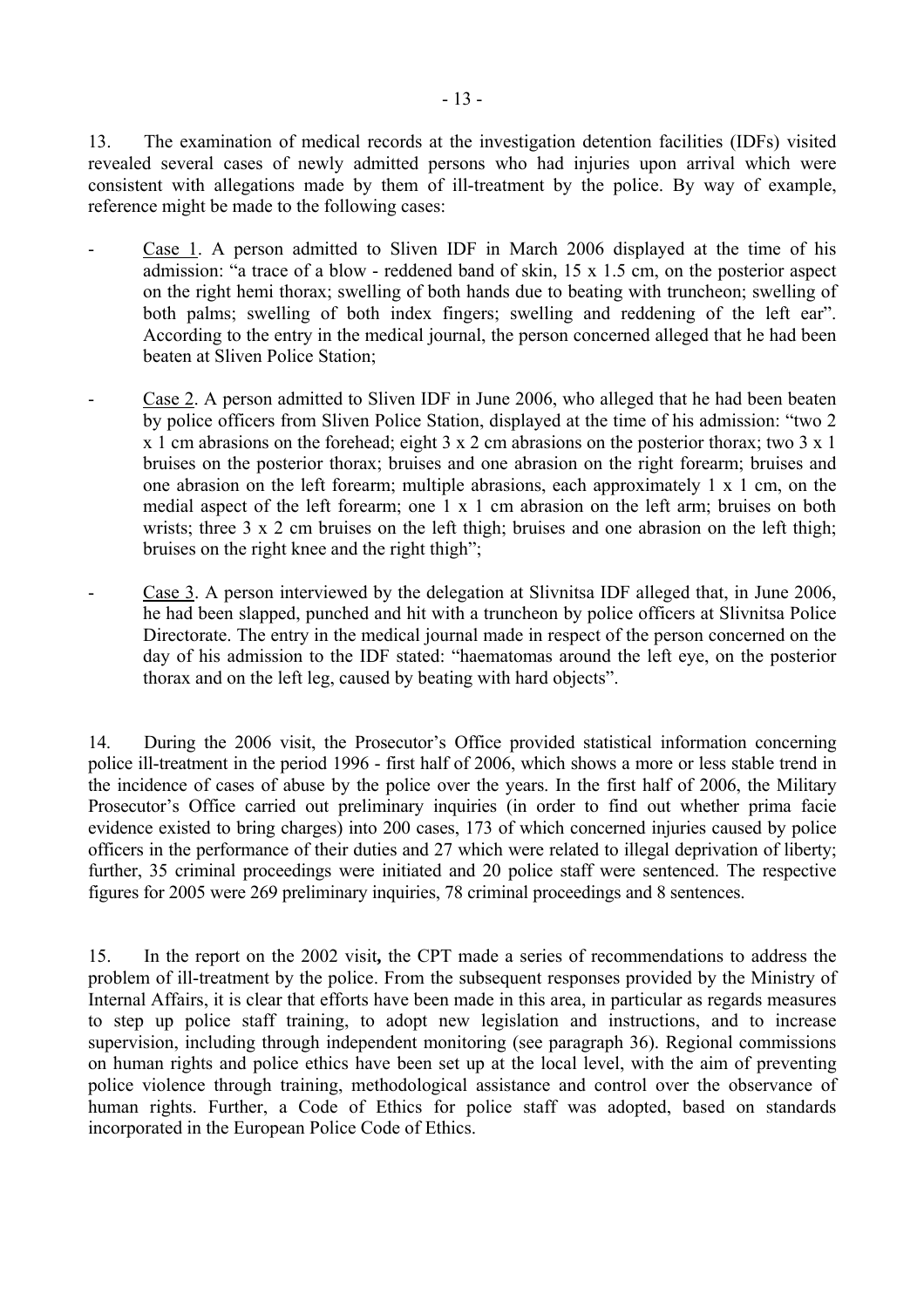The CPT welcomes the above-mentioned developments, which are in line with the recommendations made in its previous visit reports. Nevertheless, it is clear from the information gathered during the 2006 visit that continued determined action is needed to combat ill-treatment by the police. **The CPT recommends that the Bulgarian authorities remind police officers, through appropriate means and at regular intervals, that the ill-treatment of detainees (whether of a physical or verbal nature) is not acceptable and will be the subject of severe sanctions. Police officers should also be reminded that no more force than is strictly necessary is to be used when effecting an apprehension and that, once apprehended persons have been brought under control, there can never be any justification for their being struck.** 

16. In previous visit reports, the CPT has stressed that the best possible guarantee against illtreatment by the police is for its use to be unequivocally rejected by police officers themselves. The adoption of the Code of Ethics for police staff is an important step. Section 49 of that Code stipulates that "every member of the police force who witnesses unacceptable or hazardous behaviour on the part of colleagues or acts of violence, inhuman or degrading treatment to any person, should take action for terminating such acts and report to his superior, regardless of the hierarchical position of the perpetrator of the acts". A similar provision is contained in Section 10 of Instruction No. I-167/2003 concerning the treatment of detained persons.

 It is important that the above principles are applied in a concrete manner in day-to-day practice. An atmosphere must be created, within the police, in which the right thing to do is to report ill-treatment by colleagues; there must be a clear understanding that culpability for ill-treatment extends beyond the actual perpetrators to anyone who knows, or should know, that ill-treatment is occurring and fails to act to prevent or report it. This implies the existence of a clear reporting line as well as the adoption of whistle-blower protective measures. **The CPT recommends that the Bulgarian authorities adopt appropriate measures in the light of the above remarks.** 

17. It is noteworthy that according to the statistical information referred to in paragraph 14, 94% of the cases of police violence into which the Military Prosecutor's Office has carried out preliminary inquiries have been notified by the victims or their relatives. This suggests that prosecutors rarely use their *ex officio* powers to open preliminary investigations at their own initiative, which is surprising, considering the system of unannounced visits to police establishments and IDFs by prosecutors, during which they are supposed to check all documentation and speak in private with detained persons.

 During the 2006 visit, the delegation sought clarification of the follow-up given to the first two cases referred to in paragraph 13. Staff working at Sliven IDF stated that they were under no obligation to inform the Prosecutor's Office about cases of suspected ill-treatment, and that it was the duty of supervising prosecutors to inform the Military Prosecutor's Office if they found any irregularities. There was no information about the two cases in question at Sliven Regional Prosecutor's Office and no reference to them in the reports drawn up after prosecutors' checks. At Sliven Military Prosecutor's Office, it became apparent that Case 2 had not received any follow-up; as regards Case 1, the person concerned had lodged a complaint after his transfer to prison. A preliminary inquiry was carried out by an investigator from the Military Prosecutor's Office (a standard procedure in cases of police ill-treatment), with explanations taken, inter alia, from the person concerned, his lawyer, the feldsher who had carried out the medical examination at the IDF, and other persons detained at the same time. The inquiry concluded with a refusal to initiate criminal proceedings because "the victim did not ask for a forensic medical examination and it is therefore not possible to establish the origin of the injuries and the exact time of their inflictionî.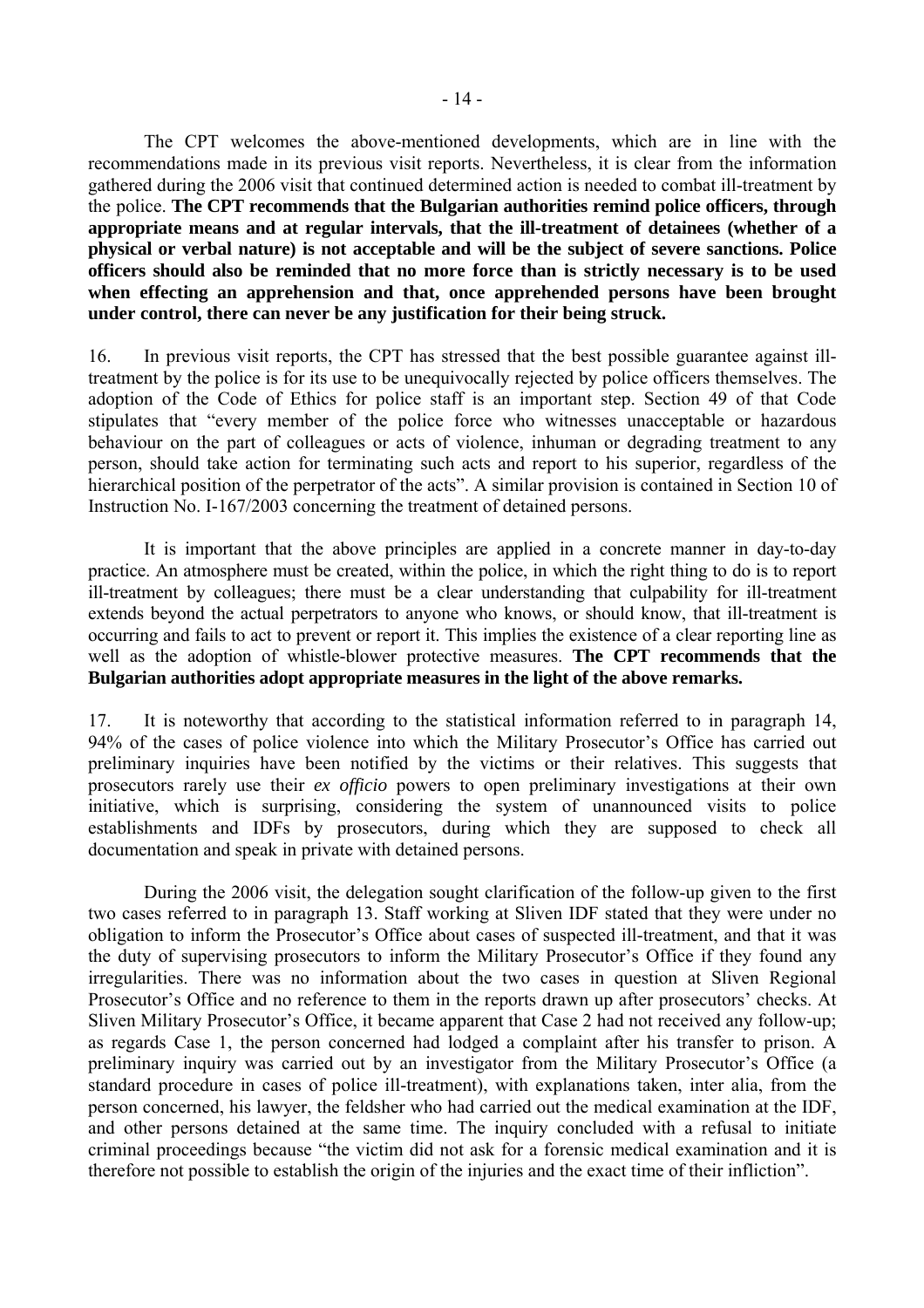18. At the end of the 2006 visit, the CPT's delegation indicated that, from the information gathered during the visit, there appeared to be a lack of effective reporting, investigation and follow-up given to cases of police ill-treatment.

 Admittedly, Bulgarian legislation contains a number of provisions concerning action to be taken in respect of cases of ill-treatment. Pursuant to Section 205 (2) of the CCP, public officials are under a legal obligation to immediately inform the prosecutor's office of any facts related to a criminal offence which may have come to their knowledge. As already noted (see paragraph 16), a specific obligation to report facts which are indicative of a criminal offence is incumbent on police officers. However, the existence of a suitable legal framework is not in itself sufficient to guarantee that appropriate action will be taken in respect of cases of possible ill-treatment. Due attention must be given to sensitising the relevant authorities to the important obligations which are incumbent upon them. **The CPT must stress, once again, the important role played by judges and prosecutors, but also by staff working at IDFs and other competent authorities, in preventing illtreatment by law enforcement officials through the diligent examination of all relevant information regarding possible ill-treatment which may come to their attention, whether or not that information takes the form of a formal complaint**. [6](#page-14-0)

19. Following the visit, on 28 September 2006, the Sliven Regional Prosecutor issued an order instructing all supervising prosecutors to collect information on any indications of illegal use of physical force and auxiliary means by police staff, to carry out thorough checks into the circumstances and to notify the prosecutor competent to initiate preliminary proceedings if there is an indication that a crime has been committed. Further, officials carrying out medical examinations of detained persons are instructed to immediately notify in writing the Regional Prosecutor's Office of all cases of injuries observed.

 The CPT welcomes this action. **It recommends that a similar instruction be issued for the attention of all prosecutors in Bulgaria. The instruction should make it clear that even in the absence of a formal complaint, the prosecutorial authorities are under a legal obligation to undertake an investigation whenever they come across credible information that ill-treatment of persons deprived of their liberty may have occurred. Further, the Committee recommends that clear instructions be issued to staff working at IDFs to the effect that if a person is admitted bearing injuries consistent with possible ill-treatment, the supervising prosecutor should be immediately notified and a copy of the doctor's medical report forwarded to him.** 

20. During the 2006 visit, the delegation met a few detained persons who alleged that their complaints of ill-treatment had not been taken seriously or had been ignored by judges before whom they had been brought after apprehension with a view to applying the preventive measure of remand in custody. **The CPT reiterates its recommendation that whenever a detained person brought before a judge alleges ill-treatment by police officers, these allegations be recorded in writing, a forensic medical examination immediately ordered, and the necessary steps taken to ensure that the allegations are properly investigated. Such an approach should be followed whether or not the person concerned bears visible external injuries. Moreover, even in the absence of an express allegation of ill-treatment, a forensic medical examination should be requested whenever there are other grounds to believe that a person could have been the victim of ill-treatment.**

<span id="page-14-0"></span> $\frac{1}{6}$ 

See the section "Combating impunity" in the CPT's  $14<sup>th</sup>$  General Report (CPT/Inf (2004)28).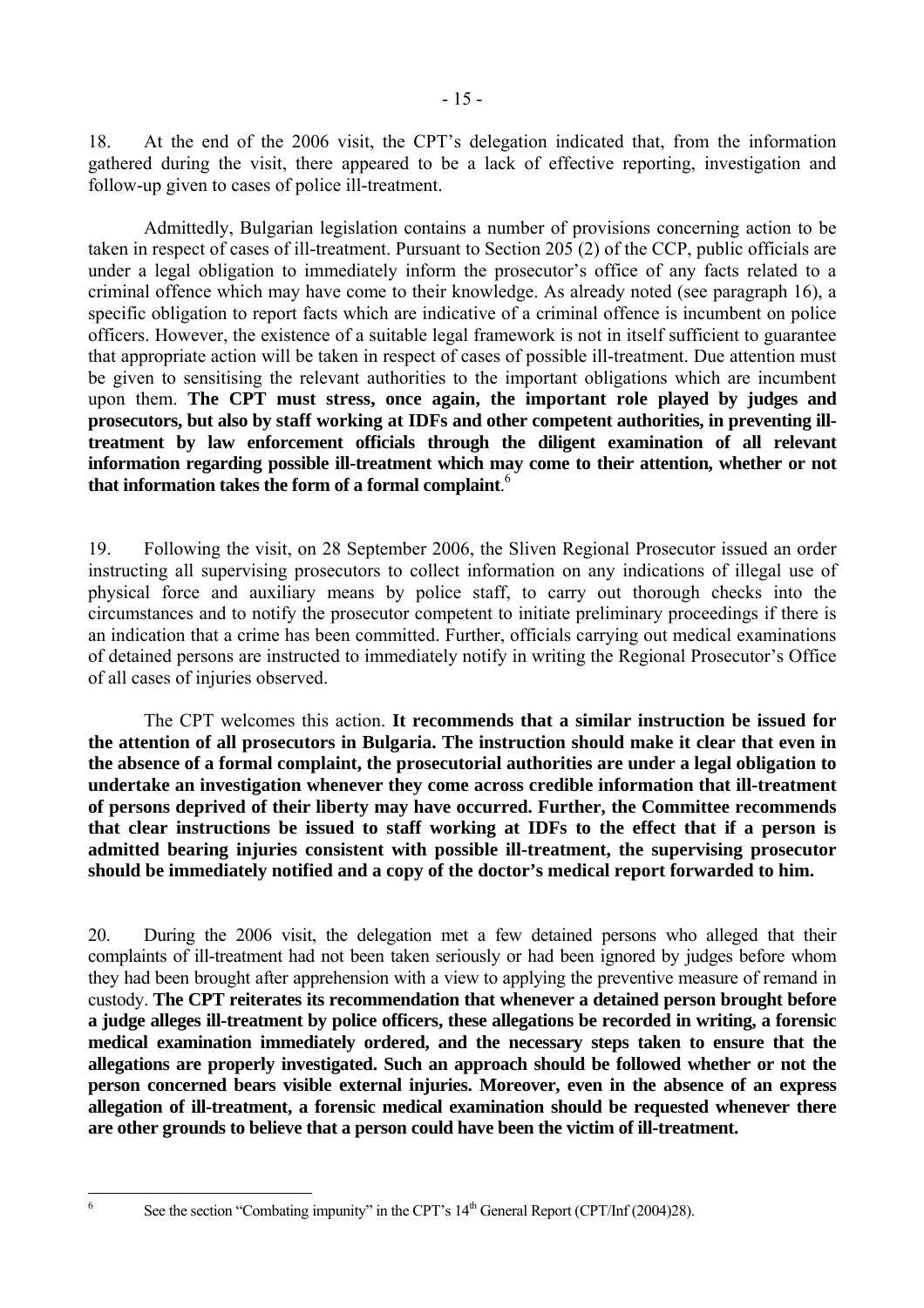21. The role played by medical doctors in the prevention of ill-treatment has already been emphasised by the CPT in the past (see paragraph 23 of CPT/Inf (2002) 1). The Bulgarian authorities have subsequently taken steps to introduce a number of procedural safeguards related to medical examination of persons in police custody. Instruction No. I-167/2003 requires that the state of health of detainees be recorded upon arrival and on release from police custody. Doctors examining persons in police custody should issue a medical certificate, a copy of which is to be given to the detained person or to his lawyer, and should enter the results in a special register. During the medical examination, the presence of a police officer - who should be of the same sex as the detainee - is only possible if specifically requested by the doctor. Further, Section 20 (9) of the instruction provides that "if during the medical examination of a detained person reasonable doubt of unlawful use of force or arms arises, the officer escorting the person concerned should report in writing to the head of the structural unit".

 However, the observations made during the 2006 visit suggest that the procedure as regards the recording of injuries is not satisfactory. Police doctors (as well as doctors working in IDFs, regarding whom see paragraph 56) recorded the objective medical findings, in a more or less detailed manner, and sometimes included a brief reference to allegations made by the person concerned, but there was no conclusion as to whether the injuries observed were consistent with the personís allegations. It also became apparent that medical examinations were conducted in the presence of police officers as a matter of routine (there was even a specific column for that in the book of medical examinations).

 Further, the delegation got the impression that the entries in the custody record concerning detainees' state of health upon arrival and release from police custody were made in a superficial manner and did not always reflect the actual situation. For example, at 1<sup>st</sup> District Police Directorate in Sofia, the entries made in respect of a detainee in the "Book of detained persons" indicated that his health was good on admission and release. At the same time, the "Book of medical examinations" contained the following observations made by a doctor who examined the person concerned an hour after his admission: "contusion of the right temporal area; suspicion of skull fracture; lacerated wound on the right ear".

 At the initial meeting with the Deputy Prosecutor General, reference was made to a guideline for doctors to inform the prosecutor if a detained person has complained of ill-treatment. However, it appeared from conversations with doctors/feldshers examining persons in police custody and IDFs that they did not have a formal role in notifying a prosecutor of any injuries observed on a detained person. **The CPT would like to receive a copy of the previously-mentioned guideline.** 

22. **The CPT recommends that the existing provisions concerning medical examinations of persons in police custody be complemented so as to make it clear that:** 

**- the report filled out by doctors concerning injuries observed on persons in police custody should contain, in addition to a detailed description of the injuries observed, any allegations made by the detained person concerned and the doctor's conclusions as to the degree of consistency between those allegations and the objective medical findings;**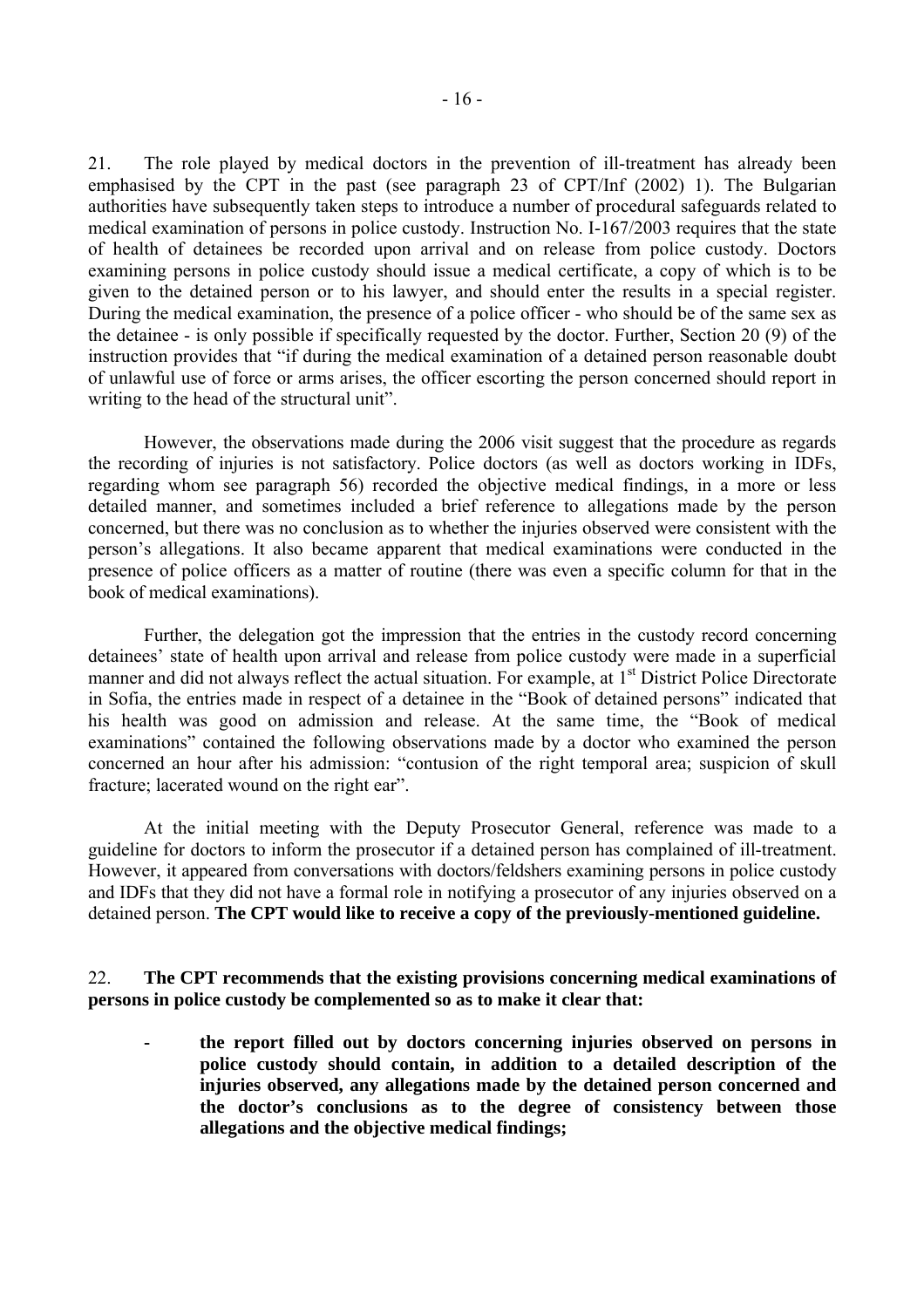- <span id="page-16-0"></span>**- all medical examinations should be conducted out of the hearing and – unless the doctor concerned expressly requests otherwise in a given case – out of the sight of police officers;**
- whenever injuries are recorded by a doctor which are consistent with **allegations of ill-treatment made by a detained person, the record should be systematically brought to the attention of the relevant prosecutor.**

 It is also important that no barriers should be placed between persons who allege ill-treatment and doctors who can provide forensic reports recognised by the prosecutorial and judicial authorities (cf. paragraph 17). **The CPT recommends that persons who are or have been detained be formally entitled to request an examination by a recognised forensic medical expert.**

23. The appointment of the first Bulgarian Ombudsman in April 2005 is a welcome development. The law entitles the Ombudsman to examine human rights violations following the filing of a complaint or at his own initiative. **The CPT trusts that the Ombudsman will be provided with the resources necessary to examine complaints against the police.** 

# **3. Safeguards against the ill-treatment of persons detained by the police**

24. In previous visit reports, the CPT examined in detail the formal safeguards against illtreatment which are offered to persons detained by the police and their operation in practice. The Committee has placed particular emphasis on three fundamental rights, namely the right of detained persons to inform a close relative or another third party of their situation, to have access to a lawyer, and to have access to a doctor. As the CPT has stressed repeatedly, these rights should be enjoyed by all categories of persons from the very outset of their deprivation of liberty (i.e. from the moment the persons concerned are obliged to remain with the police). It is equally fundamental that persons detained by the police be informed without delay of their rights, including those mentioned above, in a language they understand.

25. In the aftermath of the CPT's 2002 visit, new legislation<sup>7</sup> has been adopted with a view to explicitly guaranteeing the rights of notification of custody, access to a lawyer and access to a doctor for persons detained by the police. The Minister of Internal Affairs' Instruction No. I-167/2003 reiterates the duty of the police to acquaint detained persons immediately after their detention with the previouslymentioned rights; the Instruction makes it clear that detention starts from the moment a person's freedom of movement has been restricted. The CPT welcomes these developments. Regrettably, the delegation's observations from the 2006 visit suggest that the approach to the exercise of detained persons' rights remains formalistic and that the practice fails to mirror the legal provisions.

<span id="page-16-1"></span>-<br>7

In particular, the new Code of Criminal Procedure (CCP), Law on the Ministry of Internal Affairs (LMIA) and Law on Legal Aid (LLA).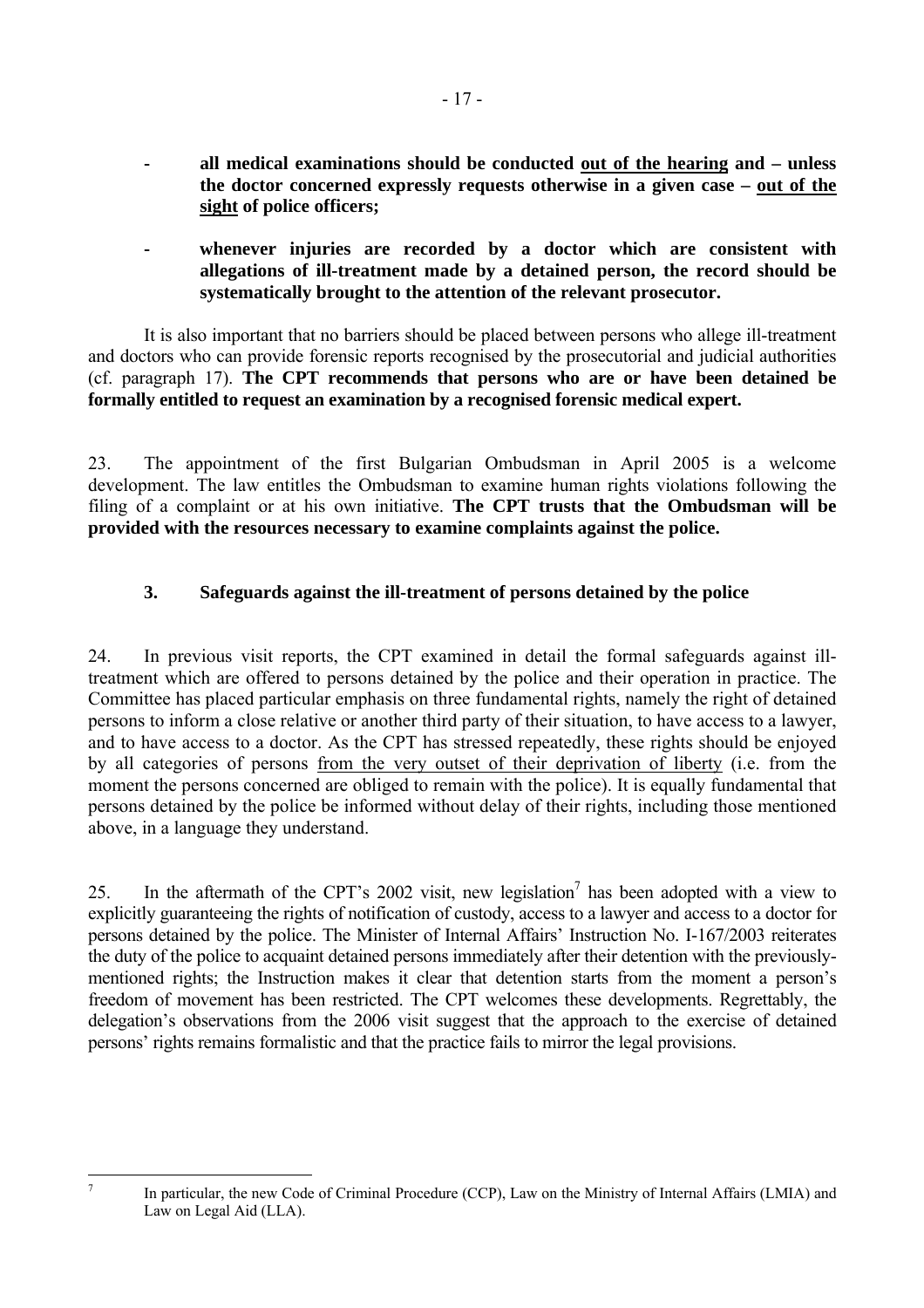26. As regards the right of notification of custody, pursuant to Section 17 (3) of the CCP and Section 63 (6) of the LMIA, the body carrying out detention should immediately notify a person indicated by the detained person.

 The majority of detained persons interviewed during the 2006 visit confirmed that they had been informed of this right and placed in a position to exercise it soon after apprehension. However, a few detainees (including juveniles) complained that their relatives had been informed of the fact of their detention only after they had been admitted to an investigation detention facility (i.e. 24 hours or more after apprehension). **The CPT recommends that appropriate steps be taken to ensure that all detained persons effectively benefit from the right of notification of custody from the very outset of their deprivation of liberty.** 

27. In its reports on previous visits to Bulgaria, the CPT has drawn attention to the ambiguity surrounding the precise moment from which the right of access to a lawyer applies. According to Article 30 (4) of the Bulgarian Constitution, this right is guaranteed "as from the moment of detention or of being charged". The legal situation has been elucidated by Instruction No. I-167/2003, which specifies that detention starts from the moment a person's freedom of movement has been restricted. It follows that the right of access to a lawyer applies from the very outset of deprivation of liberty.

 Another noteworthy development is the entry into force of the Law on Legal Aid (LLA) on 1 January 2006. Pursuant to that law, legal aid may be provided to persons detained by the police under Section 63 (1) of the LMIA (i.e. during the 24 hours of police custody). The law stipulates that detained persons should be informed of their right of access to an *ex officio* lawyer immediately after their detention, and that the appointed lawyer should take up his duties without delay. A list of duty lawyers, available around the clock, is drawn up periodically from the National register of legal aid.

28. Most detained persons interviewed by the delegation during the 2006 visit indicated that they had been asked to declare in writing whether they wished to benefit from the right to contact a lawyer after they had been brought to a police station. However, it was alleged by some detainees that police officers had suggested that they should decline this right as they "did not need a lawyer" or had told them that they were not entitled to an *ex officio* lawyer prior to appearing in court. It became clear during the visit that very few persons who had expressed a wish to meet a lawyer  $-b$  be it private or  $ex$  *officio* – had been given this opportunity while in police custody.

 In this context, there appeared to be problems with the new system of duty lawyers. Police officers met during the visit indicated that it was not always easy to get a duty lawyer to attend the police station, especially at night, because the pay was low and did not include travel expenses. Further, a number of detained persons expressed scepticism about the usefulness of *ex officio* lawyers (who apparently met their clients very briefly, before appearing in court, and sometimes did not even bother to talk to them).

 Another problem related to the impossibility of having confidential discussions with lawyers, either because of the lack of facilities designated for meetings between detainees and their lawyers, or because of the refusal of investigators/police officers to leave lawyers alone with their clients.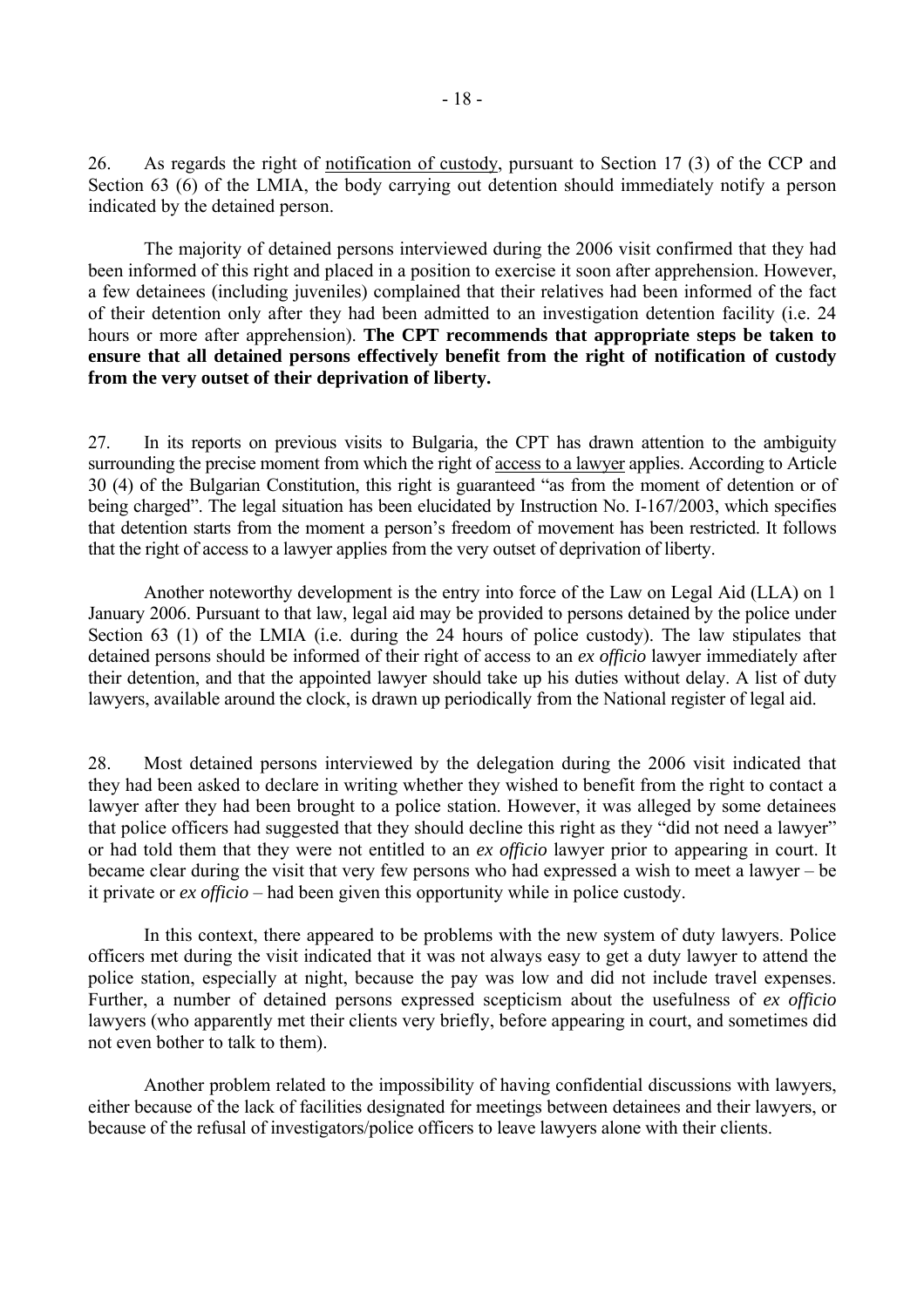**The CPT recommends that the Bulgarian authorities recall to all police officers the legal obligation to grant access to a lawyer from the very outset of a person's deprivation of liberty.** In this connection**, the Committee recommends that the exercise of the right of access to a lawyer be recorded in writing (e.g. in a special register of visits by lawyers or as an entry in the general police custody register).** 

 **Further, the CPT recommends that steps be taken, in consultation with the Bar Association, to make the system of legal aid truly effective, inter alia through the provision of proper funding and practical arrangements to ensure that** *ex officio* **lawyers are contacted and meet their clients while in police custody.** 

 **The Committee also reiterates its long-standing recommendation that the confidentiality of discussions between persons in police custody and lawyers be respected.** 

29. With regard to access to a doctor, in the period since the CPT's 2002 visit, the Bulgarian authorities have taken steps to introduce specific provisions guaranteeing this right, in particular through the issuing of Instruction No. I-167/2003. Pursuant to Section 20 of that instruction, a medical examination can be performed at the request of the detained person or when his medical status requires, as well as at the initiative of a relative, guardian, lawyer or a diplomatic mission representative. Detained persons are also entitled to request a medical examination by a doctor of their choice, at their own expense. Further, at the outset of the 2006 visit, the delegation was informed of a recent amendment to the Law on Health Insurance which exempts persons detained by the police from fees for medical care.

 The CPT welcomes the above-mentioned developments. At the police establishments visited, there was a possibility to call in police doctors/feldshers who examined detained persons and made entries in a specific register. Further, the form containing information on rights which was given to detained persons contained a specific reference to the right to be examined by a doctor of the detainee's own choice. However, as already noted in paragraph 21, the procedure for recording injuries observed on detained persons and the subsequent action taken, as well as the confidentiality of medical examinations, should be improved. **In this context, reference is made to the recommendations made in paragraph 22.**

30. As for information on rights, according to Instruction No. I-167/2003, detained persons are asked to sign a form ("declaration of rights") confirming that they have been acquainted with their rights of access to a lawyer, access to a doctor and notification of custody (and, in the case of foreign nationals, to contact a consular office), and indicating whether they wish to benefit from these rights. The declaration is signed in two copies (one given to the detained person, the other attached to the order of detention). In the case of detained persons who are illiterate, the declaration should be filled in by an official in the presence of a witness.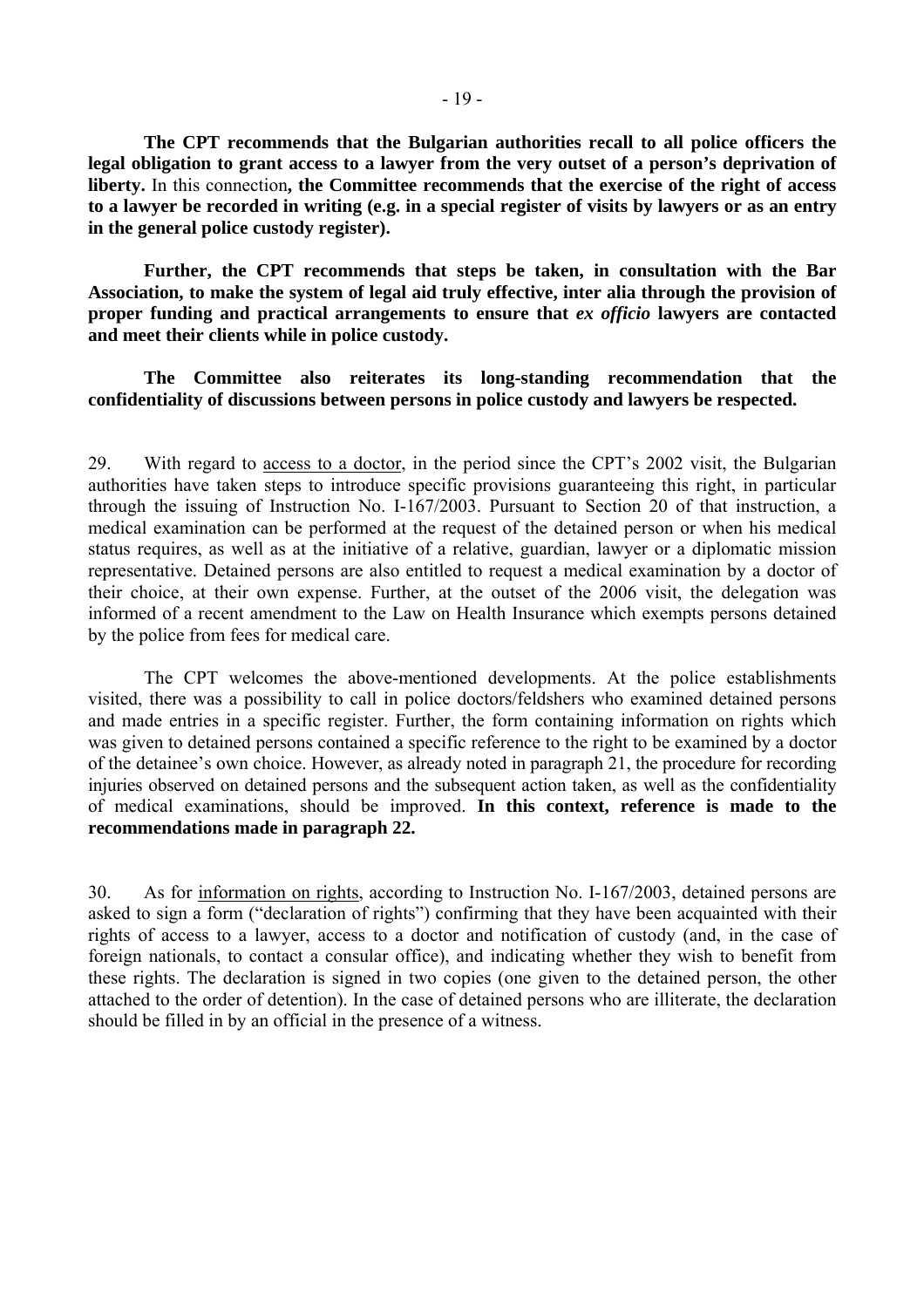Most  $-$  but not all  $-$  detained persons interviewed by the delegation had in their possession copies of the declaration, but few demonstrated a clear understanding of it. Further, the delegation observed that the approach of police staff to providing information on rights appeared to be largely bureaucratic: the declaration of rights was regarded as one more piece of paperwork and, provided that police officers had gone through the process of having it signed, their task was considered as completed. Ensuring that detained persons are in a position to understand their rights and therefore to exercise them effectively is, of course, a different matter. It should also be noted that the declaration was available only in Bulgarian (though it was specified therein that, for foreign nationals, an interpreter would be provided to assist with the filling-in of the declaration).

31. At the time of the 2006 visit, the Ministry of Internal Affairs had developed a new, more detailed declaration of rights, which was about to be introduced. In addition to the above-mentioned rights, the new form makes reference to the right to legal aid, in pursuance to the LLA, as well as to the right to receive visits, parcels and food.

The CPT welcomes the Bulgarian authorities' efforts to improve the provision of written information to persons in police custody. **The Committee encourages the authorities to take further steps to ensure that the "declaration of rights" is given systematically to all persons apprehended by the police, at the very outset of their custody, and that it is properly explained to them. The declaration should also be made available in a variety of languages.** 

32. The CPT's delegation paid particular attention to the situation of juveniles in police custody. Pursuant to Section 386 (4) of the CCP, the parents or guardians of a detained juvenile should be immediately notified of the fact of his detention. Further, Section 388 of the CCP stipulates that, if deemed necessary, a pedagogue or psychologist may participate in the questioning of a juvenile. In this respect, Instruction No. I-167/2003 provides for the presence of a trusted person "when the police authority finds this necessary". Bulgarian law also envisages the obligatory participation of a lawyer when the accused person is a juvenile (see Section 94 (1) of the CCP).

 Despite the above-mentioned legal provisions, a number of juveniles interviewed by the delegation alleged that they had not been allowed to contact their parents for several days after apprehension (up to 4 days). Further, it appeared that they had been questioned and made to sign statements admitting to criminal offences without the benefit of the presence of a trusted person or a lawyer. The delegation saw a "declaration of rights" which had been completed in respect of an illiterate juvenile detained at  $3<sup>rd</sup>$  District Police Directorate in Plovdiv, in which the entries "does not wish to use a lawyer" and "does not wish the family to be informed" had been ticked, and the declaration had been signed by an unspecified person. In this connection, it should be noted that the same information on rights was provided for juveniles as for adults.

 On the other hand, there was an example of good practice at Slivnitsa District Police Directorate, where a female police officer with a special background in pedagogic training worked with juveniles and attended with them all stages of the investigation process; there was also a special investigator for cases involving juveniles.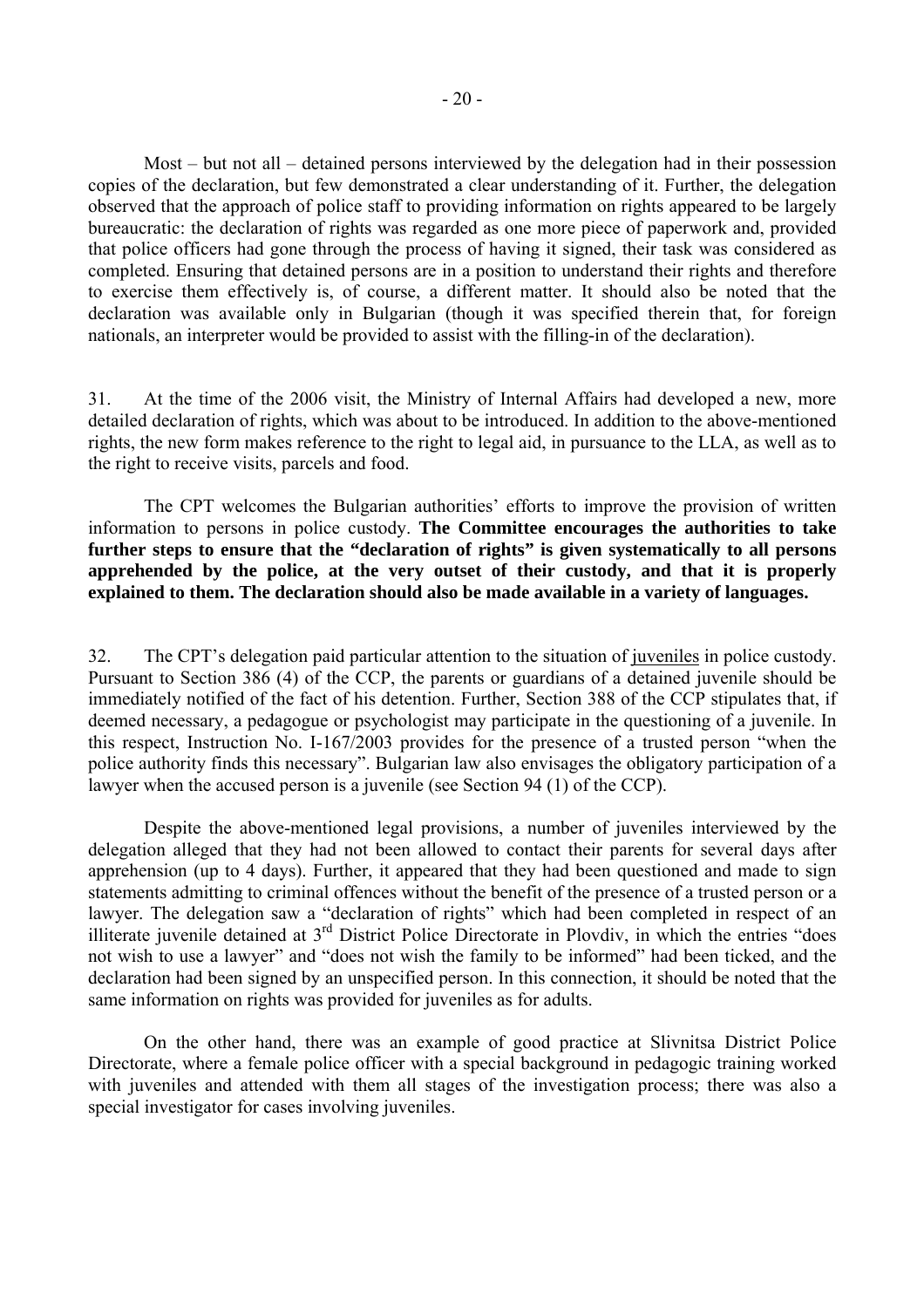- 33. **The CPT recommends that steps be taken to ensure that:** 
	- **juveniles detained by the police are effectively guaranteed the right to inform a family member or guardian of their situation; the option "does not wish the family to be informed" should not exist for juveniles;**
	- **detained juveniles do not make any statements or sign any documents related to the offence of which they are suspected without the benefit of a lawyer and/or a trusted person being present and assisting the juvenile; if necessary, the relevant legislation should be amended;**
	- **a specific version of the "declaration of rights", setting out the particular position of detained juveniles and including a reference to the right to have a lawyer and/or a trusted person present, be developed and given to all juveniles taken into custody**. **Special care should also be taken to explain the information carefully to ensure comprehension.**

 More generally, the CPT wishes to stress that the setting-up of separate juvenile police units is one way of acknowledging the vulnerability of this age group and the need to provide special safeguards. By removing juveniles from the general population of persons in police custody, this approach provides an opportunity to reinforce the special treatment that should be accorded to this age group. In such systems, juvenile police staff can be specially recruited and trained in the specific legal procedures relating to juveniles. **The CPT invites the Bulgarian authorities to consider adopting the above-mentioned approach, taking into account Recommendation Rec (2003) 20 of the Council of Europe's Committee of Ministers concerning new ways of dealing with juvenile delinquency and the role of juvenile justice.** 

34. In previous visit reports, the CPT recommended that the Bulgarian authorities draw up a code of conduct for police interrogations. In their response to the 2002 visit report, the authorities refer to the pending elaboration of a Code of Ethics for police staff. During the 2006 visit, the CPT's delegation received a copy of that Code (as well as of a draft Code of Ethics for Ministry of Internal Affairs officials). Admittedly, the Code does lay down important principles concerning the attitude to be adopted by police staff. However, although a useful document, it is not a substitute for detailed instructions on the conduct of interrogations. **The CPT therefore remains convinced of the need to set out in detail the procedure to be followed on a number of specific points (see paragraph 94 of CPT/Inf (97) 1).**

35. The delegation's examination of custody records at the Internal Affairs establishments visited revealed that there was an improvement in record-keeping. In particular, steps had been taken to introduce a new custody record ("Book of detained persons") which documented in a comprehensive manner the period spent in custody.<sup>8</sup> Further, a whole range of other records were kept (concerning transfers outside the detention premises for investigation purposes, medical examinations, visits, etc.). However, the records were not always accurately kept, the deficiencies concerning mostly entries in respect of the time of release/transfer. **The CPT invites the Bulgarian authorities to take further steps to ensure that police officers entering information in registers do so in a consistent and accurate manner in order to provide a systematic standardised record of key elements of custody.** 

<span id="page-20-0"></span> 8

Such a record was seen at all police establishments visited except for Slivnitsa District Police Directorate.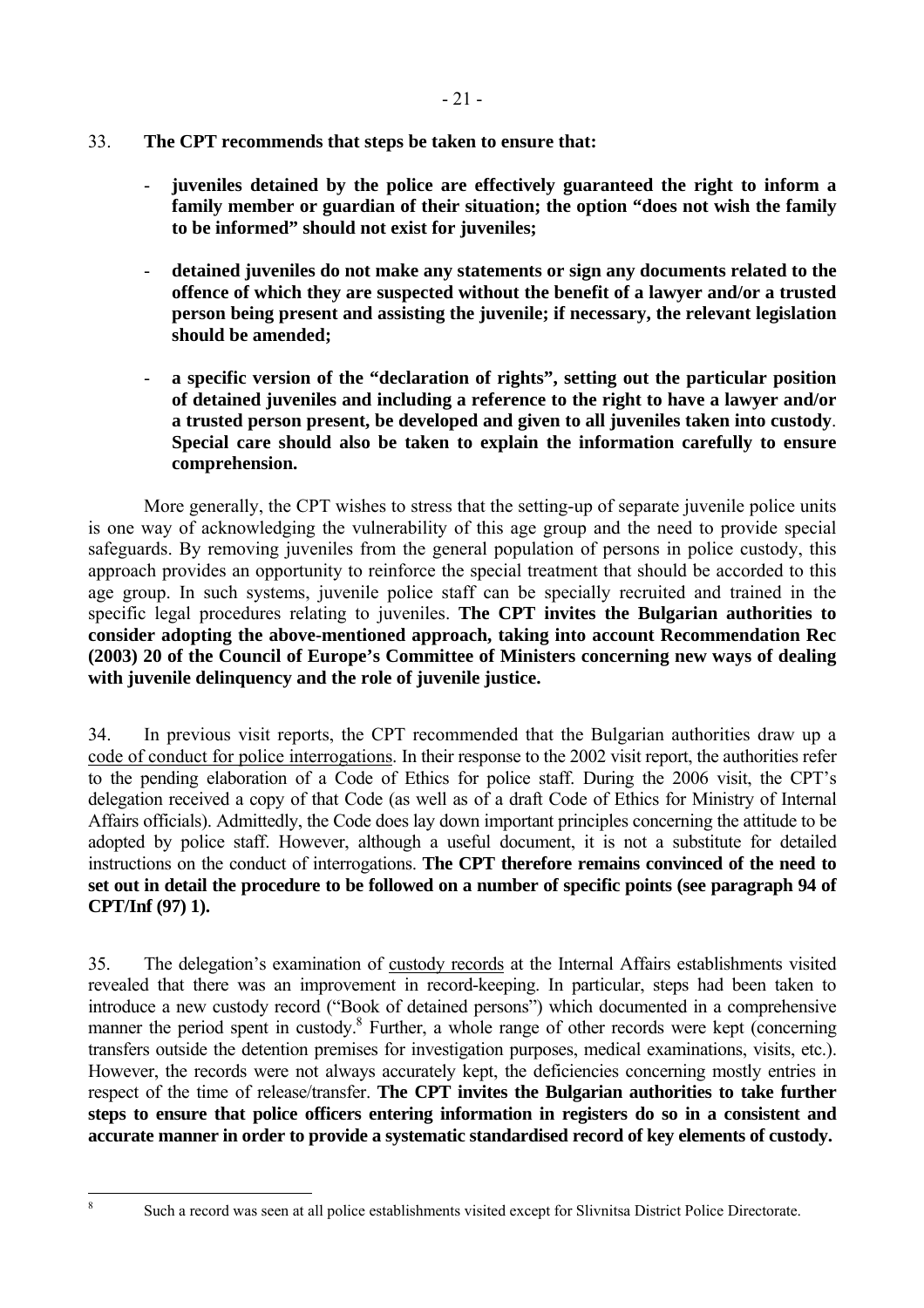<span id="page-21-0"></span>36. The importance of systems for the independent inspections of detention facilities has been stressed by the CPT in the past (see paragraph 25 of CPT/(Inf  $(2004)$  21). Since the CPT's 2002 visit, the Bulgarian authorities have taken steps to develop this aspect. In addition to the already existing system of inspection visits by prosecutors, Instruction No. I-167/2003 provides for international organisations and NGOs to have access to police detention facilities and control the observance of human rights, procedures and regimes therein. As a result, monitoring of police establishments has been carried out by the Bulgarian Helsinki Committee and groups of civilian monitors under a project of the Open Society Institute. Further, following the appointment of the first Bulgarian Ombudsman in April 2005, a system of independent control through visits to detention facilities is in the process of being set up.

 The CPT welcomes these developments, which can contribute towards the prevention of illtreatment of persons detained by the police and, more generally, help to ensure satisfactory conditions of detention. In this context, the Committee wishes to stress that, to be fully effective, visits by monitoring groups should be both frequent and unannounced. The monitors should be empowered to interview detained persons in private and, among other things, examine material conditions of detention, custody records and the exercise of detained persons' rights. The CPT recommends that **these principles be fully observed in the activities of the above-mentioned monitoring bodies.** 

#### **4. Conditions of detention**

37. The police cells seen by the delegation were generally not suitable for holding persons for more than a few hours, and certainly not overnight. They were on occasion of a very limited size (e.g. less than 3 m² at Slivnitsa District Police Directorate; 4.5 m² at 2nd District Police Directorate in Pleven), usually had no windows and their equipment consisted merely of benches, which in most cases were too narrow for a person to lie down (30 - 50 cm wide).

 However, the examination of custody records revealed that it was not uncommon for persons to be held overnight, and the cells could become overcrowded, with several persons sleeping on the benches or directly on the floor. Mattresses and blankets were generally not provided for overnight stays. Further, the police stations did not have a budget for providing food to detained persons, and there was no ready access to drinking water.

By way of exception, the cell at 1<sup>st</sup> District Police Directorate in Sofia, although of a limited size (5 m²), was adequately equipped (two beds with bedding), and there was a sanitary annexe with a toilet and sink. The two cells at Popovo District Police Directorate were also equipped with beds and bedding.

In some police establishments  $(2^{nd}$  District Police Directorate in Pleven,  $2^{nd}$  District Police Directorate in Russe, Slivnitsa and Targovishte District Police Directorates), the delegation saw rooms specially equipped for holding juveniles, which were large, well-appointed and clean.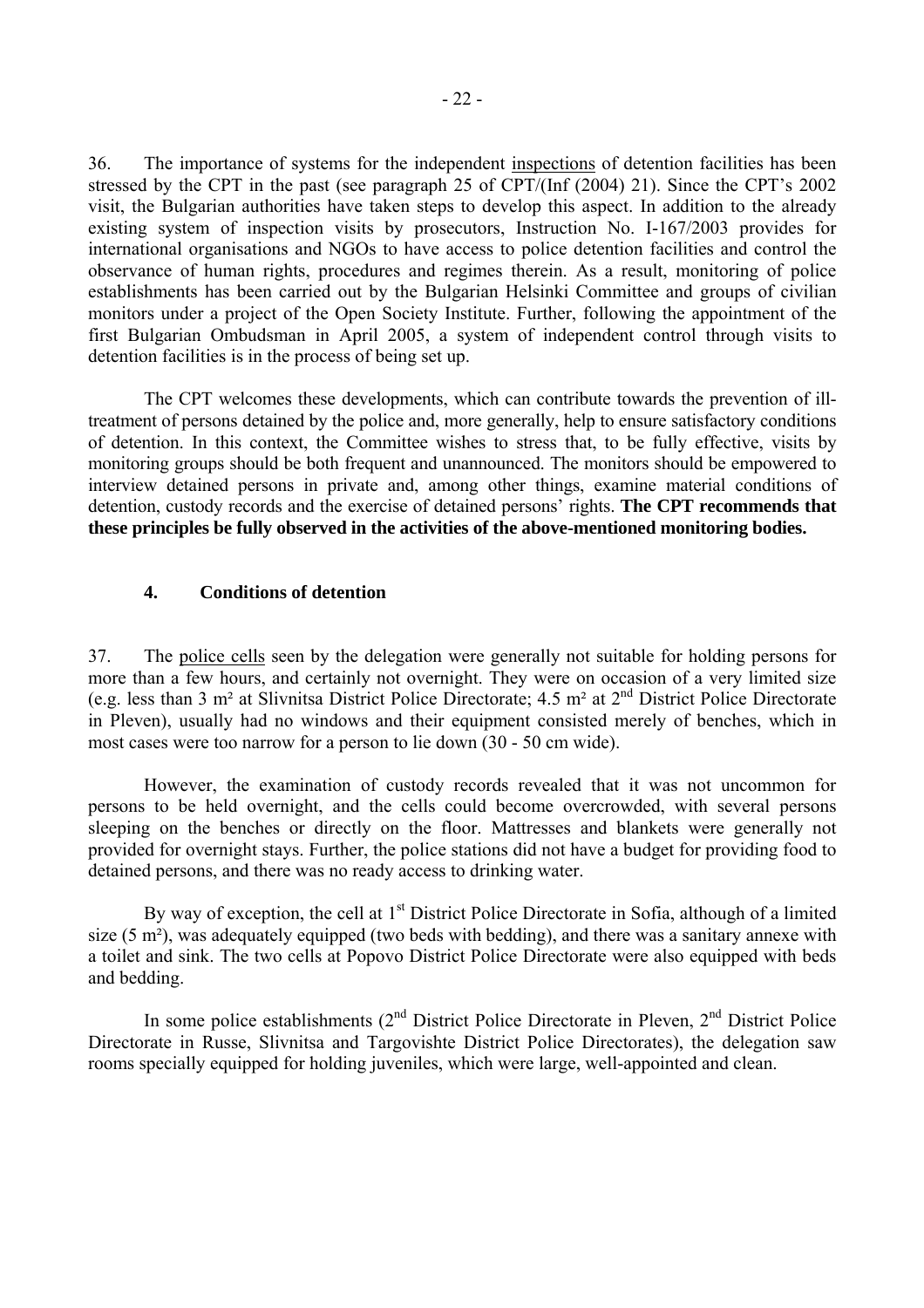38. Material conditions at the Sobering-up centre in Sofia were generally satisfactory, **with the exception of a lack of adequate heating**. There were four good-sized rooms (measuring some 20 - 35 m²), equipped with beds (two to eight beds per room) with full bedding. The rooms had large windows and were fitted with surveillance cameras. Further, there was a common sanitary facility including a shower. The procedures for admission and care were also satisfactory. Persons could be held for a maximum of 24 hours. A feldsher was on duty around the clock.

#### 39. The cells at the Border police establishments visited were intended for stays of up to 24 hours.

 There were no holding facilities at the Dragoman border crossing; therefore persons detained at the checkpoint were transported to the Border police station in Kalotina, which had two cells (each measuring some 5 m²). The cells were fitted with benches (50 cm wide) and had barred doors giving access to light from the corridor. The limited size of the detention facility meant that, when there were large groups of people arriving, they were transferred to the Slivnitsa IDF (see paragraph 49).

There were two cells at the Regional border sector in Dragoman (measuring some 6 m<sup>2</sup> each), which were used exclusively for holding juveniles and women with children who had been stopped at the border. The cells had windows and were furnished with beds with clean bedding, a table, chairs and cupboards. The facility also had a sanitary area and a room for meetings with lawyers.

 At the Regional border sector in Russe, the detention area comprised three cells (measuring some 8 m² each) which had large windows and were equipped with beds with full bedding. The facility was in a good state of repair and cleanliness.

 Unlike police establishments, Border police establishments reportedly had a budget for providing food to detained persons; however, some detainees met indicated that they had not received anything to eat. **The CPT would like to receive clarification of this point.** 

40. At the outset of the 2006 visit, the CPT's delegation was informed of an ongoing PHARE project "Modernising Bulgarian police and enhancing its efficiency" aiming, inter alia, at the modernisation and reconstruction of police detention facilities. Out of 158 sites, 85 had been selected for participation in the project. The architectural plans were expected to be completed by September 2006, following which tenders would be made and the reconstruction work competed within a two-year period. The third phase of the project would involve the supply of audio-visual, surveillance and security equipment for detention premises and rooms for questioning. A budget of 1.74 million Euros for construction and 1.34 million Euros for equipment had been allocated. The project is expected to be completed by the end of 2009.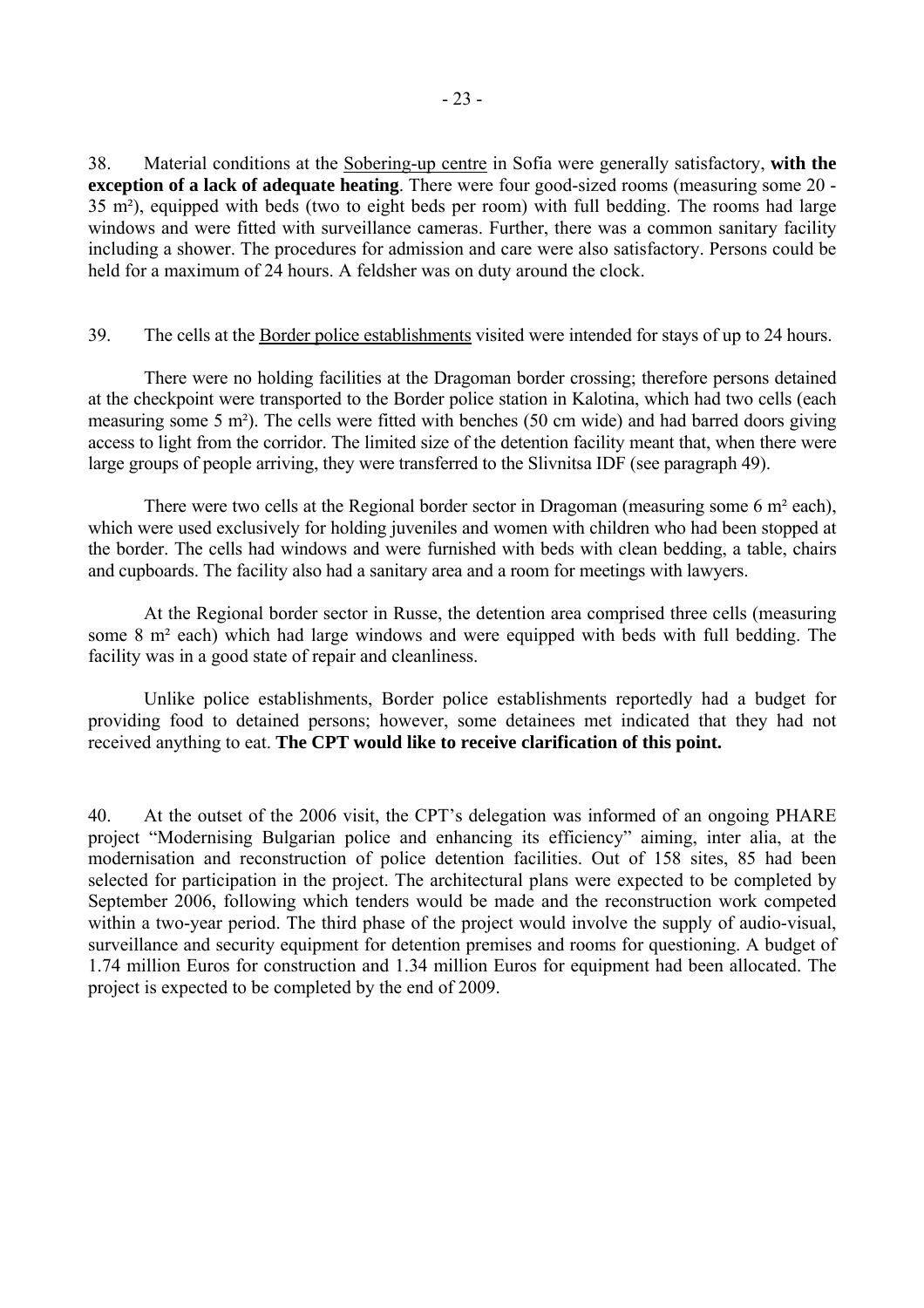41. The above-mentioned project should bring an improvement to conditions of detention in police establishments. However, the deadline for its completion (end of 2009) is a matter of concern for the CPT; rapid action is required in the meantime to address the main shortcomings noted above. **The Committee calls upon the Bulgarian authorities to make serious efforts to bring conditions of detention in police and Border police establishments into line with the basic requirements set out in the reports on the CPT's previous visits** (see, for example, paragraph 47 of CPT/Inf (2002) 1). **In particular, steps should be taken to ensure that:** 

- **all cells are equipped with a means of rest suitable for overnight stays;**
- **all persons detained overnight are provided with clean mattresses and blankets;**
- **police establishments are allocated a specific budget to cover the cost of providing food to detained persons;**
- **detained persons are guaranteed ready access to drinking water.**

Further, the limited size of cells such as those seen at Slivnitsa District Police Directorate and the  $2<sup>nd</sup>$  District Police Directorate in Pleven renders them unsuitable for use as overnight accommodation. **All police cells where persons may be held overnight should be enlarged to at least 6 m².** 

42. During the visit, the delegation observed several persons who were handcuffed to stair rails or radiators in the corridors of police stations, and heard allegations from other detained persons that they had spent several hours handcuffed to immovable objects in police establishments. This was in part a consequence of the limited number and size of cells in police directorates, which was clearly insufficient to meet needs, especially when large groups of people were detained.

As the CPT has stressed in the past (see paragraph 40 of CPT/Inf (2004 21), handcuffs should not be used as a substitute for proper holding facilities. **The Committee recommends that the Bulgarian authorities take appropriate steps to ensure that detained persons are not left handcuffed to stair rails, radiators or other immovable objects and are accommodated in rooms/cells designed specifically for custodial purposes and offering appropriate security conditions.**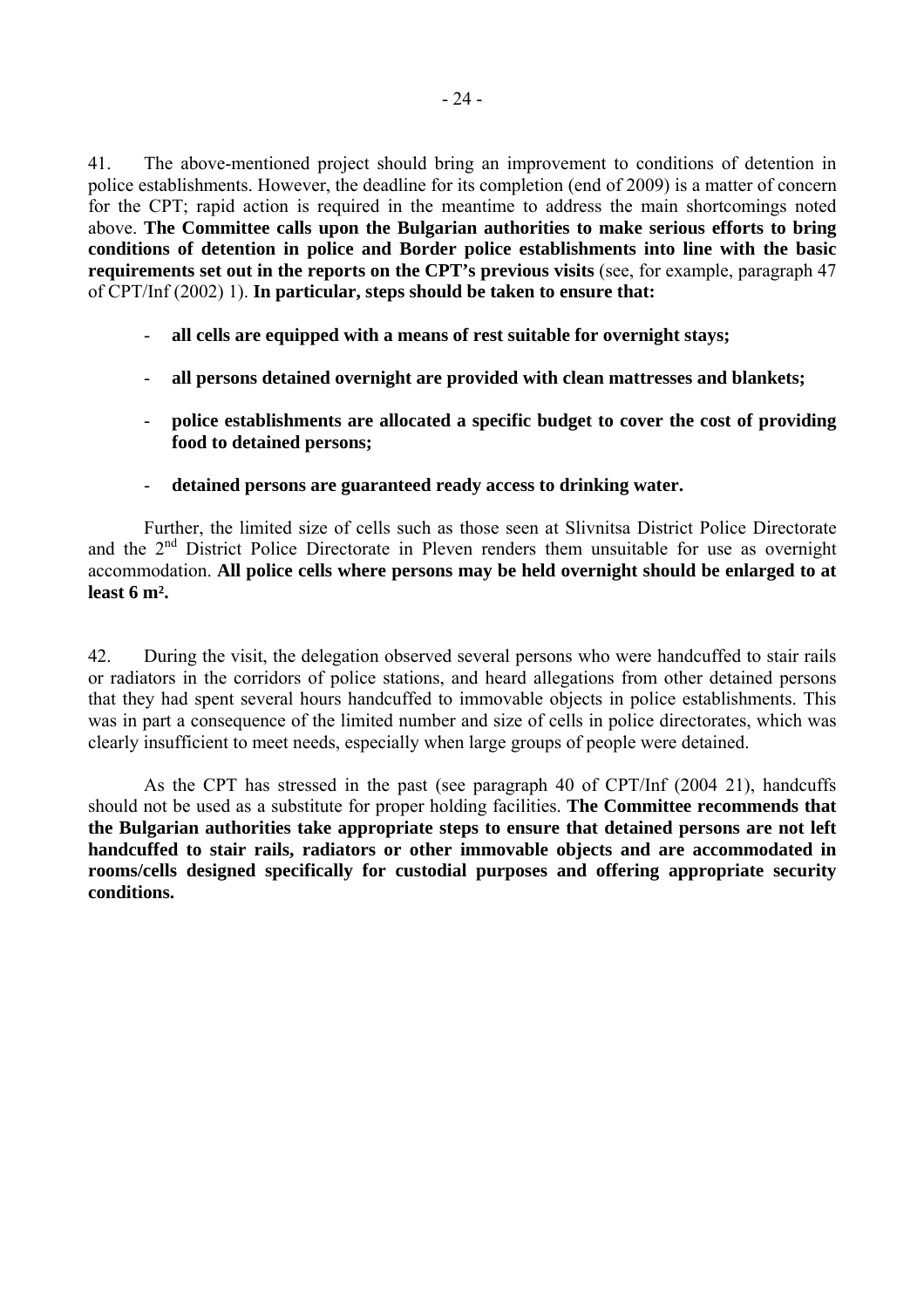# <span id="page-24-0"></span>**B. Establishments under the authority of the Ministry of Justice**

#### **1. Investigation detention facilities**

a. preliminary remarks

43. The CPT's delegation visited 8 investigation detention facilities (IDFs) in different parts of Bulgaria. Three of the visits  $-$  to the IDFs in Pazardjik, Pleven and Plovdiv  $-$  were of a follow-up nature. The remaining five facilities  $-$  in Popovo, Russe, Sliven, Slivnitsa and Targovishte  $-$  were visited for the first time by the Committee.

 Since the beginning of 2002, the running of investigation detention facilities has been the responsibility of the Ministry of Justice' General Directorate for the Execution of Sentences. In the report on the 2002 visit, the CPT expressed the hope that the integration of this type of establishment into the system of the penitentiary service would enable the development of a strategy for overcoming the shortcomings of the inherited structures. A new legal framework governing the functioning of IDFs has been adopted since 2002, through amendments to the Law on the Execution of Sentences and the issuing of new internal regulations. Further, the authorities have embarked on a long-term programme for improving conditions in IDFs, involving the closing-down of obsolete facilities (in particular those located in basements) and the construction of new ones.

At the time of the 2006 visit, the CPT's delegation noted a positive trend of reducing the proportion of persons held for lengthy periods of time in IDFs. For example, there were no stays of over six months at Pazardjik, Sliven and Slivnitsa. At Pleven, there had been no persons held for longer than six months in the first half of 2006, and at the time of the visit, there were only two such persons. At Plovdiv, in the first half of 2006, seven persons had been held for longer than six months, and there were two such persons at the time of the visit. The IDFs in Popovo and Targovishte were each holding one person for a period longer than six months (respectively seven and eleven months). The reduction of the time persons spend in IDFs is, inter alia, due to the control mechanisms introduced by the Prosecutor's Office and the Ministry of Justice (for example, the practice of informing prosecutors about persons who have not been taken out for interviews for a period of more than 25 days; the instruction to supervising prosecutors to collect information on persons held for longer than six months, etc.).

 Regrettably, regardless of the above-mentioned developments, the 2006 visit demonstrated that the situation in investigation detention facilities remains problematic.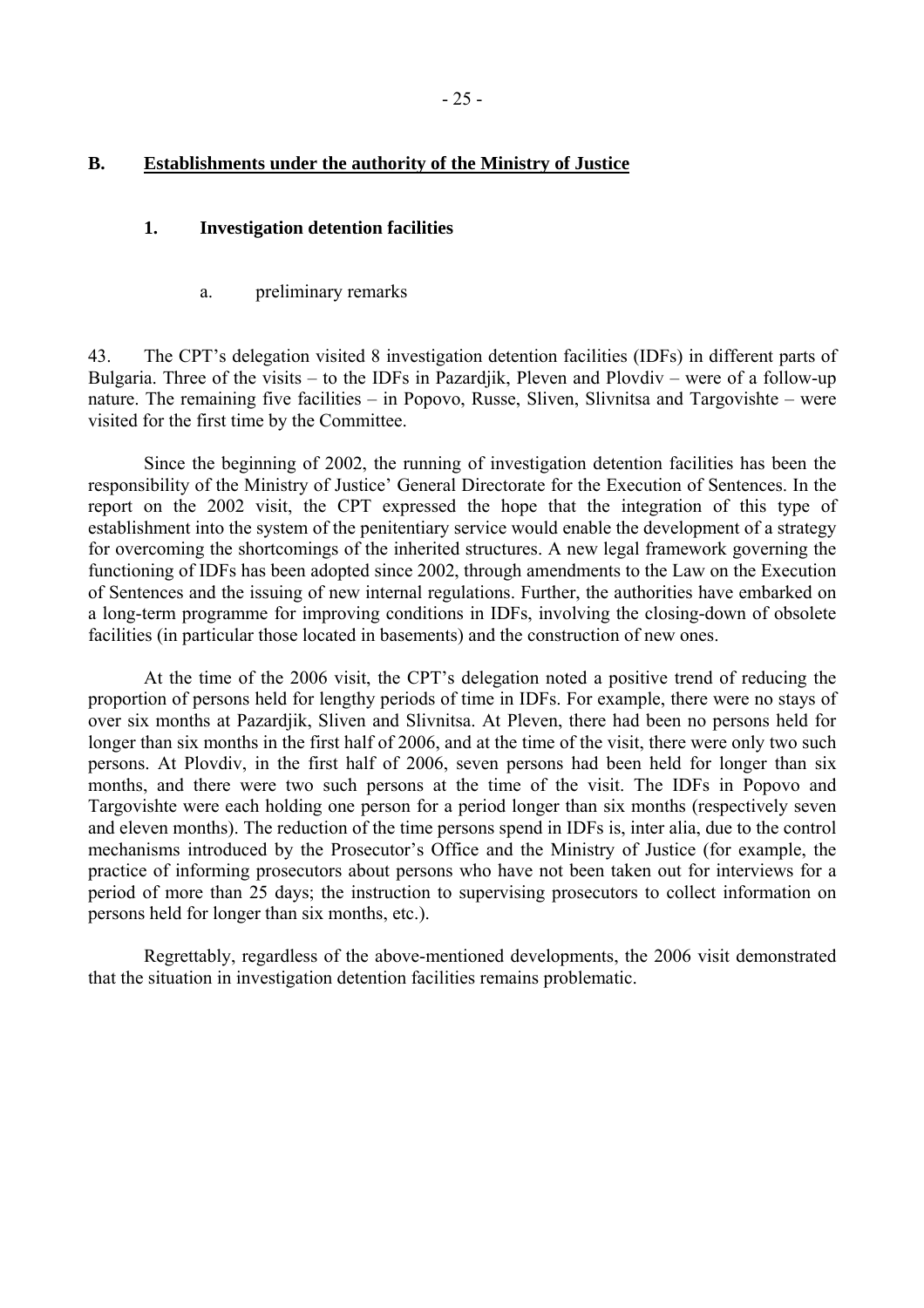b. ill-treatment

<span id="page-25-0"></span>44. Most detainees interviewed at the IDFs visited made no complaints about their treatment by custodial staff. However, at Pleven, Sliven, Slivnitsa and Targovishte, the delegation received some allegations of physical ill-treatment by staff working in the detention areas. The allegations concerned slaps, kicks or truncheon blows which had apparently been inflicted when detained persons had requested to be taken to the toilet, to see a doctor or in other situations demanding additional staff work. The fact that many of the facilities were overcrowded and staffing levels low undoubtedly had a negative impact on relations between staff and detainees.

 In several cases, medical evidence consistent with the allegations of ill-treatment made was gathered by the delegation. By way of example, reference might be made to the following case:

a detained person interviewed in one IDF alleged that, on 24 August 2006, he had swallowed pieces of a blade, following which staff took him out of the cell into the corridor near the entrance of the IDF, punched and kicked him on the legs and the back. Upon examination by a medical member of the delegation, the person was found to display: an oval bruise measuring 3.5 x 1.5 cm on the left ankle, between the outside ankle bone and the Achilles tendon; an infected bruise measuring  $9 \times 7$ cm on the side of the left lower leg; a round scab 2 cm in diameter on the right forearm, ulnar side; multiple multiform bruises on the back.

## In the light of the findings during the visit, **the CPT recommends that staff working at the investigation detention facilities in Pleven, Sliven, Slivnitsa and Targovishte be reminded that the ill-treatment of detainees is prohibited and will be severely punished.**

45. The CPT's delegation was pleased to note that custodial staff no longer carried truncheons in detention areas. Following a recommendation made in the Committee's 2002 visit report, staff working in IDFs had been reminded that the carrying of truncheons should be limited to specific situations provided for in law. This is a welcome development.

46. More generally, the CPT wishes to stress that an overall low staff complement in detention facilities impedes the development of positive relations and can generate an insecure environment for both staff and detainees. Moreover, an inadequate staff complement can result in high levels of stress and burnout, which is likely to exacerbate the tension inherent in any detention facility. **The CPT recommends that the Bulgarian authorities take steps to increase the levels of staff in investigation detention facilities who work in direct contact with detained persons.**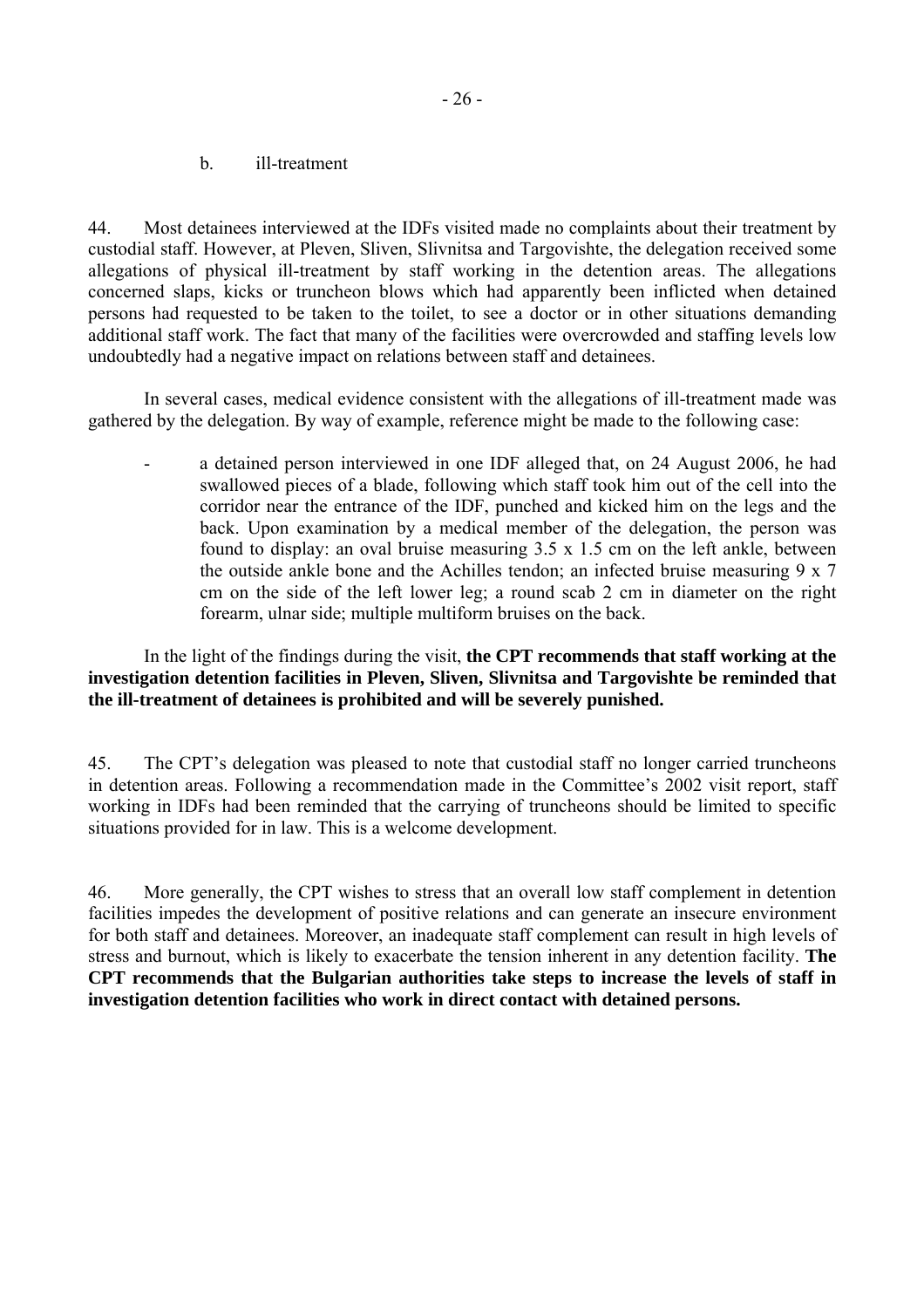#### c. conditions of detention

<span id="page-26-0"></span>47. The IDF in Targovishte was a newly opened facility which offered better material conditions than any of the other IDFs visited. With an official capacity of 40, it was holding 19 detainees at the time of the visit. Most of the cells measured some 8 m² (including a WC and sink behind a partition) and were intended for two-person occupancy. There were also several larger cells (measuring 12 m²), which had up to four beds but were generally holding two persons. The furnishings were in a good state, and there was a functioning ventilation system and a call bell. However, access to natural light was inadequate (although the cells had windows, they were covered with metal slats) and artificial lighting was poor.

48. The IDF in Plovdiv was the largest facility visited by the delegation in 2006 (capacity 121 places, 104 persons detained at the time of the visit). It had previously been visited by the CPT in 1999 and 2002, and had been the subject of gradual improvements over the years, such as making apertures in the cell doors, fitting sinks, electric installations and a differentiated lighting system in the cells, as well as the installation of lockers for detainees' personal belongings in the corridors outside the cells. In their response to the 2002 visit report, the Bulgarian authorities referred to plans to close the existing facility and build a new one in another location; however, these plans had failed to materialise. In fact, despite the previously mentioned improvements, the situation had considerably deteriorated, due to serious overcrowding (e.g. three persons in a cell measuring 6.5  $m<sup>2</sup>$ ; six persons in a cell of 10 m<sup>2</sup>), which had required the fitting of additional beds in the cells.<sup>[9](#page-26-1)</sup> The effect of the overcrowding was compounded by the continuing lack of outdoor exercise and the absence of any out-of-cell activities (see also paragraph 53). Further, there were only two common toilets for all detainees, and staff failed to ensure detainees' access to a toilet at all times.

 In the report on its first visit to Bulgaria in 1995, the CPT concluded that conditions in investigation detention facilities could fairly be described as inhuman and degrading, and that a fundamental change of the situation was required. The same conclusion applies to the IDF in Plovdiv. As already noted (see paragraph 7), the delegation made an immediate observation under Article 8, paragraph 5, of the Convention and requested the Bulgarian authorities to provide a precise plan with a timetable for the replacement of Plovdiv IDF.

In their letter of 13 December 2006 sent in response to the delegation's immediate observations, the Bulgarian authorities indicated that representatives of the General Directorate for the Execution of Sentences had viewed a five-storey public building in Plovdiv and a proposal had been submitted on 17 October 2006 to urgently start a procedure for ceding the building to the Ministry of Justice. No information has been provided as regards the envisaged timetable for effecting the transfer of the IDF and the resources available. **The CPT calls upon the Bulgarian authorities to transfer without delay Plovdiv IDF to an appropriate facility.** 

<span id="page-26-1"></span>-<br>9

- 27 -

In 2001, the average daily occupancy of Plovdiv IDF was reportedly 70, while in 2006 it had risen to 120.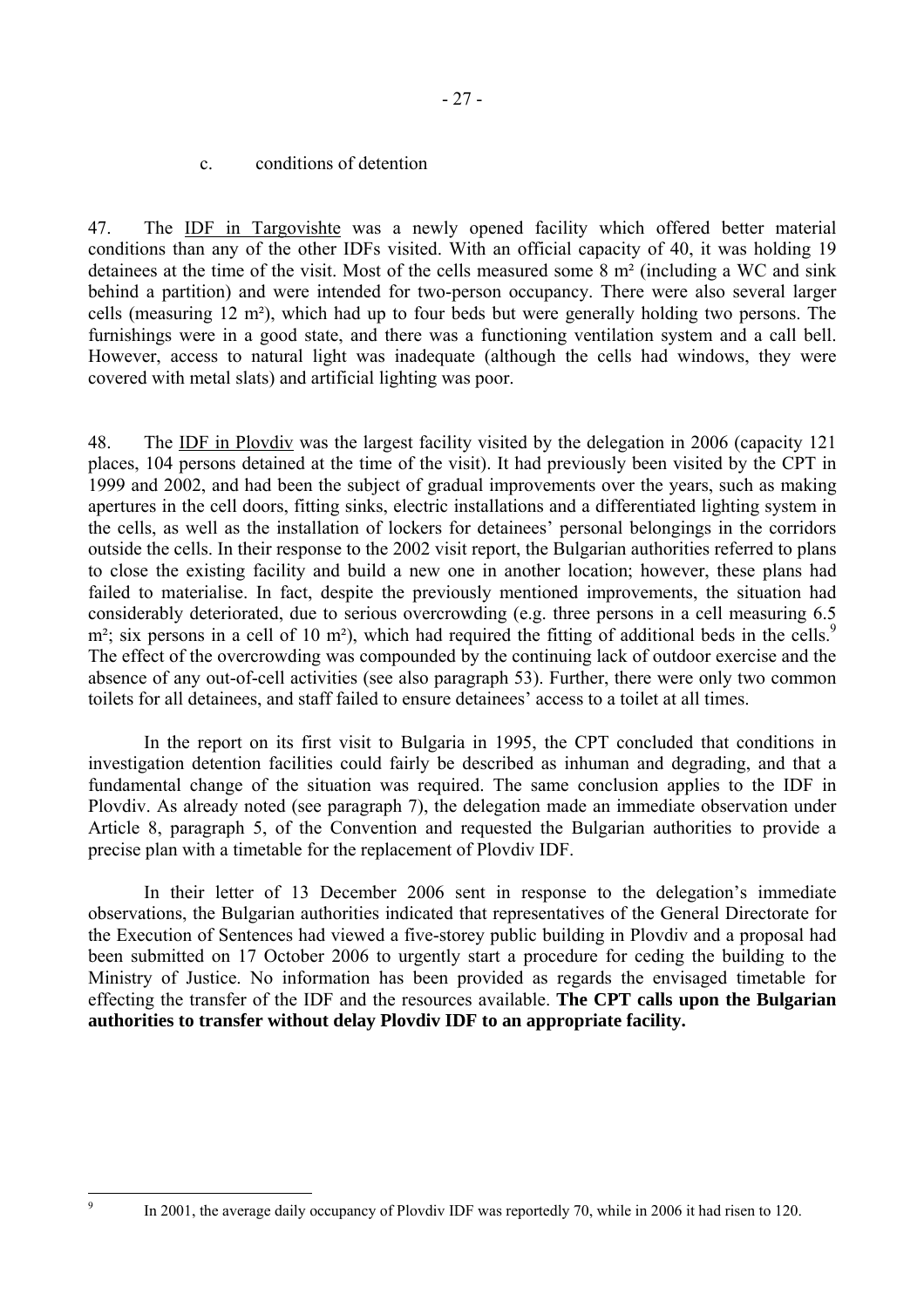49. Deficiencies similar to those described in respect of Plovdiv IDF were observed at the facilities in Pleven, Sliven and Slivnitsa. The cells there were often overcrowded (e.g. three persons in a cell of 7.5 m² in Pleven; up to four persons in cells measuring some 7 m² in Sliven; four persons in a cell of some 5 m² in Slivnitsa). The cramped conditions were aggravated by the lack of direct access to natural light, poor artificial lighting and the absence of a differentiated day/night system, and inadequate ventilation. Further, the cells were frequently in a poor state of hygiene and repair: the beds were dilapidated and in a bad state of repair, giving a very uneven base for the thin, tattered mattresses, and the blankets were filthy.

 No overcrowding was observed at the IDF in Russe, which was operating below its official capacity of 51 places (in fact, only one of the floors of the facility was being used). Cells measuring some 9 m<sup>2</sup> were holding one or two persons, and there were several larger cells (16 m<sup>2</sup>) with up to four persons. However, detainees alleged – and the examination of custody records confirmed – that in the past the numbers held had exceeded the official capacity (e.g. 55 persons on 30 May 2006). The cells had windows, but artificial lighting was inadequate and ventilation poor.

 The IDF in Pazardjik had previously been visited by the CPT in 1995 (see paragraph 55 of CPT/Inf (97) 1). As in Russe, the facility was usually operating below its official capacity of 42 places (e.g. there were 13 detainees at the time of the visit) and there was no overcrowding in the cells (e.g. three persons in a cell measuring some 12 m²). In addition to beds, the cells were fitted with a table, chairs and shelves. However, the cells were located in the basement and had limited access to natural light; further, artificial lighting was dim and ventilation left something to be desired.

 The IDF in Popovo had a capacity of 16 beds distributed among four cells (measuring between 7 and 10 m²), located on the ground floor of the police directorate building. Only two persons were in detention at the time of the visit. The cells had no windows, and artificial lighting and ventilation left something to be desired. The cell equipment comprised bunk beds, table, shelves and an unscreened toilet.

50. Apart from the IDFs in Popovo and Targovishte where the cells had integral sanitation, access to a toilet in the remainder of the facilities depended on staff opening the cell door. A number of complaints were heard in this respect, with the notable exception of Pazardjik IDF. Detained persons were usually taken to the toilet three times during the day and kept plastic bottles or buckets in the cells for other occasions. Further, at Pleven, certain detainees alleged that staff sometimes did not even allow them to go to the toilet during the day, as a form of punishment.

Since 1995, the CPT has repeatedly been making recommendations concerning detainees<sup>7</sup> access to a toilet in investigation detention facilities. In 1999, the Deputy Minister of Justice issued instructions to the effect that staff should grant detained persons access to the toilet at any time of day or night. However, these instructions have so far failed to produce the desired effect.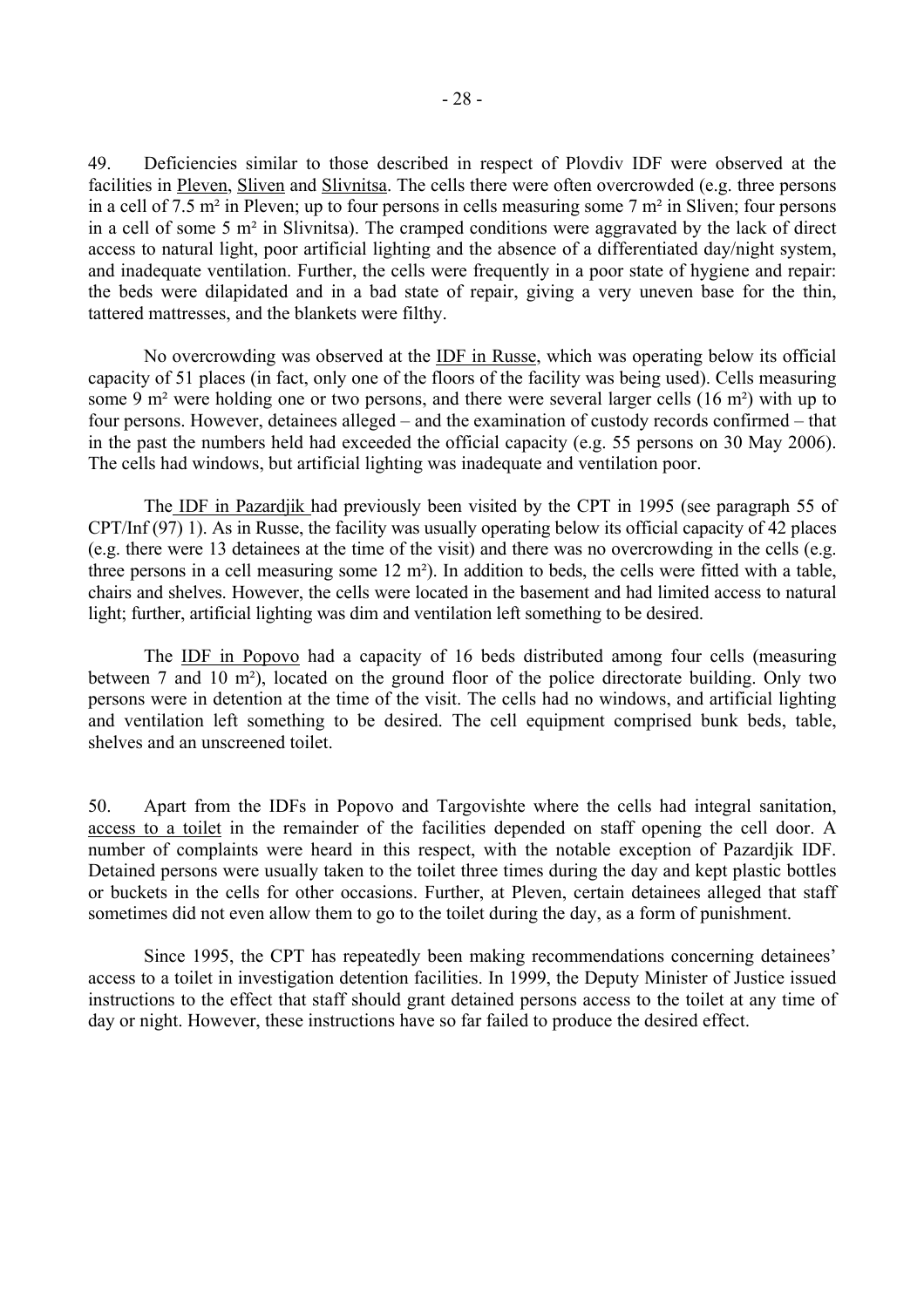51. The arrangements for maintaining hygiene were not satisfactory. Detained persons could take a shower once a week (and at some of the establishments, twice a week in the summer months). However, no differentiation was made for women, despite their special hygiene needs during menstrual periods. As regards personal hygiene items, only soap was occasionally provided, though not at all of the IDFs visited. Further, no cleaning materials were made available to detainees.

Bed linen was usually provided by detainees' families, with the exception of Popovo and Russe IDF (at the latter establishment, bed linen had apparently been distributed shortly before the delegation's visit). There were no laundry facilities and detainees washed their clothes and bed linen themselves when they were taken to have a shower.

52. At all the IDFs visited, food was provided three times a day. The daily food allowance per person varied between 1.30 and 1.50 BGL. Some complaints were heard about the quantity and/or quality of the food (especially at Slivnitsa, where no cooked food was provided). Detainees could also receive food from their relatives and it was possible to buy food from time to time at some of the IDFs. For the purpose of keeping detainees<sup>7</sup> food, fridges had been installed at some of the establishments (e.g. Plovdiv, Slivnitsa).

53. The situation regarding the regime of activities for persons held at IDFs remains of serious concern to the CPT. With the notable exception of Popovo, none of the facilities visited had an outdoor exercise yard (due to the fact that they were located in the buildings of police departments, usually on the top floor). Efforts to alleviate the situation had been made in Pazardjik, Russe, Slivnitsa and Targovishte, where detainees were allowed to stroll around an empty room, which was often of a limited size (e.g. only some 5 m² at Slivnitsa) or without access to natural light (at Pazardjik). At the other establishments visited (i.e. Pleven, Plovdiv and Sliven), detainees continued to spend months on end locked up in their cells 24 hours a day. Inside the cells, in addition to books and newspapers, detainees were in principle allowed to have battery-operated radio and TV sets (however, the delegation saw such items in only a few cells).

 As regards in particular female detainees, some of them indicated that they preferred not to go to the "exercise room" because there was only male staff available to supervise them. In this **respect, reference is made to the comment in paragraph 58.**

54. The position of juveniles held in IDFs is a matter of particular concern to the CPT. They were accommodated in separate cells, but the conditions there were identical to those of adult detainees. The only means of distraction were self-made games, old newspapers and occasional books provided by relatives. Although a lack of purposeful activity is detrimental for any detained persons, it is especially harmful for juveniles, who have a particular need for physical activity and intellectual stimulation.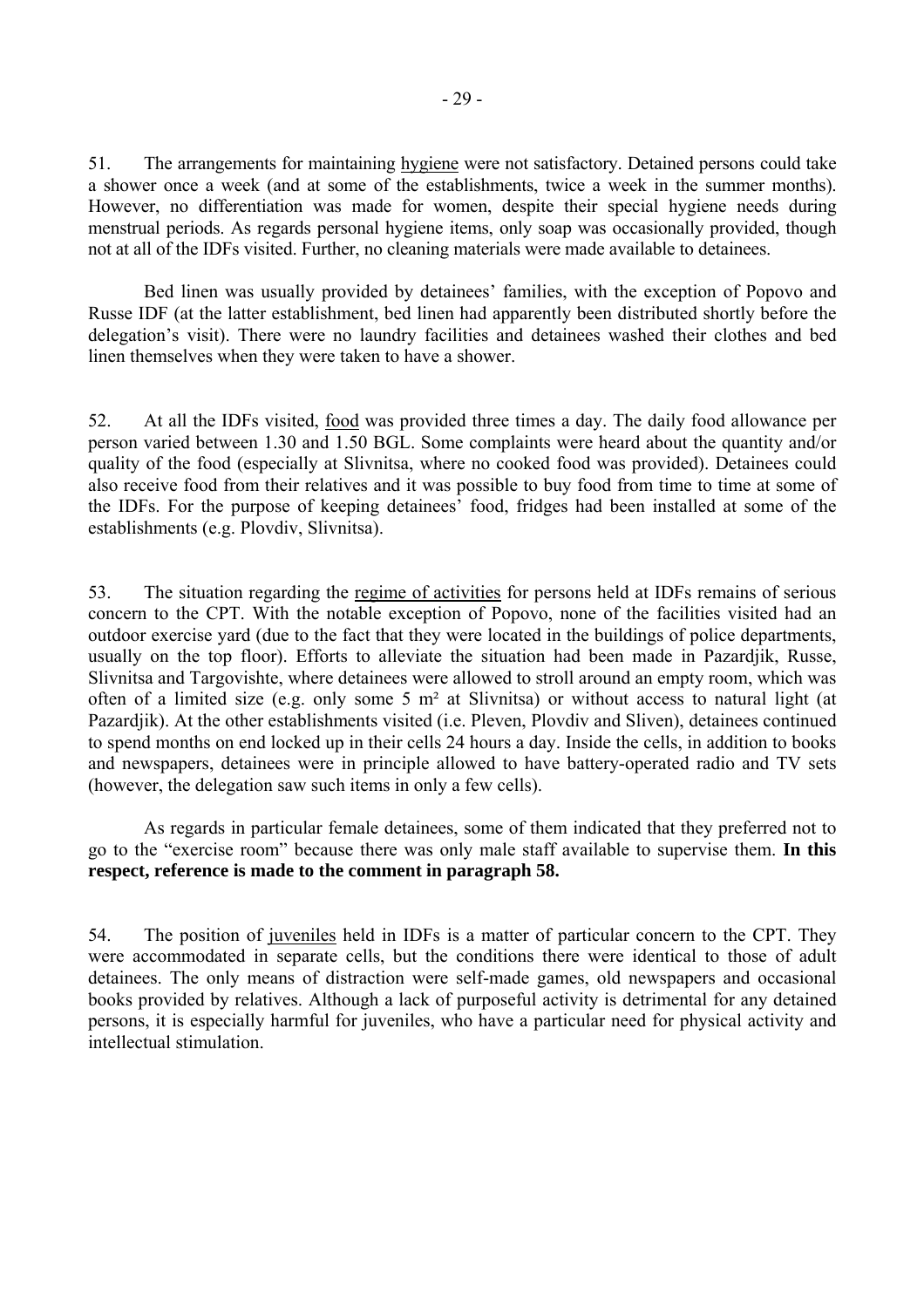55. It is clear from the above that conditions in investigation detention facilities fail to meet the CPT's standards and, on a number of points, are in violation of the Law on the Execution of Sentences (Chapter 14 concerning remand in custody). The continued failure to ensure compliance with the Committee's recommendations in this area can be seen as a breach of the principle of cooperation laid down in Article 3 of the Convention.

 **The CPT calls upon the Bulgarian authorities to take steps without further delay at investigation detention facilities to:** 

- **reduce cell occupancy rates to an acceptable level, applying a minimum standard of 4 m² per detainee in multiple-occupancy cells; all cells of less than 6 m² should be withdrawn from service (e.g. at Slivnitsa IDF) and cells measuring 6 m² should be used for accommodating one person;**
- **improve cell lighting (by providing access to natural light and adequate artificial lighting, and introducing differentiated day/night lighting systems) and ventilation in the cells;**
- **improve the state of the beds and bedding provided to detained persons;**
- **guarantee strict compliance with the instructions given to custodial staff to grant detainees access to the toilet at any time of day or night;**
- **ensure that detainees are in a position to maintain their personal hygiene and are provided with essential personal hygiene products; in the light of the special hygiene needs of women, positive differentiation in terms of additional access to washing facilities is necessary;**
- **provide detainees with sufficient materials to clean their cells;**
- **ensure that detainees are guaranteed their entitlement of one hour of genuine outside exercise per day (two hours in the case of juveniles);**
- **provide other purposeful activities to detainees; particular attention should be paid to the special needs of juveniles.**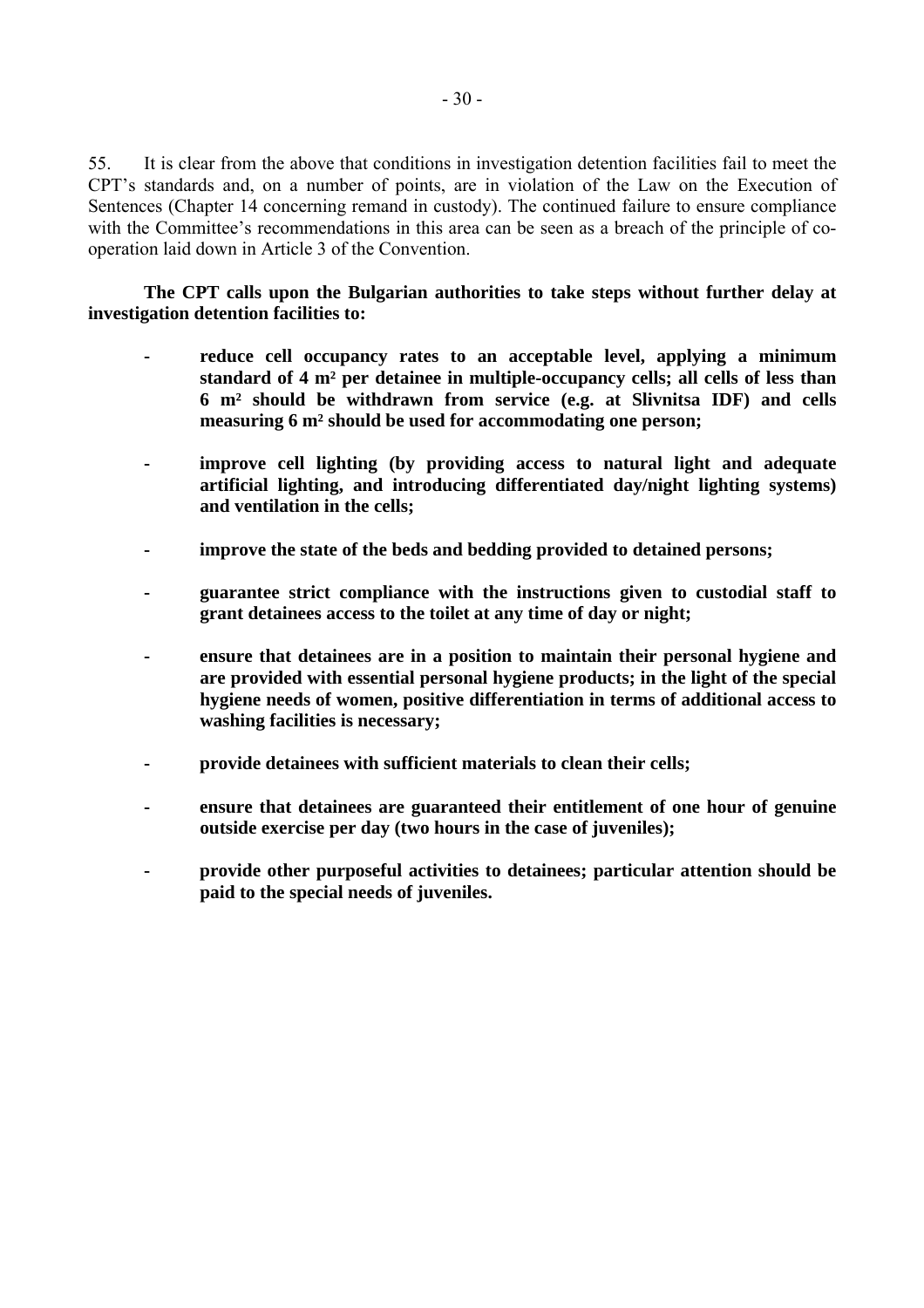d. health-care services

<span id="page-30-0"></span>56. Arrangements for the provision of health care to persons detained in IDFs remain as described in the 2002 visit report (see paragraph 63 of CPT/Inf (2004) 21). During the 2006 visit, the delegation observed that there could be gaps of several days (up to a week) between admission and the initial medical examination by a doctor/feldsher. Further, the general medical screening was cursory and did not identify detained persons' health needs. There was no screening for tuberculosis, hepatitis or sexually transmitted diseases. This is of particular concern from a publichealth point of view because of the cumulative effect of overcrowding and inadequate material and hygienic conditions in the IDFs.

 Doctors met by the delegation claimed that access to outside hospital facilities was in principle not a problem and that the procedure was speedy. However, it transpired that authorisation was needed from a prosecutor to transfer a detainee to a hospital, and medical recommendations could be slowed down or overridden by legal considerations.

 With some notable exceptions, the recording of injuries observed upon arrival was perfunctory, and there was no mention of the relevant statements made by the persons concerned and no doctor's conclusions. It also became apparent that doctors were not explicitly instructed to report cases of detained persons bearing injuries to the IDF director and/or a prosecutor (see paragraph 21). Further, medical examinations continued to take place in the presence of non-medical staff.

 Moreover, the quality of medical records and the observance of their confidentiality left something to be desired (e.g. the so-called "ambulatory book" which contained entries of all examinations did not reflect accurately information contained in the medical certificates drawn up in respect of new arrivals; the latter certificates were kept in the legal files of detainees).

 **The CPT calls upon the Bulgarian authorities to implement its long-standing recommendations that:** 

- **the report filled out by doctors concerning injuries observed on persons admitted to investigation detention facilities contain, in addition to a detailed description of the injuries observed, any allegations made by the detained person concerned and the doctor's conclusions as to the degree of consistency between those allegations and the objective medical findings;**
- **all medical examinations should be conducted out of the hearing and unless the doctor concerned expressly requests otherwise in a given case – out of the sight of police officers;**
- whenever injuries are recorded by a doctor which are consistent with **allegations of ill-treatment made by a detained person, the record should be systematically brought to the attention of the relevant prosecutor.**

 **Further, the Committee recommends that measures be taken to ensure that the medical examination on admission is comprehensive, including appropriate screening for transmissible diseases. The CPT also recommends that steps be taken to improve the quality of medical records and ensure the observance of their confidentiality.**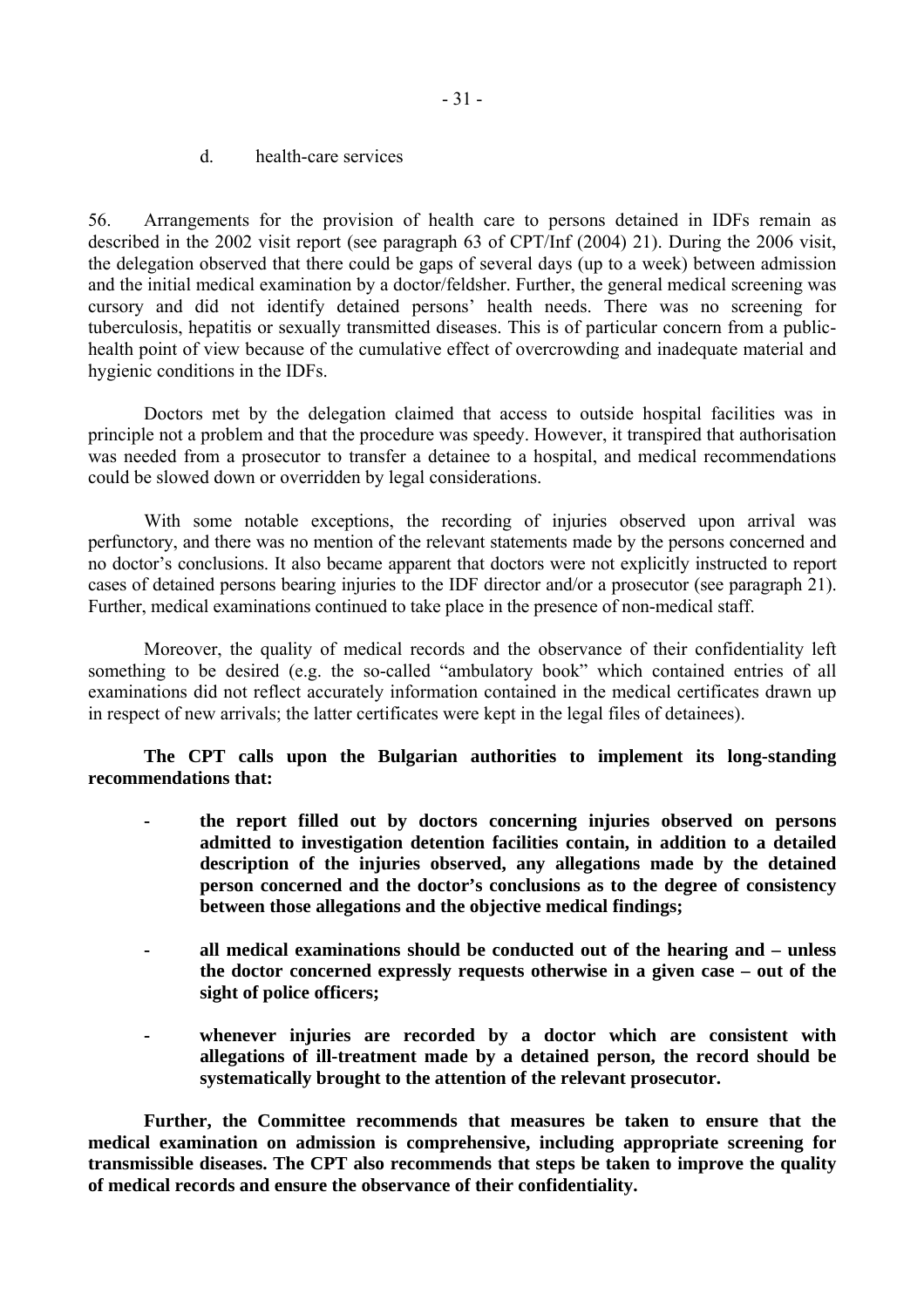<span id="page-31-0"></span>57. At the IDFs in Popovo and Targovishte, the delegation observed a practice of staff asking newly arrived detainees to sign a pre-printed form stating that they had no health problems and had not been subjected to physical violence. In the CPT's opinion, such a practice might inhibit persons from making a truthful statement about what has happened to them. **The Committee recommends that an end be put to this practice.**

e. other issues related to the CPT's mandate

58. Another problem connected with the treatment of detained persons related to the lack of a sufficient gender mix of staff working in IDFs. All facilities (except for the one in Sliven) could hold female detainees; however, a female staff member was at best present in the detention areas during weekdays, but never at night or weekends. Mixed gender staffing can contribute to improved relations between staff and persons in custody and is a requirement in places where women are being held, to ensure that gender sensitive tasks can always be performed by persons of the same gender. **The CPT invites the Bulgarian authorities to increase the number of female staff deployed in detention areas in IDFs and to ensure 24-hour presence of a female staff member whenever there are female detainees.**

59. The visit entitlement of persons held in IDFs has remained as described in the 2002 visit report (at least two visits of up to 45 minutes each per month, unless a restriction has been imposed by a prosecutor). In addition, detainees are entitled to make telephone calls twice a week and a cardoperated phone has been installed in all the IDFs visited. However, conditions in which visits took place left much to be desired in Pleven (where the "visiting room" was a cage by the entrance to the detention area) and Sliven (where visits took place in a partitioned-off part of the landing). Further, it appeared that the only way for detainees to obtain phone cards was through their relatives; they could not themselves purchase the cards directly.

 Visits from lawyers were not restricted and took place in the same conditions as visits from relatives. However, some detainees alleged that the confidentiality of their meetings with lawyers was not always respected, due to the presence of custodial staff in the meeting room.

# **The CPT recommends that steps be taken to:**

- **equip IDFs with proper visiting rooms;**
- **ensure that detainees can purchase phone cards;**
- **ensure the confidentiality of meetings between detained persons and their lawyers.**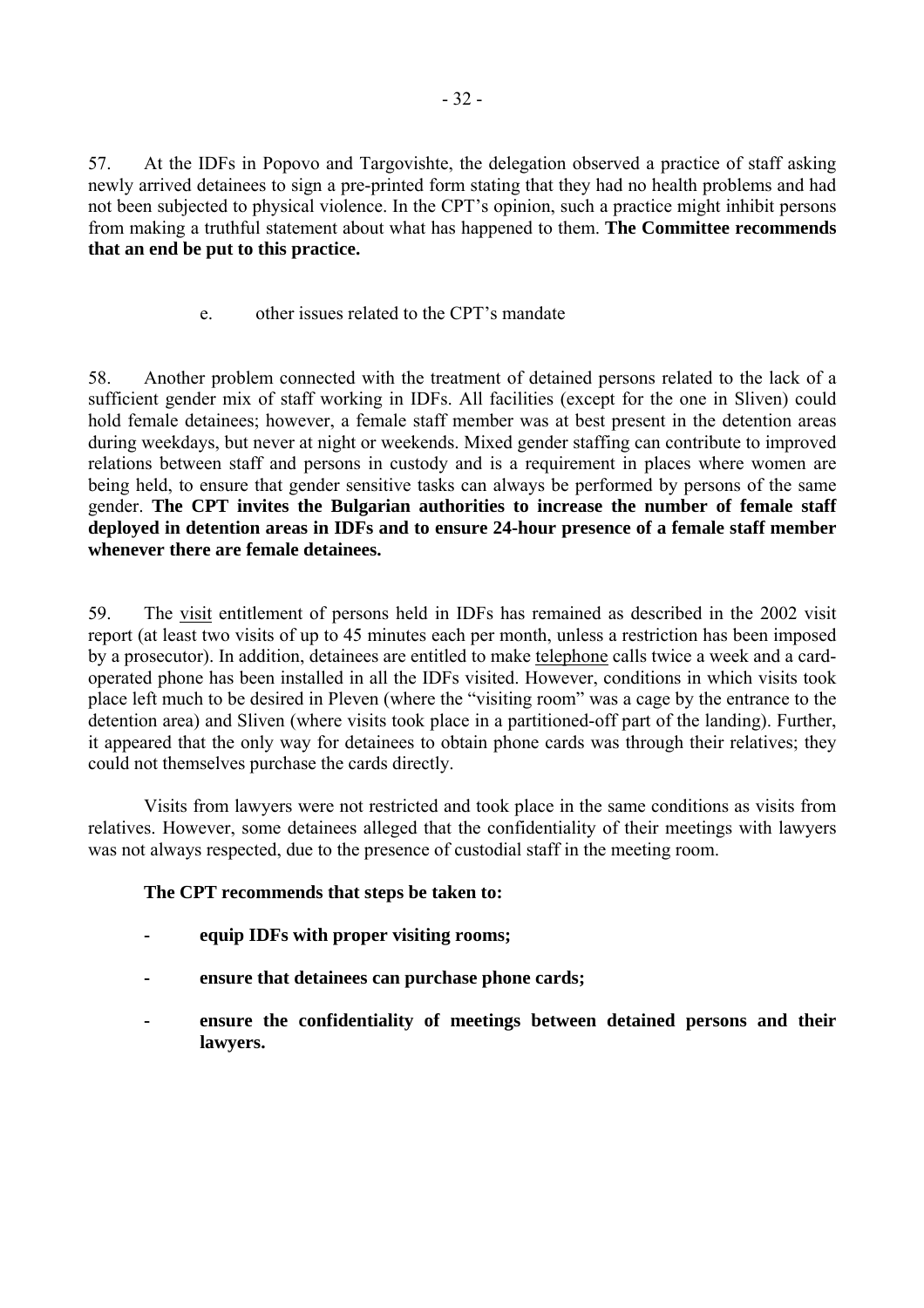60. Many detainees complained that they did not have sufficient information about their rights and the internal regulations. In Plovdiv IDF, extracts of the internal regulations were posted inside the cells, but they referred only to detainees' obligations without mentioning their rights. In Sliven, information on detainees' rights and obligations was posted in the corridor but not inside the cells. In Slivnitsa, information on the internal rules (in Bulgarian and English) was available in the "exercise room"

The delegation saw in detainees' personal files an information sheet on the "general rights of detained persons under international and national law", with quotes from human rights instruments. Detainees were given the information sheet to read and sign but were not allowed to keep a copy of it. The sheet was available in Bulgarian and English.

 **The CPT recommends that the provision of information to persons detained in IDFs about their rights be improved, in particular by means of:** 

- **making the full text of the internal regulations readily available to detainees;**
- **ensuring that all detainees are provided with a copy of the information sheet on rights, which they can keep in their possession. The information sheet should be made easier to understand and be available in a variety of languages. Special care should also be taken to explain the information carefully to juvenile detainees to ensure comprehension.**

61. IDFs received periodic inspections from district and regional prosecutors (on average, once a month) who made brief standardised entries in a special register of inspections and issued more detailed reports after each inspection, covering mainly legal aspects. In 2000 and 2001, the Supreme Cassation Prosecutor's Office issued detailed instructions concerning the manner in which inspections should be carried out. According to these instructions, the methods of prosecutor's supervision should include checking records, meetings with detained persons (it being left to the prosecutor's discretion whether such meetings should take place in confidence or in the presence of others) and examining complaints. Further, in 2006 all IDFs had been visited by the General Directorate for the Execution of Sentences. The Bulgarian Helsinki Committee was also carrying out monitoring visits to IDFs (but was not entitled to talk in private with persons in pre-trial detention).

 **The CPT refers to the recommendation made in paragraph 36 (concerning inspections of police establishments), which applies equally in this context.**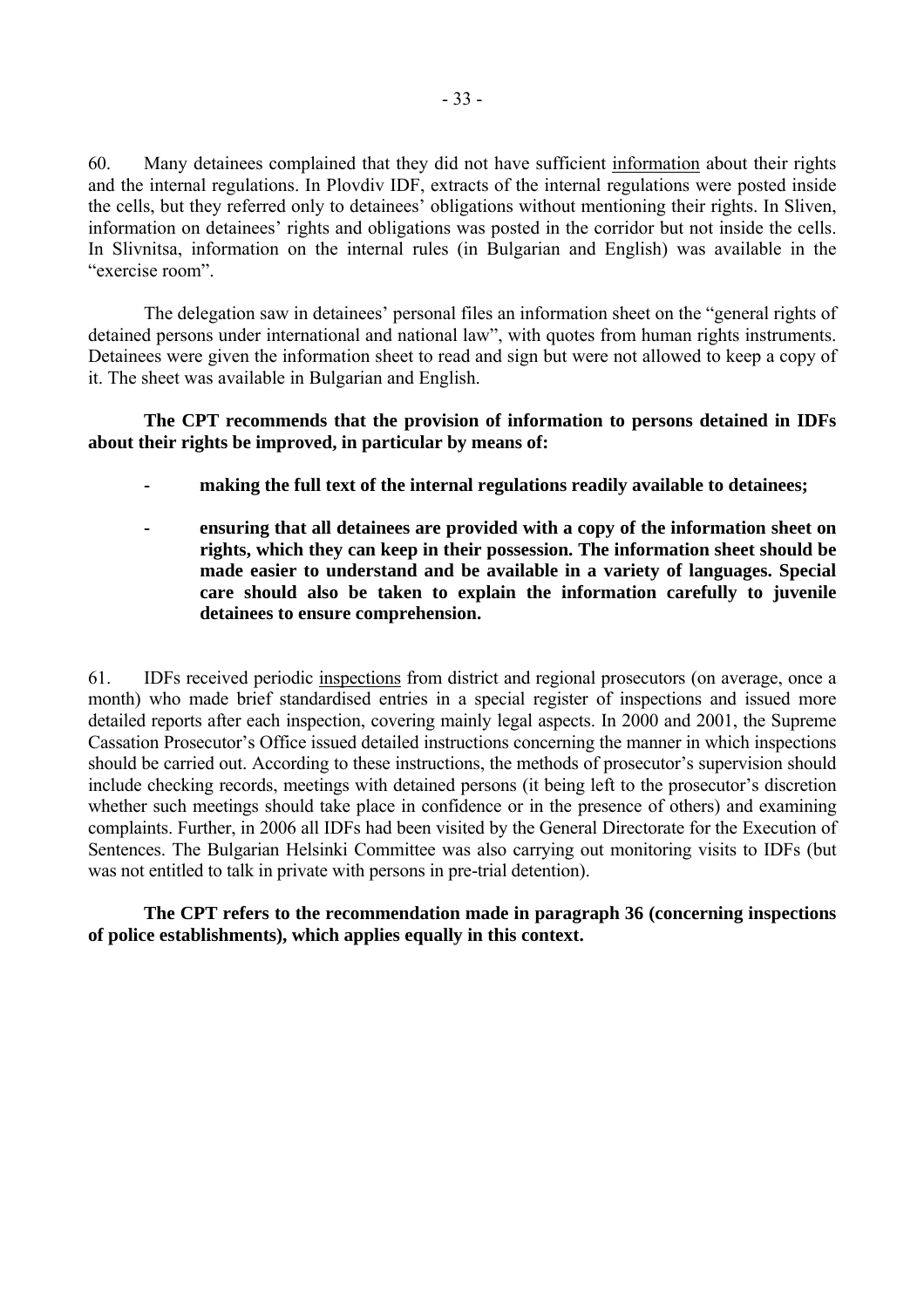# <span id="page-33-0"></span>**2. Prison establishments**

# a. preliminary remarks

62. The delegation carried out for the first time full visits to Sofia and Sliven Prisons. Further, a targeted follow-up visit was paid to Pleven Prison in order to examine the situation of prisoners serving life sentences.

63. Prison overcrowding in Bulgaria remains a matter of serious concern. At the time of the 2006 visit, the total number of prisoners stood at around 11,500 whereas the maximum official capacity (calculated on the basis of 6 m² of living space per prisoner) was 5,828. According to statistics provided by the General Directorate for the Execution of Sentences, overcrowding in the prison system averaged 197% and in some prisons (e.g. Burgas and Pleven) it surpassed 300 %.

 At the initial talks with the Ministry of Justice, the delegation was informed of various measures being taken to relieve the problem of overcrowding. In the first place, efforts were being made to increase the use of probation<sup>10</sup> (introduced at the beginning of 2005) and forms of conditional release. Further, as a result of changes in the area of risk assessment, preparation for release and transfer to less closed conditions, more prisoners were able to serve their sentences in prison hostels of the transitory or open type (18-20%). There were also plans to extend the prison estate, through the construction of new prisons and hostels and/or the reconstruction of existing ones (e.g. in Burgas, Plovdiv and Vratsa). In addition, the pending adoption of amendments to the Criminal Code (which would, inter alia, decrease the penalty for possession of small amounts of drugs and change the list of sentences which can be commuted to probation) was expected to reduce the prison population.

64. It is regrettable that the above-mentioned efforts have so far not made an impact on the prison population, the size of which threatens to undermine efforts to improve prisons. The CPT is convinced that the only viable way to control overcrowding and achieve the standard of 6 m² of living space per prisoner envisaged by Bulgarian law is to adopt policies designed to limit or modulate the number of persons sent to prison. In this connection, the Committee must stress the need for a strategy covering both admission to and release from prison to ensure that imprisonment really is the ultimate remedy. This implies, in the first place, an emphasis on non-custodial measures in the period before the imposition of a sentence and, in the second place, the adoption of measures which facilitate the reintegration into society of persons who have been deprived of their liberty.

**The CPT calls upon the Bulgarian authorities to redouble their efforts to combat prison overcrowding and in so doing, to be guided by Recommendation Rec(99)22 of the Committee of Ministers of the Council of Europe concerning prison overcrowding and prison population inflation, as well as by Recommendation Rec(2003)22 on conditional release (parole).** 

<span id="page-33-1"></span> $10$ 

The Ministry projected that 11,000 probation orders would be issued by the end of 2006 and 20,000 by the end of 2007.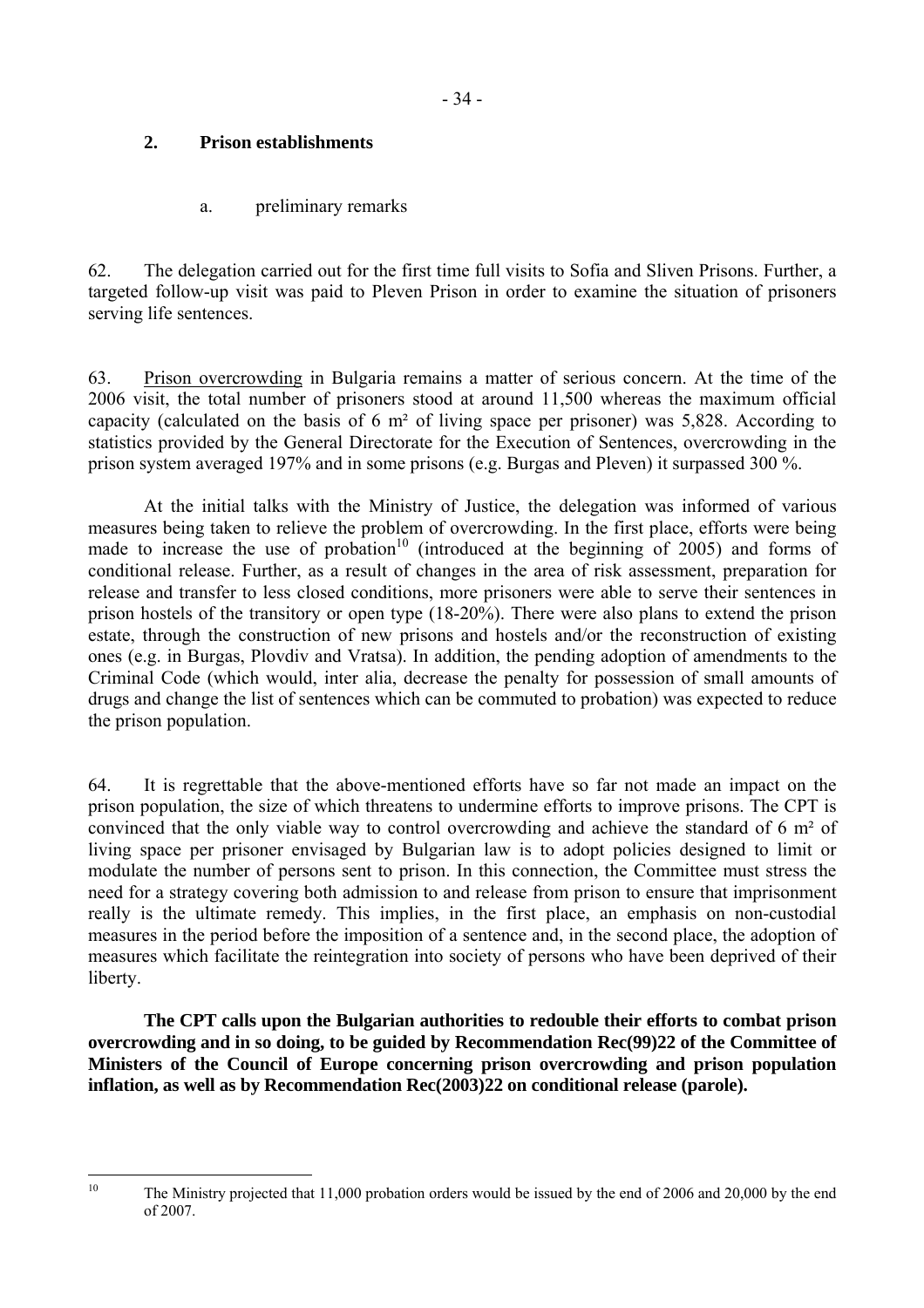<span id="page-34-0"></span>65. The problem of overcrowding has a direct bearing on the issue of work and other activities for prisoners. During the 2006 visit, in the course of the initial discussions at the Ministry of Justice, the delegation was informed that some 4,000 prisoners had work, representing approximately 35% of the country's prison population. The delegation learned of the preparation of a draft Ordinance on conditions and regulations for the employment of persons deprived of their liberty, aimed at stimulating prisoner employment. In this connection, the CPT wishes to stress that a major improvement of the employment situation in prisons would require a fundamental change in approach, based on the concept of prisoners' work being geared towards rehabilitation and resocialisation rather than towards financial profit.

**The CPT recommends that the Bulgarian authorities strive to increase the provision of purposeful activities for prisoners. In this context, the authorities should seek to introduce further measures aimed at ensuring that both sentenced and remand prisoners are provided with an opportunity to work, in the light of the above remarks. Further, efforts should be made to develop programmes of education and vocational training in all penitentiary establishments.** 

b. ill-treatment

66. The CPTís delegation did not hear any allegations of deliberate physical ill-treatment of prisoners by staff at either Sofia or Sliven Prisons. This is a positive reflection on the staff at both establishments. Further, no allegations of physical ill-treatment by staff were received from lifesentenced prisoners at Pleven Prison. However, a few prisoners at Sliven Prison indicated that there were occasional instances of verbal abuse by staff.

 The delegation did receive several allegations of physical ill-treatment of prisoners by staff at other prisons not visited in 2006, in particular Burgas and Stara Zagora Prisons. The alleged illtreatment  $-$  which involved slaps, kicks and beatings with truncheons by custodial staff  $-$  was said to be directed mostly towards newly arrived prisoners and inmates who had made complaints. This highlights the need for continued vigilance on the part of the authorities at both central and local level**. The CPT recommends that prison staff be reminded at suitable intervals that both the physical ill-treatment and verbal abuse of inmates are not acceptable and will be the subject of severe sanctions.**

67. There were indications during the visit that inter-prisoner violence/intimidation was on the rise. The overcrowding prevailing in the prison system clearly did little to defuse tensions and rendered staff control more difficult. The delegation received information about two recent incidents. The first one, which took place at Sofia Prison in 2005 and involved the filming by mobile phone of sexual abuse between prisoners, has led to disciplinary punishments and criminal proceedings against several members of staff, as well as to the replacement of the prison Director. The second case concerned Plovdiv Prison: in July 2006, prison staff reportedly had to intervene in order to prevent degrading treatment among prisoners who were playing a game of "strip chess" in their cell at night; the case was under investigation by the Prosecutor's Office.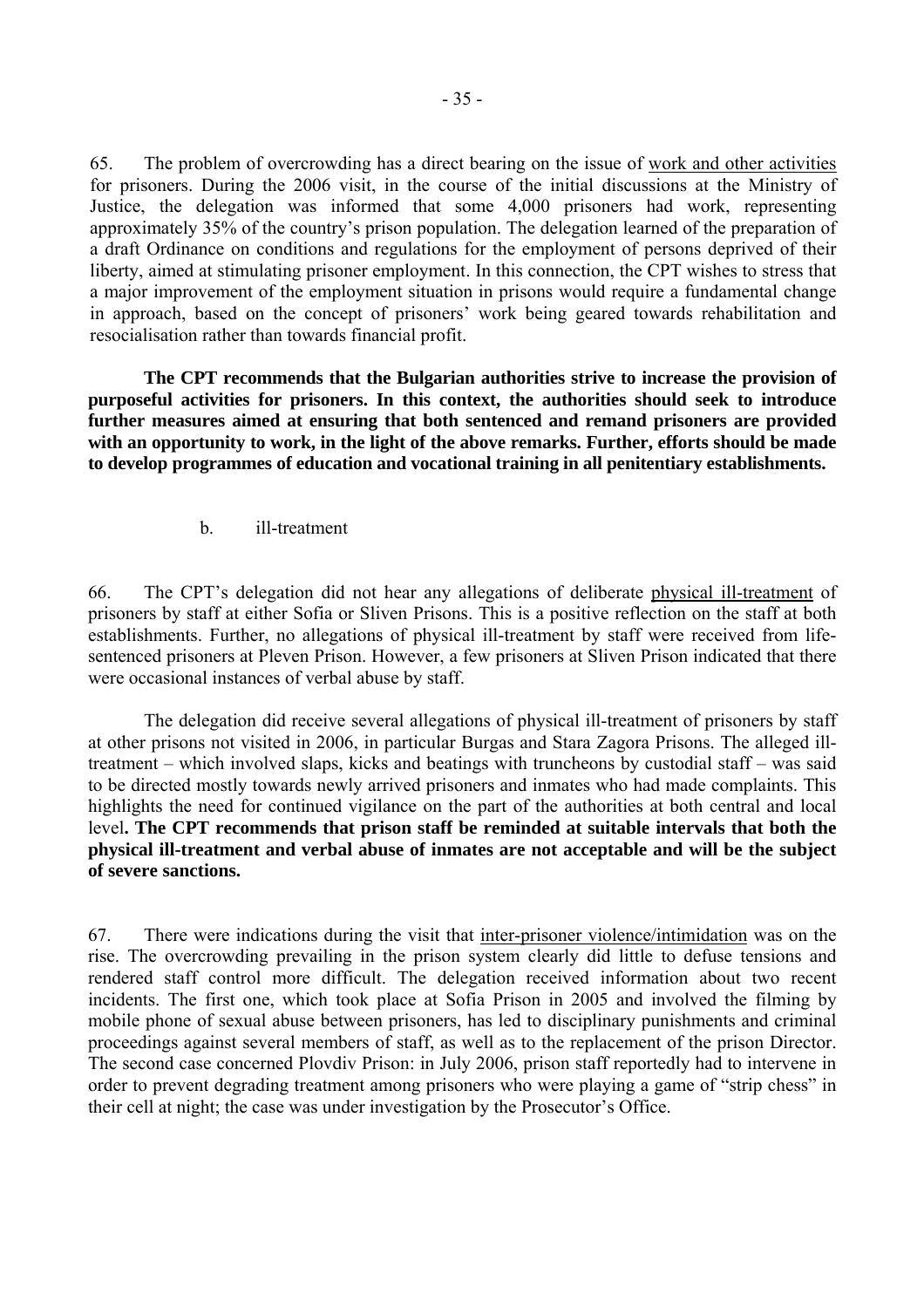In this context, the delegation also noted in the records of disciplinary punishments and of the use of physical force and other preventive means by staff at Sliven Prison that inter-prisoner violence/intimidation was not infrequent. Further, the delegation itself witnessed instances of verbal intimidation between prisoners in Group 7, which combined life-sentenced prisoners with the most unmanageable prisoners placed under segregation and disciplinary punishment (see paragraph 100).

68. The duty of care which is owed by the prison authorities to prisoners in their charge includes the responsibility to protect them from other prisoners who might wish to cause them harm. In particular, prison staff must be alert to signs of trouble and be both resolved and properly trained to intervene. Such a capacity to intervene will of course depend, inter alia, on an adequate staff/prisoner ratio. In addition, the prison system as a whole may need to develop the capacity to ensure that potentially incompatible categories of prisoners are not accommodated together.

 Further, prison staff are unlikely to be able to protect prisoners if they fear for their own safety or if they lack effective management support. These issues should be openly addressed in initial, in-service and ongoing training programmes for staff of all grades.

To sum up, tackling effectively the problems posed by inter-prisoner violence requires the implementation of an individualised risk and needs assessment, the availability of sufficient members of staff and ensuring that staff receive the requisite initial and advanced training throughout their careers.

## **The CPT recommends that the Bulgarian authorities devise a national strategy concerning inter-prisoner violence, in the light of the above remarks.**

69. It was observed during the 2006 visit that staffing levels were low (see paragraphs 117 and 118). In this context, the CPT wishes to stress that ensuring positive staff-inmate relations will depend greatly on having an adequate number of staff present at any given time in detention areas and in facilities used by prisoners for activities. An overall low staff complement and/or specific staff attendance systems which diminish the possibilities of direct contact with prisoners will certainly impede the development of positive relations; more generally, this will generate an insecure environment for both staff and prisoners.

 It should also be noted that, where staff complements are inadequate, significant amounts of overtime can prove necessary in order to maintain a basic level of security and regime delivery in the establishment. This state of affairs can easily result in high levels of stress in staff and burnout, which is likely to exacerbate the tension inherent in any prison establishment. **In this context, reference is made to the recommendation in paragraph 119.**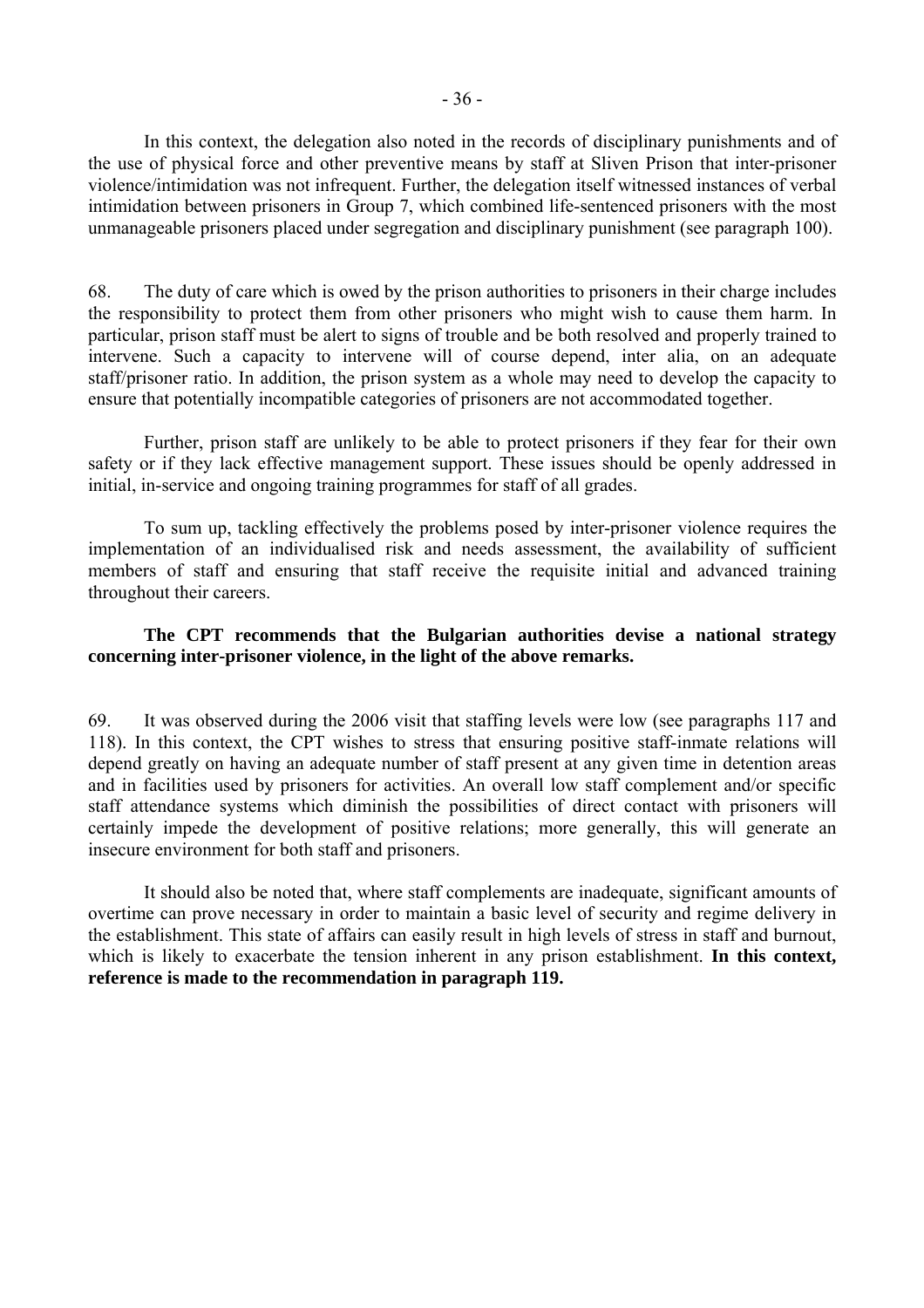c. conditions of detention

#### *i. Sofia Prison*

70. Sofia Prison comprises a closed prison located in Sofia city, an adjacent prison hospital (discussed separately under "Health-care services") and two transitional facilities, in Kremikovtsi<sup>[11](#page-36-0)</sup> and Kazichene<sup>12</sup>, which were not visited by the delegation. On 8 September 2006, the total prisoner population was 2,054 inmates. The main building of the closed prison was constructed in 1906, with several adjacent buildings added over the years. With an official capacity of 650, it was reportedly holding 1,028 adult male prisoners, of whom 96 were prisoners awaiting trial ( $\degree$  accused"), 325 were inmates standing trial or awaiting a final sentence ( $\degree$  defendants") and the remainder were sentenced. 120 of the inmates were foreign prisoners, held separately from the rest of the population<sup>13</sup>. Further, there were 15 life-sentenced prisoners.

71. The situation at the closed prison was marked by extreme overcrowding, which exacerbated the already problematic material conditions of a building constructed a century ago and had negative repercussions for all other aspects of life.

Prisoners were distributed into ten groups according to legal criteria.<sup>14</sup> The majority of inmates were held in the main prison building, a five-storey construction. Additional accommodation was provided in three smaller adjacent buildings, one for foreign prisoners, a second for prisoners employed on the upkeep of the prison, and a third for newly arrived prisoners and prisoners awaiting transfer to hostels.

72. In the 1980s, most of the units in the main building had been refurbished, with two cells converted into one (measuring some 16 m²) and integral sanitation (a WC and sink) installed. However, due to the overcrowding, most of these cells were holding 7 or 8, and occasionally up to 10, prisoners. In some units, prisoners were accommodated in large-capacity dormitories; the most serious overcrowding was observed in Group 9, where 74 prisoners were held in a dormitory measuring some 80 m². In many cells and dormitories, a third tier had been fitted to the bunk beds.

 Access to natural light was adequate, except for the cells in the basement (see paragraph 73), as was ventilation. However, the top floor of the main building (Group 7) was reportedly very hot in summer. The same floor also experienced problems with the water supply, due to low pressure. Further, prisoners throughout the establishment complained that it was impossible to switch on the light in the cells after 10.30 p.m. (apparently because the electricity was cut centrally), even in an emergency.

 General hygiene was variable and there was a need for improved provision of cleaning materials. Further, many of the cells and dormitories were in an advanced state of dilapidation.

 $\overline{11}$ 

<span id="page-36-2"></span><span id="page-36-1"></span>

<span id="page-36-0"></span><sup>&</sup>lt;sup>11</sup> A closed hostel for 580 non-recidivists working in the steel works in Kremikovtsi.<br>
<sup>12</sup> A hostel with 180 prisoners in open conditions and 260 prisoners in transitory conditions.<br>
According to Section 4 of Appendix 1 Sentences, persons who are not Bulgarian nationals and have Bulgarian permanent resident status serve their

<span id="page-36-3"></span>sentences in Sofia Prison and are accommodated separately from other prisoners.<br>
14 Group 1: lifers and other prisoners under special regime; Group 2: sentenced prisoners employed on maintenance jobs; Group 5: recidivists on remand; Groups 7 and 12: sentenced recidivists; Group 8: admissions and prisoners awaiting transit; Groups 9 and 11: remand prisoners; Group 10: sentenced foreign prisoners; Group 13: foreigners on remand.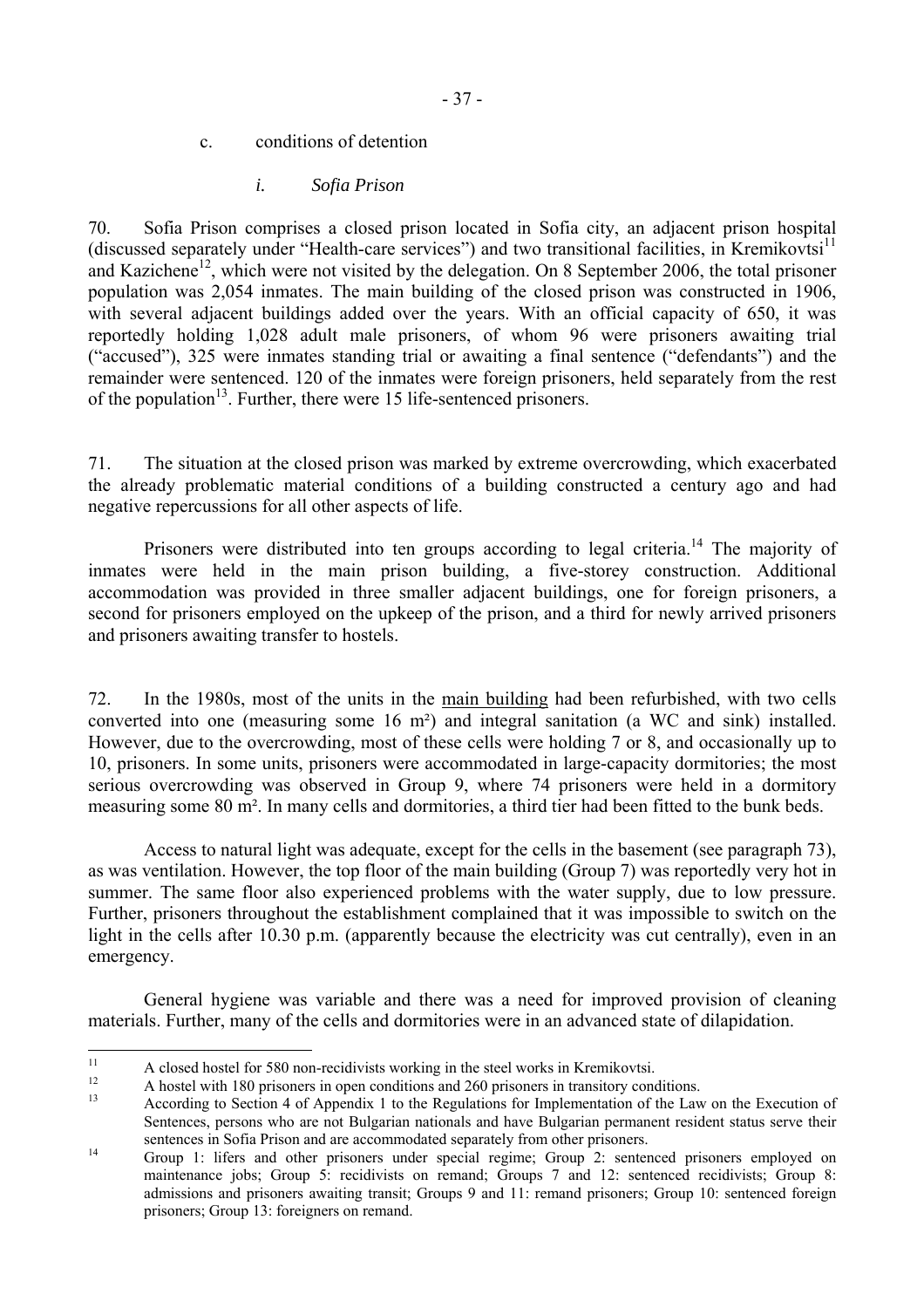73. The reception/transit cells located in the basement of the main building had been visited by the CPT in 2002 (see paragraphs 97 to 99 of CPT/Inf (2004) 21) and were the subject of an immediate observation at that time. The Bulgarian authorities subsequently indicated that a new reception unit had been opened at Sofia Prison in September 2002. However, it became apparent during the 2006 visit that the basement cells had continued to operate and were being used for prisoners transferred from other prisons to attend court hearings. Conditions in those cells remained basically unchanged, except that there was no longer overcrowding, since fewer numbers were being held (e.g. cells measuring some 17 - 20 m² were holding two persons, as was a small cell measuring some 5 m²); that said, there was still the same unacceptably high number of sleeping places in each cell (12 to 14 in the larger cells, 4 in the small one). Further, metal slats fixed to the cell windows continued to obstruct access to natural light and ventilation, and prisoners were only being provided with mattresses and blankets, and used a bucket inside the cells to satisfy the needs of nature. Such conditions of detention are unacceptable, regardless of the fact that the basement cells were being used only for short stays.

74. The new admissions unit which had entered into service at the end of 2002 offered somewhat better conditions of detention. In particular, the state of repair was good, and access to natural light, artificial lighting and ventilation were adequate. Further, each cell had a separate sanitary annexe. However, the number of sleeping places in the cells (e.g. 21 sleeping places in a cell measuring some 40 m²) was too high, though admittedly there were usually not more than 10 prisoners in each cell.

75. Low staffing levels, especially at night, resulted in failure to provide access to a toilet at night to prisoners in Group 2, where cells did not have integral sanitation. There was a common toilet facility in the unit and an open-door policy during the day; however, after evening roll call the cell doors were locked for the night and there was no access to the toilets. This is not acceptable; all prisoners should have access to toilets at all times.

76. Hygiene was extremely poor throughout the kitchen, food storage, serving and eating areas. By way of example, the surfaces of the metal tables on which bread was cut were degenerating, there were containers of rubbish in the eating area, dishes were being washed in a sink with water flowing out of broken plumbing and flooding the floor, and the two dishwashers were standing in water, surrounded by various electrical equipment. Such conditions constitute a potential health and safety risk for staff and prisoners. As already noted (see paragraph 7), the delegation invoked Article 8, paragraph 5, of the Convention and made an immediate observation, requesting that urgent action be taken to increase the supervision and standard of care in the kitchen and food storage areas. The Bulgarian authorities' response of 13 December 2006 makes reference to immediate measures taken after the CPT's visit, in particular the replacement of the chief cook and part of the prison staff working in the kitchen, and the introduction of better work organisation and control over the observance of hygiene standards in the kitchen and storage areas.

Food was the subject of complaints by many prisoners. Meals were taken in the basement area by the kitchen, and the delegation observed that a large proportion of prisoners took only bread and returned to their cells. Prisoners indicated that only those who did not receive parcels ate the meals provided by the prison (which consisted mostly of vegetable stews).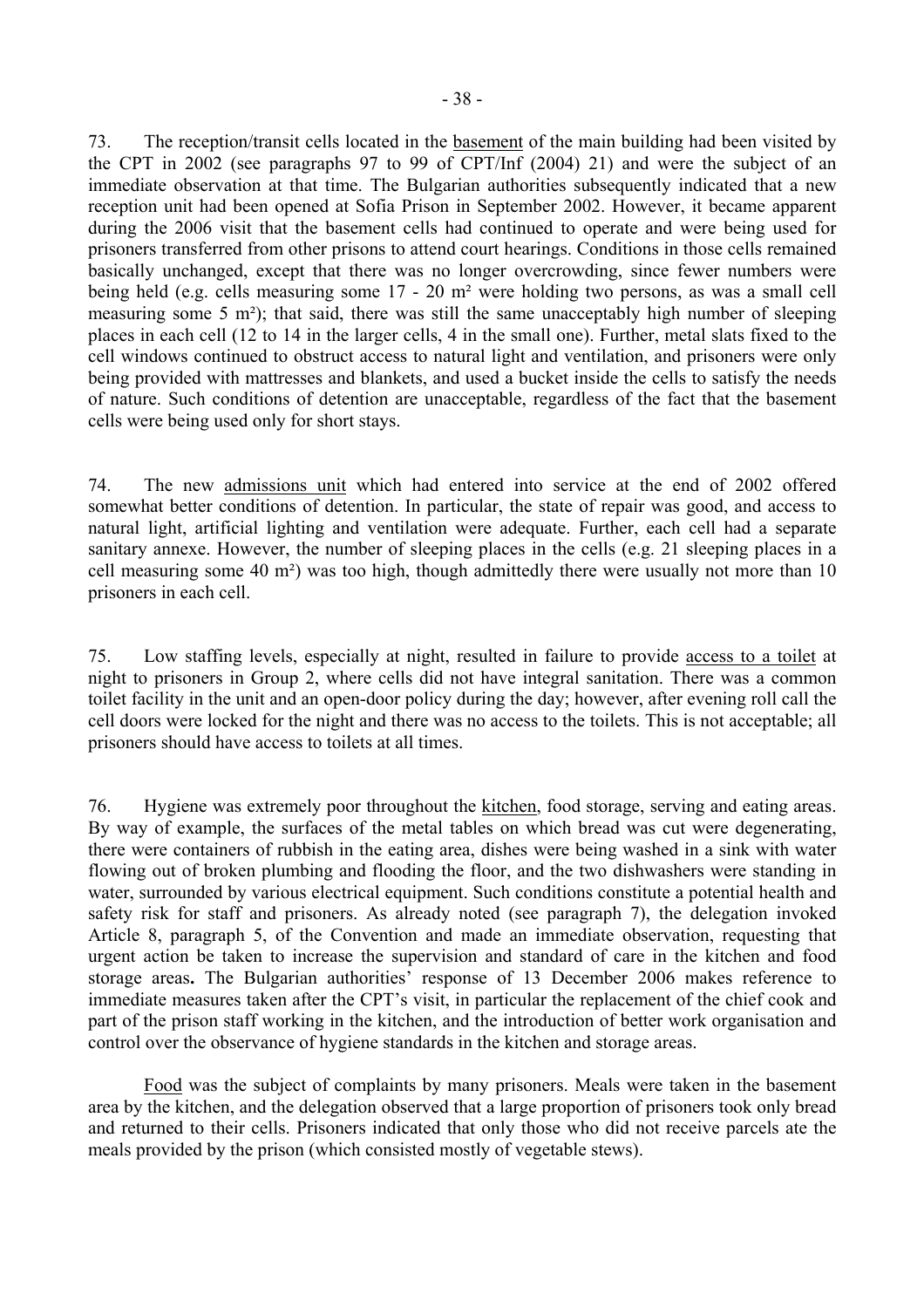77. The establishment's Director informed the delegation of a rolling programme of refurbishment which would address the dilapidation in various units. **The CPT would like to receive a timetable for the implementation of this programme. Further, the Committee recommends that in the closed part of Sofia Prison:**

- **the use of the cells in the basement of the main building be discontinued;**
- **the occupancy rate of the establishment be substantially reduced, the objective being to provide a minimum of 4 m² per prisoner;**
- **as part of the rolling programme of refurbishment, integral sanitation be provided for Group 2 as a matter of urgency; in the meantime, prisoners' access to the toilet at night be ensured and the use of buckets discontinued;**
- **prisoners be provided with materials for cleaning the cells;**
- **the quality and quantity of food provided to prisoners be reviewed.**

 **The CPT also invites the Bulgarian authorities to consider options for emergency lighting in the cells at night (i.e. when prisoners go to the toilet).** 

 **As regards the prison's kitchen, the Committee wishes to receive confirmation that the necessary repair works have been carried out with a view to remedying the shortcomings referred to in paragraph 76.** 

78. Following his appointment in early 2006, the establishment's Director had taken the initiative to increase outdoor exercise to 1.5 hours per day for all categories of prisoner. This is a very positive step which is all the more important given the otherwise impoverished regime. There were six large exercise yards which included areas of grass, benches and some body-building equipment; in addition, drinking taps and urinals had recently been installed in the main yard, at the request of prisoners. The exercise yard for life-sentenced prisoners and other inmates under special regime was a separate area to one side of the ordinary exercise yards, with low walls topped by fencing; the space was adequate for the small number of persons exercising together. As for foreign prisoners, they took outdoor exercise in a concrete yard, large enough to play ball games. However, none of the yards was provided with shelter from inclement weather.

79. Only some 200 of the prisoners in the closed prison had paid work (in contrast to the two hostels, where the majority of inmates had a job). Most of the working prisoners came from the sentenced category (Groups 2, 7, 10 and 12). Remand prisoners could also work (e.g. 13 inmates from Group 5 were employed) but sentenced prisoners were given priority. Most of the jobs were provided in a printing workshop which was operating at full potential, with some 100 prisoners employed. Another 20-30 prisoners were engaged in making shoes. There were also a furniture workshop (employing 5 prisoners) and a mechanics workshop (11 prisoners). Further, around 60 prisoners were occupied in work related to the upkeep and running of the prison.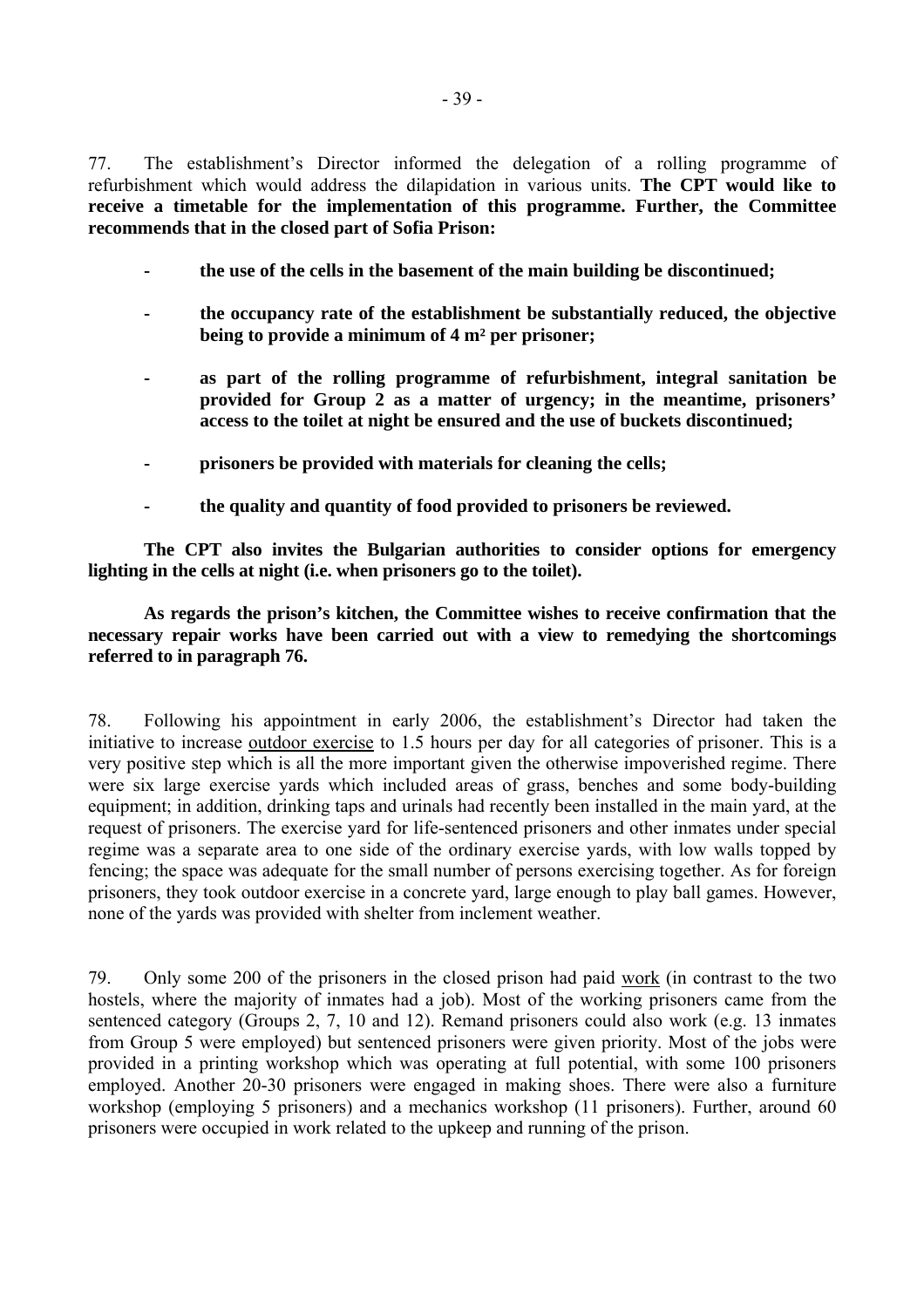80. The prison had a school, but as the school year had not yet started at the time of the visit, the delegation could not observe educational classes in progress. Some vocational training was also provided (e.g. courses for tailors and construction workers).

81. During the day, inmates could associate in the corridors of their units (except for Groups 1 and 8) and watch TV in their cells. The establishment had a library with over 17,000 books, including some in foreign languages, but the books were mostly old and there was no legal literature. There was also a large church; an Orthodox priest attended regularly and representatives of other denominations paid occasional visits. However, apart from sporadic recreational activities (concerts, football matches, chess tournaments), the majority of prisoners did not benefit from organised activities.

82. **The CPT recommends that the Bulgarian authorities strive to further develop the programme of activities for prisoners – both sentenced and remand – in the closed part of Sofia Prison. In this context, efforts should be made to increase work opportunities and involve more prisoners in educational programmes and vocational training courses.** 

 **The Committee also invites the Bulgarian authorities to provide the exercise yards with shelters from inclement weather.** 

*ii. Sliven Prison* 

83. Sliven Prison is the only penitentiary establishment for women in Bulgaria. It comprises a closed prison, set up in 1962 on the outskirts on the town of Sliven, a reformatory hostel for girls and a transitory-type prison hostel at the same location, and an open-type prison hostel "Ramanusha" some 10 km from Sliven (not visited by the delegation). With an official capacity of  $320^{15}$ , on the first day of the visit the establishment was holding 373 prisoners, of whom 69 were women on remand, 243 were sentenced women held in the closed prison and the transitory facility, 48 were sentenced women accommodated in the open-type hostel, and 13 were sentenced men employed on maintenance jobs in the closed prison. The female prisoner population included 7 juveniles, 3 life-sentenced prisoners and 6 foreign prisoners.

84. Prisoners were distributed into 10 groups in accordance with their legal status and regime.<sup>[16](#page-39-1)</sup> Prisoner accommodation was provided in the original three-storey building to which two wings had been added over the years, holding, inter alia, the reformatory hostel for girls (see paragraph 87) and the transitory-type hostel (see paragraph 88). Due to ongoing refurbishment works on one of the floors of the main building, there had been some reshuffling of prisoners which had resulted in overcrowding in certain of the cells. For example, in Group 4, five women were being held in a cell of some 14  $m^2$ , and eight women in a cell of 19  $m^2$ . In the unit for remand prisoners (Group 2), all the cells were overcrowded (e.g. cells of some  $16 \text{ m}^2$  were accommodating five or six women). In Group 6, cells measuring some  $7.5 \text{ m}^2$  were holding two prisoners each.

<span id="page-39-0"></span> $15$  $15$  Based on 6 m<sup>2</sup> per prisoner.

<span id="page-39-1"></span>Group 1: admissions and prisoners in transit; Group 2: remand prisoners; Groups 3 to 6: sentenced female prisoners; Group 7: lifers and other prisoners under special regime; Group 8: sentenced male prisoners; a transitory-type prison; a reformatory hostel for juveniles.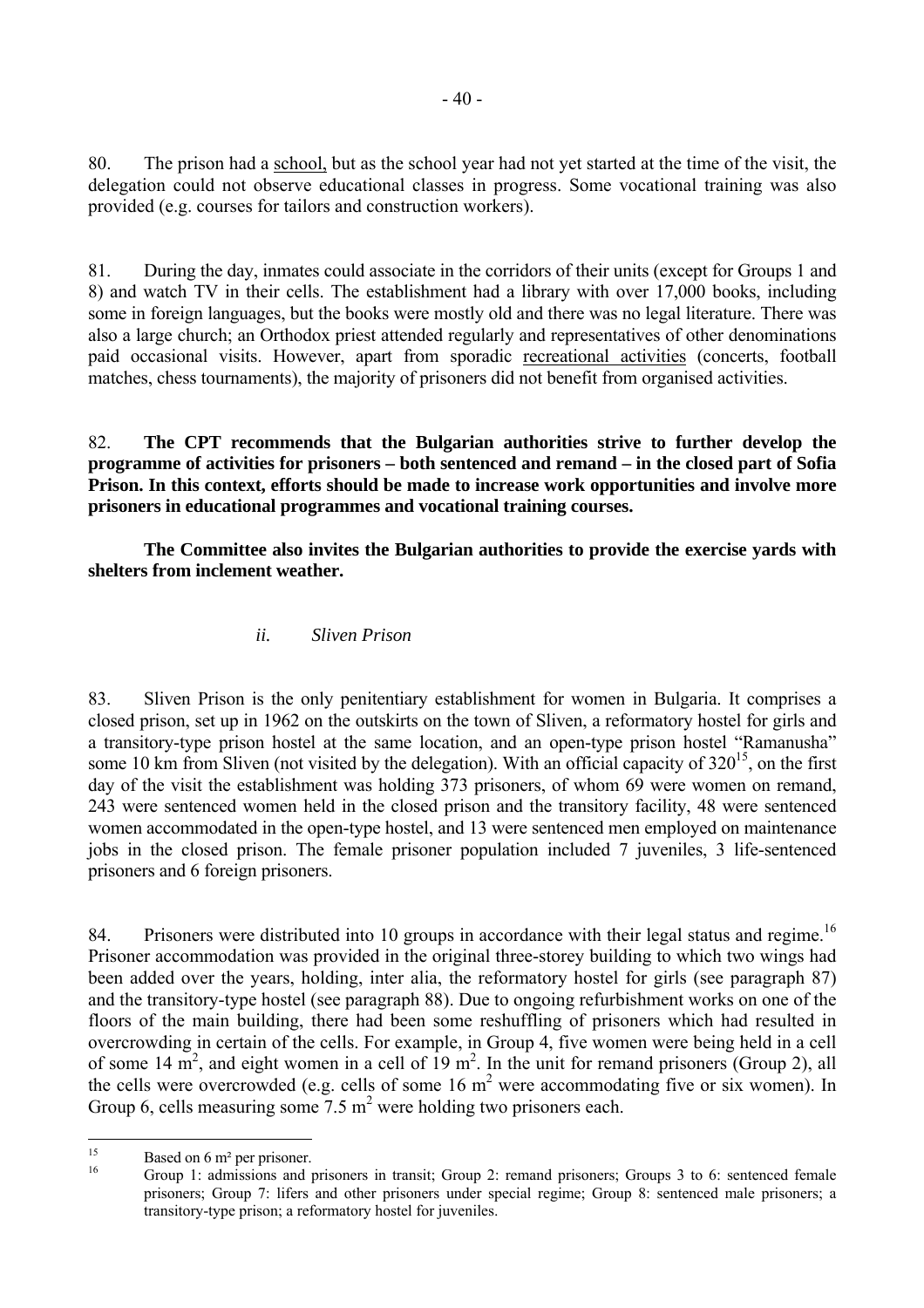Access to natural light and ventilation were not a problem, due to the fact that all cells had large, unscreened windows. Artificial lighting was also adequate; however, the electricity supply was reportedly intermittent. The cell equipment (single beds and/or bunks, individual lockers, a table and stools) was generally in a good state, and the cells had a personal touch (curtains, small carpets on the wooden floors, plants, some decoration on the walls). Further, general hygiene was very good. However, the top floor of the main building (Groups 5 and 6) showed signs of disrepair (because of a leaking roof, there was mould on the walls).

85. There was no integral sanitation in any of the cells. During the day, prisoners could circulate around their units and access to a toilet was not a problem (each unit had a common sanitary facility). However, at night, low staffing levels resulted in delays or failure to provide access to toilets, and prisoners relied on buckets inside their cells. This is not acceptable; as already stressed (see paragraph 75), all prisoners should have access to toilets at all times. Given the special needs of women for ready access to sanitation during menstrual periods, this situation must be addressed as a matter of urgency.

86. As regards possibilities to maintain personal hygiene, the unit sanitary facilities (with showers, sinks and floor-level toilets) were somewhat dilapidated but clean. Some complaints were heard about the fact that all prisoners in a group had to use the washing facilities during the same limited period of time in the morning and evening, which resulted in conflicts. Hot water was provided for some 20 minutes in the evenings, during which time prisoners also washed their clothes and bed linen. Further, there was hot water for showering for one hour at the weekend. The lack of supply of personal hygiene products was reportedly a problem for some inmates (only the most destitute prisoners received help from donations); apparently, only washing powder and basic materials for women's monthly needs were provided by the prison.

87. The reformatory hostel for juveniles was holding 7 girls at the time of the visit. Material conditions were of a very good standard. The bedrooms (measuring some 12-15 m²) were furnished with beds (two or three per room), a table, lockers, coloured bedcovers and curtains; there were also personal touches, such as soft toys and plants. Juveniles had access to a large communal area (with bookshelves, a TV set and games), a kitchen with a microwave oven and hot plates, and a smoking room with facilities for making tea and coffee. The sanitary facilities were also adequate and there were reportedly no problems of access to the toilet.

88. The transitory-type prison hostel also offered good conditions. The women placed there had a semi-open or open regime and there was an open-door policy, including access to the yard, during the day. Rooms measuring some 12 m² were accommodating two women, and those measuring 17 m<sup>2</sup>, four women. The rooms were pleasant and light, with good-sized windows; the women kept them clean and decorated them with personal items.

89. The food appeared to be well prepared and very few complaints were heard about it. Meals were eaten in two dining rooms, with large windows providing a sense of space and light. The delegation was told of plans to refurbish the dining rooms in 2007.

 The kitchen was scrupulously clean and well organised, despite the ageing equipment. Quantity, quality and hygiene control appeared to be functioning well.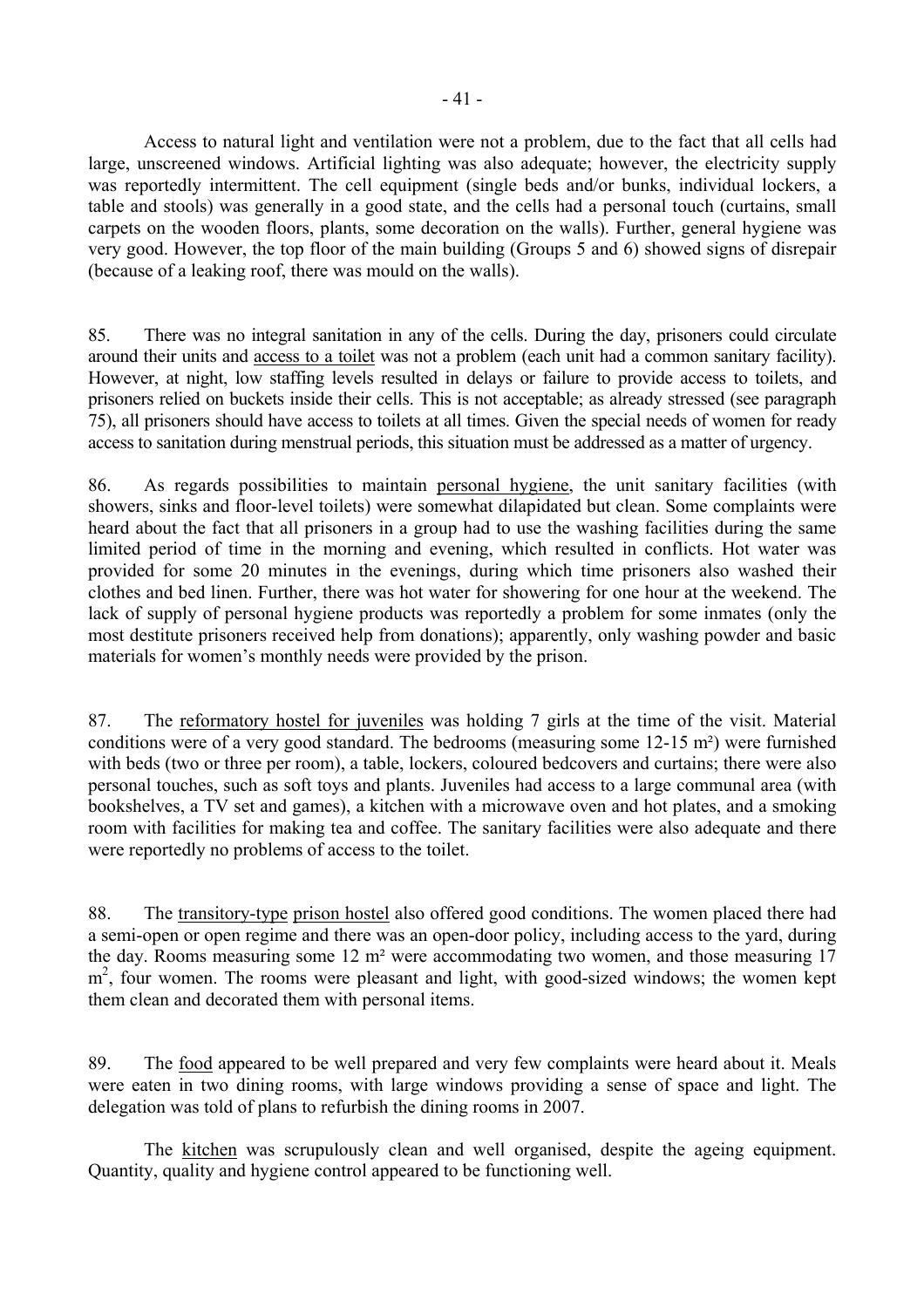- 90. **The CPT recommends that steps be taken at Sliven Prison to:** 
	- **reduce cell occupancy rates to an acceptable level (a minimum of 4 m² per prisoner); cells measuring 7 m² should not accommodate more than one prisoner (save in exceptional circumstances when it would be inadvisable for a prisoner to be left alone);**
	- **provide sufficient staffing levels at night to enable all prisoners to have ready access to a toilet around the clock;**
	- **provide all inmates with basic hygiene products and seek ways to increase the time during which prisoners have access to hot water during the week;**
	- **pursue the refurbishment programme, in particular on the top floor of the main prison building.**

91. The prison had a creche which could accommodate up to 8 women with babies (up to one year of age, or exceptionally up to three years of age). The creche was well decorated, had modern equipment and comprised a number of facilities (kitchen, bathroom, baby changing room, laundry), as well as a terrace on which mothers and their babies could spend time in the open air. However, the placing of 8 beds alongside cots in the main creche room could make for very crowded conditions if they were all occupied (at the time of the visit, there were only two babies in the crèche). The delegation learned that in the recent past, six women with babies had been accommodated in the creche at the same time, which had apparently led to tension and quarrels, as a result of which all babies were removed from the creche before reaching the age of one year. A complaint lodged by a prisoner in August 2006 concerning the conditions and care provided at the creche was in the process of being checked by the General Directorate of Execution of Sentences. **The CPT would like to be informed of the outcome of that complaint**.

92. Outdoor exercise of one hour per day was provided in various yards in the grounds of the prison. The large central garden and courtyard around which the main prisoner accommodation and educational facilities were situated provided generous space for exercise and recreation, although it appeared to lack shelter from inclement weather. The yard for juveniles and women from the transitory-type hostel had benches, trees and plants. However, the delegation observed that the time taken to escort prisoners to and from the workshops was counted as part of the outdoor exercise time. **Whereas the escort time was undoubtedly spent in the open air, this should not be counted as part of the daily hour of exercise.**

93. Some 45% of inmates in the closed prison had work at the time of the visit. Jobs were provided in a sewing workshop (49 prisoners), a workshop for cleaning household goods (34 prisoners) and a workshop for machine parts (21 prisoners), as well as on various tasks related to the upkeep of the prison (23 female prisoners and 13 male prisoners). Complaints regarding work mainly centred on the difficulty of filling the production quota; if the required total was not completed, the day did not count towards reduction of time served or there was a reduction in pay.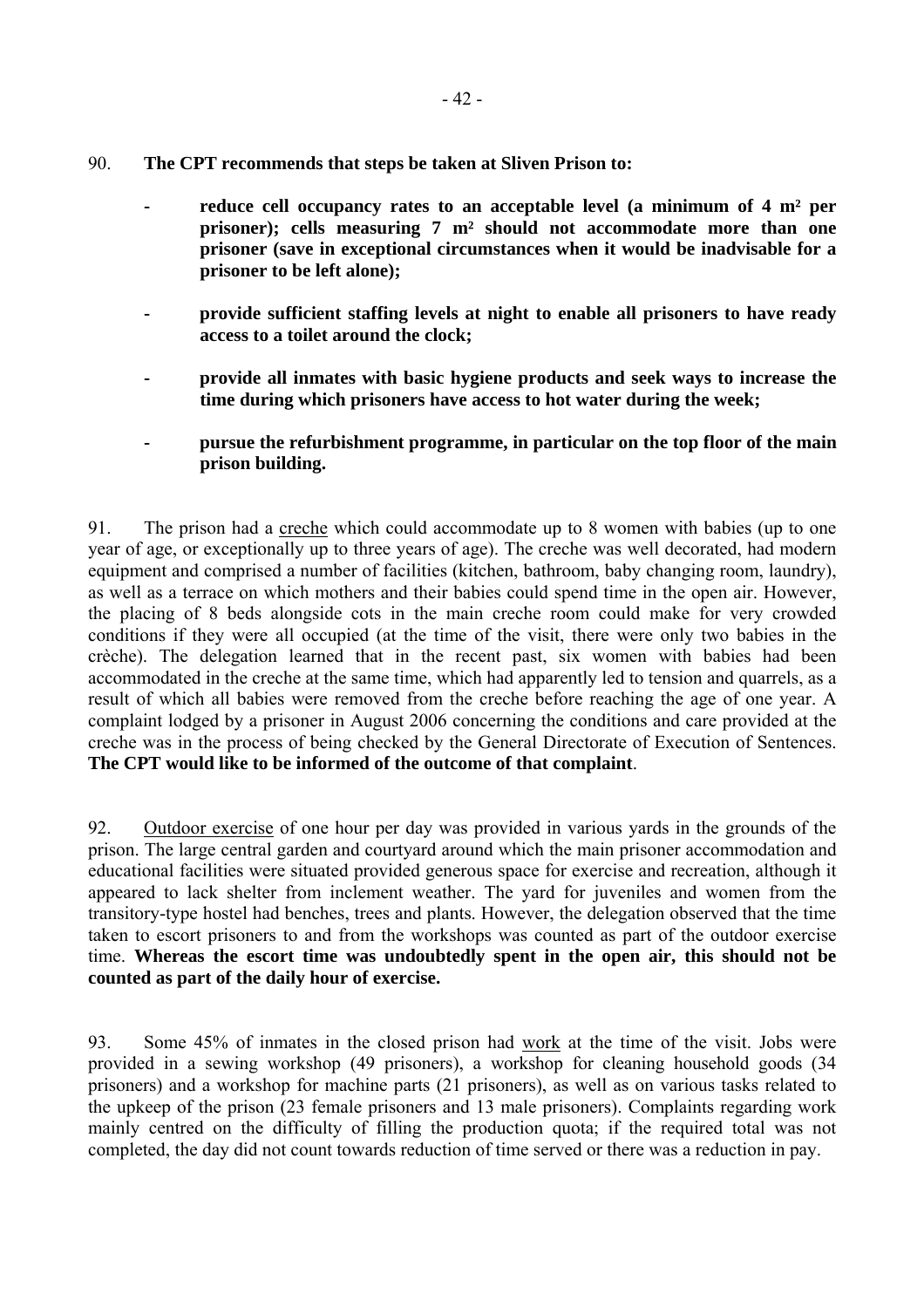94. The prison had a well-equipped school with a good range of educational facilities and courses. This was important given the estimated need for education, including the 40% illiteracy of the female sentenced population. 82 prisoners were enrolled at the beginning of the new school year. The school also had a computer room and offered vocational training classes as preparation for work in the sewing workshop. Additional vocational training courses (for hairdressers, chefs, pastry-cooks, beekeepers) were organised periodically, when there were sponsors.

 The pre-release programme included a job club providing individual and group preparation for life after release, using outside trainers.

95. As regards other activities, the prison had a library with some 16,000 books. The selection of books appeared to be varied; each group had a day for visiting the library for about one hour and prisoners could take out as many books as they wanted. Further, there was a large multi-functional hall where concerts and cinema projections took place, a video club, and a room on each unit where prisoners could watch TV in the evenings. An attractive chapel had been set up, using profits from the prison production and donations, and a part-time post for a priest was being funded from the Ministry of Justice budget.

 The gym appeared to be the least used facility. It was sufficiently large for basketball games, but was in need of repair. The delegation was told that adult prisoners had access to the gym for one hour per week; however, this was not confirmed by many prisoners with whom the delegation spoke.

96. Special attention was paid to juvenile prisoners, who had a full programme of activities, including three hours of schooling, three hours of work in the sewing workshop, an hour in the gym, an hour of outdoor exercise, and in addition to the above-mentioned activities could participate in various interest groups (handicrafts, health education, cooking, civic education, gardening, etc.).

97. To sum up, the management team was making strenuous efforts to involve as many prisoners as possible in a variety of activities. The CPT welcomes these efforts and **encourages the management of Sliven Prison to continue its efforts to engage more prisoners in work and other purposeful activities. The Committee also invites the prison management to increase the use of the gym and to provide the exercise yards with shelters from inclement weather.**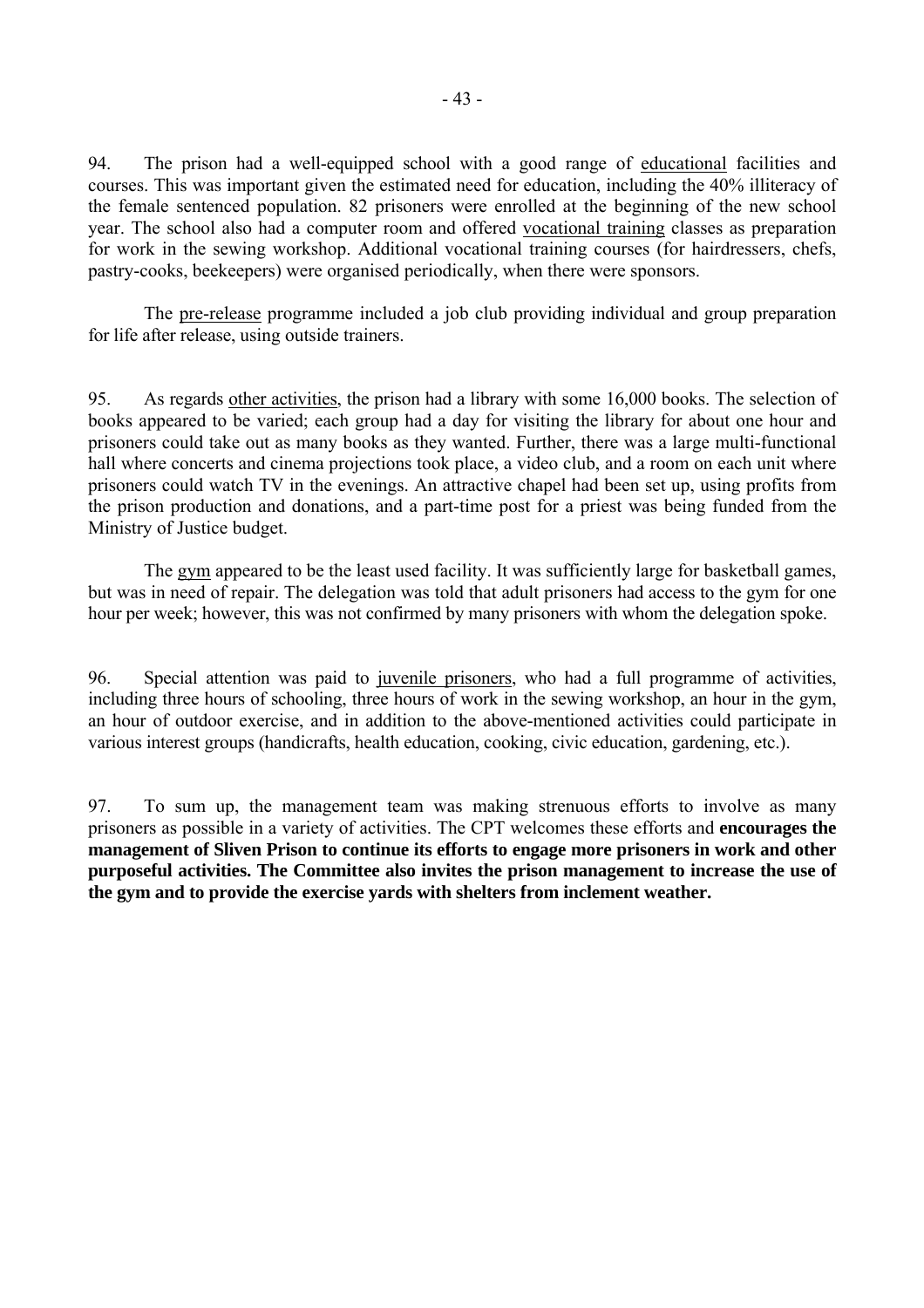### *iii. life-sentenced prisoners*

98. In its previous visit reports, the CPT paid close attention to the situation of prisoners serving life sentences (see paragraph 92 of CPT/Inf (2004) 21; paragraphs 118-124 of CPT/Inf (2002 1). The delegation which carried out the 2006 visit examined progress made in this area.

99. At the time of the visit, Pleven Prison was holding 8 life-sentenced prisoners, of whom 5 were held in a special section and 3 had been placed in a unit for prisoners serving sentences under strict regime.<sup>17</sup>

 In the special section for lifers, the configuration of the cells remained the same as that observed in 2002 (in particular, the cells still measured only  $4.5 \text{ m}^2$ ). On a positive note, the cells<sup>'</sup> grille-fronted door remained open throughout the day, which enabled prisoners to move along the corridor, associate with other life-sentenced prisoners in the unit and have ready access to the sanitary facilities; however, at night a bucket in each cell replaced the toilet. Positive developments concerned outdoor exercise, which all prisoners in the lifers' section took together, and the additional possibility to engage in some sports activities (e.g. table tennis). Further, some work was provided inside the section (making gift bags). All prisoners had a TV set in their cells and there was an additional TV in the corridor. It is also noteworthy that life-sentenced prisoners were not handcuffed when they left their section, took outdoor exercise or saw the doctor.

Since 2004, Pleven Prison had embarked on an "experiment" of integrating certain lifesentenced prisoners into the general prison population. At the time of the 2006 visit, three such prisoners were being accommodated in a unit for prisoners serving sentences under strict regime (and one more was expected to be moved there soon). They were held in a cell measuring some 22 m<sup>2</sup> with three other prisoners. Conditions in the cell were generally adequate (large windows, various items of furniture, elements of personalisation). One of the prisoners had a job as a cleaner and the other two occasionally made gift bags in the cell. The cell doors were open throughout the day and life-sentenced prisoners enjoyed the same rights as the remainder of prisoners under strict regime. It appeared from conversations with other prisoners and staff that the arrival of the lifesentenced prisoners in the unit had not caused any particular dissatisfaction or problems.

100. In Sliven Prison, there were three women serving life sentences. Two of them were being accommodated in separate rooms in Group 7, in conditions of a good standard (i.e. the rooms measured some 16 m² and were light, well-equipped, nicely decorated and tidy). They could associate with other prisoners in the unit during outdoor exercise, meal times and recreation, go to the library and the chapel, as well as work in the unit; further, once a week they were allowed an additional 45 minutes in the yard to do some gardening. However, it is noteworthy that in addition to lifers, Group 7 was accommodating prisoners segregated on administrative, medical or disciplinary grounds; thus lifers were housed alongside the disciplinary cells. **This juxtaposition is unfortunate and suggests that the lifer segregation rule is of a punitive nature.**

 The third woman serving a life sentence had recently been moved to a unit for sentenced prisoners (Group 4) and, like in Pleven Prison, this seemed to be working well. The prisoner concerned worked in the sewing workshop and had access to all the other activities available to other inmates (with the exception of education and vocational training which, reportedly, were not available to life-sentenced prisoners).

<span id="page-43-0"></span><sup>17</sup> There was also one prisoner whose life sentence was not final and who was accommodated together with other prisoners on remand.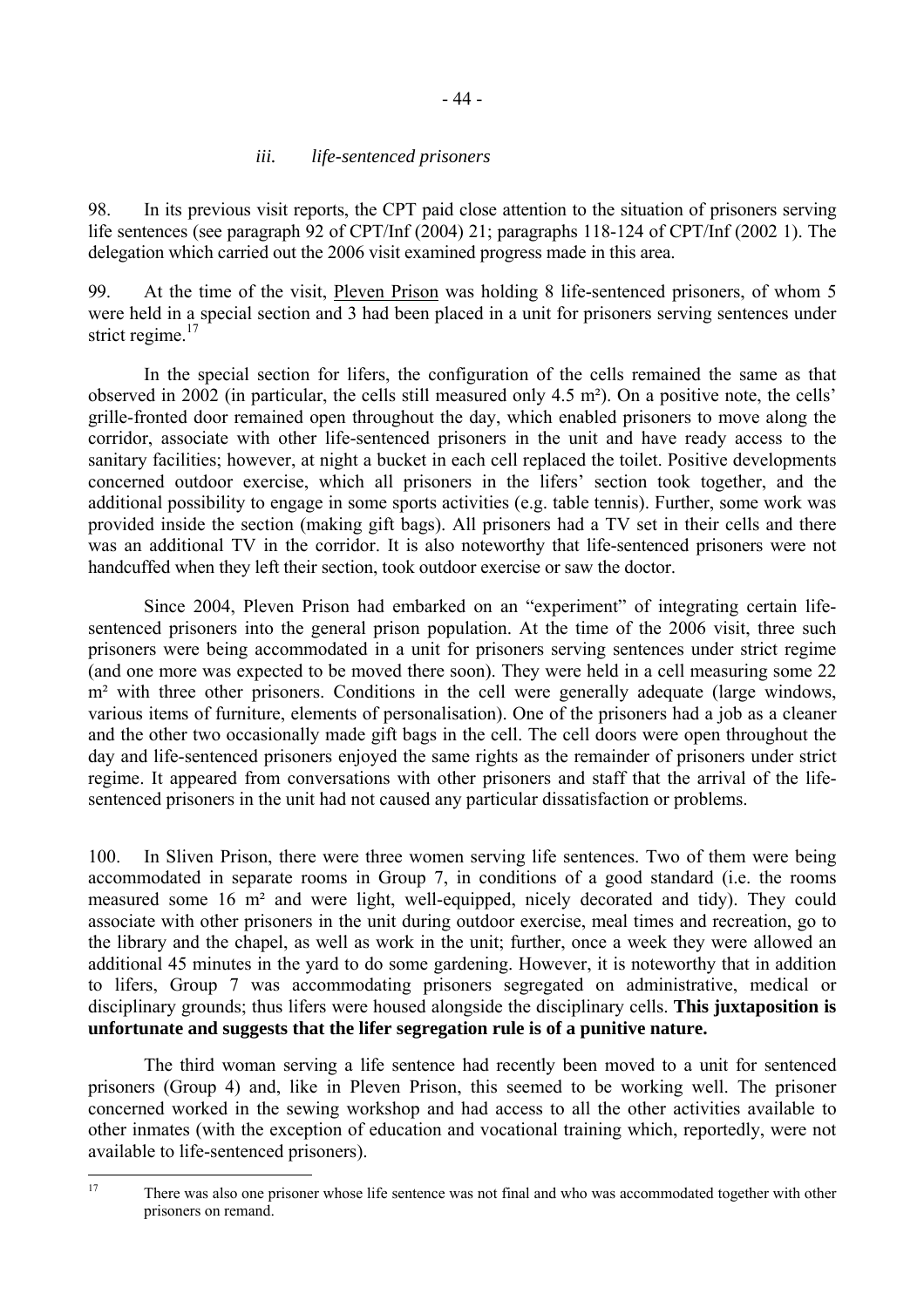101. There were 15 lifers at Sofia Prison at the time of the visit; two were being accommodated in the mainstream prison population, while the rest were held in a separate unit in the section used for disciplinary isolation (cf. the comment above concerning the same practice in Sliven Prison). Lifers in the separate unit were accommodated in single cells measuring  $7.5 \text{ m}^2$ ; the cells had a small barred window, set too high in the wall to afford a view out. There was integral sanitation which reduced the limited space in the cell; however, the cells would provide adequate sleeping accommodation for one person provided these prisoners were offered a varied programme of outof-cell activities during the daytime.

 However, in contrast to the situation observed in Pleven and Sliven, life-sentenced prisoners in Sofia Prison lacked communal activities. They were locked up in their cells except for periods of outdoor exercise (1.5 hours like the rest of the inmates at Sofia Prison), which all but four lifers took together. The lack of group activities is not justifiable in security terms, given that lifesentenced prisoners already exercise together. The delegation was told of plans to set up a group room for association and other activities for lifers, which would be opened in the near future. In-cell activities included watching TV and reading books from the library and a daily newspaper; further, nine lifers worked in their cells (making gift bags). One prisoner interviewed by the delegation complained that he had been refused permission to have a personal computer in his cell to do a computer literacy course.

 The four lifers who did not join the others for communal exercise were segregated under orders reviewed every 6 months. Whenever they were outside the cell, they were handcuffed, including for exercise which they took alone in a secure yard. In the CPT's opinion, there can be no justification for handcuffing a prisoner exercising alone in a secure yard, provided there is proper staff supervision. **The Committee recommends that the Bulgarian authorities review their current policy as regards the handcuffing of the above-mentioned life-sentenced prisoners, in the light of these remarks.** 

102. The "experiment" at Pleven Prison of integrating life-sentenced prisoners into the general prison population is a positive example to be followed in the rest of the country's prisons. At present, the formal criteria for changing the regime of a lifer is to have served at least 5 years under special regime (not counting the period on remand), to have good behaviour and to have formally applied for the change of regime. The CPT wishes to stress that, whereas initial segregation of a person awaiting or starting a life sentence might be deemed appropriate on the basis of individual risk assessment in a specific case, persons awaiting or serving a life sentence should not be subject to a systematic policy of segregation. **The Committee recommends that the Bulgarian authorities review the legal provisions in the light of these remarks.** 

 **As regards those life-sentenced prisoners currently held in special units, the CPT recommends that the Bulgarian authorities continue to develop their regime of activities, in particular by providing more communal activities (including access to work and education) and revising the policy on long-distance learning and computer-based courses.** 

**The Committee would also like to receive confirmation that the communal activities room for lifers in Sofia Prison is now in operation; in this context, it wishes to be provided with information on the range of communal activities provided, the number of lifers using the room each week and the number of hours per lifer per week.**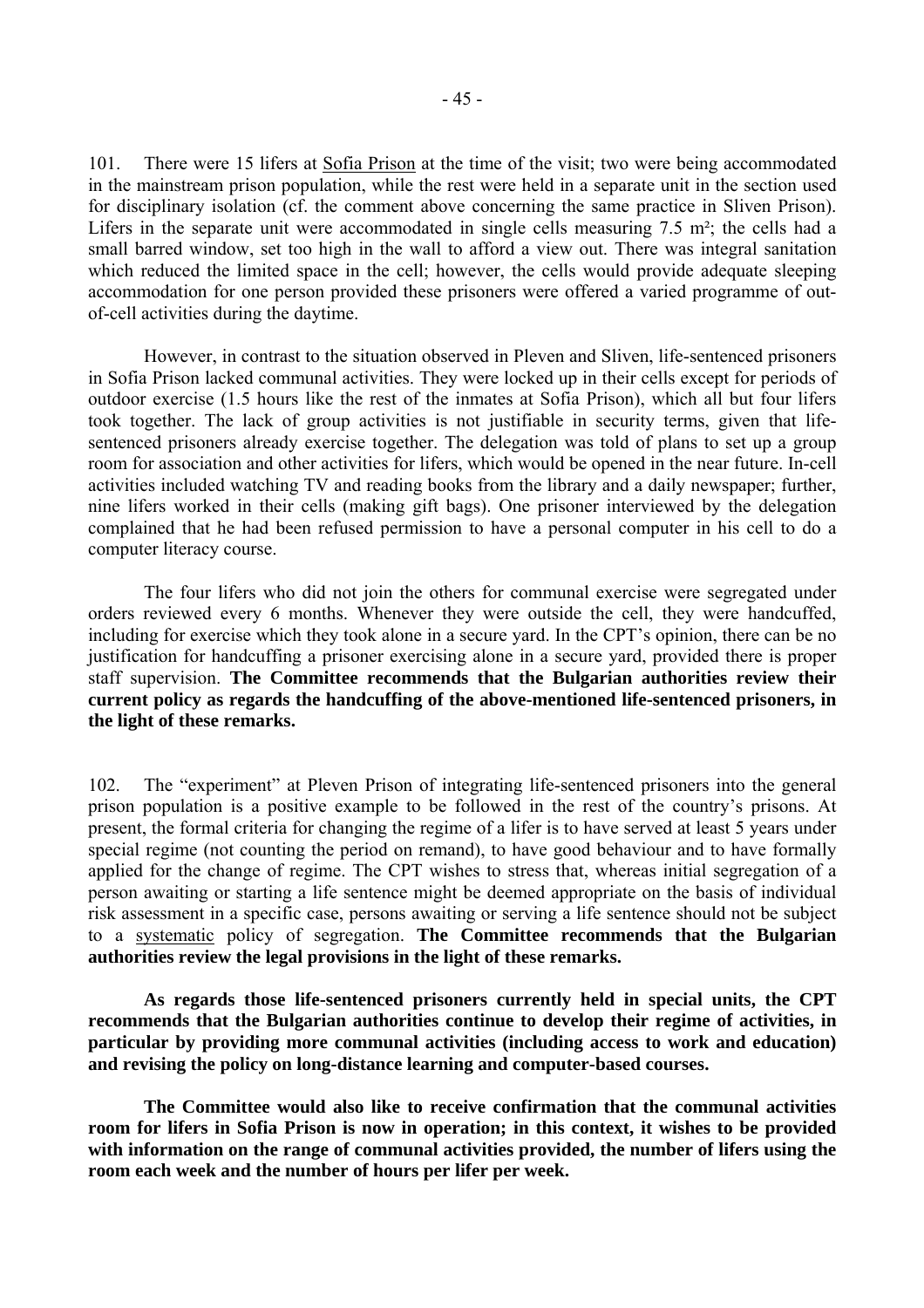#### *iv. foreign prisoners*

103. At Sofia Prison, there were 120 foreign prisoners at the time of the visit. As already mentioned (see paragraph 70), they were held separately from other prisoners, in accordance with Ministry of Justice Order No. LS 04-277 of 4 October 2002.

 The situation of foreign prisoners was a source of tension, as a recent hunger strike had demonstrated. A major bone of contention was their ineligibility for more open conditions, home leave, conditional release (parole) or (for certain of the prisoners) transfer to their home country to serve their sentences. Foreign prisoners complained about many aspects of their custody, including the arrangements for visits (they were not able to accumulate visit time) and telephone contacts, which had to be conducted in Bulgarian. To compensate for their custodial restrictions, foreign nationals were allowed satellite dishes in order to watch television in their own language. However, few of them had work (the workshops were not accessible to foreign nationals and some 30 inmates were doing piecework in the cells) and they were not eligible for annual work leave since they had no permanent address in Bulgaria. Further, foreign nationals had no access to education and vocational training, including no opportunity to learn Bulgarian, and did not receive information on their rights and the prison rules in a language they could understand. Reportedly no official interpreters were employed, even during disciplinary procedures.

104. In contrast, the six foreigners held at Sliven Prison were being accommodated together with other prisoners with the same legal status. They worked in the prison's workshops but were not eligible for vocational training courses. Some complaints were heard regarding the absence of information about their rights and lack of attention to their particular needs as foreign nationals.

105. **The CPT recommends that the Bulgarian authorities review the provision for foreign prisoners with a view to ensuring that they are no longer excluded from eligibility to more open conditions, home leave and conditional release (parole), and that a flexible approach is adopted as regards accumulation of visit time, telephone contacts and access to work, education and vocational training, bearing in mind the special needs of this group**.

d. health-care services

#### *i. health-care services in Sofia and Sliven Prisons*

106. As regards health-care staff resources, the medical centre at the closed part of **Sofia Prison** employed two doctors. Already an inadequate staffing level for more than 1000 prisoners, it transpired that in fact only one doctor was present at the establishment for four months of the year (due to annual-leave arrangements). That said, prisoners did have access to medical specialists working at the adjacent prison hospital (see paragraphs 114 to 116), including to psychiatric care, and the hospital provided 24-hour emergency medical cover. Sofia Prison had limited health-care facilities and no infirmary, apparently because of reliance on the prison hospital. Particular reference should be made to the dental surgery at the prison, which was very dilapidated and poorly equipped. This perhaps explains the limited range of dental care available, notwithstanding the employment of two dentists and two dental nurses.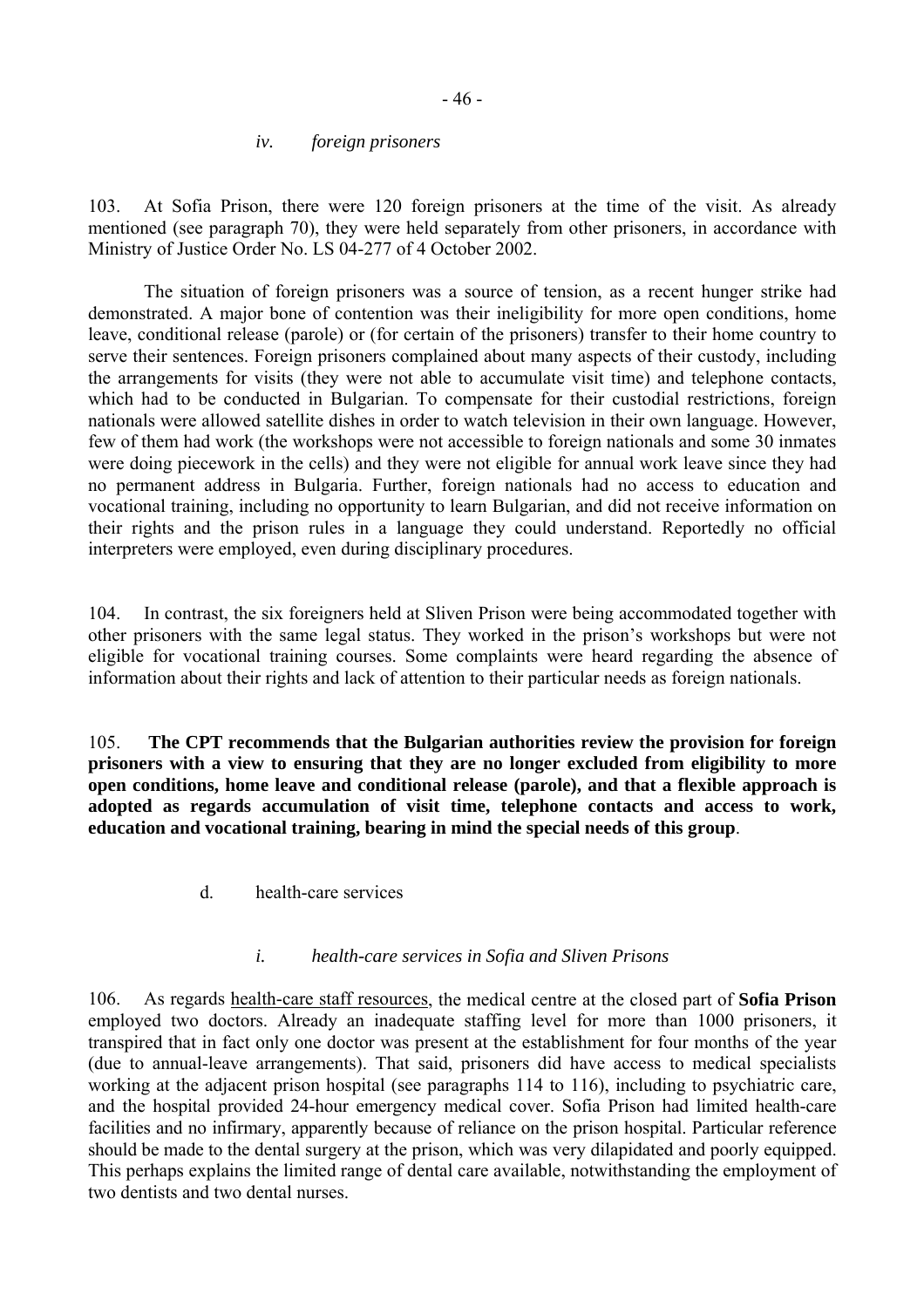At the time of the visit, health care at **Sliven Prison** was provided by a feldsher, a dentist and a part-time gynaecologist; further, a paediatrician periodically visited the creche. The post of director of the prison's medical centre had been vacant for several months, following the retirement of the GP who used to fill that post. The delegation was informed that the recruitment of a new medical director was being blocked pending the adoption of legislative amendments. There was also a psychiatrist's post which had been vacant since 2004; as a result, psychiatric care was provided by outside specialists. No qualified health-care staff were present at night and during weekends.

107. The above-mentioned staff resources were clearly insufficient<sup>18</sup> and had resulted in major failings in the health-care provision at both prisons. Health-care staff were overburdened and failed to provide the requisite food and general hygiene control. Further, the absence of nursing staff led to unacceptable situations, such as the use of prison officers or prisoners working as orderlies for the distribution of medication. At Sliven Prison in particular, the lack of a doctor placed an overwhelming burden on the feldsher (who was doing her best in very difficult circumstances) and resulted, inter alia, in an increased number of referrals to outside consultations.

 As mentioned in paragraph 7, at the end of the visit the delegation made an immediate observation under Article 8, paragraph 5, of the Convention, requesting the Bulgarian authorities to take urgent action to ensure that a doctor was employed full time at Sliven Prison. In their letter of 13 December 2006, the Bulgarian authorities indicated that the procedure for the selection of candidates for the vacant post was ongoing.

#### **The CPT recommends that urgent steps be taken to reinforce the health-care resources at Sofia and Sliven Prisons, and in particular to:**

- **immediately fill the post of doctor at Sliven Prison;**
- **fill the post of psychiatrist at Sliven Prison;**
- **appoint one more general practitioner as well as a psychiatrist at Sofia Prison;**
- **ensure that both establishments have a sufficient number of nursing staff as a first measure, immediate action is required to appoint at least two full-time qualified nurses at Sofia Prison and at least one at Sliven Prison;**
- ensure that someone qualified to provide first aid, preferably with a recognised **nursing qualification, is always present on the premises on Sliven Prison, including at night and weekends;**
- **improve conditions in the dental surgery at Sofia Prison.**

<span id="page-46-0"></span>It is noteworthy that the Regional Health Centre has refused five times to register Sofia Prison's medical centre, pursuant to the Law on Medical Facilities.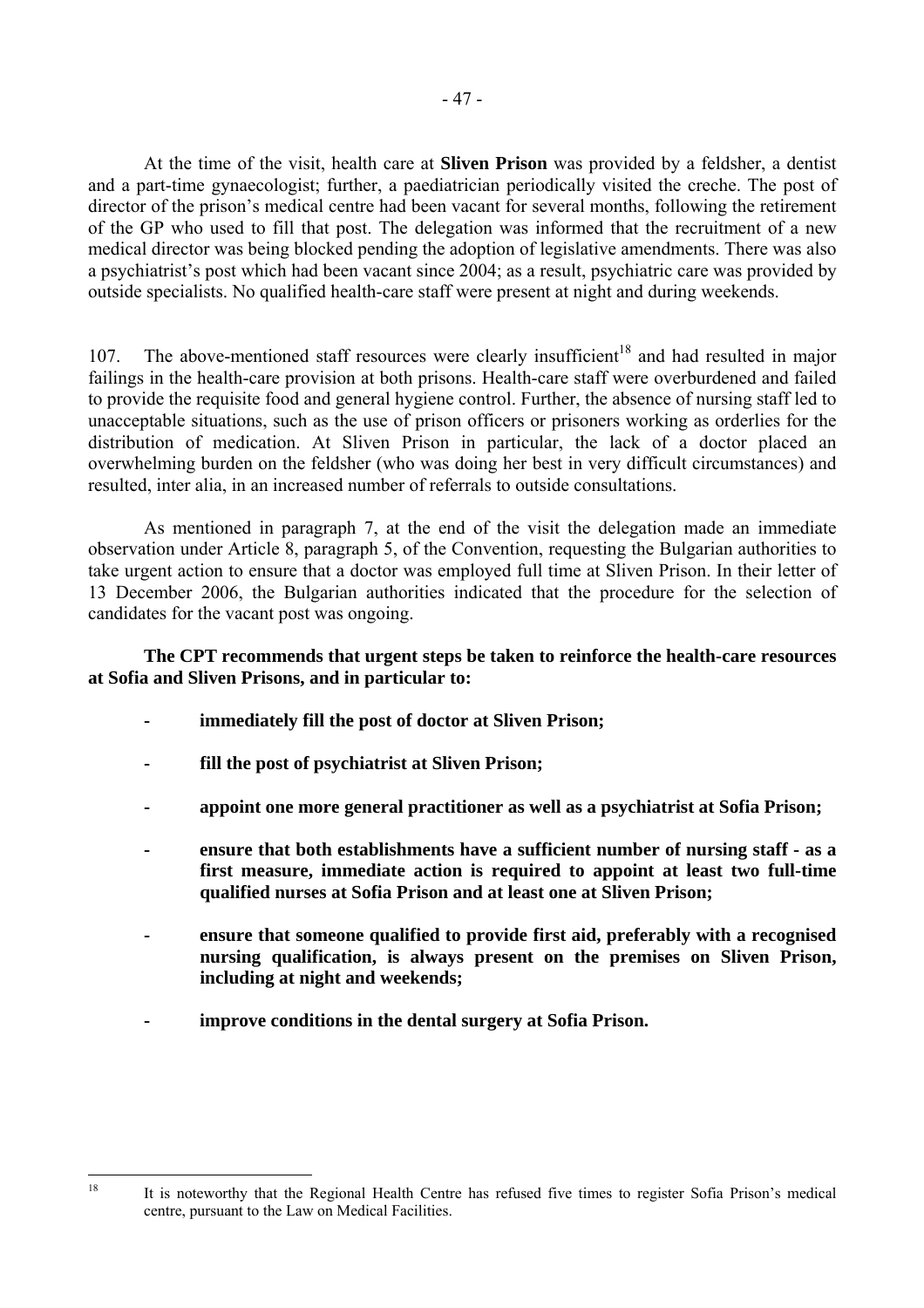108. There appeared to be delays as regards transferring inmates for treatment to hospital facilities and access to medical specialists outside the penitentiary system. The procedure for transferring inmates from prisons other than Sofia<sup>19</sup> and Lovech to the two prison hospitals involved a recommendation by the prison doctor which had to be approved first by the prison director and then by the medical division of the General Directorate for the Execution of Sentences, following which the prison had to organise transportation. A random examination of medical files revealed that this chain of administrative decisions could take quite a long time (up to 3 months). **The CPT would like to receive the comments of the Bulgarian authorities on this question.**

**Some delays also occurred in treatment for prisoners at Sofia Prison despite referral to the Prison Hospital.** For example, an injury sustained during the night of 10 to 11 August 2006 was revealed upon X-ray, dated 17 August, to be a fracture of the  $5<sup>th</sup>$  metatarsal bone with important displacement of the fragments, but received appropriate treatment only on 28 August.

109. Medical examination on admission generally took place on the day of arrival or the following day, but there were a few isolated cases of delays of several days, undoubtedly a reflection of the meagre staff resources. Further, during the month spent in the reception unit, newly arrived prisoners underwent a number of examinations (including of suicidal risk).

As regards screening for transmissible diseases, it varied from one prison to another. At Sliven Prison, newly arrived prisoners were screened on admission for syphilis and HIV; the delegation was told that prisoners verbally gave consent to HIV testing. At Sofia Prison, screening for HIV was carried out by an NGO on a voluntary basis. As regards screening for tuberculosis, a mobile Xray unit visited the prisons once a year and all prisoners were screened. There was no screening for hepatitis at either prison.

 **The CPT recommends that measures be taken to ensure that all newly arrived prisoners are seen by a health-care staff member within 24 hours of their arrival. The medical examination on admission should be comprehensive, including appropriate screening for transmissible diseases. Further, prisoners should be provided with counselling before (and, in the case of a positive result, after) any screening test as well as with information concerning the prevention of transmissible diseases.** 

<span id="page-47-0"></span>110. The delegation's observations from the 2006 visit suggest that the approach followed in respect of the screening for injuries and their recording is unsatisfactory. There was no systematic recording of traumatic lesions and, whenever they were recorded, the description was extremely superficial. Further, it became clear that the reporting of injuries depended on the prisoner concerned making a specific request on the basis of which a special form was filled; the reporting chain involved the officer on duty, the head of security and the prison director. There appeared to be no system for reporting of cases of traumatic injuries to the General Directorate for the Execution of Sentences.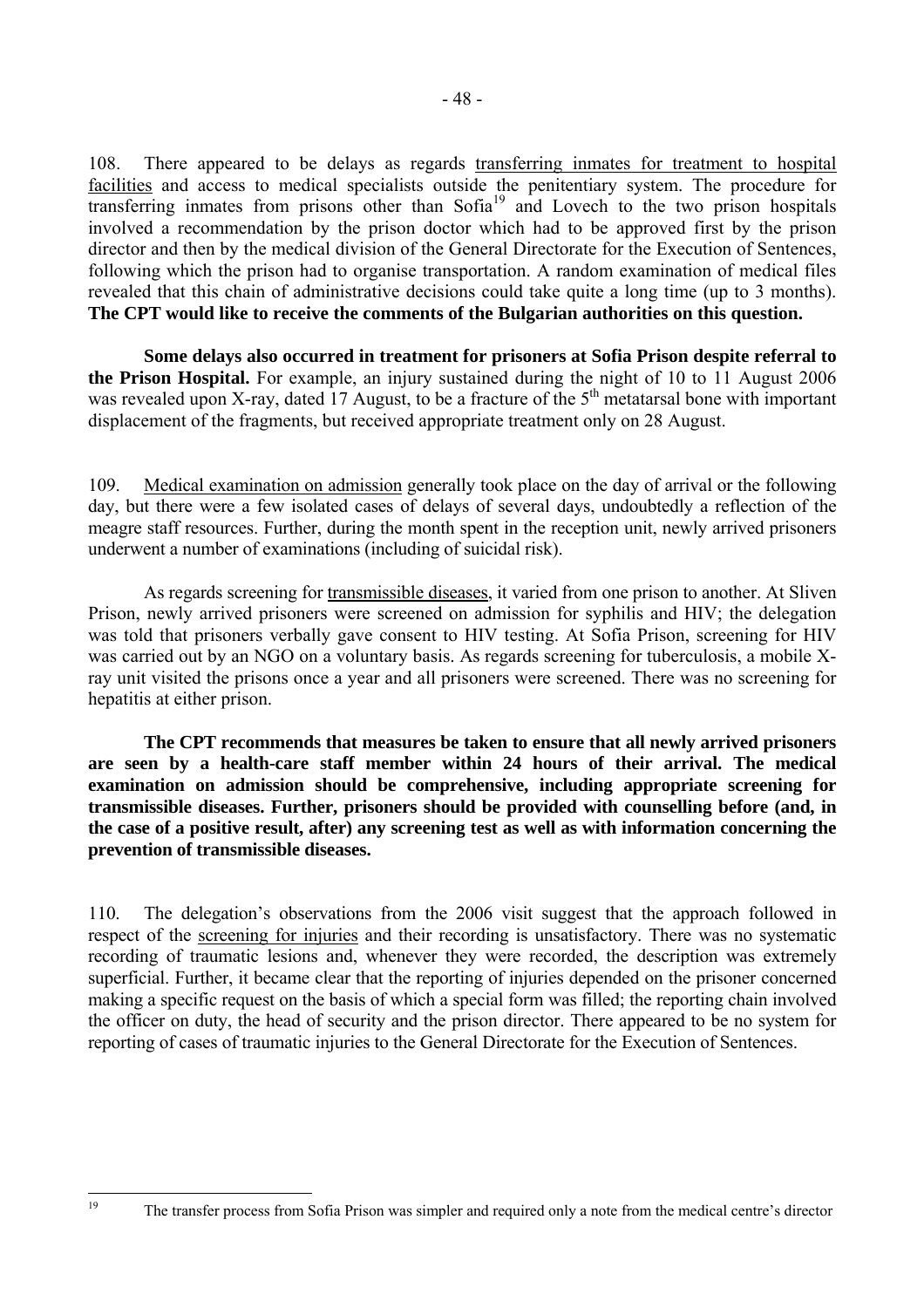**The CPT recommends that steps be taken to ensure that prison health-care services perform a thorough screening of prisoners for injuries, both on admission and, when appropriate, during imprisonment.** In this context, **reference is made to the recommendations in paragraphs 22 and 56 concerning the record to be drawn up following the medical examination of detained persons. Further, whenever injuries are recorded which are consistent with allegations of ill-treatment made by a prisoner, the record should be systematically brought to the attention of the relevant prosecutor. Moreover, the results of every examination, including the above-mentioned statements and the doctor's conclusions, should be made available to the prisoner and his lawyer.** 

111. The CPT remains concerned about the handling of medical data. All inmates had individual medical files; however, the delegation observed that the medical information contained in them was far from being comprehensive. Further, the confidentiality of medical examinations was not always observed, non-medical prison staff often being present during such examinations.

# **The CPT recommends that steps be taken to ensure that:**

- **prisoners' individual medical files are properly kept and prisoners are entitled to receive copies of medical documents;**
- **all medical examinations are conducted out of the hearing and unless the doctor concerned expressly requests otherwise in a particular case – out of the sight of non-medical prison staff and law enforcement officials;**

112. The delegation was informed that the number of prisoners with drug-related problems was on the rise (reportedly, some 1,500 prisoners were concerned). However, it appeared during the visit that little action (other than traditional prison security) was being taken as regards prevention and the provision of psycho-socio-educational assistance to such prisoners. A methadone substitution programme was in principle available; however, very few prisoners were being treated with methadone (e.g. only one at Sofia Prison). Efforts were reportedly being made to create therapeutic groups for prisoners with drug addiction.

The CPT considers that the provision of assistance to prisoners with drug-related problems should combine a prevention policy with programmes for medical detoxification, psychological support, rehabilitation and substitution. **The Committee recommends that the Bulgarian authorities develop a comprehensive strategy for the provision of assistance to persons with drug-related problems, in the light of these remarks.** 

113. More generally, it would appear that the difficulties in recruiting medical specialists to work in prisons and the other related failings referred to above are part of the wider problem that prison health care is not integrated into the national health-care system. This results in a failure to comply with the principle of "equivalence of care", according to which prisoners should benefit from the same level of medical care as persons living in the community at large.<sup>20</sup>

<span id="page-48-0"></span> $20^{\circ}$ 

See the CPT's  $3<sup>rd</sup>$  General Report, CPT/Inf (93) 12.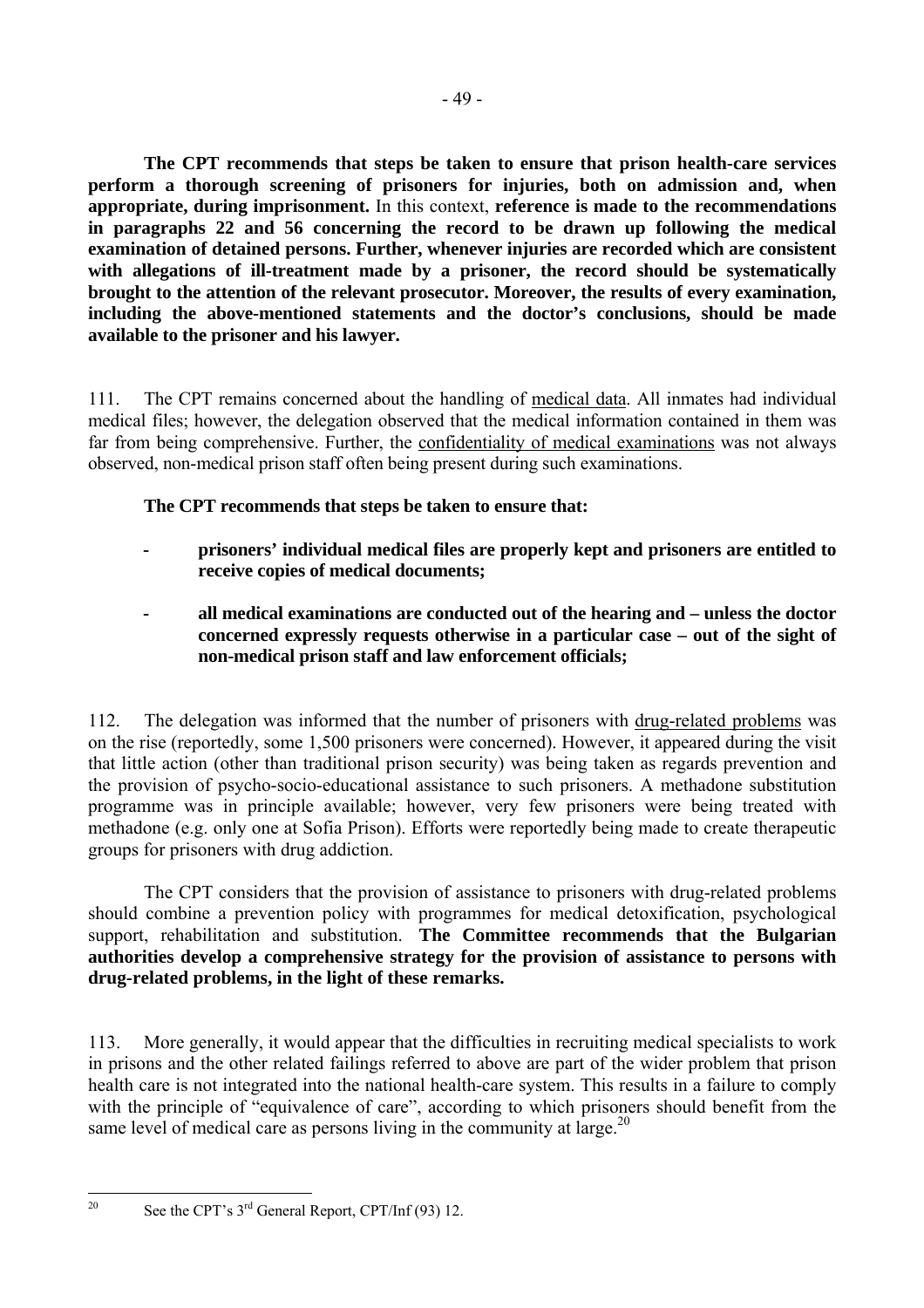During the visit, the delegation received a copy of a draft Ordinance on prison health-care prepared by a joint working group from the Ministries of Justice and Health, which addresses many of the problematic areas mentioned above.<sup>21</sup> In particular, it establishes the principles of equivalence of care and doctors' professional independence. Other provisions concern the supply of free-of-charge medication to prisoners and the Ministry of Health's responsibility for providing methodological guidance to and control of health care in prisons. As regards screening for HIV, the WHO recommendations concerning confidentiality, informed consent and pre- and post-test counselling are to be observed. The Ordinance also stipulates that whenever signs of violence are observed, healthcare staff should immediately notify the prison director and issue a medical certificate; however, as regards the contents of the latter, reference is only made to a detailed description of the injuries observed (in this context, see the recommendations in paragraphs 22 and 56).

 Pursuant to Section 7 of the Ordinance, prisoners with medical training who have not been deprived of the right to practise can be employed in their speciality under the supervision of a medical member of staff. The CPT has already expressed in the past its concern about the employment of inmates as orderlies (see paragraph 102 of CPT/Inf (2004) 21); the same goes for the employment of prisoners on other health-care related jobs. As a matter of principle, prisoners should not be put in a position to exercise control over other prisoners.

 **The CPT recommends that the Bulgarian authorities take into consideration the comments and recommendations made in this report in the new regulations on the provision of health care to prisoners. More generally, the Committee invites the Bulgarian authorities to review their strategy for implementing health-care policy in prisons with a view to ensuring harmonisation with the national health-care system and respect of the principles of equivalence of care and professional independence.** 

### *ii. Sofia Prison Hospital*

114. The prison hospital at Sofia Prison had three wards: surgery, internal medicine and neuropsychiatry; in addition, there was a section for female prisoners and an area for infectious diseases. At the time of the visit, 40 prisoners were being treated at the hospital; the delegation was informed that, on average, 60 to 70 prisoners were hospitalised on any given day. The hospital also performed outpatient consultations of prisoners from Sofia Prison.

115. Living space in the patients' rooms was satisfactory (e.g. five prisoners in a room measuring some 30 m², including a sanitary annexe). The rooms had good access to natural light, artificial lighting and ventilation; however, they were in a rather poor state of repair and cleanliness.

 As for the medical equipment, it was antiquated. The hospital urgently needed new equipment, in particular for X-rays, Doppler ultrasound scans and endoscopy, as well as surgical instruments.

<span id="page-49-0"></span>Subsequent to the CPT's visit, Ordinance No. 12 of 20 December 2006 on the provision of health care to prisoners was adopted and entered into force on 16 January 2007.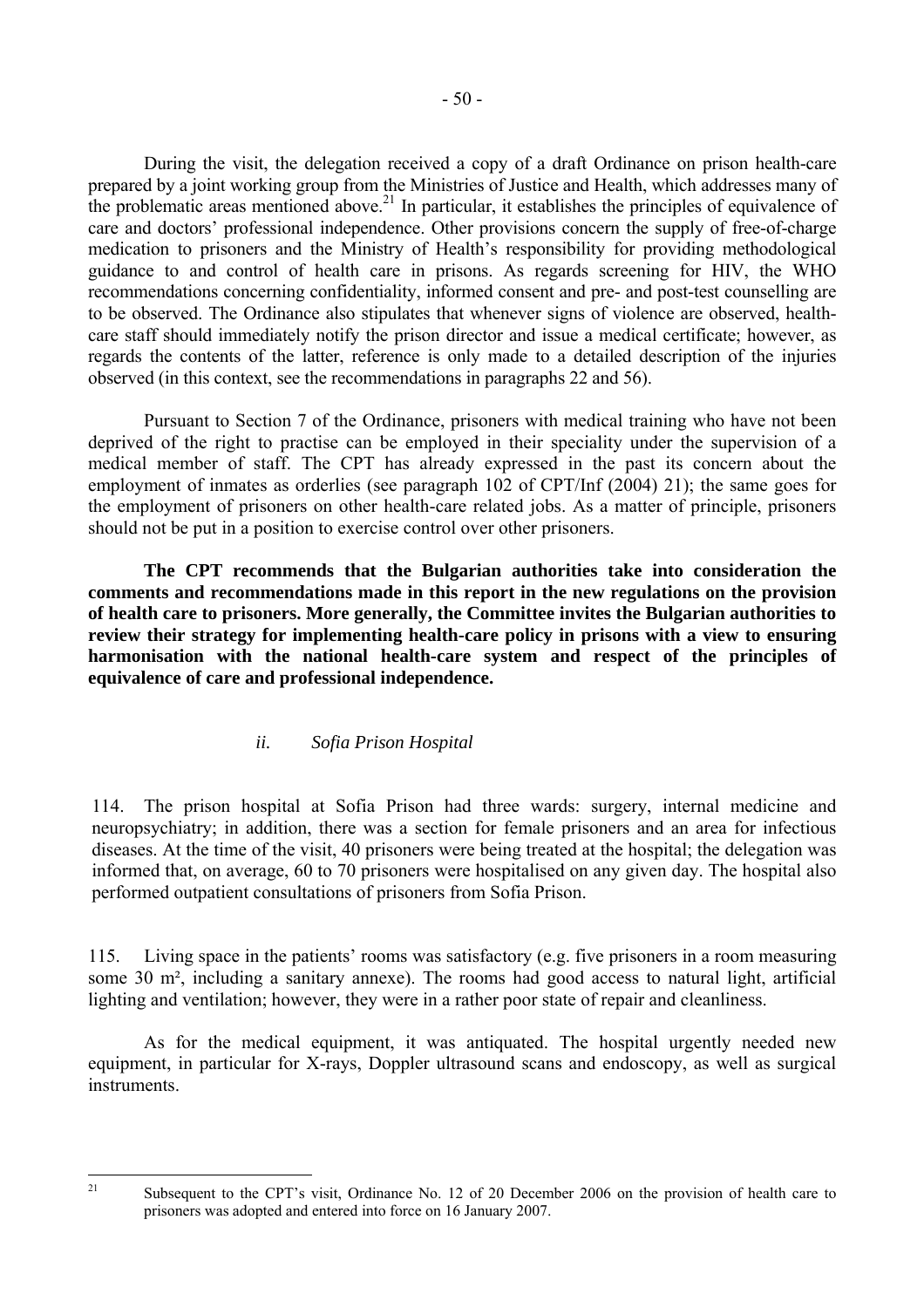## **The CPT recommends that steps be taken at Sofia Prison Hospital to:**

- **substantially upgrade the medical equipment;**
- **improve the state of repair and the level of hygiene in patients' rooms.**

116. Although there were practically no unfilled posts, the delegation was informed that the hospital needed an additional 6 nurses, 4 GPs and an urologist; however, there was no budget for hiring more staff. **The CPT would like to receive the comments on the Bulgarian authorities on this issue.** 

e. other issues related to the CPT's mandate

# *i. prison staff*

117. It was observed during the 2006 visit that prison staffing levels were low. At Sofia Prison, staff spoke of understaffing as their most pressing problem: it was difficult to take annual leave and staff felt pressure to work even when ill. The difficulty was compounded by the problem of filling posts, which was related to poor terms of employment.<sup>22</sup> Low staffing levels, in particular at night, and the shift pattern requiring some staff to work for 24 hours at a time negatively affected professional standards. The delegation observed that staff numbers were so low as to make dynamic security impossible. In some areas, such as Group 2 and the foreign prisoners' group, staff were conspicuous by their absence and there was a real sense that prisoners were in control. Further, there appeared to be a culture among basic-grade staff members working in contact with prisoners to act only according to routines and instructions from a senior officer and not to develop contacts with prisoners. It is necessary for management to exercise professional oversight over staff**prisoner relations and encourage dynamic security, whilst discouraging corruption.**

 The combination of the low staffing levels and the shift system, coupled with severe overcrowding, could easily compromise the safety of staff and prisoners alike. As noted in paragraph 7, at the end of the 2006 visit the CPTs delegation invoked Article 8, paragraph 5, of the Convention and made an immediate observation, requesting the Bulgarian authorities to take immediate steps to improve staffing levels at night in Sofia Prison. In their letter of 13 December 2006, the authorities indicated that a new scheme had been developed at the prison with a view to optimising surveillance activities and that 12-hour shifts had been introduced. The letter also stated that no new staff members could be appointed due to the limited number of permanent posts and to a ministerial decision to dismiss more than 200 officers from the penitentiary system.

The CPT welcomes the steps taken at Sofia Prison to change the shift system. However, the Committee is concerned by the prospect of cutting prison staffing levels, which flies in the face of logic: there is a clear relationship between low levels of staffing and low standards of performance.

<span id="page-50-0"></span> $22$ 

There were some 14 staff vacancies at the closed prison, and some 22 in the two prison hostels.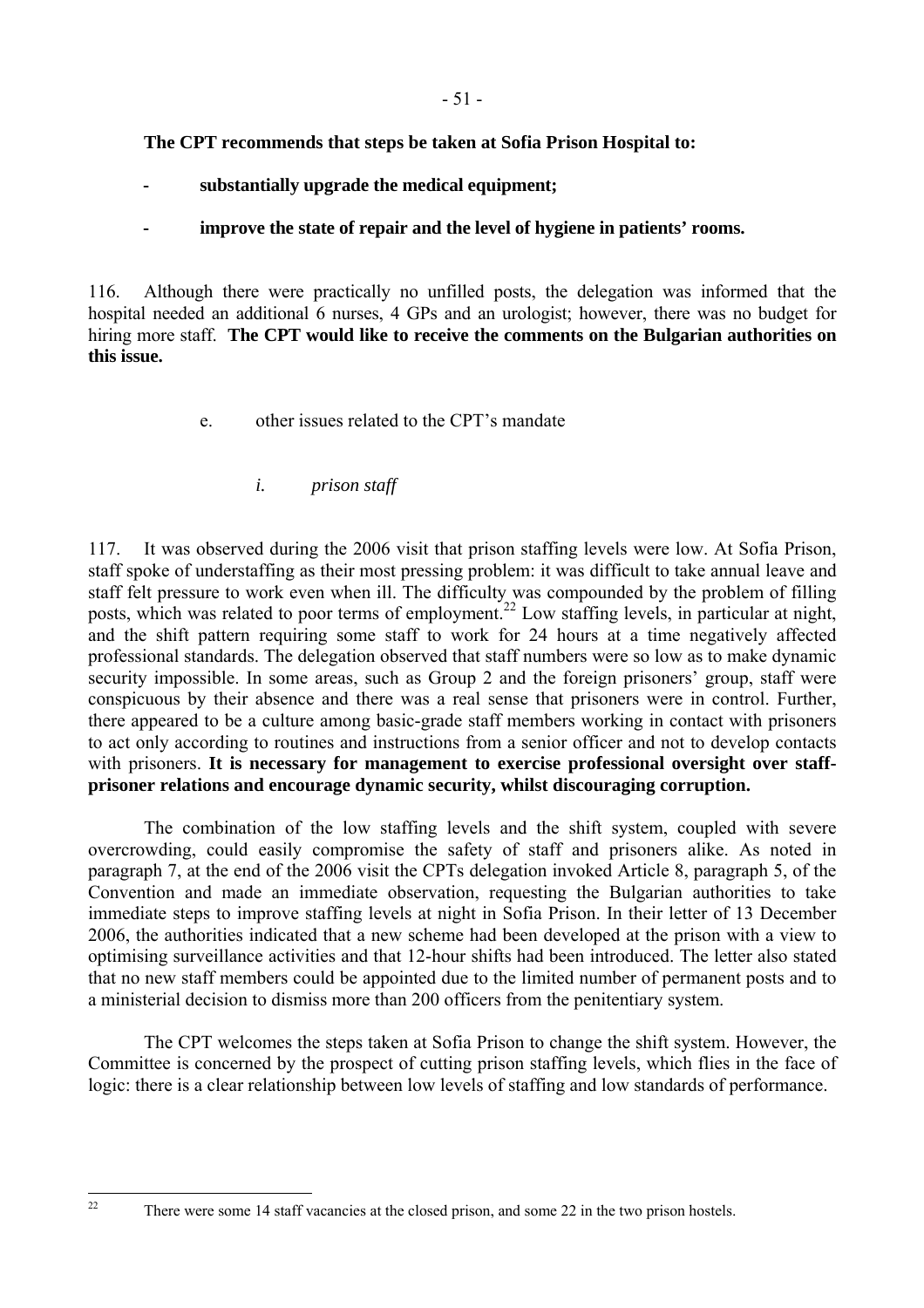118. The staffing situation at Sliven Prison was somewhat better.<sup>23</sup> The senior management team recognised that "the time is over when guards were just carrying the keys" and tried to encourage staff to be proactive and to go into the units and observe what was happening. A positive feature was the prevalence of women in the staff, especially among surveillance and regime staff. However, there was no provision for temporarily replacing staff on maternity leave: the central system did not acknowledge the impact of this on a largely female staff population.

119. In the light of the above remarks, **the CPT recommends that the Bulgarian authorities reconsider the issue of prison staffing levels as a matter of urgency, with a view to increasing the level of staffing in the prisons visited and in other prisons where similar low levels of staffing occur. The Committee also invites the Bulgarian authorities to make provision for temporarily replacing staff on maternity leave.** 

## *ii. contact with the outside world*

120. The visit entitlement of both remand and sentenced prisoners is two visits per month, respectively of 45 and 40 minutes. Pursuant to recent amendments to the Regulations for the implementation of the Law on the Execution of Sentences (published in September 2006), extra visits lasting between 3 and 24 hours may be allowed as a form of reward.

 The arrangements in the visit facilities at Sofia Prison did not allow physical contact between prisoners and their relatives. In contrast, at Sliven Prison visits took place under more open conditions, in visit rooms designed, furnished and decorated to a very high standard. The previously mentioned amended regulations stipulate that special premises should be provided for visits lasting over 8 hours, and the directors of both prisons spoke of plans to set up rooms for family visits.

 **The CPT recommends that possibilities be explored at Sofia Prison for allowing prisoners to receive visits under less restrictive conditions, based on individual risk assessment. Further, the Committee would like to receive in due course more information on the planned arrangements for visits lasting over 8 hours.** 

 **The CPT also invites the Bulgarian authorities to give consideration to allowing accumulation of visit time for visitors who live at a long distance from the prison concerned.** 

121. Prisoners at both Sofia and Sliven Prisons had access to a telephone; however, the number of telephones (six in Sofia, one in Sliven) was insufficient for the respective prison populations. **The CPT invites the Bulgarian authorities to improve access to telephones for prisoners at Sofia and Sliven Prisons.**

<span id="page-51-0"></span><sup>23</sup> At the end of 2005, there were 9 staff vacancies among the surveillance and regime staff.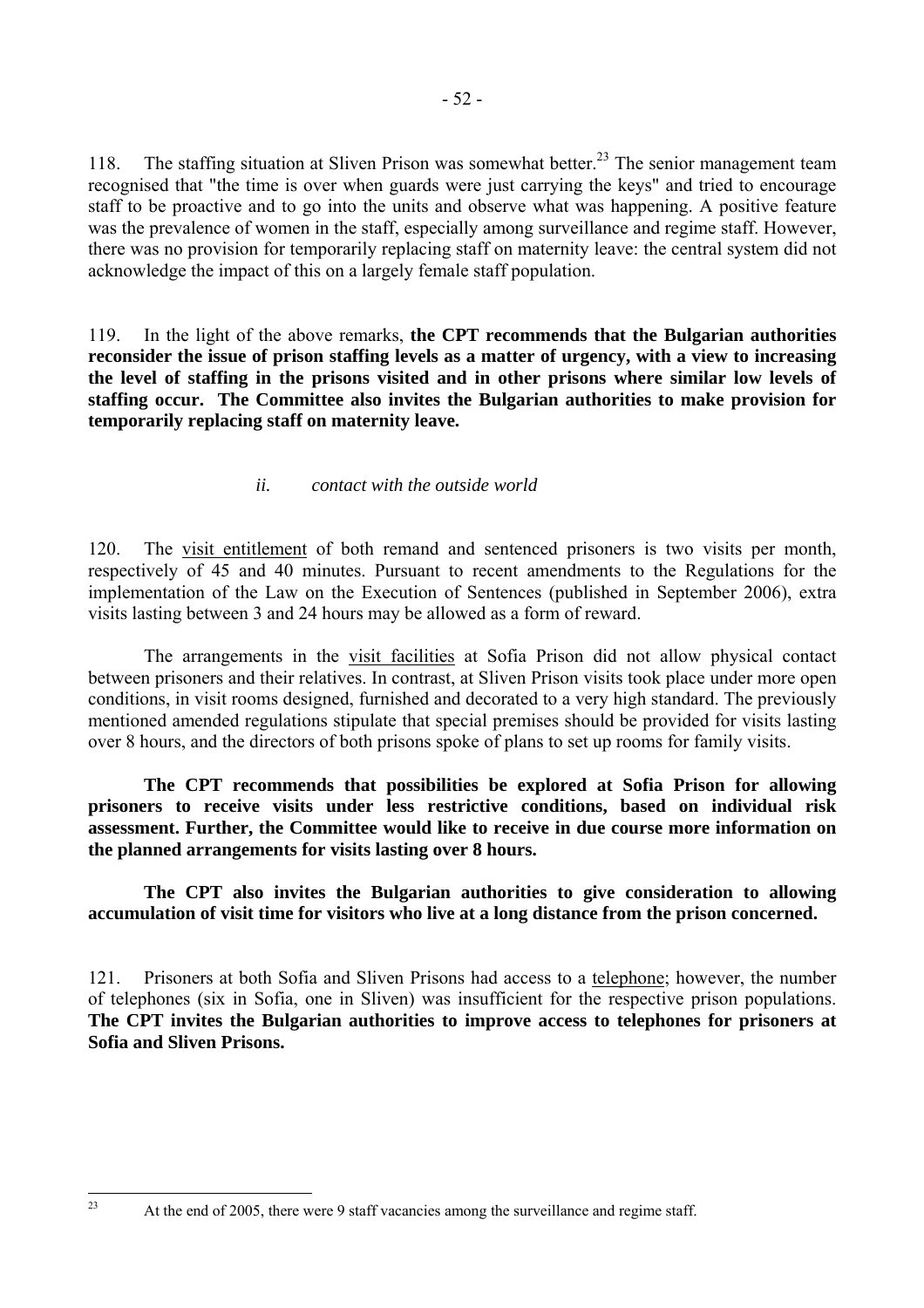#### - 53 -

#### *iii. discipline and segregation*

122. The disciplinary procedure applicable to prisoners has been described by the CPT in the past as on the whole satisfactory (see paragraph 116 of CPT/Inf (2004) 21).

 Examination of disciplinary records at Sofia Prison revealed a tendency to use disciplinary isolation in most cases for up to  $14$  days.<sup>24</sup> The documentation was not consistently complete, with prisoner signatures missing from some decisions; further, it appeared that prisoners were not given a copy of the disciplinary decision.

 At Sliven Prison, there had been 85 decisions for placement in a disciplinary cell between 1 January and 10 September 2006 (out of a total of 280 disciplinary punishments). A large proportion of the placements concerned a small number of prisoners with problematic behaviour/psychological problems who spent alternating periods of time in administrative or medical segregation (pursuant to Sections 85a, 130g and 14 of the Law on Execution of Sentences).

 In order to ensure that the right of appeal is fully effective in practice, **the CPT recommends that a prisoner upon whom a disciplinary sanction is imposed always be given a copy of the decision.** 

123. The disciplinary cells at Sofia Prison measured some 7.5 m² and were equipped with a bed and an in-cell toilet.

 At Sliven Prison, the disciplinary cells measured some 8 m² and comprised two parts divided by a grille: an area where the prisoner slept on a mattress placed directly on the floor, and an area with a table and stools. Lighting and ventilation were satisfactory. However, prisoners did not have ready access to a toilet and resorted to a bucket in the cells.

 At both prisons, inmates undergoing disciplinary isolation could take outdoor exercise on a daily basis (1.5 hours in Sofia and 1 hour in Sliven). However, they were not allowed any reading matter. Further, a major complaint at both prisons was the lack of access to washing/shower rooms during the period of disciplinary isolation (i.e. up to 14 days).

### **The CPT recommends that:**

- **the disciplinary cells at Sofia Prison be fitted with a table and stool;**
- **the disciplinary cells at Sliven Prison be fitted with proper beds and prisoners placed in them provided with normal bedding at night;**
- **prisoners placed in disciplinary isolation in Sliven Prison be enabled to have ready access to a toilet;**
- **prisoners placed in disciplinary isolation be allowed reading matter;**
- **prisoners placed in disciplinary isolation be provided with possibilities to maintain personal hygiene, including access to a shower.**

<span id="page-52-0"></span> $\overline{24}$ In 14 out of 31 cases of placement in a disciplinary cell between 13.06. and 22.08.2006, the prisoners had been given 14 days.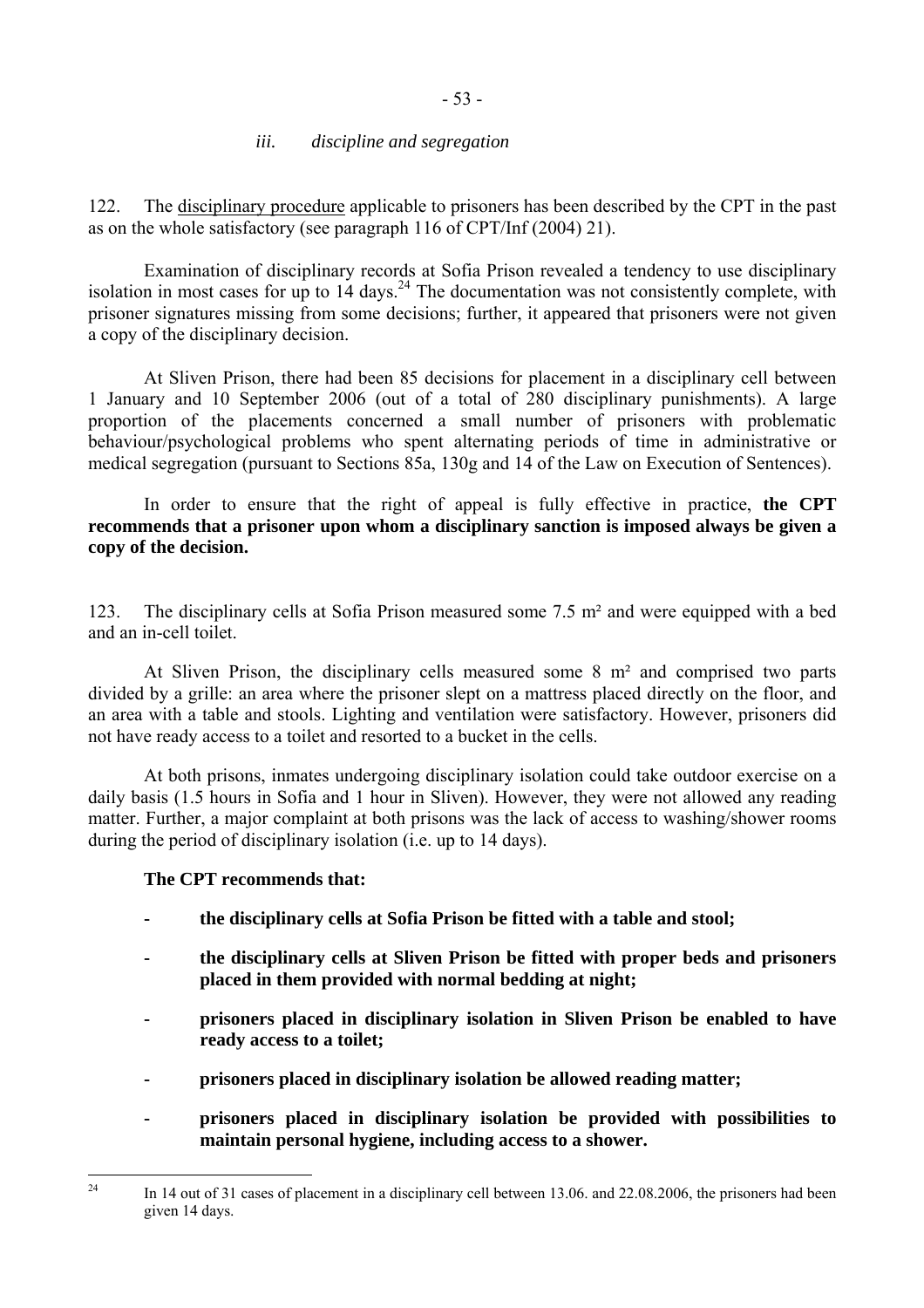#### *iv. complaints and inspection procedures*

124. The complaints procedure appeared to be functioning satisfactorily at both Sofia and Sliven Prisons. Prisoners confirmed that they received acknowledgement of the receipt and consideration of their complaints by outside bodies (including the ECHR). An examination of the complaints records at Sliven Prison showed that checks had been carried out into different complaints by the Prosecutor's Office (e.g. regarding the use of physical force).

125. A system of inspections by prosecutors was in place. Supervising prosecutors carried out both planned (at least once a month) and ad hoc inspections, including at the request of prisoners. At Sliven Prison, the delegation had the opportunity to examine recent reports from prosecutor's visits and checks carried out into complaints; no irregularities/violations of the law had been found. At Sofia Prison, the last visit by the prosecutor had apparently taken place in the week preceding the CPT's visit; however, there was no record of the visit.

 Prisons are also visited by the Bulgarian Helsinki Committee which publishes its reports. Further, the Ombudsman was about to launch an inspection of several prisons, the report on which would be presented to the Ministry of Justice and the National Assembly. **The CPT would like to be provided with copies of the Ombudsman's inspection reports.**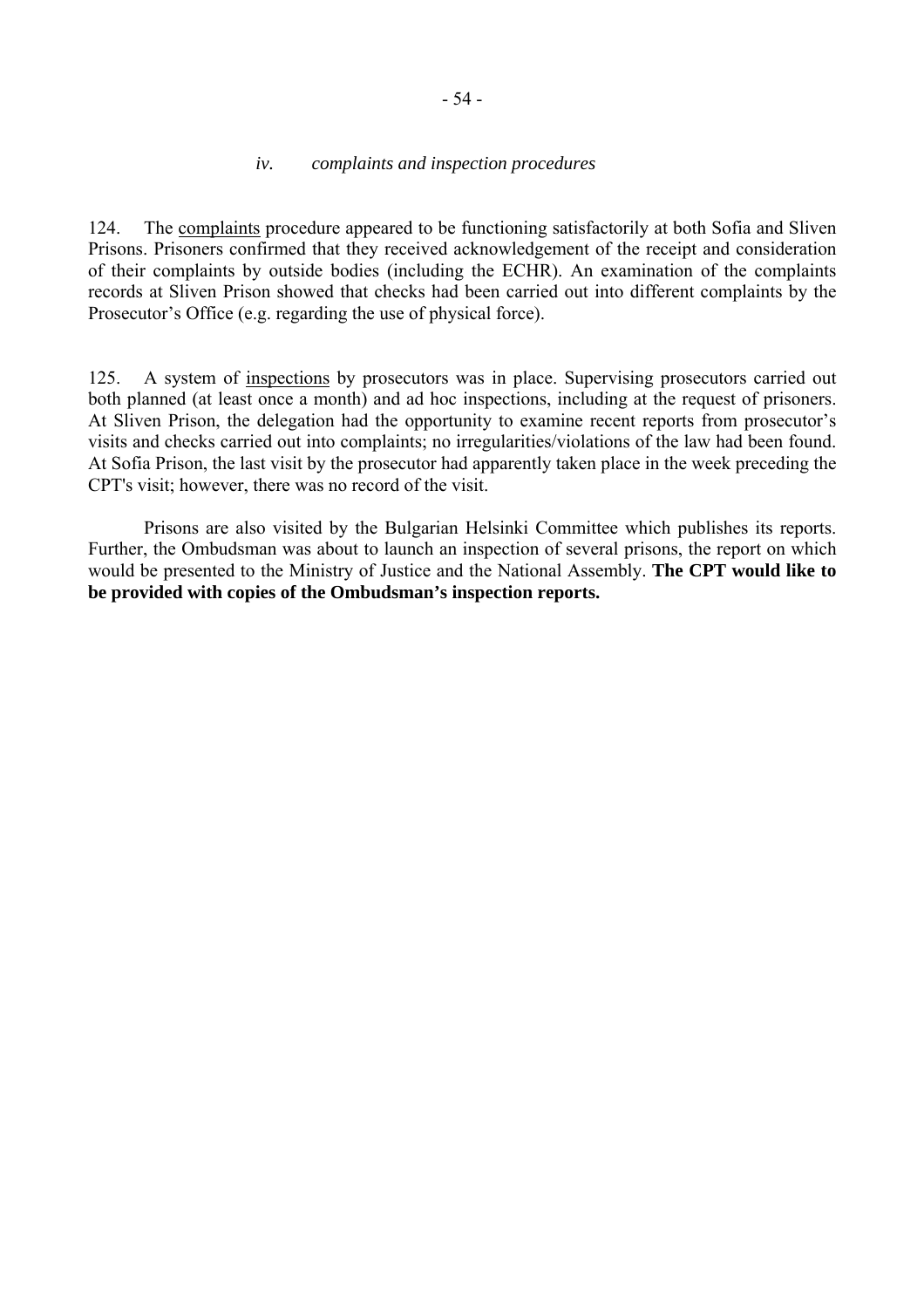## **C. Establishments under the authority of the Ministry of Health**

#### **1. Preliminary remarks**

126. The delegation paid a follow-up visit to Karlukovo State Psychiatric Hospital, the aim of which was to assess the changes made since the previous visit in 2002. Further, it paid a full visit to Byala State Psychiatric Hospital, and visited the in-patient wards at Russe Regional psychiatric dispensary with a view to examining in particular the safeguards provided to involuntary patients.

Karlukovo State Psychiatric Hospital had retained its official capacity of 250 beds and was accommodating 192 patients on the day of the visit, of whom 48 were involuntary. The hospital's structure had changed and comprised seven wards: two for patients with severe psychosis (one male and one female), two for rehabilitation (one male and one female), mixed-gender wards for geriatric patients and for patients awaiting transfer to social-care homes, and a ward for patients with drug and alcohol addiction.

Byala State Psychiatric Hospital occupies a large compound comprising a main building dating back to the early  $20<sup>th</sup>$  century (constructed as army barracks) and a number of smaller, partly unused, buildings. The hospital's catchment area covers the regions of Russe, Razgrad and Silistra. With an official capacity of 290 beds, at the time of the visit the hospital was accommodating 132 patients, of whom 32 were involuntary. Patients were accommodated in six wards (two for women and four for men), all of which were situated in the main building.

Russe Regional psychiatric dispensary occupies a spacious compound within the city limits. The dispensary performs predominantly outpatient work, but there are also three in-patient wards: two general psychiatric wards (one for male and one for female patients) and a ward for patients with drug and alcohol dependency. At the time of the visit, the number of involuntary patients in each ward was respectively 10, 1 and 3.

127. In the period since the CPT's visit in 2002, there have been legislative changes and other reform measures in the area of psychiatry. In particular, a new Law on Health came into force on 1 January 2005; it contains a chapter on mental health which introduces important safeguards for psychiatric patients. The 2006 visit provided an opportunity to assess the practical implementation of the new legal provisions and programmes.

### **2. Ill-treatment**

128. No allegations of deliberate physical ill-treatment of patients by staff were received at Karlukovo Hospital and the Regional psychiatric dispensary in Russe, though at the first establishment two patients did complain of staff being excessively rough while restraining them after they had been involved in fights with other patients.

 At Byala Hospital, the majority of patients spoke positively about the attitude of staff and the atmosphere was relaxed. However, there were two isolated allegations of ill-treatment by staff (one concerning a patient being slapped when he refused to take medicine, and the other concerning a patient being punched in the chest following his refusal to follow instructions).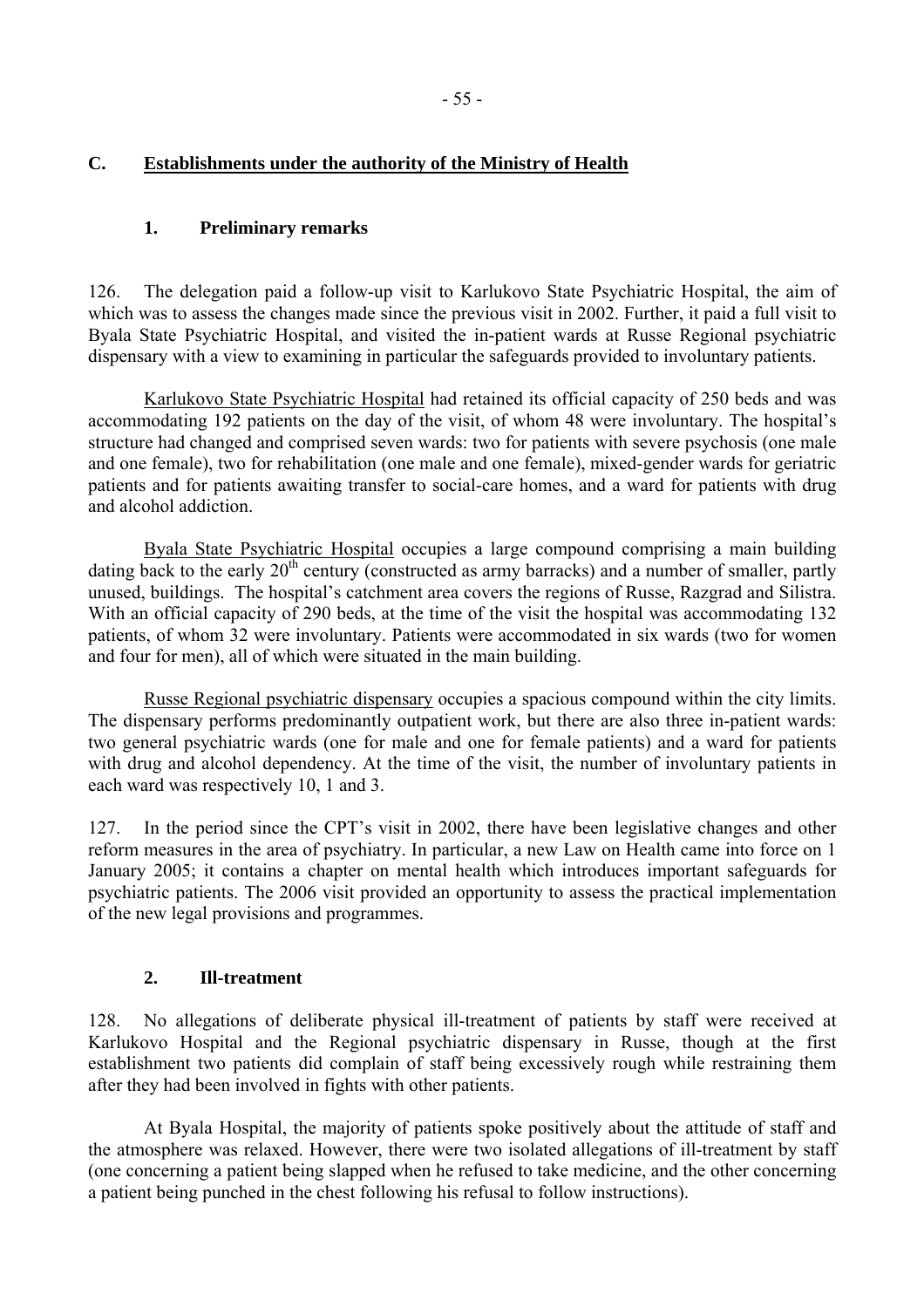**The CPT recommends that the management of Byala and Karlukovo Hospitals regularly remind staff that the ill-treatment of patients, including the excessive use of force in the context of applying restraints, is not acceptable and will be punished accordingly.** 

129. Further, at Byala and Karlukovo Hospitals, there were indications that instances of interpatient violence could occasionally occur. This was related to the shortage of staff (see paragraph 144). In this connection, **the CPT recommends that the Bulgarian authorities take measures to ensure that staff protect patients from other patients who might cause them harm. This requires not only adequate staff presence and supervision at all times, but also for staff to be properly trained in handling challenging situations/patients.** 

### **3. Patients' living conditions**

130. During the follow-up visit to **Karlukovo Hospital**, the delegation observed evidence of efforts made by the authorities to implement the recommendations made in the report on the CPT's 2002 visit. One of the three accommodation buildings (which back in 2002 provided the worst living conditions) had benefited from thorough renovation. It was used for chronic patients  $(2^{nd}$ female and 2nd male wards) and offered material conditions of a very good standard. Patients were accommodated in light, airy and spacious (17-25 m²) rooms, equipped with 3 to 4 beds (occasionally up to 6 beds), personal lockers, wardrobes, TV sets and sanitary annexes. On each floor, there was a well-equipped dining room where patients took their meals and could associate. The common shower facilities on each floor were also adequate. However, it became apparent that there had been no hot water for some months (due to a broken water heater); instead, patients had access once a week to the common bathroom in another building.

131. A rolling programme of refurbishment was underway in the rest of the establishment. Works involving the two upper floors of the second building had started in April 2006; however, their planning and financing displayed a major shortcoming: no provision had been made for heating installations.

The remainder of the patients' accommodation (i.e. the ground floor of the second building and the whole of the third building) had not benefited from any refurbishment and was in an advanced state of dilapidation. The rooms contained nothing but beds with old mattresses and fraying blankets and bed linen. Conditions were aggravated by overcrowding caused by the moving of patients from the two floors undergoing refurbishment in the second building. Due to the inadequacy of the shower facility and the laundry, patients complained  $-$  and demonstrated signs of  $\overline{a}$  being infested with lice. The general level of hygiene was unworthy of a hospital facility.

Further, the delegation was informed that although the hospital's central heating system was operational, the budgetary funds available for heating were inadequate.<sup>25</sup>

<span id="page-55-0"></span>It was estimated that the hospital needed 200 tons of fuel costing 320,000 BGL; however, the overall annual budget for utilities (electricity, water, fuel) was fixed at 190,000 BGL.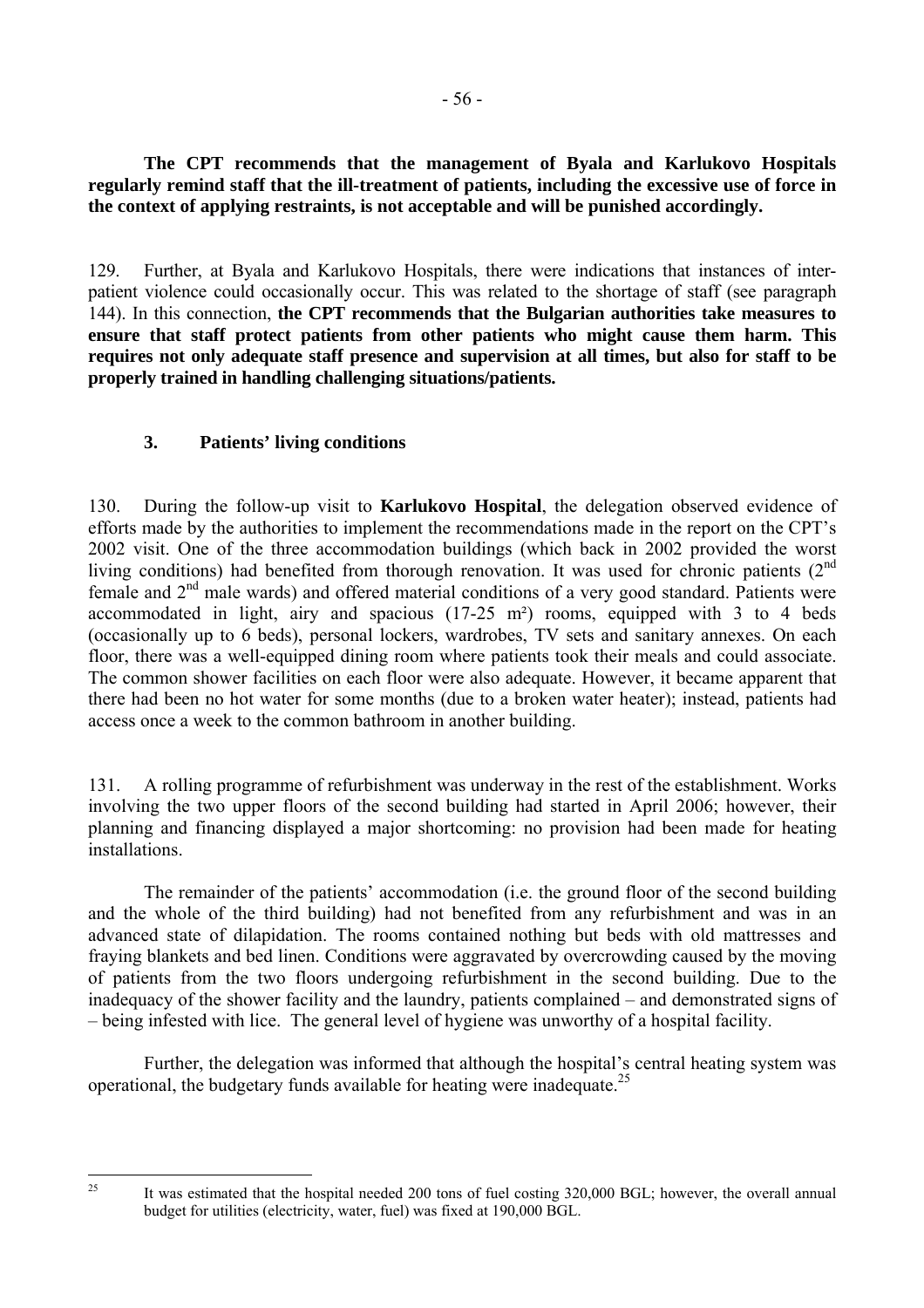132. The delegation noted that the funding allocated to patients'  $\frac{1}{2}$  food had increased<sup>26</sup>; however, the provision of food was still inadequate, and many patients complained about the lack of variety and the poor quality of the food. Further, assisted feeding remained problematic, which was linked to the shortage of staff. Moreover, there was still no system in place for monitoring the nutritional status of patients (e.g. no systematic weighing of patients).

133. In their letter of 13 December 2006, the Bulgarian authorities informed that CPT of plans to strengthen control over the refurbishment of the hospital and to provide additional funding to speed up the completion of the works. The CPT welcomes these plans and **calls upon the Bulgarian authorities to complete the refurbishment of Karlukovo Hospital as a matter of urgency, with the aim of bringing conditions in all wards to the standard observed in the two rehabilitation wards. Particular attention should be paid to guaranteeing adequate heating and ensuring the supply of hot water in the bathrooms.** 

 **Moreover, the Committee recommends that further steps be taken to improve food provision to patients, to introduce a system for monitoring their nutritional status and, whenever necessary, to carry out nutritional intervention.** 

134. At **Byala Hospital**, material conditions displayed a number of deficiencies. The hospitalís main building had not benefited from renovation for many years, and various elements of the accommodation (walls, floors, frames, furniture, sanitary equipment) were in a poor state of repair. By way of example, there was humidity in some of the rooms of the  $2<sup>nd</sup>$  female ward due to leaking water. Further, the ward for patients with drug dependency had only one operational toilet, the door of which was broken, and there was no running water in the toilet of the  $4<sup>th</sup>$  male ward.

 The poor state of repair was partially compensated for by the fact that there was a lot of place in the dormitories, which had large windows and high ceilings, and general hygiene was of a good standard. Living space was not an issue (e.g. a room measuring some 27 m² was equipped with five beds; a room of 30 m<sup>2</sup> had six beds), and many rooms were only partially occupied (e.g. a room with 40 beds was holding 24 patients). However, the majority of patients had no lockers, and the surroundings as a whole were austere and impersonal. A positive exception was observed in  $2<sup>nd</sup>$ female ward, where patients had individual lockers and there was some decoration (plants, pictures) in the rooms.

135. All patients had been provided with new bed linen shortly before the visit; however, there was no spare bed linen in stock. Patients wore their own clothes and there was a storage area where additional clothing was kept, but many patients had no night clothes.

 Patients had access to the central bathroom twice a week; there was reportedly no shortage of hot water. As regards hygiene products, only soap and detergent were provided by the hospital.

 The local central heating was operational, but due to its inefficiency and the limited funds available for fuel, it had to be supplemented by stoves and electric heaters.

<span id="page-56-0"></span>From 0.82 BGL per patient per day in 2002, to 1.98 BGL in 2006.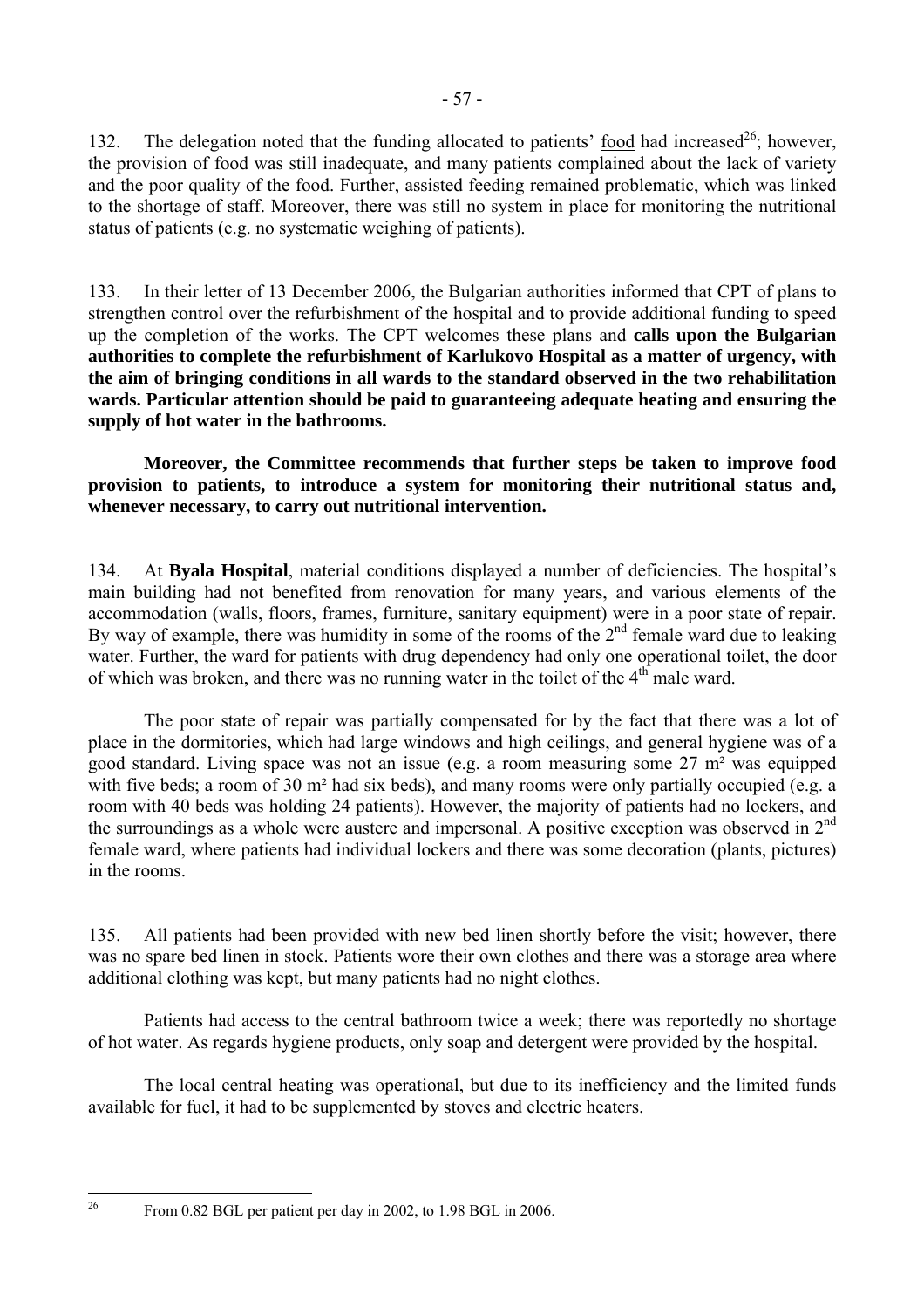136. Food was provided three times a day and eaten on tables placed in the corridor of each ward. Many complaints were received concerning the quality and quantity of the food; it was clear that with the available budget (1.39 BGL per patient per day) it was difficult to properly feed patients. Further, there was no possibility for even the most basic assessment of the patients' nutritional status (the hospital had no weighing scales).

137. According to the hospital's Director, following a visit by the Minister of Health a few months previously, the establishment had been allocated 427,000 BGL for renovation. **The CPT recommends that refurbishment be carried out without delay at Byala Hospital, addressing all the failings mentioned above and including the installation of basic furniture such as bedside lockers, tables and chairs in the patients' rooms, as well as the equipment of specific areas where patients can take their meals and associate.** 

 **As part of the refurbishment, the Committee also invites the Bulgarian authorities to transform the large-capacity dormitories into accommodation structures based on smaller groups.** This is a crucial factor in preserving patients' privacy and dignity.

 **Further, the CPT recommends that steps be taken to improve the food provision to patients, introduce a system for monitoring their nutritional status and, whenever necessary, carry out nutritional intervention. Steps should also be taken to ensure that all patients have appropriate night clothing and receive a range of personal hygiene items.** 

138. Material conditions at **Russe Regional Psychiatric dispensary** were generally better than those observed in Karlukovo and Byala Hospitals. Living space in the patients' rooms was adequate (e.g. four beds in a room measuring some 18 m² in the male psychiatric ward; seven beds in a room of 42 m² in the ward for patients with drug and alcohol dependency). The rooms had large windows and were equipped with beds and individual lockers. The premises as a whole, including the sanitary facilities, were clean and in a good state of repair.

### **4. Treatment and staff**

139. The treatment provided to patients at the psychiatric establishments visited was mainly based on pharmacotherapy. According to medical records and information obtained by the delegation from interviews with patients and staff, there was no evidence of overmedication. Further, all relevant new psychotropic drugs were in use at the establishments visited. ECT had reportedly not been administered for a number of years.

140. Unlike in 2002, patients at **Karlukovo Hospital** had individual treatment plans; however, the delegation observed that these plans were basically limited to pharmacotherapy, diet and laboratory examinations. The situation as regards treatment remained unchanged, the establishment lacking staff, facilities and programmes for recreational and constructive socio-therapeutic activities. Only patients in the refurbished building (i.e. the two rehabilitation wards) had access to dayrooms. These patients also benefited from an open door regime and could move around the hospital grounds, visit the library and periodically go on excursions.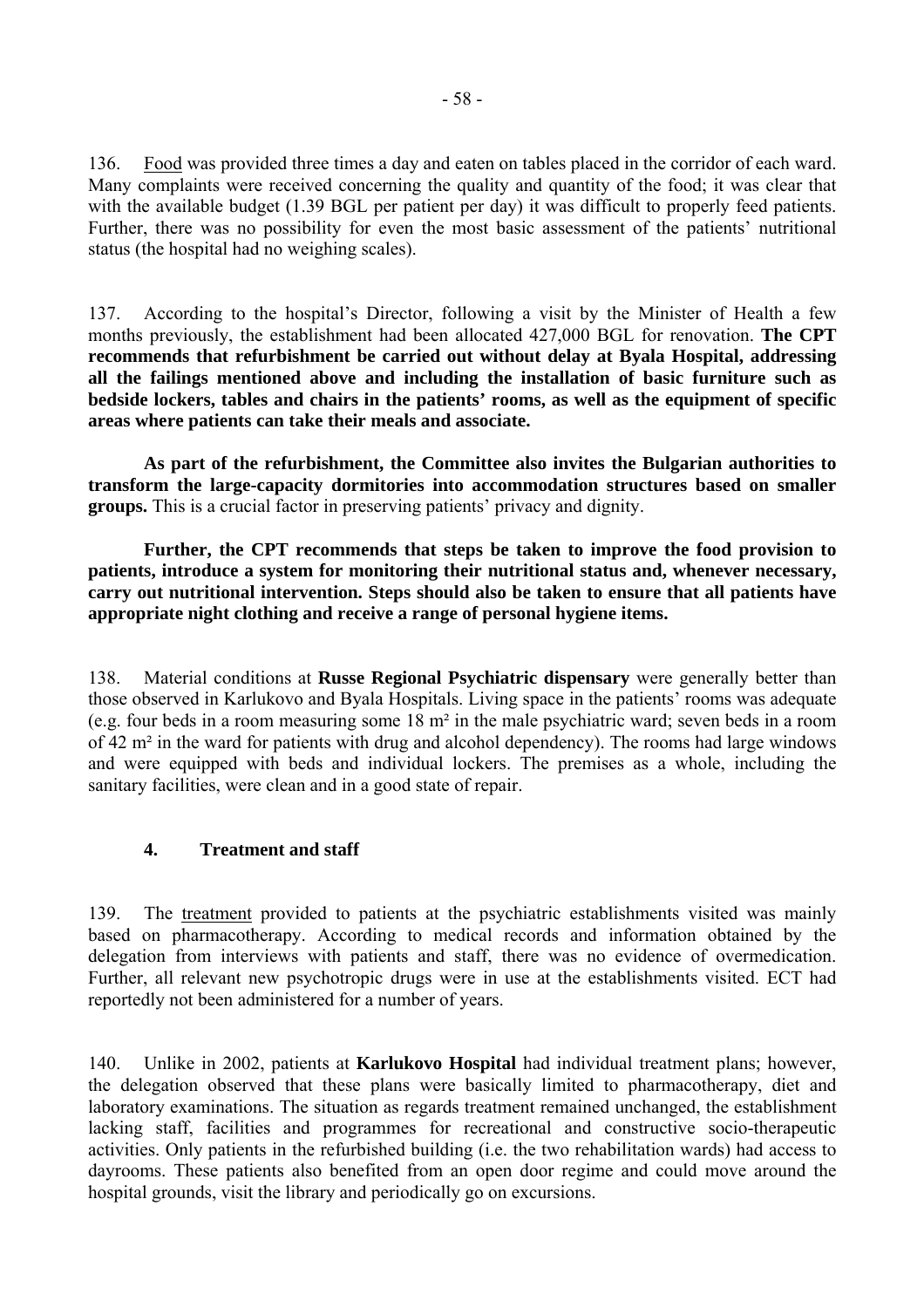In the other two buildings, due to the temporary overcrowding, the common facilities previously available had been converted into living premises, and patients spent their time wandering about the corridors or sitting in their rooms.

141. At **Byala Hospital**, the delegation noted the existence of individual treatment plans based on a variety of programmes. However, except for medication, the other components of these plans were difficult to implement because of the lack of staff and resources.

 The hospital used to run a number of workshops which had reportedly employed some 70% of patients, but only the carpentry workshop was currently functioning, involving only one patient. Two more patients were involved in gardening, and occasionally some of the female patients did tailoring and knitting. Further, a small number of patients from the rehabilitation ward had access to a separate building ("community club") in the hospital grounds where they could cook for themselves and associate under the supervision of a nurse. The hospital also had a library with some 1,300 books, but only a limited number of patients were using it.

 The closed-door regime which prevailed at the hospital is of particular concern; in this connection, the delegation received the impression that outdoor exercise was not always provided to patients. The hospital had extensive grounds with trees and flower beds, but only a few patients benefited from them.

142. The division between acute and long-term (chronic) patients was not really respected at either Byala or Karlukovo Hospitals, both in regard to their placement and, even more importantly, the therapeutic approach (with should be different for the respective categories).

Further, at Byala Hospital, there were written indications on patients' doors concerning the level of care/assistance required by the respective patients. However, it became apparent during the visit that the required levels of assistance were not consistently provided, nor were patients with similar needs being accommodated in the respective rooms.

143. **The CPT recommends that strenuous efforts be made at Byala and Karlukovo State Psychiatric Hospitals to develop a variety of therapeutic options for patients, taking into consideration the different needs of patients suffering from acute and chronic symptoms. This will require the reinforcement of staff qualified to provide such therapeutic options (see paragraph 145). As regards in particular long-term patients, the Committee recommends that steps be taken to develop rehabilitative programmes as preparation for independent life in society.** 

 **Further, the CPT recommends that immediate steps be taken to ensure that all patients have access to one hour of outdoor exercise per day (unless medically inappropriate).**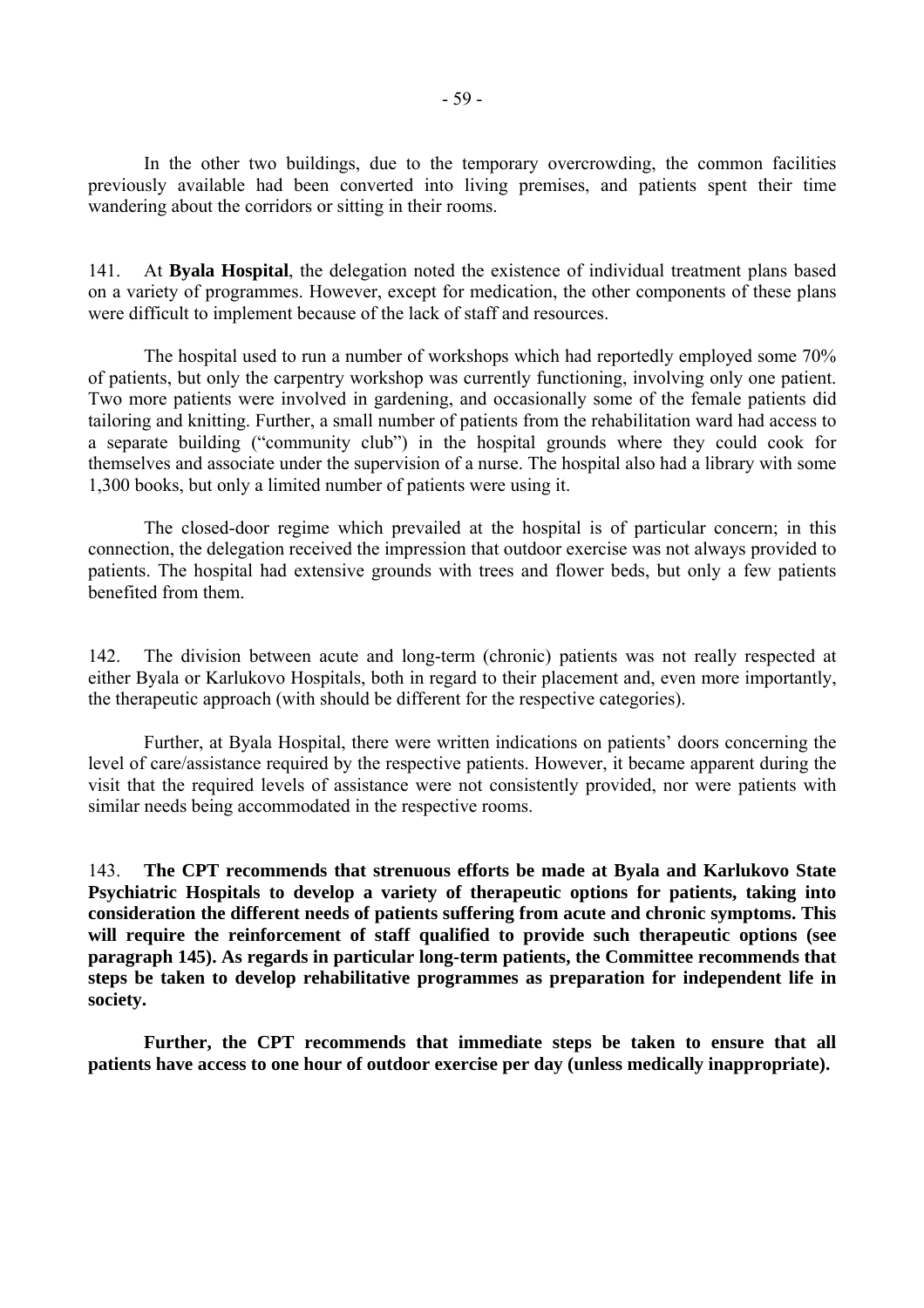144. The staffing situation was unfavourable at both Byala and Karlukovo Hospitals. The delegation was informed that many experienced psychiatrists and qualified psychiatric nurses had left in recent years, and it was difficult to recruit new staff. Low pay was identified as being at least partly responsible for the staff exodus.

**Byala Hospital** employed 5 psychiatrists, a trainee psychiatrist, a psychologist, a social worker, 39 nurses and 56 orderlies. Some 11 posts from the official staff complement of 142 were vacant at the time of the visit. The delegation was informed that according to the officially approved standards for psychiatric care, the hospital should employ in addition to the current staff complement 7 doctors, 2 psychologists, 35 nurses and 4 social workers.

**Karlukovo Hospital** employed 5 psychiatrists, 5 trainee psychiatrists, two physicians, a dentist, 27 nurses and 42 orderlies. Other staff working with patients included 2 psychologists, an art therapist, an occupational therapist and a social worker.

145. In the CPT's opinion, the number of psychiatrists in the two establishments was at the limit of what could be considered acceptable, and the accessibility of staff to provide adequate somatic care for patients left something to be desired. Further, an increased contribution from clinical psychologists, social workers and occupational therapists would be conducive to the emergence of a multidisciplinary approach.

 The Committee is particularly concerned by the overall low number of nurses and orderlies present on the wards (especially at night): during daytime, there were 2 or 3 nurses and 2 or 3 orderlies on each of the wards; this presence was reduced at night to one nurse for the whole hospital and 1 or 2 orderlies per ward. Such staffing levels tend to generate highly stressful work conditions and increase the risk of inter-patient violence (see paragraph 129).

 **The CPT recommends that staff resources at Byala and Karlukovo State Psychiatric Hospitals be reviewed in the light of the above remarks.** 

#### **5. Means of restraint**

146. The use of means of restraint is regulated by Ordinance No. 1 of 28 June 2005 on ìTemporary physical restraining of patients with established psychiatric disordersî issued jointly by the Ministries of Health and Justice. It provides for two measures: seclusion (up to 6 hours) in a distinct secure room, and immobilisation (up to 2 hours) by means of manual control or mechanical restraints (belts or a straitjacket). Restrained patients should be periodically checked by the doctor who has ordered the measure (once an hour in the case of patients placed in seclusion and once every 30 minutes in the case of immobilised patients), and be permanently observed by a nurse. The ordinance also provides for a special register where all the relevant information concerning means of restraint should be entered.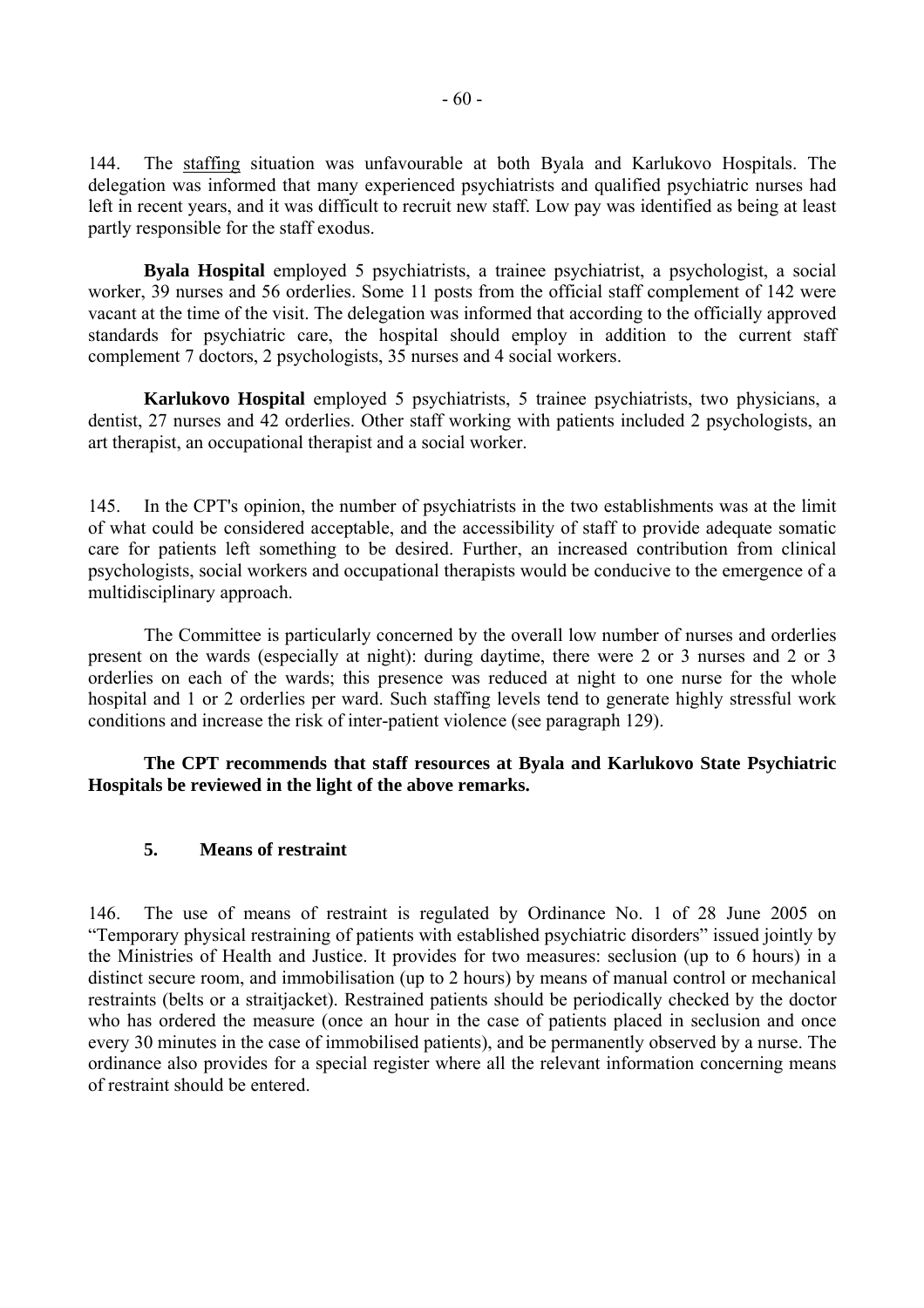147. All wards at Karlukovo and Byala Hospitals had rooms formally designated for seclusion purposes. The seclusion rooms were adequate in size (e.g. a room measuring some 14 m² at Byala Hospital was equipped with one bed) but their equipment left something to be desired. Further, most of these rooms were being used for other purposes. For example, the rooms in the rehabilitation wards at Karlukovo Hospital – which were equipped with reinforced doors and glass, and had CCTV cameras – were holding ordinary patients. At Byala Hospital, seclusion rooms were frequently used to accommodate newly arrived patients or patients with high dependency.

 At Karlukovo Hospital, the delegation received allegations according to which seclusion had occasionally exceeded the limit of 6 hours (e.g. 2 days; 18 days). However, the absence of entries in the register of means of restraint in respect of instances of seclusion made it impossible to verify those allegations (the same shortcoming was observed at Byala Hospital). It was also alleged that patients placed in seclusion had to use buckets to satisfy the needs of nature.

#### **The CPT recommends that steps be taken to:**

- **properly equip the seclusion rooms at Byala and Karlukovo Hospitals, and use them as envisaged by the regulations**;
- **ensure that instances of seclusion are properly recorded in the register of means of restraint;**
- **ensure that patients held in seclusion rooms have ready access to a toilet.**

148. Instances of immobilisation were recorded both in a special register kept on each ward and in patients' medical files. The examination of records revealed that immobilisation was being used sparingly. However, at Karlukovo Hospital, the delegation received one allegation of a patient being injured in the course of immobilisation, and observed medical evidence which could be considered as consistent with that allegation. Further, at Byala Hospital, the delegation heard one allegation of a patient having been immobilised overnight after having had a fight with another patient.

 It should also be noted that at Byala Hospital, as well as in the third building at Karlukovo Hospital, immobilisation took place in the patients' rooms in full view of other patients.

 **The CPT recommends that steps be taken to ensure that the immobilisation of psychiatric patients takes place in strict compliance with Ordinance No. 1 of 28 June 2005 (including observance of the requirement that single accommodation be used when applying immobilisation to patients).**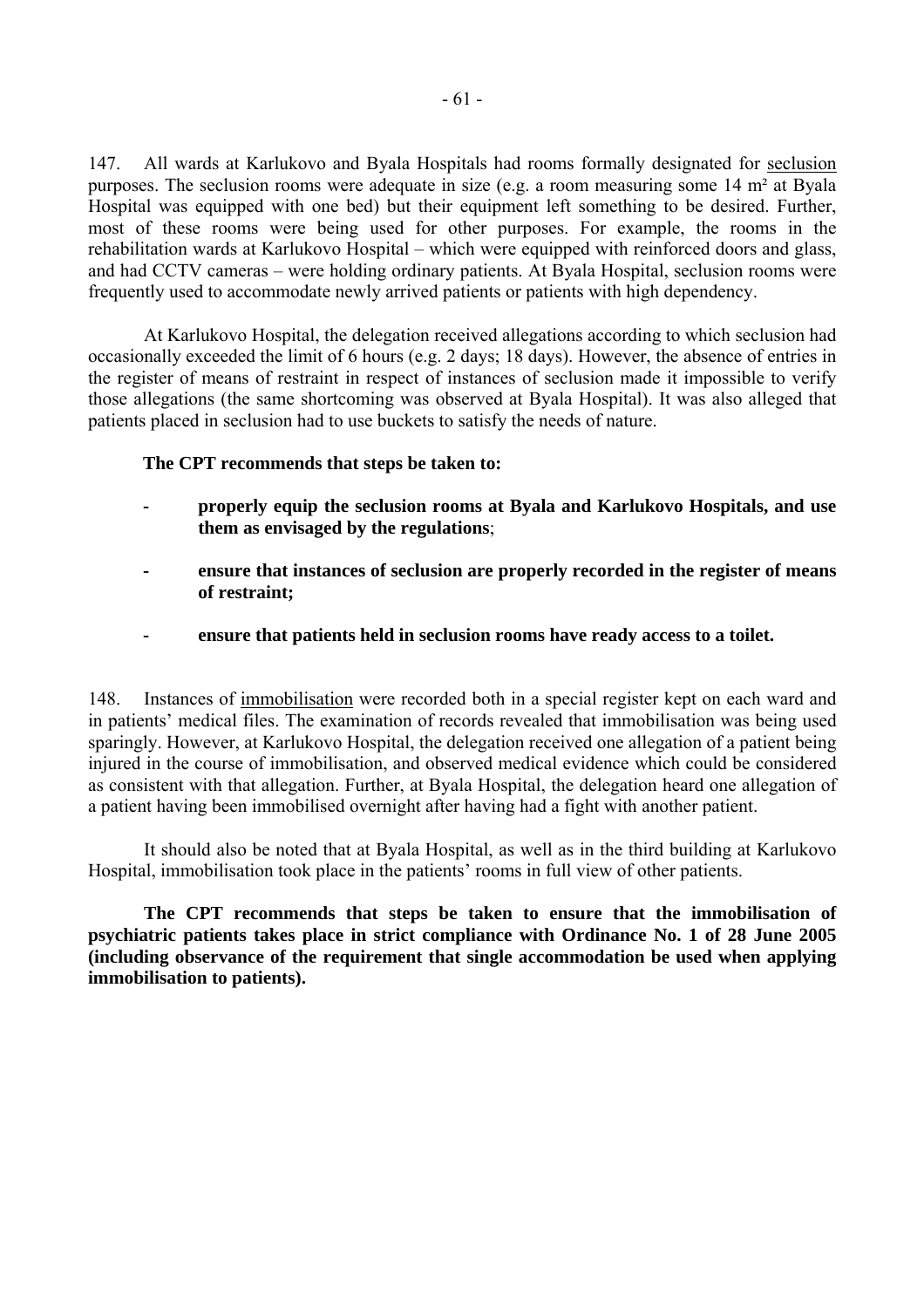#### **6. Safeguards in the context of involuntary hospitalisation**

149. The Law on Health, in force since 1 January 2005, stipulates the legal procedures applied in the case of civil commitment to a psychiatric hospital.

 Section 154 provides for emergency hospitalisation of up to 24 hours upon decision of the head of the medical establishment. The initial term of hospitalisation can be extended by another 48 hours upon permission of a district judge. If subsequently it is necessary to apply compulsory treatment, the head of the medical establishment should address to the court a reasoned request, accompanied by a psychiatrist's assessment of the mental state of the person concerned. Cases referred to the court under the emergency procedure have to be considered immediately.

 The Law on Health also contains provisions concerning non-emergency compulsory hospitalisation and treatment, which can be ordered by a court pursuant to a motion by a prosecutor. Before deciding whether to order compulsory hospitalisation, the court orders a psychiatric expertise which should be completed within 14 days (with a possible extension of 10 days); the expert is also expected to give an opinion as regards the capability of the person concerned to give informed consent.

 The law also provides for a periodic judicial review of the decision for placement (every three months), as well as the presence of the person concerned, a defence lawyer, a psychiatrist and a prosecutor at court hearings. Further, the person concerned, a prosecutor or the head of the medical establishment can at any time request the court to order the discharge of the patient on the grounds that the circumstances which prompted compulsory hospitalisation have ceased to apply.

150. The provisions of the new Law on Health offer important safeguards to involuntary patients, in line with the recommendations made by the CPT in previous visit reports. However, the findings from the visit suggest that practice fails to mirror the legal provisions.

The examination of patients' files revealed that the timeframe provided for in law was not always respected (e.g. some cases of emergency hospitalisation were referred to court several days later than the requisite 24 hours). Further, as regards the periodic review of compulsory placement, there were occasional delays (of up to 2 weeks) by the hospitals in submitting reports to the court and by the courts in issuing a decision concerning the continuation or interruption of hospitalisation.

 It also appeared that the procedural safeguard of legal representation had sometimes been overlooked. The examination of patients' files at Byala Hospital revealed that many court decisions contained no mention of the participation of a lawyer during the court hearing.

 In the light of the above remarks, **the CPT recommends that the Bulgarian authorities take steps to ensure that the existing procedures concerning compulsory hospitalisation and treatment are duly followed, and that the legal safeguards in place are truly effective.**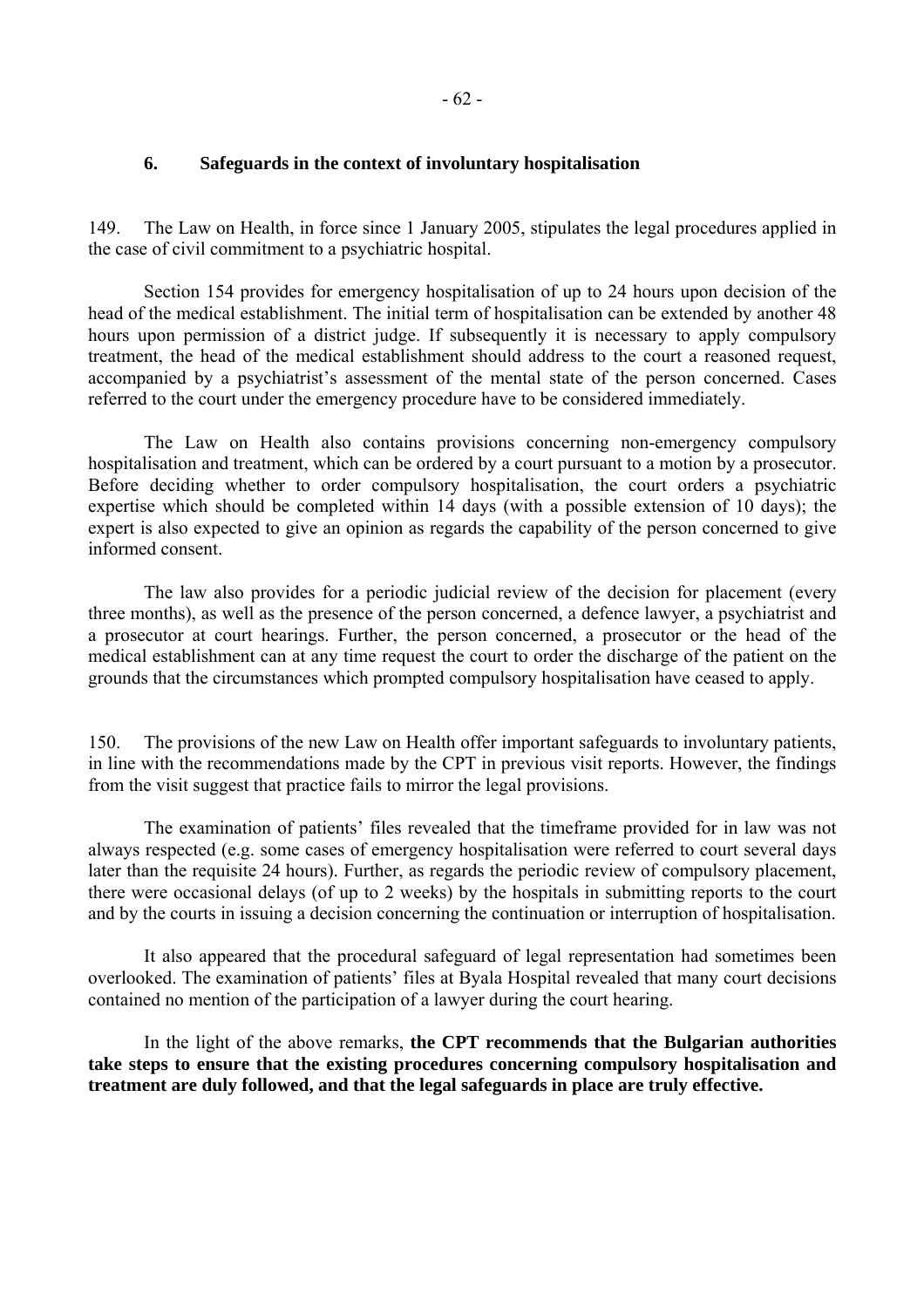151. At Byala Hospital and Russe Regional Psychiatric dispensary, the delegation noted that the emergency placement procedure was circumvented by the improper use of informed consent. Several patients admitted involuntarily under the emergency placement procedure had subsequently been asked by staff to sign a consent form to treatment.<sup>27</sup> It is noteworthy that, when interviewed by the delegation, some of these patients indicated that they did not wish to stay at the hospital. However, the signing of a consent form had the effect of keeping the patients and treating them as "voluntary", while avoiding court proceedings.

#### **The CPT recommends that steps are taken to ensure that persons involuntarily admitted to a psychiatric establishment under the emergency placement procedure are not subjected to pressure to consent to treatment and thus change their legal status from involuntary to voluntary.**

 Further, the delegation interviewed several patients at Russe Psychiatric dispensary who had been admitted voluntarily but indicated that they had subsequently withdrawn their consent to treatment; however, this was not taken into account. **If a psychiatric patient admitted on a voluntary basis withdraws his consent to treatment, he must be released unless there are grounds for emergency placement**.

152. At Karlukovo and Byala Hospitals, the delegation was shown a form entitled "declaration on informed consent to treatment" which covered a number of issues related to the period of hospitalisation (i.e. the provision of information on the internal regulations and patients' rights, including the right to receive appropriate treatment, and to be informed of the aims, duration and expected results of that treatment, as well as the related risks). The form was presented for signature to all patients – who had the option of declaring whether they consented or refused to be treated  $$ or, in the case of patients who were legally incompetent, to their guardian or to an official authorised to give informed consent.<sup>28</sup>

The examination of a number of patients' files at Byala Hospital revealed the presence of a declaration of informed consent in all the files; however, it appeared that the approach to informed consent was formalistic and/or circumvented the legal provisions. Some patients indicated that a few days prior to the delegation's visit, they had been given something to sign without understanding what it was. A number of forms were signed by a municipal official, including those of persons in respect of whom the court had appointed a relative to give informed consent (reportedly due to problems in contacting the relatives, on which cf. paragraph 155). Further, there were examples of the municipal officer having signed forms before the requisite court decision authorising her to give informed consent in respect of the patients concerned.

 Moreover, it became apparent that the issue of informed consent to treatment had been left unresolved in cases of involuntary placement under Section 89 of the Criminal Code; the administration tried to remedy this deficiency by having the form signed by a municipal official, occasionally together with the patient concerned.

#### **The CPT recommends that measures be taken to ensure appropriate informed consent procedures in respect of involuntary patients.**

<span id="page-62-0"></span> $27$ 27 At Byala Hospital, the form used in such cases was a short statement referring to abstract consent (without

<span id="page-62-1"></span><sup>&</sup>lt;sup>28</sup> Pursuant to Section 162 (3) of the Law on Health, the court appoints a relative to give informed consent on behalf of patients who are legally incompetent. In case of conflict of interests or in the absence of a relative, a municipal health-care official or a representative of the mayor is appointed to give informed consent.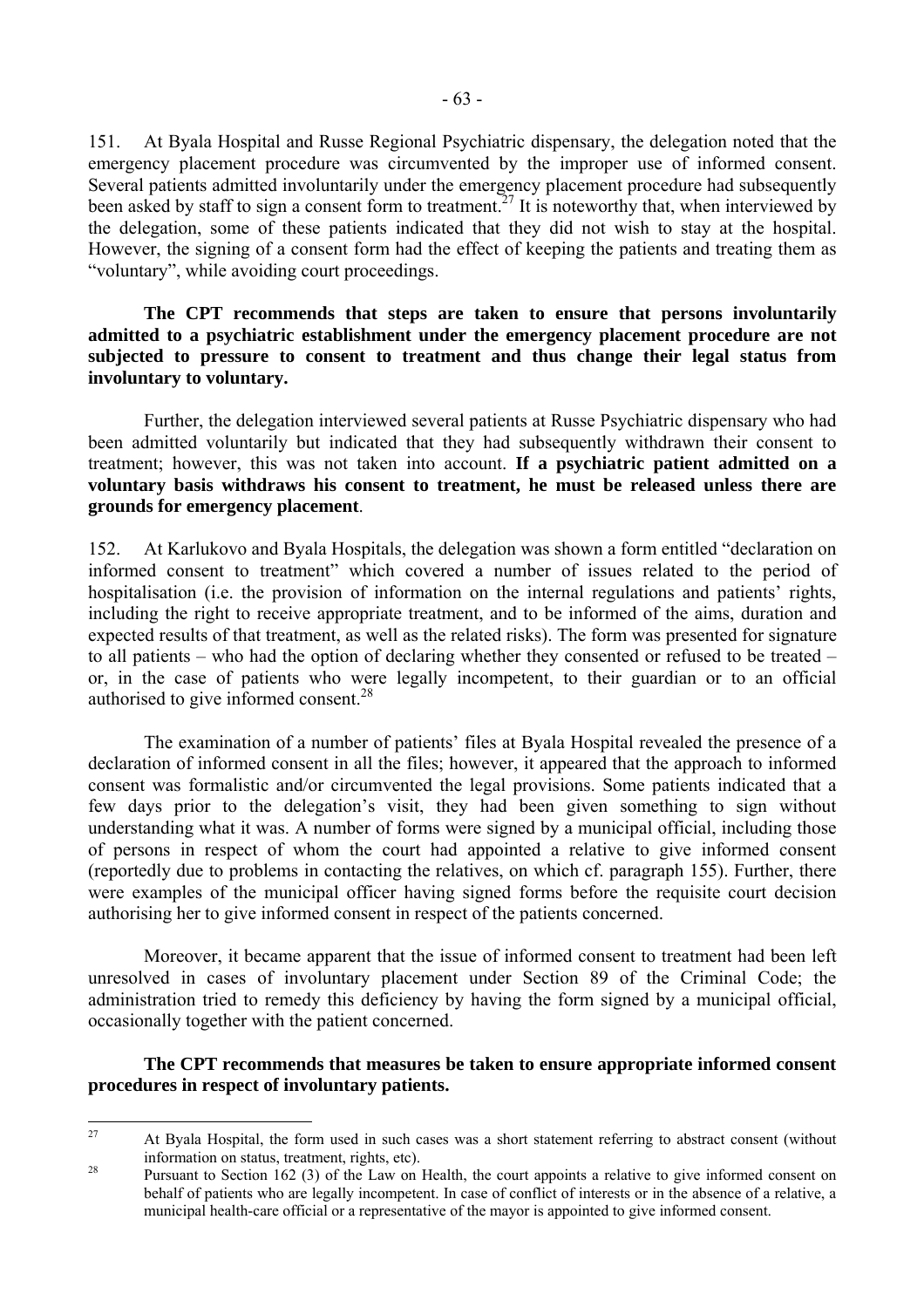153. On the issue of guardianship, the delegation understood that the hospitals often faced problems of tracing the guardians of legally incompetent patients and that the guardianship councils were not functioning in practice. **The CPT would like to have the comments of the Bulgarian authorities on this issue.** 

154. At Russe Regional Psychiatric Dispensary, there were three patients who had been admitted for a forensic psychiatric expert opinion in the context of criminal proceedings. Two of them had remained at the dispensary several months after the expert opinion had been given (which had happened within the one-month period provided for by law). Letters sent by the dispensary to the competent investigative bodies remained without reaction and there was no formal decision to keep the patients at the dispensary. **The CPT recommends that the Bulgarian authorities take steps to ensure the observance of the relevant procedures concerning forensic psychiatric expertise in the context of criminal proceedings.** 

155. There were a number of patients at Byala Hospital who remained at the hospital after their compulsory treatment had been discontinued by court decision, because they had nowhere to go and/or due to the absence of facilities for outpatient care.

To keep a person in a psychiatric hospital because of the absence of appropriate outside facilities is a questionable state of affairs. **The CPT invites the Bulgarian authorities to take measures with a view to ensuring that psychiatric patients do not remain in a hospital longer than is required by their state of health.** 

156. At Byala Hospital, there was a box at the entrance to the building where patients could put complaints addressed to the hospital's Director, which usually concerned the duration and type of treatment. However, patients interviewed by the delegation were not aware of any outside avenues of complaint. **The CPT recommends that specific arrangements be introduced enabling psychiatric patients to lodge formal and confidential complaints with a clearly-designated outside body. Patients should be systematically informed of their right to lodge complaints.** 

 As regards external supervision, the hospitals were visited by the Ministry of Health and the regional health authorities. Further, the Bulgarian Helsinki Committee continued its periodic monitoring, which involved the issuing of reports and recommendations. **The CPT invites the Bulgarian authorities to further develop mechanisms for regular visits to psychiatric establishments by independent bodies.** 

157. Finally, the CPT is concerned about the case of a patient (Ivaylo Vakarelski) who was involuntarily admitted to Karlukovo Hospital on 27 June 2005. There were no documents corroborating the legality of his placement. According to the hospital records, on 29 June he was immobilised after an attempted escape, and on the following day was placed in a seclusion room and immobilised; a few hours later, the patient died. The cause of death was not recorded and no autopsy was performed because of his parents' refusal. **The CPT would like to be informed of the outcome of the investigation into the patient's death.** 

 More generally, it was observed at both Karlukovo and Byala Hospitals that the hospital records did not give the clinical cause of death of patients, and no autopsies were performed. **The CPT would like to receive the Bulgarian authorities' comments on these issues.**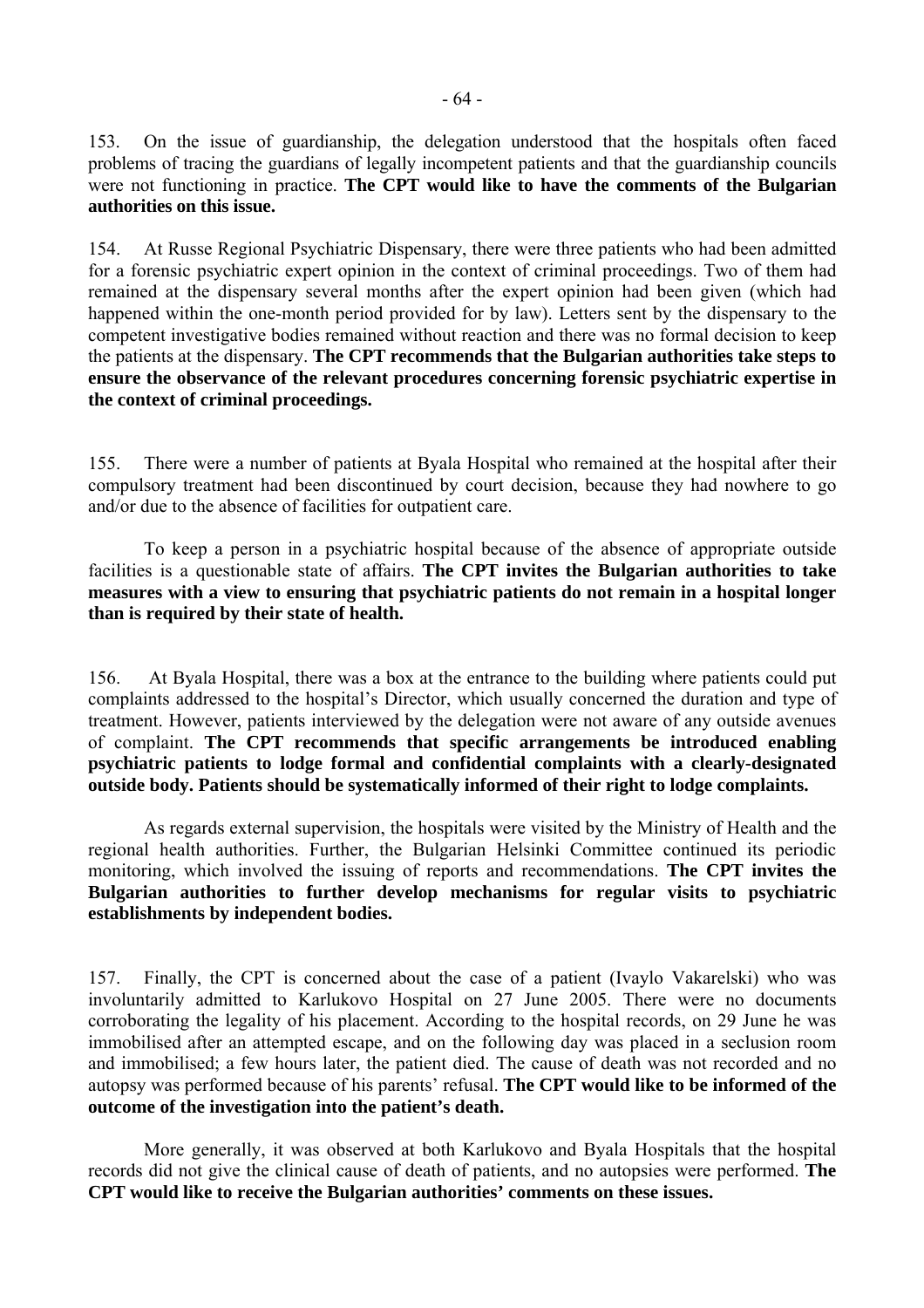## **D. Establishments under the authority of the Ministry of Labour and Social Policy**

### **1. Preliminary remarks**

158. The CPT's delegation visited one establishment under the authority of the Ministry of Labour and Social Policy: the Home for women with mental retardation in the village of Trustika, Popovo municipality (Targovishte Region). The Home is located in the centre of the village (which itself lies some 30 km from the regional centre Targovishte), within a large fenced area comprising an orchard and a garden. It was set up in 1969 on the premises of a former school constructed in 1937. Some extensions were subsequently added to adapt the premises to their current function. At the time of the visit, the Home was operating at its full capacity of 70. All residents were adult women (aged 28 to 69) diagnosed as mentally retarded; some of them had an additional diagnosis of mental disorder.

 The vast majority of residents had spent many years at the Home, and a number had lived there since its opening. Approximately 70% of residents had been admitted directly from a social home for children. The turnover was very low (there had been only two new admissions in the five years preceding the delegation's visit); in reality, a place only became vacant if a resident died. In the absence of specialised outside structures and in view of the fact that most of the residents had lost contact with their families<sup>29</sup>, their discharge was unlikely.

159. At the outset of the visit, the Deputy Minister of Labour and Social Policy informed the delegation of progress in the implementation of the national policy in the area of social assistance. Some 5 million BGL had been set aside in the State budget for the improvement of living conditions in homes for persons with mental disorders and/or retardation, and various other resources (including PHARE funds) were being used to contribute to the overall improvement of the quality of residents' lives. A framework contract had been signed with the Ministry of Health for the provision of health care to residents in specialised institutions. Further, staff training had been organised in co-operation with the Ministry of Health, in particular in order to provide guidance on the drawing up of individual plans based on an assessment of each resident's needs.

 The delegation was also informed about progress in the de-institutionalisation of persons with mental disabilities. A nationwide de-institutionalisation programme had started in 2005, with the objective of closing down, in due course, all homes and setting up sheltered accommodation based exclusively on voluntary placement. The programme included setting up alternative social services, day-care centres and social service centres to prevent persons from being placed in homes and to make discharge possible. Further, a programme for personal assistance was in preparation, including financial support to families agreeing to take back their relatives needing care.

 The CPT welcomes these developments. The observations made by the delegation at the Trustika Home indicate that much progress has recently been made as regards the provision of care to residents and training of staff. **The Committee encourages the Bulgarian authorities to persevere in their efforts to reorganise the system for provision of care to persons with mental disabilities, including both de-institutionalisation programmes and options for those persons who will not be able to benefit from such programmes.** 

<span id="page-64-0"></span>According to the management of the Trustika Home, only some 15 residents had contacts with their relatives.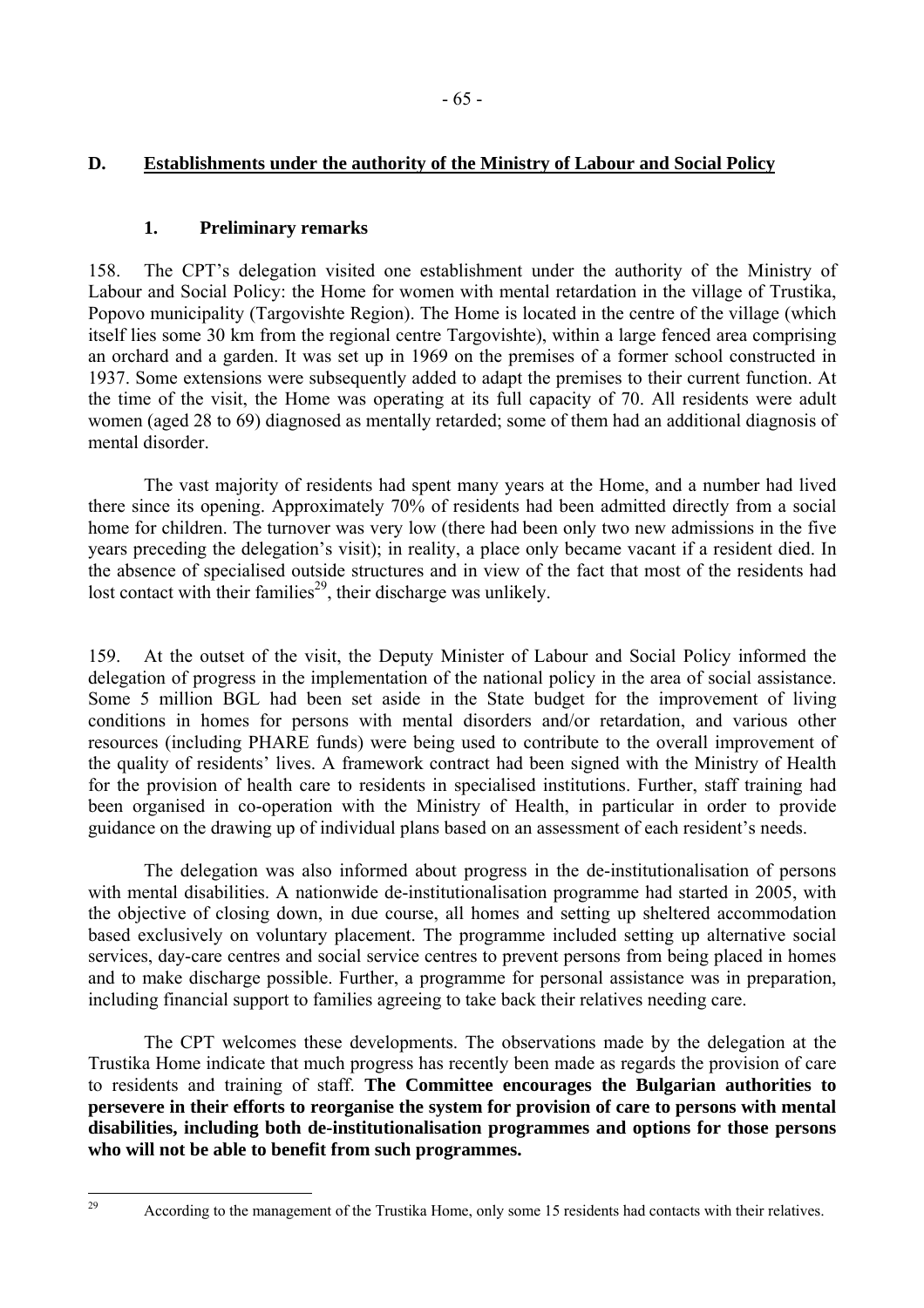## **2. Ill-treatment**

160. The majority of residents at the Home in Trustika spoke positively of staff. The delegation observed for itself that the atmosphere at the establishment was generally relaxed and most of the staff had a caring and dedicated attitude to residents. That said, a few allegations were heard from residents of rough behaviour (shouting, pushing, pulling by the hair) by one of the orderlies.

 The delegation also came across one recent incident of inter-resident violence, in the course of which a resident had been punched by another resident and had sustained an injury (a haematoma under the left eye). It would appear from the information gathered during the visit that staff had not reacted to this incident in a diligent way; further, it was not properly recorded in the nurses' register.

161. In their letter of 13 December 2006, the Bulgarian authorities informed the CPT of steps taken to address the above-mentioned problems. The home's Director had held a meeting with staff, reminding them that the ill-treatment of residents is unacceptable and will be punished severely. Further, a decision had been taken to initiate disciplinary proceeding against the orderly in respect of whom residents had made allegations, and two orderlies had been disciplined for having failed to react in an appropriate manner to the incident of inter-resident violence described above. The CPT welcomes the action taken by the authorities.

# **3. Residents' living conditions**

162. Residents were accommodated in six dormitories measuring between 41 and 50 m², each accommodating 10 to 15 residents. The conditions were rather cramped and did not meet the official standard of 6 m<sup>2</sup> per resident<sup>30</sup>. Further, as stressed by the CPT in the past (see paragraph) 164 of CPT/Inf (2004) 21), large dormitories are far from ideal; the provision of accommodation structures based on small groups is a crucial factor in preserving/restoring residents' dignity.

163. The dormitories had big windows and were well lit and ventilated. Heating was provided by means of a secured stove placed in the centre of each dormitory. The furniture consisted of beds with full bedding and sufficient wardrobes or cupboards for the number of residents present; however, the wardrobes/cupboards could not be locked and a few residents told the delegation that they preferred to keep their personal belongings with them for fear of theft. The dormitories and furniture (including the bedding) were generally in a decent condition. There was some decoration (posters, pictures, curtains, carpets and plants) and a TV set in each dormitory.

164. The Home's main toilet facility, located outside the accommodation building, was rudimentary (four screened floor-level toilets without running water) but clean. There was also one floor-level toilet in the basement of the main building, which  $-$  according to the staff  $-$  was used at night. However, this was not confirmed by the residents, who told the delegation that they were obliged to use buckets inside the dormitories between 10 p.m. and 6.30 a.m.. Furthermore, allegations were heard that buckets had to be used throughout the day during the winter months.

<span id="page-65-0"></span> $30^{\circ}$ 

As provided for by Decree No. 89 of 18 April 2003 introducing changes to the Regulations for the implementation of the Law for Social Assistance.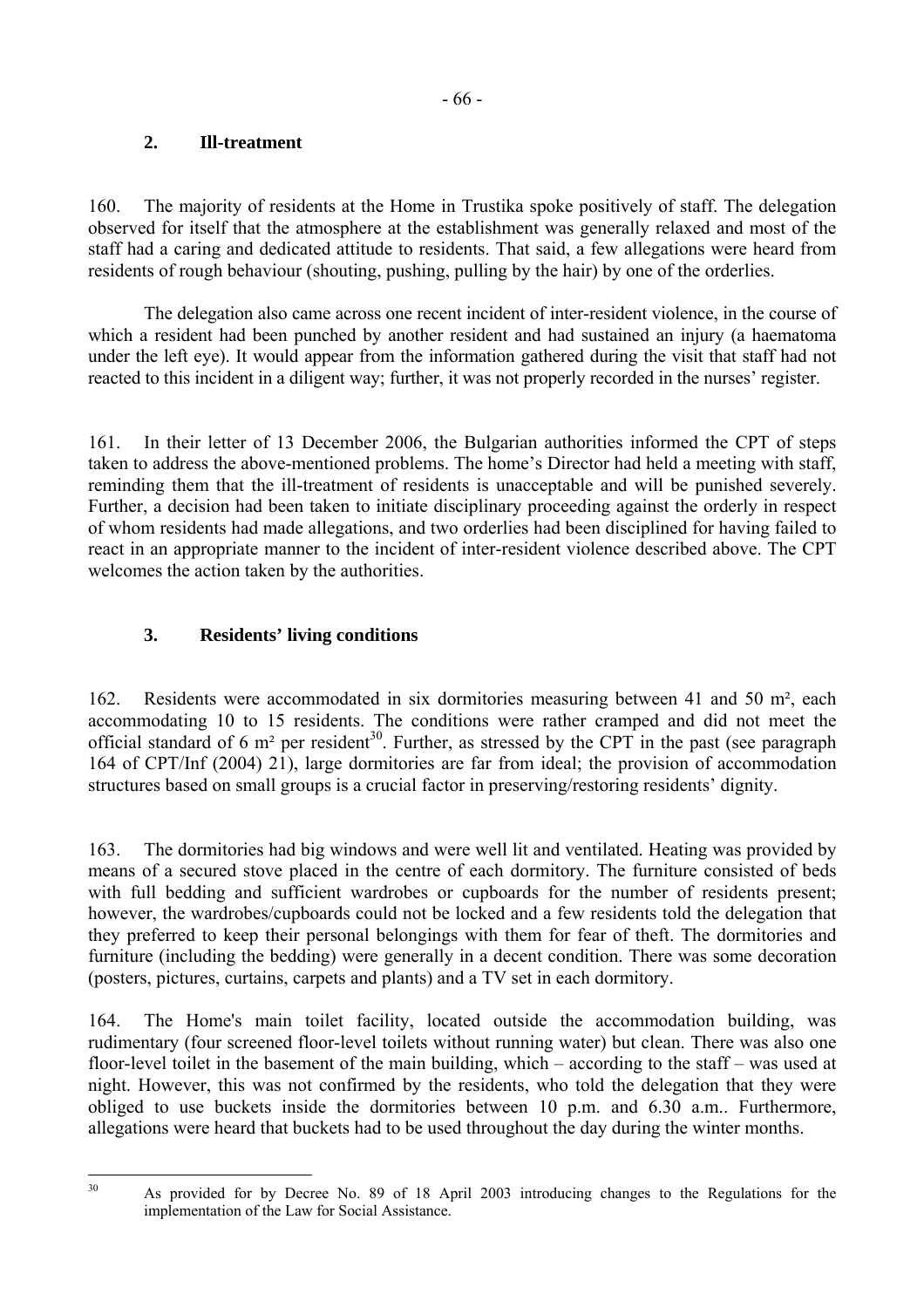At the end of its visit to Bulgaria, the CPT's delegation requested the Bulgarian authorities to confirm, within three months, that steps had been taken to ensure that residents had ready access to a toilet. In their letter of 13 December 2006, the authorities stated that a decision had been taken to allow residents to use the toilet located in the basement of the accommodation building during the night. The CPT welcomes this positive step.

 Residents could take a shower every day in a bathroom (located in a separate building), which was rather dilapidated but clean. There were apparently no problems with the supply of hot water. The establishment provided residents with a range of hygiene items such as soap, toothbrushes, toothpaste and toilet paper as well as sanitary napkins for women's monthly needs.

165. The clothing provided to residents was generally in good condition and adapted to the season, and some efforts were being made to individualise it. Residents' clothes, towels and bed linen were washed at least once a week in the Home's laundry, which was equipped with washing machines in sufficient number but had no dryer.

166. The delegation heard hardly any complaints about the food and noted that efforts were being made to offer a varied menu. It is noteworthy that residents had a choice of two meals at lunch and dinner; this is a positive initiative. The daily food allowance per resident was 2.60 BGL, but this was complemented by products (vegetables, fruits, preserves) from the Home's own production. Two to four staff members were present continuously during the meals and assisted the residents who had difficulty eating.

 The residents were weighed at regular intervals. However, there were no programmes for nutritional intervention. This is a matter of concern as a random check of the nutritional state of 41 (of the 70) residents showed that 14 of them were underweight. **The CPT recommends that steps be taken to address this problem.** 

167. The delegation was informed that a decision had recently been taken - and the necessary funds provided - to relocate the Home to new premises in the village of Medovina, some 5 km from the town of Popovo. The delegation was shown the plans of the new facility and was satisfied that, if built according to these plans, it would offer good living conditions. Accommodation will be based on small living units (rooms of 18 m² each for two or three persons, with private bathrooms and balconies) and two sheltered flats (for nine persons each) will be attached to the new facility. Further, there will reportedly be two work-therapy rooms, a classroom, an indoor gym and leisure rooms. That said, it appeared that there were not yet any precise plans for how to develop rehabilitative activities on the new premises.

168. In view of the pending closure of the Home in its current location, the CPT will refrain from making any recommendations for improvements to the living conditions in the existing premises. **The Committee would like to be informed, in due course, of the entry into service of the new Home in Medovina and to receive more detailed information about it (capacity; equipment; treatment and activities; staff, etc.).**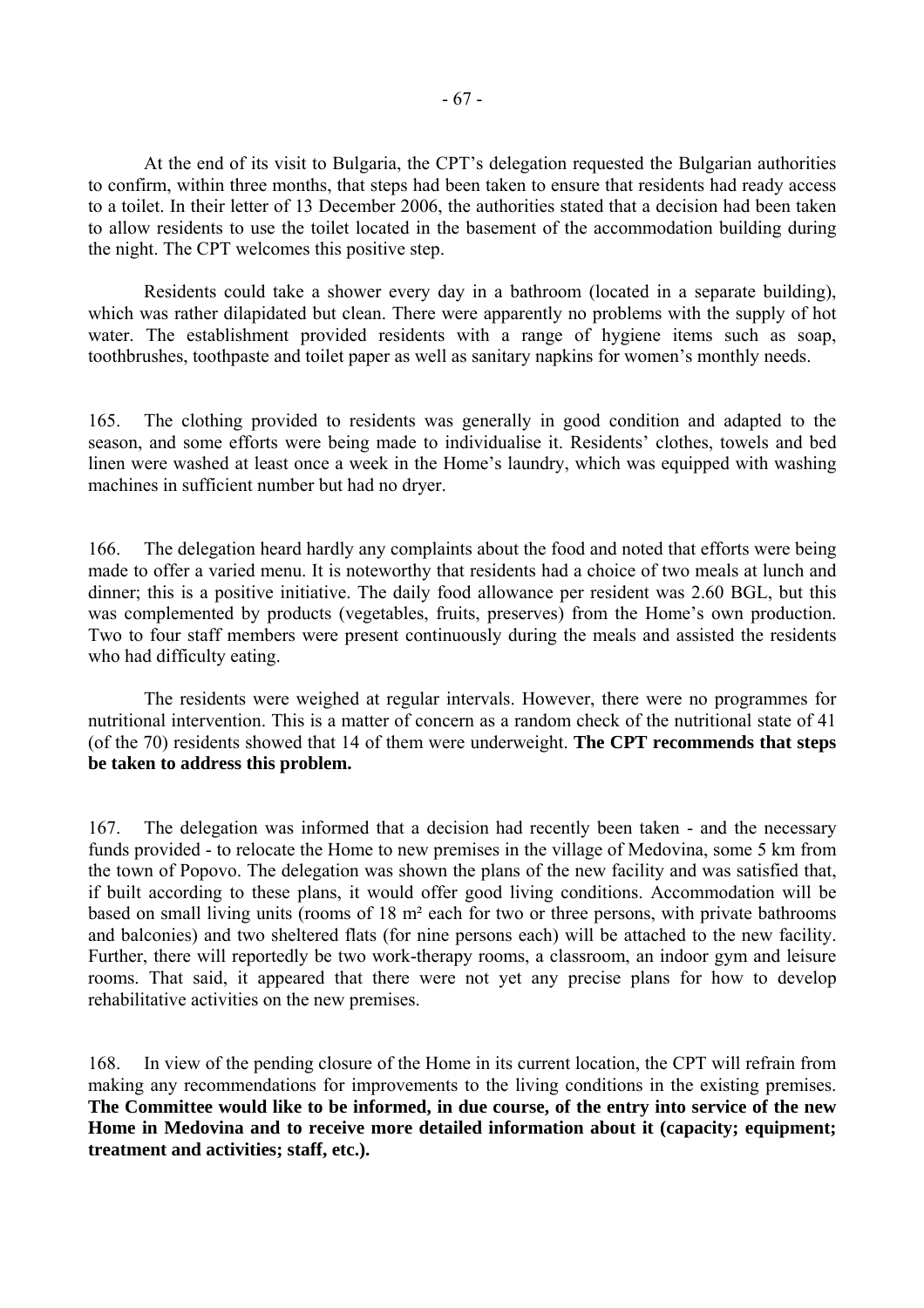#### **4. Care of residents**

169. The delegation was informed that a psychiatrist from Targovishte health centre visited the Home once a year for a general examination and could come on request; if necessary, residents could also be taken for a consultation to Targovishte. At the time of the visit, some 30% of residents were receiving neuroleptics prescribed by the psychiatrist and distributed by the nurses. There were no problems with the supply of psychiatric medication. Since 2005, a re-evaluation of psychiatric diagnoses had been initiated but had not been finished at the time of the visit. Similarly, psychological evaluations (including IQ tests) had started recently, with approximately half of the residents already assessed.

 As regards somatic care, the Home had a contract with a general practitioner who came from Popovo once a week and was available in case of emergency. Residents in need of specialist treatment were transported to the health centre in Popovo or a hospital. Once a year, all residents underwent a general medical examination, including a gynaecological consultation, a blood test and an ECG (as well as an X-ray when required). There was also an obligatory EEG once a year for residents with epilepsy. The medical files and other medical documentation were well kept and their confidentiality respected.

 Residents could be taken to a dentist in Targovishte or Popovo; further, since August 2006, regular prophylactic dental examinations had been initiated. The delegation was told that residents had access to conservative dental treatments (and not only extractions) but clearly much remained to be done in this respect as many residents had a poor dentition. **The CPT invites the Bulgarian authorities to step up their efforts to address this problem.** 

170. Concerning the programme of activities for residents, individual plans had been drawn up for all residents, in accordance with the legislation adopted in 2003. However, it appeared that, for the time being, nearly all the attention was focussed on a group of 11 residents selected for possible placement in sheltered accommodation. The residents in question were offered a programme consisting of intellectual activities, sports and work therapy. There were individual plans with longterm goals of developing residents' capacity to fulfil their everyday needs (personal hygiene, communication, housework, shopping, etc.). However, it was clear that the implementation of these plans had barely begun. For example, at the time of the visit, no resident had yet started the envisaged training in the kitchen and the laundry, and only a few had been to a shop.

171. As for the remaining  $-$  majority  $-$  of residents, their individual plans were fairly standard. The occupational therapy programme relied heavily on agricultural work (in the Home's orchard, vegetable garden, the field leased from the commune or pig farm), which involved on average some 15 residents per day and was seasonal. In addition, a number of residents helped with cleaning, laundry, in the canteen and removing snow in the winter. There was also some sewing and knitting. To sum up, some 30% of the residents were involved in activities on a regular basis.

 As for leisure activities, residents had free access to a day-room with TV/video, a hi-fi installation, board games and a small selection of books and newspapers (that said, some 90% of the residents were illiterate). Physical activities were available outdoors in the summer months but there were no such activities in the winter because the Home had no indoor gym. Further, occasional excursions, visits to the circus and the zoo and celebrations of national holidays were organised.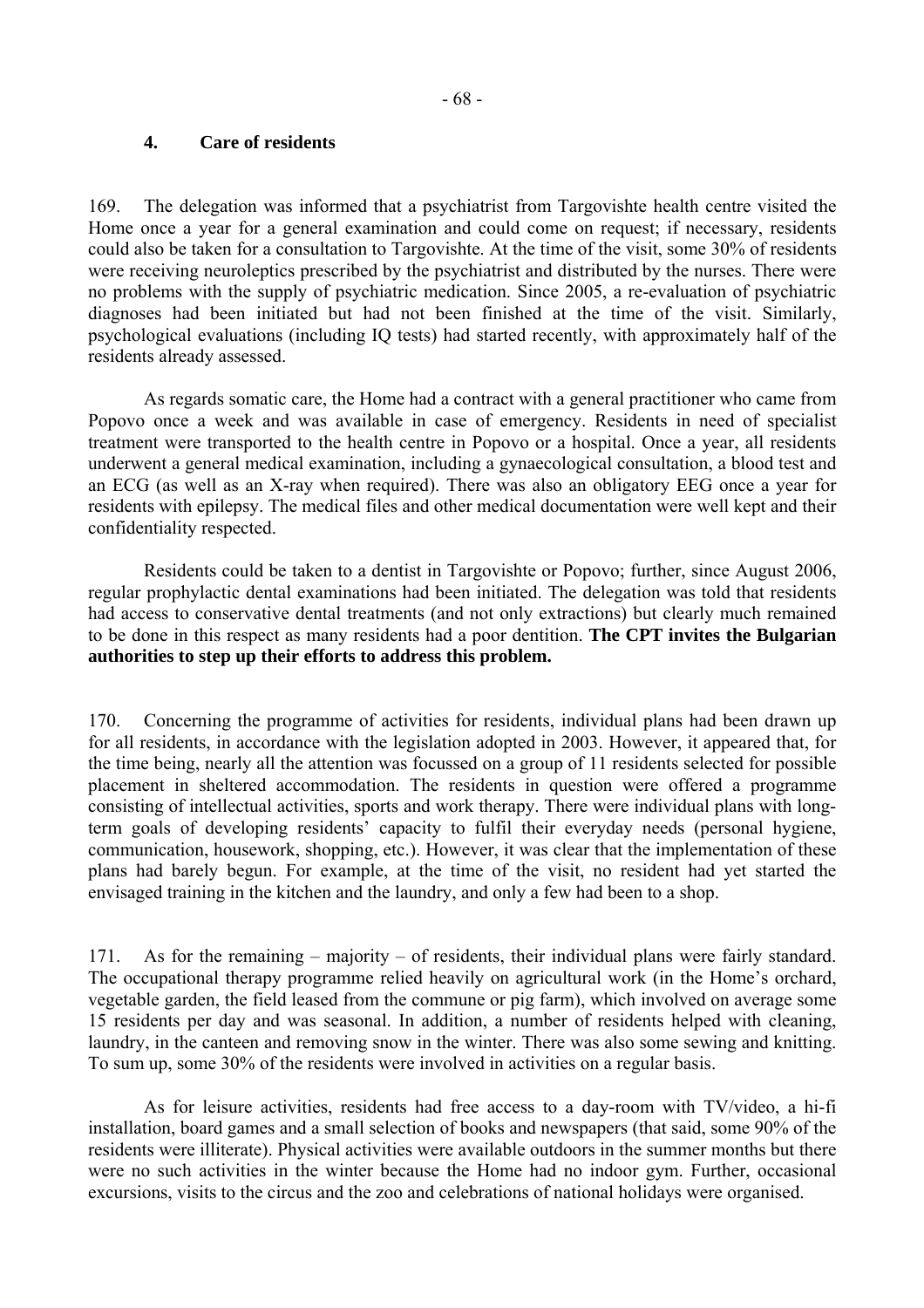172. The CPT welcomes the positive approach to the care of residents at the Home in Trustika, and **invites the Bulgarian authorities to make further efforts to ensure the implementation of the individual plans by involving all residents in activities adapted to their needs. Achieving this goal will require recruiting more qualified staff** (see paragraph 174)**.**

#### **5. Staff**

173. The establishment's full-time staff consisted of the director (who was a trained feldsher and psychologist), a social worker, an occupational therapist, a feldsher, four nurses, a dietician nurse and 12 orderlies; there were no vacant posts. Additionally, under a temporary Government programme to combat rural unemployment, a second social worker and seven orderlies had been employed for a year. At night and during weekends, a nurse and two orderlies were on duty. As already mentioned (cf. paragraph 171), residents also had access to outside medical specialists.

 The delegation noted that in-house training (on the relevant legislation, standards of care, first aid, social adaptation of residents, specific features of persons with learning disabilities, etc.) was being provided to all categories of staff. Further, the director, social worker and occupational therapist attended outside training sessions and seminars, which were an opportunity to exchange experience with colleagues from other homes.

174. Given the importance of therapeutic and leisure activities for residents' rehabilitation, the **CPT invites the Bulgarian authorities to increase the number of staff trained in providing such activities.** Further, **the introduction of systematic teamwork will be necessary in order to fully implement the de-institutionalisation programme.** 

### **6. Means of restraint**

175. The policy at the Trustika Home was to refrain from resorting to seclusion and means of restraint. This is a positive practice, which the CPT welcomes.

### **7. Safeguards**

176. The legal provisions governing the functioning of homes for persons with mental retardation – including the legal safeguards for such persons – have remained basically unchanged since the 2003 visit. Consequently, the remarks made by the CPT in the report on that visit (see paragraphs 49 to 52 of CPT/Inf (2004) 23), are still to a large extent relevant.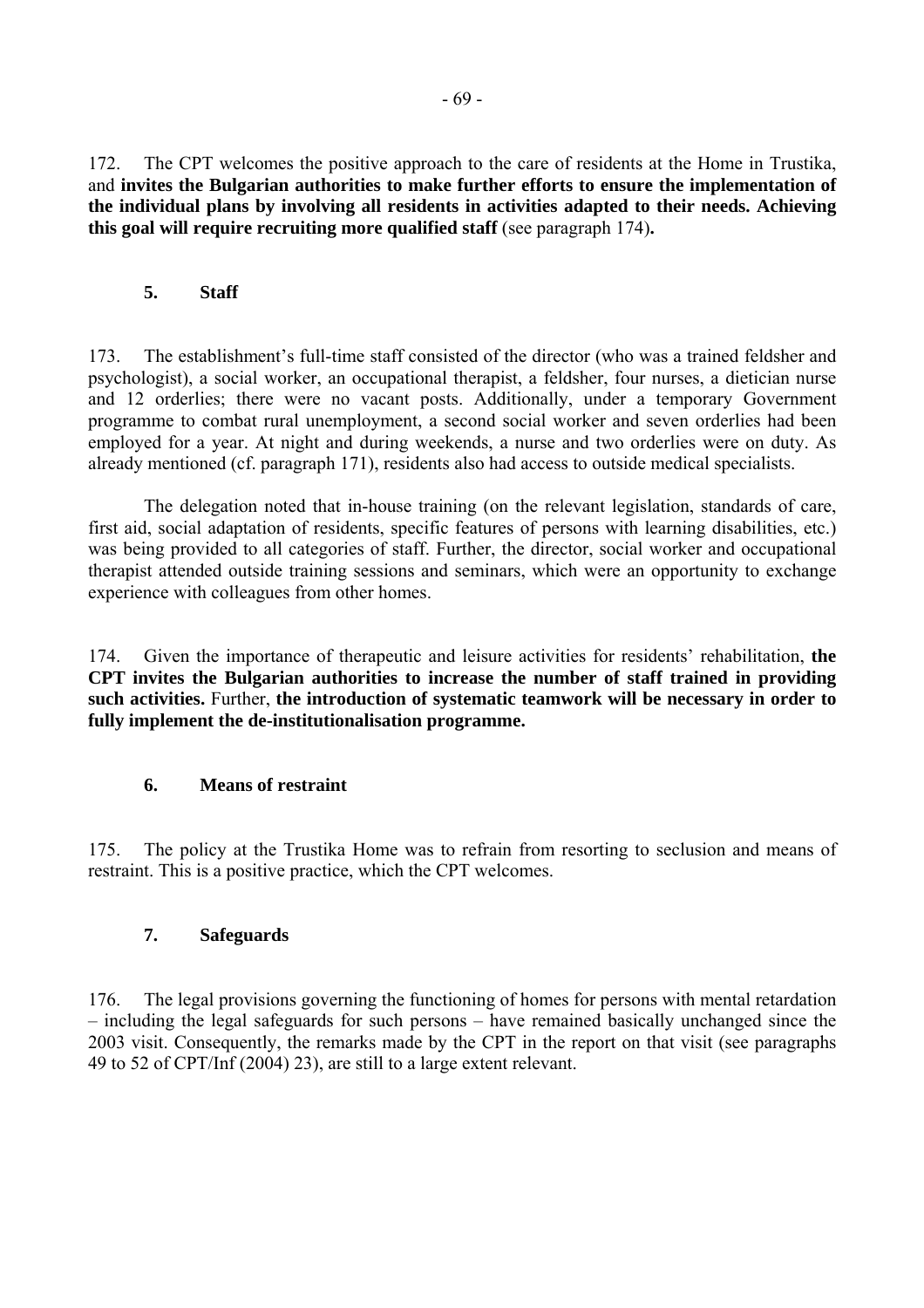177. In the report on its 2003 visit (see paragraph 52 of CPT/Inf (2004) 23), the CPT concluded that in most cases placement in a specialised institution for persons with mental disabilities leads to a *de facto* deprivation of liberty, and made recommendations concerning the introduction of judicial review of placement. In their response to that report, the Bulgarian authorities stated that they were considering amendments to the Law on Social Assistance and the Regulations for its implementation which would go in the direction recommended by the CPT, inter alia by introducing court supervision over the placement procedure. However, such amendments had not been introduced at the time of the 2006 visit.

 At Trustika, the delegation was informed that the placement of residents was subject to an annual review by an interdepartmental commission set up in accordance with circular letter No. 9100/248 of 1 December 2005 of the Agency of Social Assistance. The commission was composed of the Home's director, the social worker, a nurse, a legal adviser from the Regional directorate of social assistance and a municipal representative. While welcoming the introduction of this procedure, the CPT must stress that it cannot replace a genuine judicial review. Consequently, **the Committee reiterates its recommendations that:** 

- **steps be taken without delay to ensure that residents of homes for persons with mental retardation have the effective right to bring proceedings to have the lawfulness of their placement decided by a court, and that they are duly informed of this right;**
- **the need for continued placement be automatically reviewed by a court at regular intervals; residents themselves should be able to request at reasonable intervals that the necessity for placement be considered by a judicial authority.**

178. All but one of the Home's residents had been formally deprived of legal capacity. The vast majority of them had been admitted to the Home before the entry into force of the 2003 Law on Social Assistance. Pursuant to Section 36 (4) of the Regulations for the implementation of that Law, some residents had been asked to sign contracts for the provision of social services. However, no evaluation was made of their ability to understand adequately the nature of the placement and the related procedures, including the signature of a contract. Staff acknowledged that a large proportion of residents were not in a position to understand the meaning of the document they were asked to sign. In view of the residents' legal status, the contracts had no legal value; instead, they should have been signed by their legal guardians (as was the case with the other residents).

 Further, similar to the situation observed in the establishments visited in 2003, the standard contracts seen at Trustika did not specify the rights of the residents and in particular the possibilities for lodging complaints concerning the manner in which they are treated in the institution.

 In the light of the above remarks, **the CPT recommends that efforts be made to ensure that the placement of residents at homes for persons with mental disorders and/or retardation occurs in full conformity with the letter and the spirit of the law. Contracts for the provision of social services should specify the legal rights of residents, including the possibilities for lodging complaints with a relevant outside authority. Further, residents unable to understand the contracts should receive appropriate assistance.**

 The resident who was not deprived of legal capacity had been placed in the Home some four years previously by her sister, without there having been a formal decision to appoint the sister as her legal guardian. **The CPT would like to receive the authorities' comments on this issue.**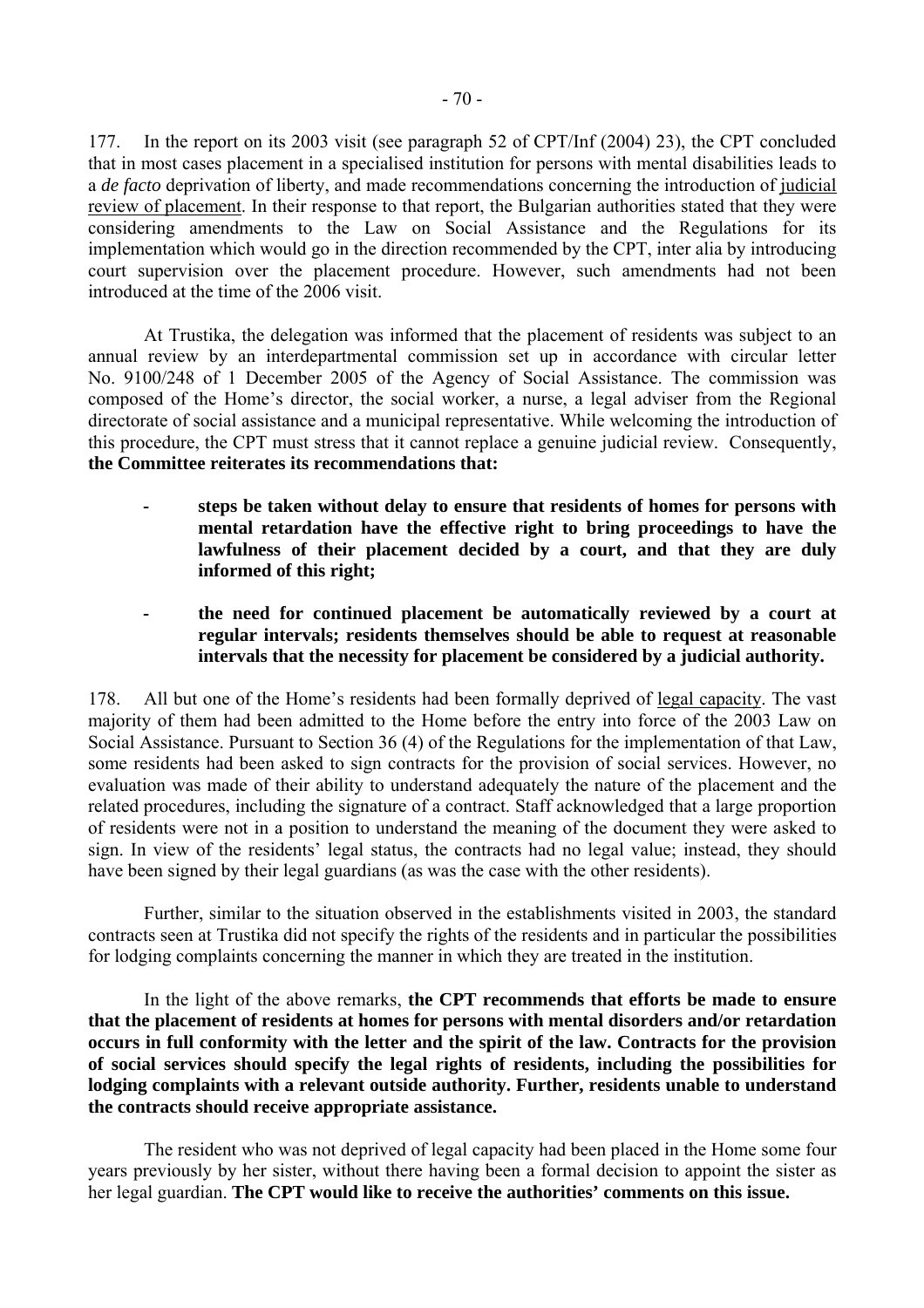179. Under the existing legislation, legally incompetent residents of homes for persons with mental retardation must have a legal guardian. The management of the Home in Trustika tried to act in conformity with the law, in particular by contacting the relatives of all residents whose legal status was unclear (and/or who had no legally appointed guardian) and requesting them to initiate the relevant procedure. Unfortunately, these efforts had only brought results in the cases of 15 of the residents. As for the remaining 55 residents, they had been deprived of their legal capacity in the course of a single court hearing held at the Home on 24 April 2000; it is doubtful whether residents could have benefited from appropriate legal safeguards (i.e. the possibility of being heard by a judge, the involvement of a lawyer) in the course of such a hearing. **The CPT would like to receive the Bulgarian authorities' comments on this issue.**

Following the above-mentioned court hearing, the Home's Director had been appointed as legal guardian of 55 residents, with the social worker acting as deputy.<sup>31</sup> This state of affairs is clearly far from optimal, as illustrated by situations in which the Director had to act simultaneously as the resident's guardian and head of the establishment (as a way out, the Director requested her deputy to sign on behalf of the establishment). The evident conflict of interest that arises when an employee of a social care home is appointed guardian over a resident within that same institution needs to be addressed. **The CPT recommends that the Bulgarian authorities take the necessary steps to avoid such a conflict of interest in the future.**

180. Further, there appeared to be a problem related to the de-institutionalisation of persons currently under guardianship. According to the establishment's Director, under the existing legislation only persons under partial or no guardianship were eligible to live in sheltered accommodation. Consequently, before any resident could be moved to such a sheltered home, her legal competence status would have to be changed, which was apparently a lengthy procedure. **The CPT would like to receive the comments of the Bulgarian authorities on this issue.** 

181. Since May 2004, the Trustika Home had received three inspections by the Inspectorate of the Agency for Social Assistance. The delegation received copies of the inspection reports, containing detailed findings, recommendations and deadlines for implementation. One of the consequences of these inspections was the decision to relocate the establishment to Medovina. Further, the Home had been visited on a number of occasions by the Bulgarian Helsinki Committee. The CPT welcomes the development of mechanisms for the inspections of homes for persons with mental retardation, and **invites the authorities to introduce a firm legal basis for regular visits to such institutions by bodies which are independent of the social care authorities.** 

182. Staff of the Home in Trustika were making genuine efforts to help residents maintain contacts with their relatives. There were no restrictions on visits and correspondence, and residents were entitled to free-of-charge telephone calls (the establishment had a special budget for this). The CPT welcomes this approach and **invites the Bulgarian authorities to pursue their efforts to encourage residents' contact with the outside world.** This should be facilitated by the forthcoming transfer to a location closer to an urban centre.

<span id="page-70-0"></span> $31$ 

In order to introduce an outside element, the secretary of the village council was appointed as the third member of the guardianship committee.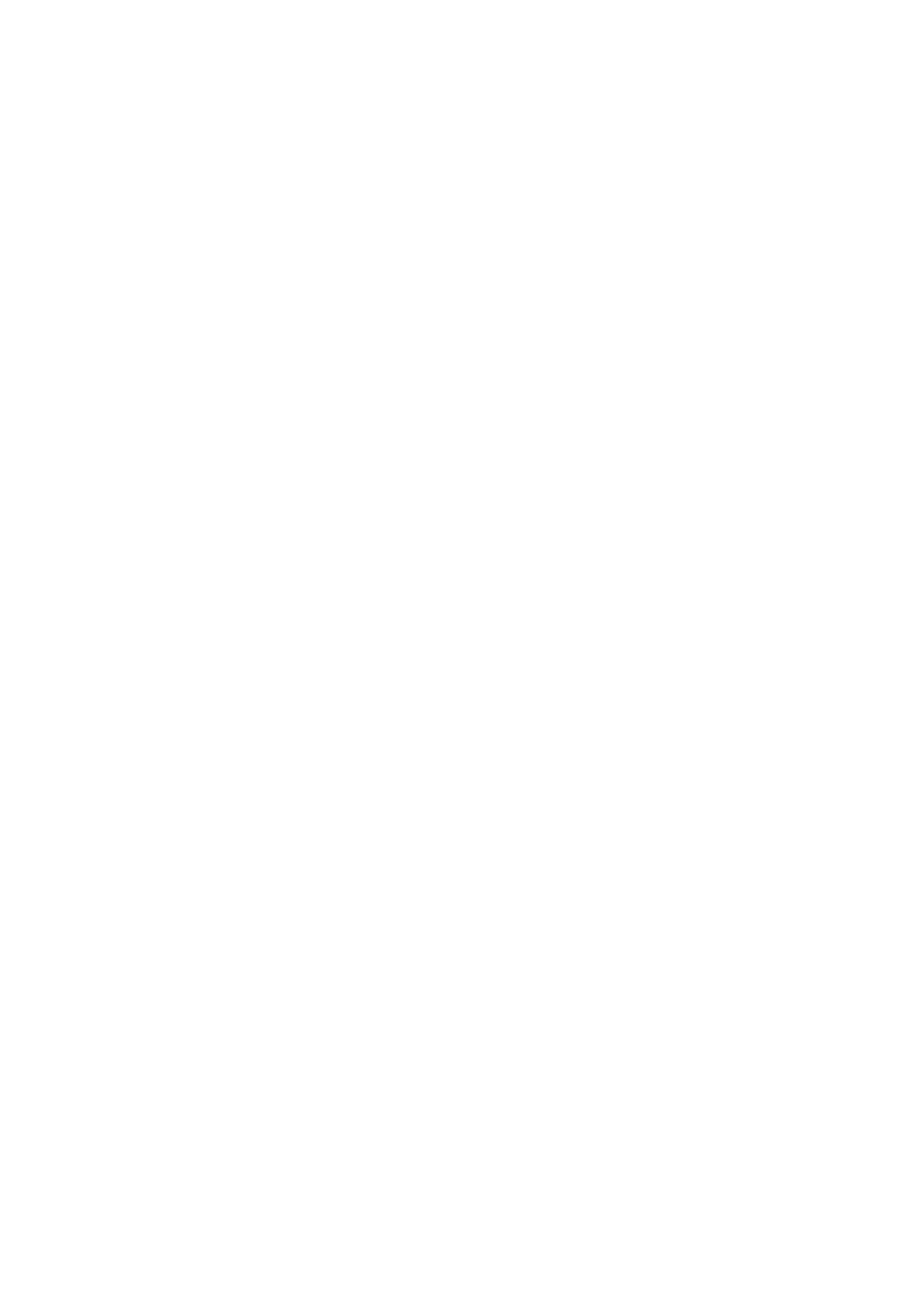# **APPENDIX I**

## **LIST OF THE CPT'S RECOMMENDATIONS, COMMENTS AND REQUESTS FOR INFORMATION**

## **A. Establishments under the authority of the Ministry of Internal Affairs**

## **Preliminary remarks**

#### recommendations

- the Bulgarian authorities to take appropriate steps to ensure that the detention of criminal suspects is carried out in strict conformity with the legislative provisions. This should include measures to ensure that orders of detention by the police, prosecutors' detention orders and arrest warrants issued by courts refer to the time of actual apprehension. Further, a copy of the order of detention by the police should always be attached to detained persons' files (paragraph 11).

#### comments

**-** the Bulgarian authorities are invited to reduce to a maximum of 72 hours the total period during which persons may be deprived of their liberty prior to being brought before a judge (paragraph 10).

## **Ill-treatment**

- the Bulgarian authorities to remind police officers, through appropriate means and at regular intervals, that the ill-treatment of detainees (whether of a physical or verbal nature) is not acceptable and will be the subject of severe sanctions. Police officers should also be reminded that no more force than is strictly necessary is to be used when effecting an apprehension and that, once apprehended persons have been brought under control, there can never be any justification for their being struck (paragraph 15);
- the Bulgarian authorities to adopt appropriate measures to ensure that police officers report ill-treatment by colleagues, in the light of the remarks in paragraph 16 (paragraph 16);
- an instruction to be issued for the attention of all prosecutors in Bulgaria, which makes it clear that even in the absence of a formal complaint, the prosecutorial authorities are under a legal obligation to undertake an investigation whenever they come across credible information that ill-treatment of persons deprived of their liberty may have occurred (paragraph 19);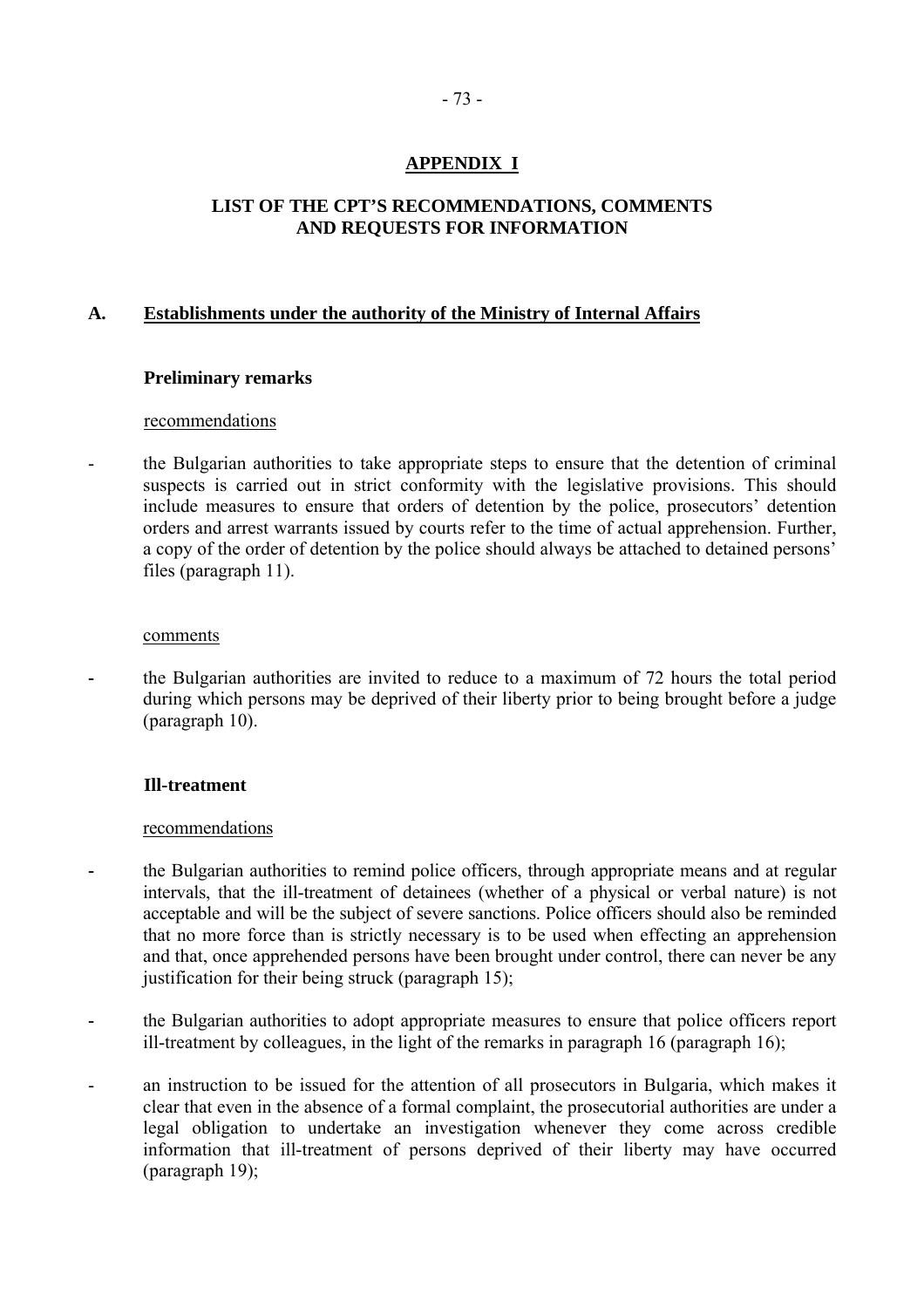- clear instructions to be issued to staff working at IDFs to the effect that if a person is admitted bearing injuries consistent with possible ill-treatment, the supervising prosecutor should be immediately notified and a copy of the doctor's medical report forwarded to him (paragraph 19);
- whenever a detained person brought before a judge alleges ill-treatment by police officers, these allegations to be recorded in writing, a forensic medical examination immediately ordered, and the necessary steps taken to ensure that the allegations are properly investigated. Such an approach should be followed whether or not the person concerned bears visible external injuries. Moreover, even in the absence of an express allegation of illtreatment, a forensic medical examination should be requested whenever there are other grounds to believe that a person could have been the victim of ill-treatment (paragraph 20);
- the existing provisions concerning medical examinations of persons in police custody to be complemented so as to make it clear that:
	- ! the report filled out by doctors concerning injuries observed on persons in police custody should contain, in addition to a detailed description of the injuries observed, any allegations made by the detained person concerned and the doctor's conclusions as to the degree of consistency between those allegations and the objective medical findings;
	- $\blacksquare$  all medical examinations should be conducted out of the hearing and  $\blacksquare$  unless the doctor concerned expressly requests otherwise in a given case  $-$  out of the sight of police officers;
	- ! whenever injuries are recorded by a doctor which are consistent with allegations of illtreatment made by a detained person, the record should be systematically brought to the attention of the relevant prosecutor (paragraph 22);
- persons who are or have been detained to be formally entitled to request an examination by a recognised forensic medical expert (paragraph 22).

- **-** the CPT must stress, once again, the important role played by judges and prosecutors, but also by staff working at IDFs and other competent authorities, in preventing ill-treatment by law enforcement officials through the diligent examination of all relevant information regarding possible ill-treatment which may come to their attention, whether or not that information takes the form of a formal complaint (paragraph 18);
- the CPT trusts that the Ombudsman will be provided with the resources necessary to examine complaints against the police (paragraph 23).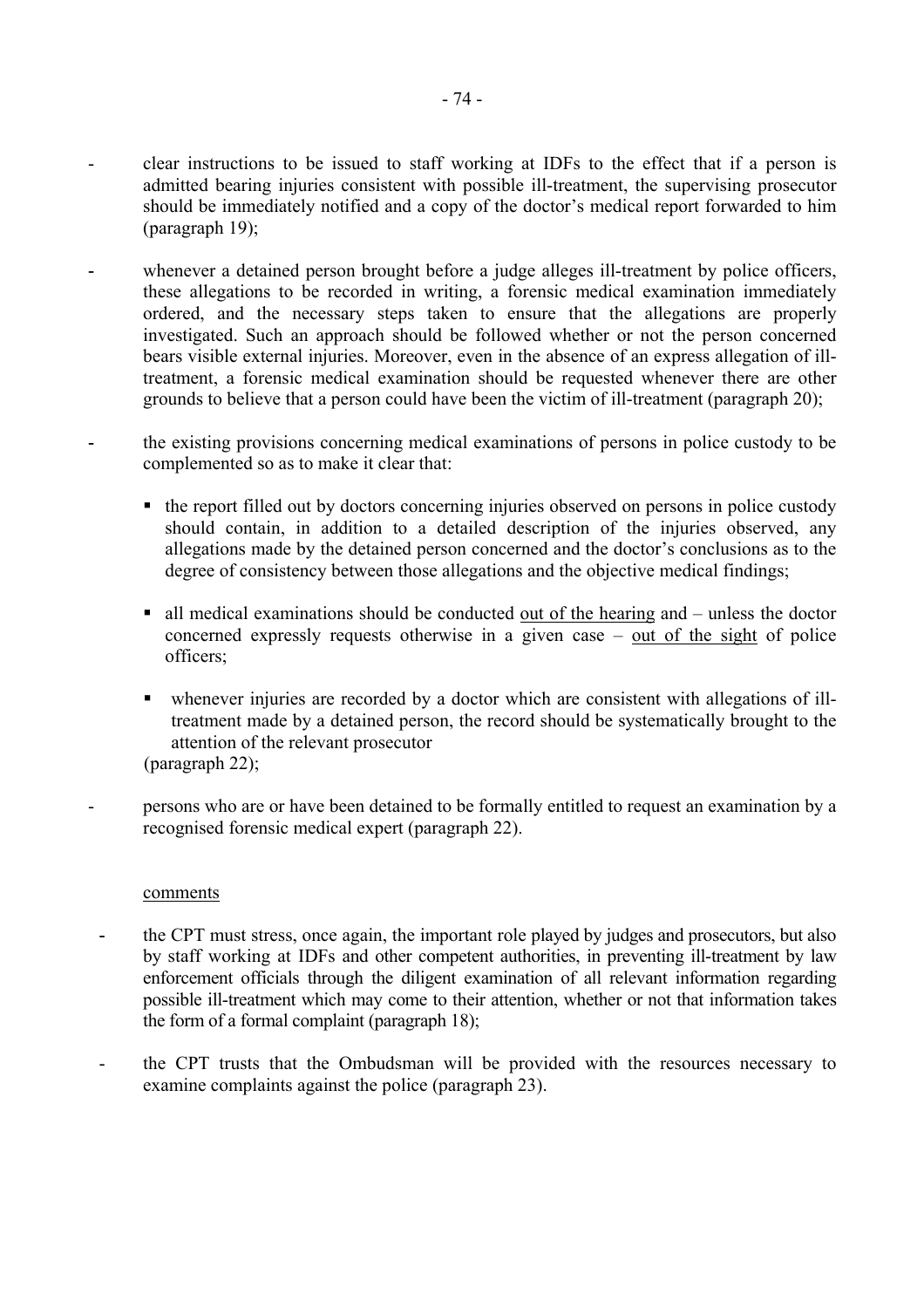#### requests for information

**-** a copy of the guideline according to which doctors should inform the prosecutor if a detained person has complained of ill-treatment (paragraph 21).

## **Safeguards against the ill-treatment of persons detained by the police**

- appropriate steps to be taken to ensure that all detained persons effectively benefit from the right of notification of custody from the very outset of their deprivation of liberty (paragraph 26);
- the Bulgarian authorities to recall to all police officers the legal obligation to grant access to a lawyer from the very outset of a person's deprivation of liberty. Further, the exercise of the right of access to a lawyer to be recorded in writing (e.g. in a special register of visits by lawyers or as an entry in the general police custody register) (paragraph 28);
- steps to be taken, in consultation with the Bar Association, to make the system of legal aid truly effective, inter alia through the provision of proper funding and practical arrangements to ensure that *ex officio* lawyers are contacted and meet their clients while in police custody (paragraph 28);
- the confidentiality of discussions between persons in police custody and lawyers to be respected (paragraph 28).
- steps to be taken to ensure that:
	- ! juveniles detained by the police are effectively guaranteed the right to inform a family member or guardian of their situation; the option "does not wish the family to be informed" should not exist for juveniles;
	- ! detained juveniles do not make any statements or sign any documents related to the offence of which they are suspected without the benefit of a lawyer and/or a trusted person being present and assisting the juvenile; if necessary, the relevant legislation should be amended;
	- a specific version of the "declaration of rights", setting out the particular position of detained juveniles and including a reference to the right to have a lawyer and/or a trusted person present, be developed and given to all juveniles taken into custody. Special care should also be taken to explain the information carefully to ensure comprehension (paragraph 33);
- the principles referred to in paragraph 36 to be fully observed in the activities of monitoring bodies (paragraph 36).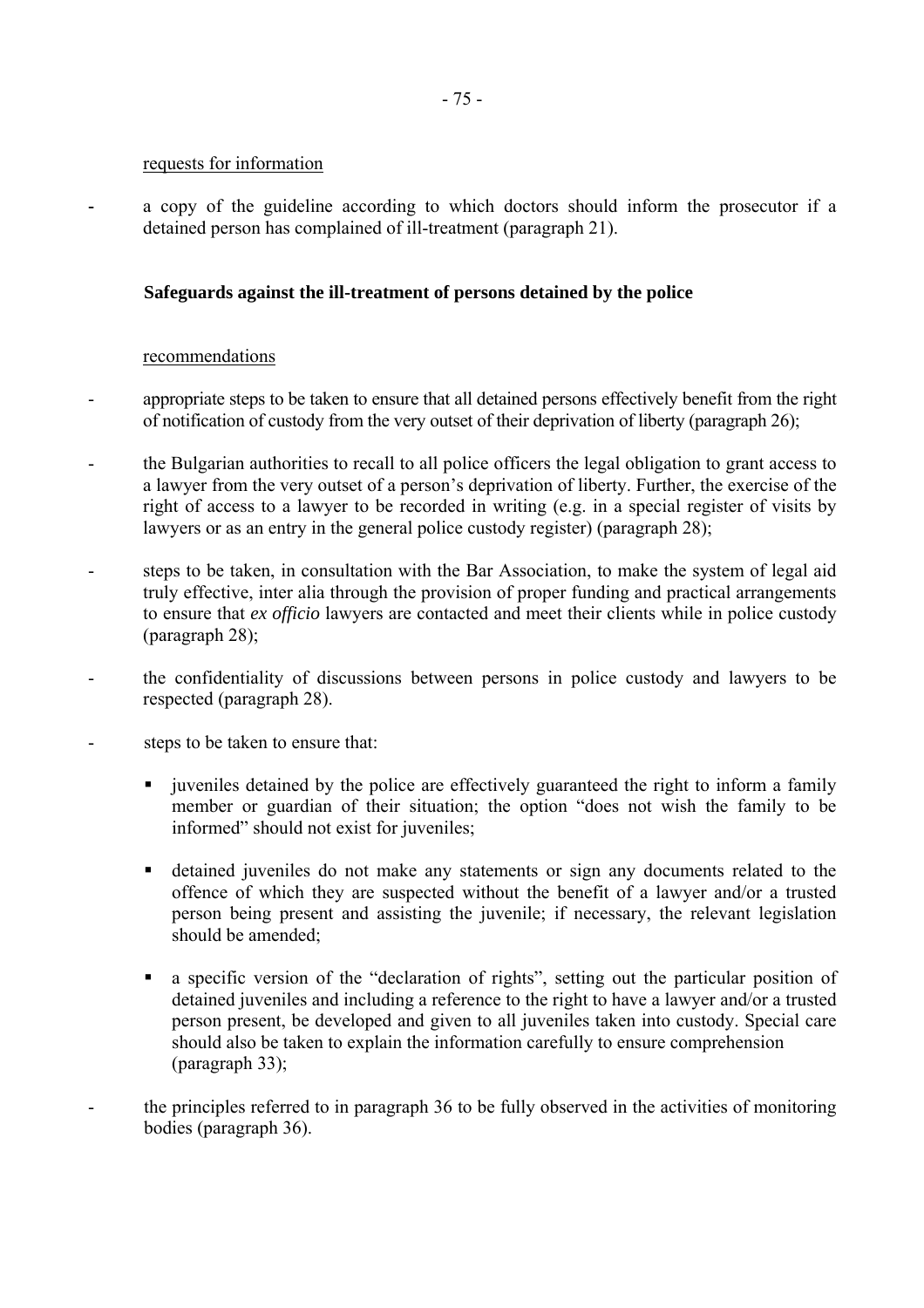- the Bulgarian authorities are encouraged to take further steps to ensure that the "declaration" of rights" is given systematically to all persons apprehended by the police, at the very outset of their custody, and that it is properly explained to them. The declaration should also be made available in a variety of languages (paragraph 31);
- the Bulgarian authorities are invited to consider the setting up of separate juvenile police units, taking into account Recommendation Rec  $(2003)$  20 of the Council of Europe's Committee of Ministers concerning new ways of dealing with juvenile delinquency and the role of juvenile justice (paragraph 33);
- the CPT remains convinced of the need to set out in detail the procedure to be followed on a number of specific points during the conduct of police interrogations (paragraph 34);
- **-** the Bulgarian authorities are invited to take further steps to ensure that police officers entering information in registers do so in a consistent and accurate manner in order to provide a systematic standardised record of key elements of custody (paragraph 35).

#### **Conditions of detention**

- the Bulgarian authorities to make serious efforts to bring conditions of detention in police and Border police establishments into line with the basic requirements set out in the reports on the CPT's previous visits. In particular, steps to be taken to ensure that:
	- I all cells are equipped with a means of rest suitable for overnight stays;
	- ! all persons detained overnight are provided with clean mattresses and blankets;
	- ! police establishments are allocated a specific budget to cover the cost of providing food to detained persons;
	- ! detained persons are guaranteed ready access to drinking water (paragraph 41);
- all police cells where persons may be held overnight should be enlarged to at least 6 m<sup>2</sup> (paragraph 41);
- the Bulgarian authorities to take appropriate steps to ensure that detained persons are not left handcuffed to stair rails, radiators or other immovable objects and are accommodated in rooms/cells designed specifically for custodial purposes and offering appropriate security conditions (paragraph 42).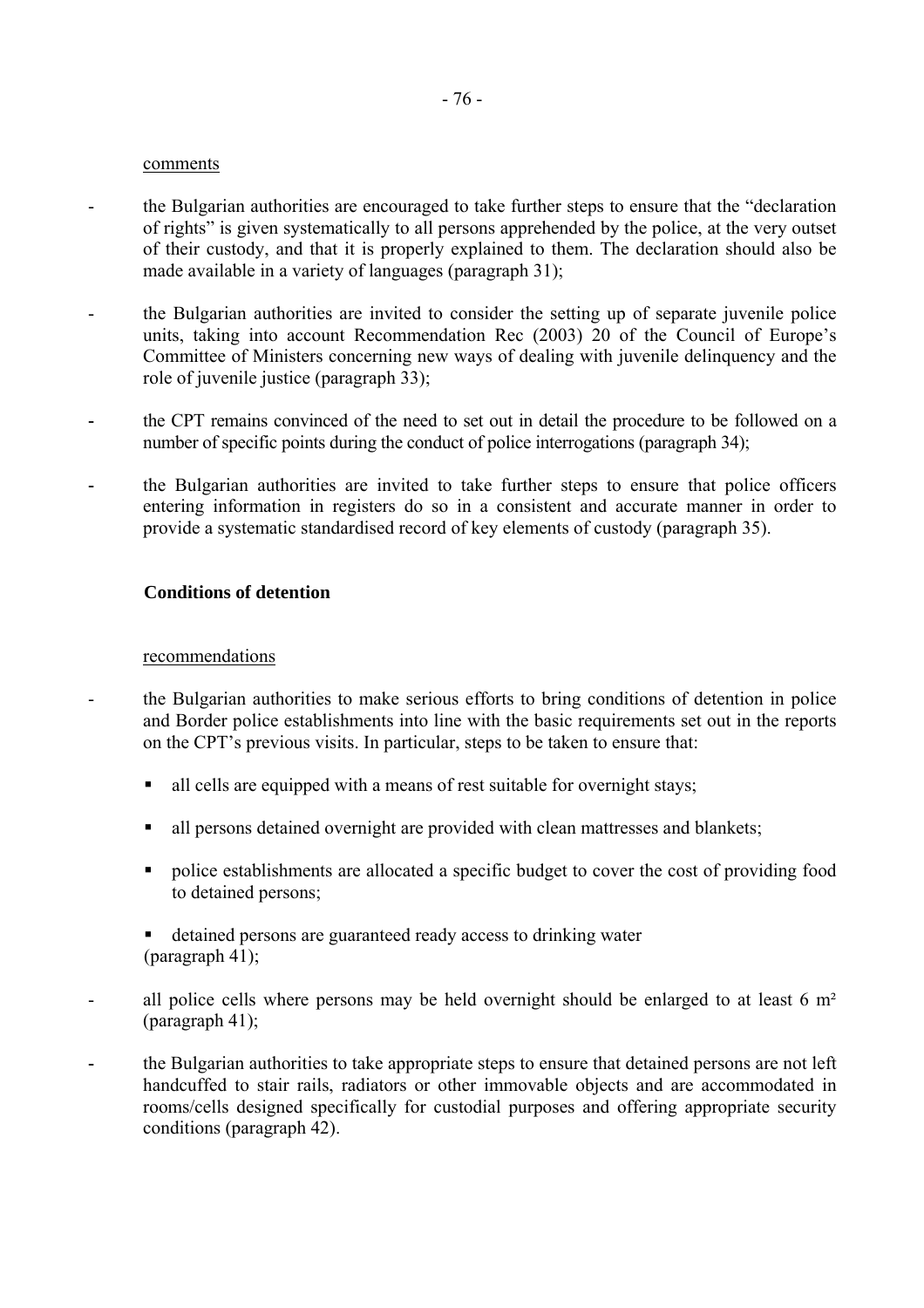- there was a lack of adequate heating at the Sobering-up centre in Sofia (paragraph 38).

### requests for information

- clarification as regards the arrangements for providing food to persons detained at Border police establishments (paragraph 39).

## **B. Establishments under the authority of the Ministry of Justice**

#### **Investigation detention facilities (IDF's)**

#### *ill - treatment*

#### recommendations

- **-** staff working at the investigation detention facilities in Pleven, Sliven, Slivnitsa and Targovishte to be reminded that the ill-treatment of detainees is prohibited and will be severely punished (paragraph 45);
- the Bulgarian authorities to take steps to increase the levels of staff in investigation detention facilities who work in direct contact with detained persons (paragraph 46).

#### *conditions of detention*

- the Bulgarian authorities to transfer without delay Plovdiv IDF to an appropriate facility (paragraph 48);
- steps to be taken without further delay at investigation detention facilities to:
	- $\blacksquare$  reduce cell occupancy rates to an acceptable level, applying a minimum standard of 4 m<sup>2</sup> per detainee in multiple-occupancy cells; all cells of less than 6 m² should be withdrawn from service (e.g. at Slivnitsa IDF) and cells measuring 6 m² should be used for accommodating one person;
	- ! improve cell lighting (by providing access to natural light and adequate artificial lighting, and introducing differentiated day/night lighting systems) and ventilation in the cells;
	- **If** improve the state of the beds and bedding provided to detained persons;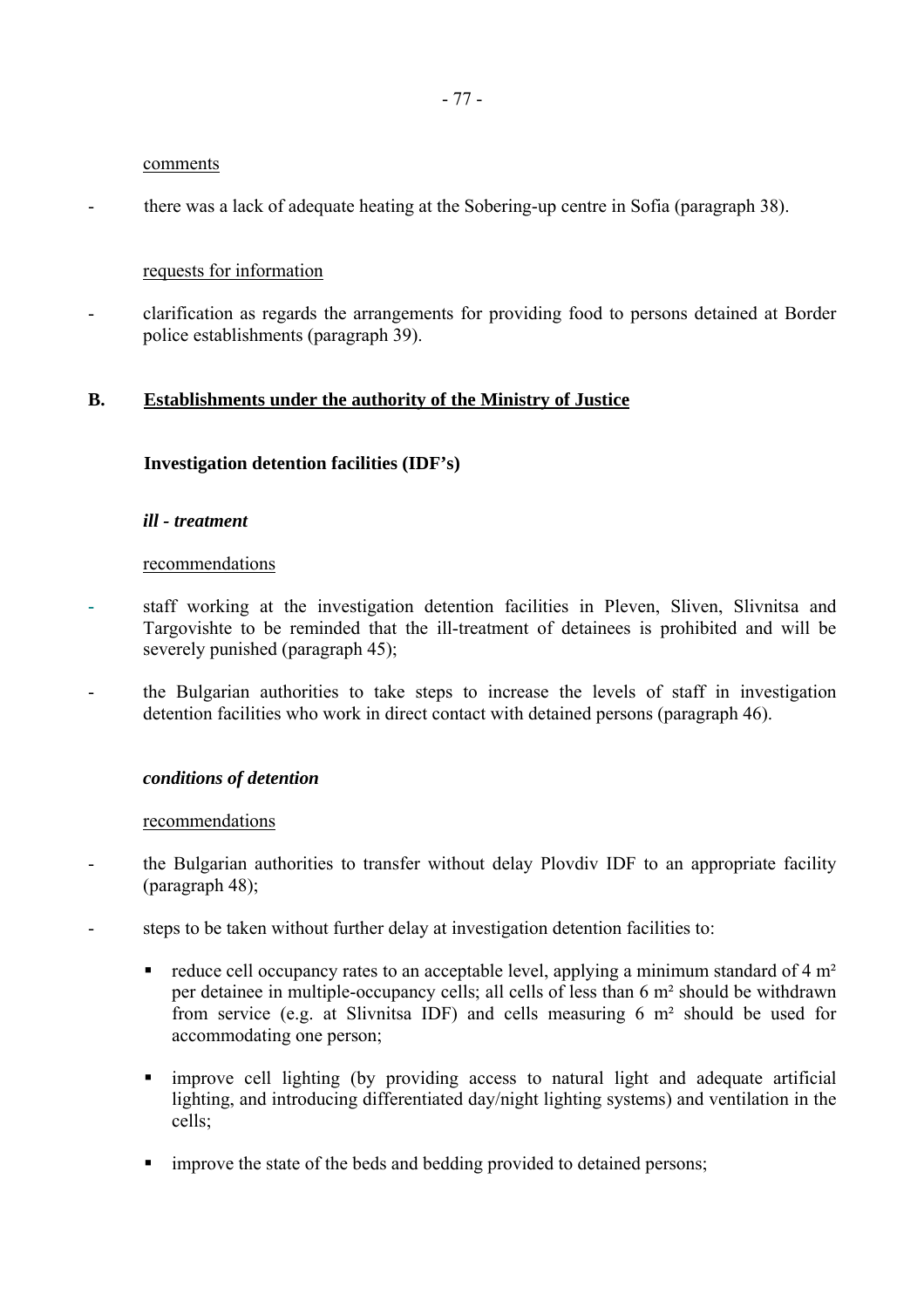- ! guarantee strict compliance with the instructions given to custodial staff to grant detainees access to the toilet at any time of day or night;
- ! ensure that detainees are in a position to maintain their personal hygiene and are provided with essential personal hygiene products; in the light of the special hygiene needs of women, positive differentiation in terms of additional access to washing facilities is necessary;
- **Perovide detainees with sufficient materials to clean their cells;**
- ! ensure that detainees are guaranteed their entitlement of one hour of genuine outside exercise per day (two hours in the case of juveniles);
- ! provide other purposeful activities to detainees; particular attention should be paid to the special needs of juveniles (paragraph 55).

#### *health-care services*

#### recommendations

the Bulgarian authorities to implement the CPT's long-standing recommendations that:

- ! the report filled out by doctors concerning injuries observed on persons admitted to investigation detention facilities contain, in addition to a detailed description of the injuries observed, any allegations made by the detained person concerned and the doctor's conclusions as to the degree of consistency between those allegations and the objective medical findings;
- $\blacksquare$  all medical examinations should be conducted out of the hearing and  $\blacksquare$  unless the doctor concerned expressly requests otherwise in a given case  $-$  out of the sight of police officers;
- ! whenever injuries are recorded by a doctor which are consistent with allegations of illtreatment made by a detained person, the record should be systematically brought to the attention of the relevant prosecutor (paragraph 56);
- measures to be taken to ensure that the medical examination on admission is comprehensive, including appropriate screening for transmissible diseases (paragraph 56);
- steps to be taken to improve the quality of medical records and ensure the observance of their confidentiality (paragraph 56);
- an end to be put to the practice in certain IDF's of asking newly arrived detainees to sign a pre-printed form stating that they had no health problems and had not been subjected to physical violence (paragraph 57).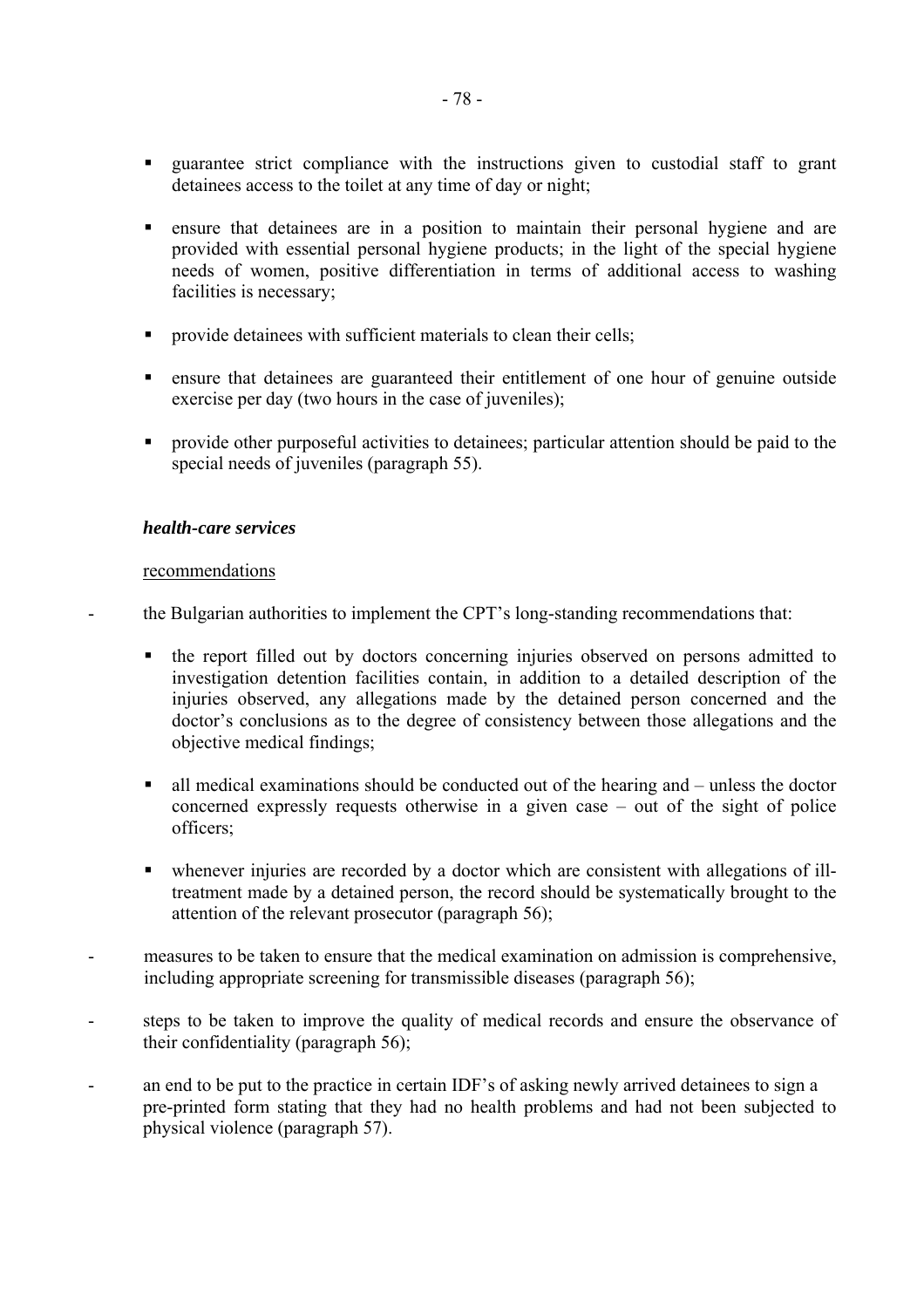### *other issues*

#### recommendations

steps to be taken to:

- equip IDFs with proper visiting rooms;
- **Example 1** ensure that detainees can purchase phone cards;
- ! ensure the confidentiality of meetings between detained persons and their lawyers (paragraph 59);
- the provision of information to persons detained in IDFs about their rights to be improved, in particular by means of:
	- making the full text of the internal regulations readily available to detainees;
	- ! ensuring that all detainees are provided with a copy of the information sheet on rights, which they can keep in their possession. The information sheet should be made easier to understand and be available in a variety of languages. Special care should also be taken to explain the information carefully to juvenile detainees to ensure comprehension (paragraph 60);
- the recommendation made in paragraph 36 applies equally in the context of inspections of IDF's (paragraph  $61$ ).

## comments

- the Bulgarian authorities are invited to increase the number of female staff deployed in detention areas in IDFs and to ensure 24-hour presence of a female staff member whenever there are female detainees (paragraph 58).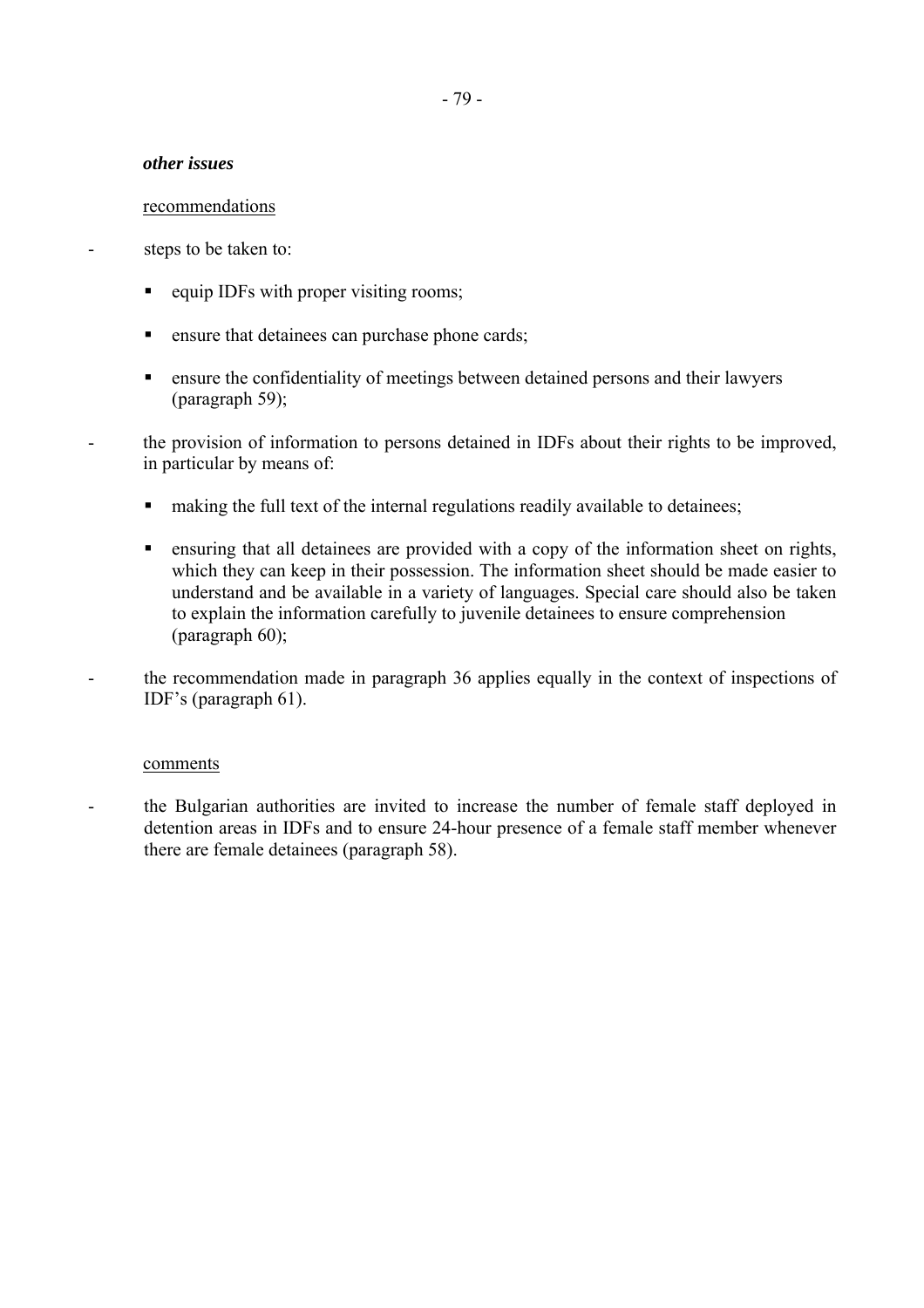## **Prison establishments**

## *preliminary remarks*

## recommendations

- the Bulgarian authorities to redouble their efforts to combat prison overcrowding and in so doing, to be guided by Recommendation Rec(99)22 of the Committee of Ministers of the Council of Europe concerning prison overcrowding and prison population inflation, as well as by Recommendation Rec(2003)22 on conditional release (parole) (paragraph 64);
- the Bulgarian authorities to strive to increase the provision of purposeful activities for prisoners. In this context, the authorities should seek to introduce further measures aimed at ensuring that both sentenced and remand prisoners are provided with an opportunity to work, in the light of the remarks in paragraph 65. Further, efforts should be made to develop programmes of education and vocational training in all penitentiary establishments (paragraph 65).

## *ill-treatment*

#### recommendations

- prison staff to be reminded at suitable intervals that both the physical ill-treatment and verbal abuse of inmates are not acceptable and will be the subject of severe sanctions (paragraph 66);
- the Bulgarian authorities to devise a national strategy concerning inter-prisoner violence, in the light of the remarks in paragraph 68 (paragraph 68).

## *conditions of detention*

- in the closed part of Sofia Prison:
	- ! the use of the cells in the basement of the main building to be discontinued;
	- ! the occupancy rate of the establishment to be substantially reduced, the objective being to provide a minimum of 4 m² per prisoner;
	- as part of the rolling programme of refurbishment, integral sanitation to be provided for Group 2 as a matter of urgency; in the meantime, prisoners' access to the toilet at night to be ensured and the use of buckets discontinued;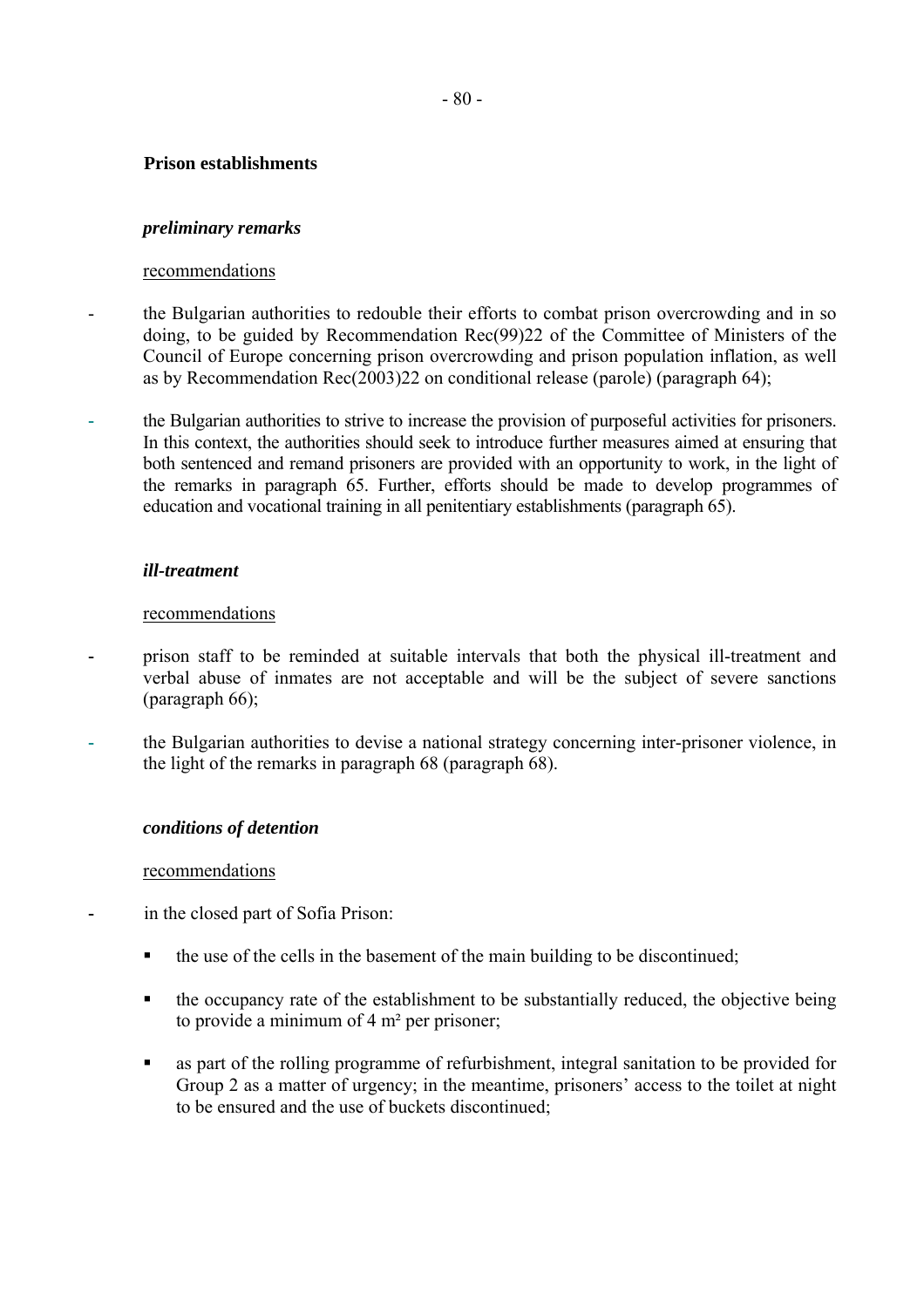- ! the quality and quantity of food provided to prisoners to be reviewed (paragraph 77);
- the Bulgarian authorities to strive to further develop the programme of activities for prisoners  $h$  both sentenced and remand  $-\bar{h}$  in the closed part of Sofia Prison. In this context, efforts should be made to increase work opportunities and involve more prisoners in educational programmes and vocational training courses (paragraph 82);
- steps to be taken at Sliven Prison to:
	- reduce cell occupancy rates to an acceptable level (a minimum of 4 m<sup>2</sup> per prisoner); cells measuring 7 m² should not accommodate more than one prisoner (save in exceptional circumstances when it would be inadvisable for a prisoner to be left alone);
	- ! provide sufficient staffing levels at night to enable all prisoners to have ready access to a toilet around the clock;
	- ! provide all inmates with basic hygiene products and seek ways to increase the time during which prisoners have access to hot water during the week;
	- ! pursue the refurbishment programme, in particular on the top floor of the main prison building (paragraph 90);
- the Bulgarian authorities to review their current policy as regards the handcuffing of the lifesentenced prisoners segregated under orders reviewed every 6 months, referred to in paragraph 101 (paragraph 101);
- the Bulgarian authorities to review the legal provisions concerning the regime of lifesentenced prisoners, in the light of the remarks in paragraph 102 (paragraph 102);
- as regards life-sentenced prisoners currently held in special units, the Bulgarian authorities to continue to develop their regime of activities, in particular by providing more communal activities (including access to work and education) and revising the policy on long-distance learning and computer-based courses (paragraph 102);
- the Bulgarian authorities to review the provision for foreign prisoners with a view to ensuring that they are no longer excluded from eligibility to more open conditions, home leave and conditional release (parole), and that a flexible approach is adopted as regards accumulation of visit time, telephone contacts and access to work, education and vocational training, bearing in mind the special needs of this group (paragraph 105).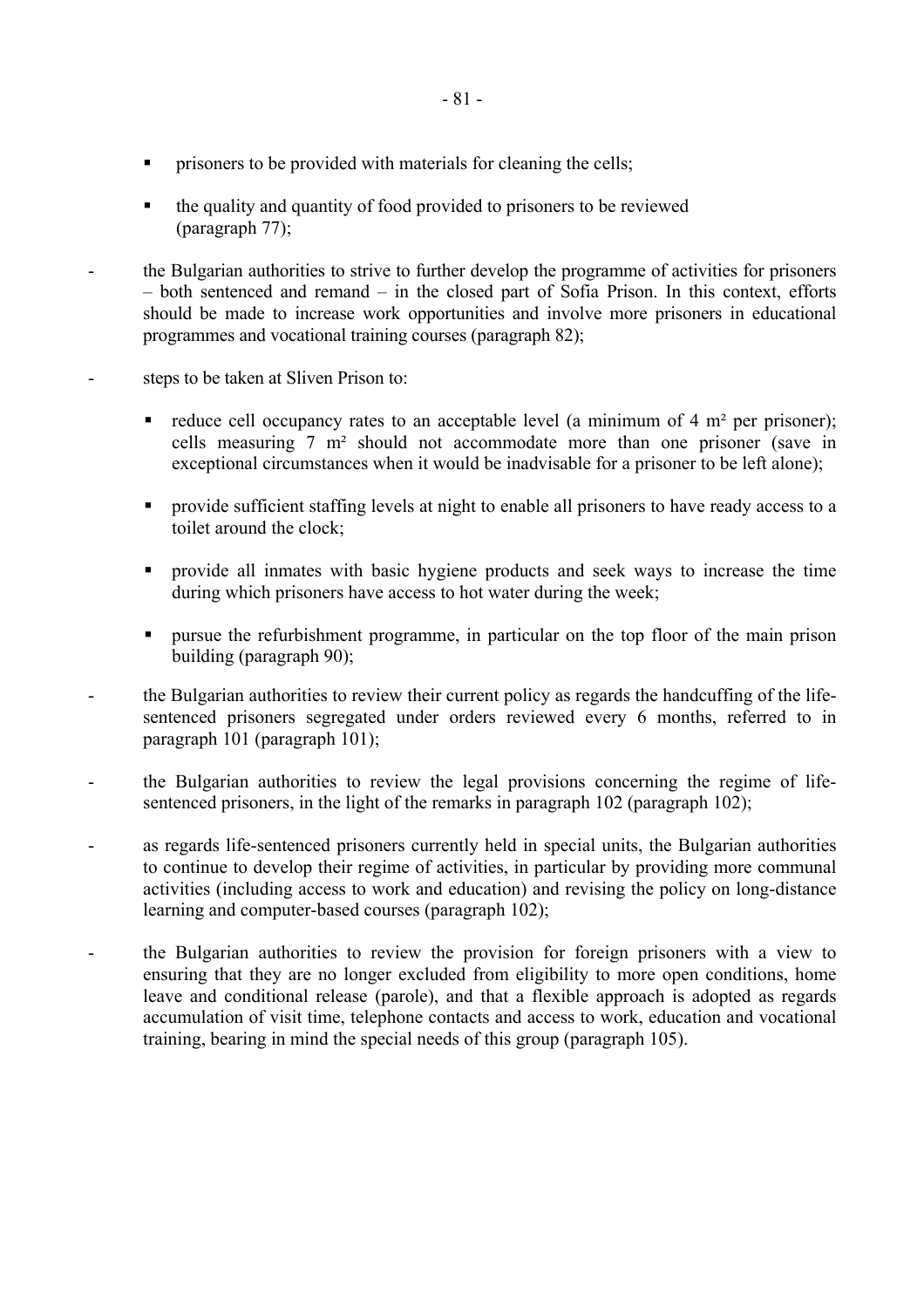- the Bulgarian authorities are invited to consider options at Sofia Prison for emergency lighting in the cells at night (i.e. when prisoners go to the toilet) (paragraph 77);
- the Bulgarian authorities are invited to provide the exercise yards at Sofia Prison with shelters from inclement weather (paragraph 82);
- whereas at Sliven Prison escort time was undoubtedly spent in the open air, this should not be counted as part of the daily hour of exercise (paragraph 92);
- the management of Sliven Prison is encouraged to pursue its efforts to engage more prisoners in work and other purposeful activities. The prison management is also invited to increase the use of the gym and to provide the exercise yards with shelters from inclement weather (paragraph 97);
- the juxtaposition of life-sentenced prisoners and prisoners segregated on administrative, medical or disciplinary grounds in Group 7 at Sliven Prison is unfortunate and suggests that the lifer segregation rule is of a punitive nature (paragraph 100).

#### requests for information

- a timetable for the implementation of the programme of refurbishment at Sofia Prison (paragraph 77);
- confirmation that the necessary repair works in the kitchen at Sofia Prison have been carried out with a view to remedying the shortcomings referred to in paragraph 76 (paragraph 77);
- the outcome of the complaint concerning the conditions and care provided at the creche in Sliven Prison (paragraph 91);
- confirmation that the communal activities room for lifers in Sofia Prison is now in operation; in this context, information on the range of communal activities provided, the number of lifers using the room each week and the number of hours per lifer per week (paragraph 102).

#### *health-care services*

- urgent steps to be taken to reinforce the health-care resources at Sofia and Sliven Prisons, and in particular to:
	- immediately fill the post of doctor at Sliven Prison;
	- fill the post of psychiatrist at Sliven Prison;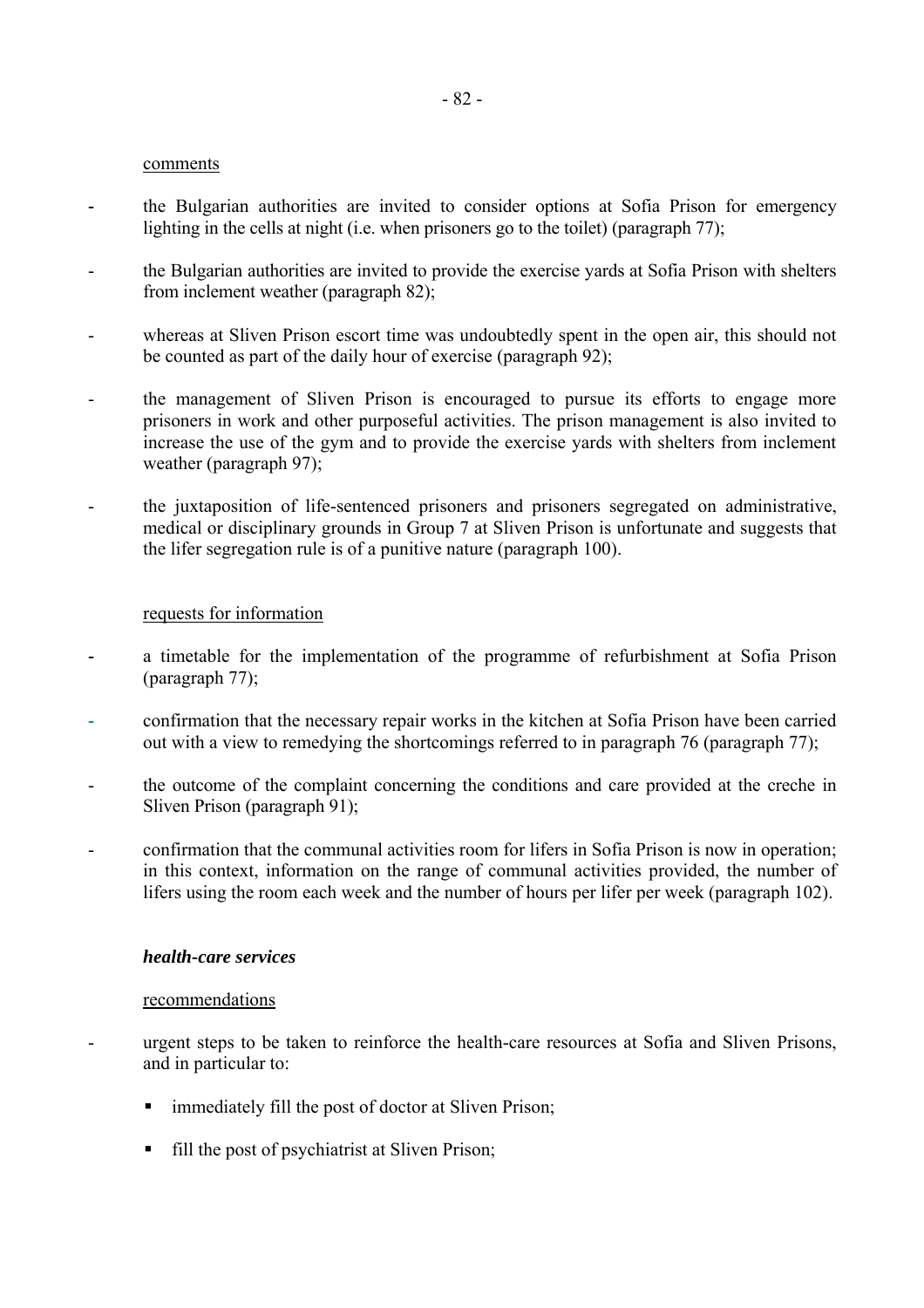- ! appoint one more general practitioner as well as a psychiatrist at Sofia Prison;
- ! ensure that both establishments have a sufficient number of nursing staff as a first measure, immediate action is required to appoint at least two full-time qualified nurses at Sofia Prison and at least one at Sliven Prison;
- ! ensure that someone qualified to provide first aid, preferably with a recognised nursing qualification, is always present on the premises on Sliven Prison, including at night and weekends;
- **Example 1** improve conditions in the dental surgery at Sofia Prison (paragraph 107);
- measures to be taken to ensure that all newly arrived prisoners are seen by a health-care staff member within 24 hours of their arrival. The medical examination on admission should be comprehensive, including appropriate screening for transmissible diseases. Further, prisoners should be provided with counselling before (and, in the case of a positive result, after) any screening test as well as with information with concerning the prevention of transmissible diseases (paragraph 109);
- steps to be taken to ensure that prison health-care services perform a thorough screening of prisoners for injuries, both on admission and, when appropriate, during imprisonment. In this context, reference is made to the recommendations in paragraphs 22 and 56 concerning the record to be drawn up following the medical examination of detained persons. Further, whenever injuries are recorded which are consistent with allegations of ill-treatment made by a prisoner, the record should be systematically brought to the attention of the relevant prosecutor. Moreover, the results of every examination, including the above-mentioned statements and the doctor's conclusions, should be made available to the prisoner and his lawyer (paragraph 110);
- steps to be taken to ensure that:
	- prisoners' individual medical files are properly kept and prisoners are entitled to receive copies of medical documents;
	- all medical examinations are conducted out of the hearing and  $-$  unless the doctor concerned expressly requests otherwise in a particular case  $-$  out of the sight of nonmedical prison staff and law enforcement officials (paragraph 111);
- the Bulgarian authorities to develop of a comprehensive strategy for the provision of assistance to persons with drug-related problems, in the light of the remarks in paragraph 112 (paragraph 112);
- the Bulgarian authorities to take into consideration the comments and recommendations made in this report in the new regulations on the provision of health care to prisoners (paragraph 113).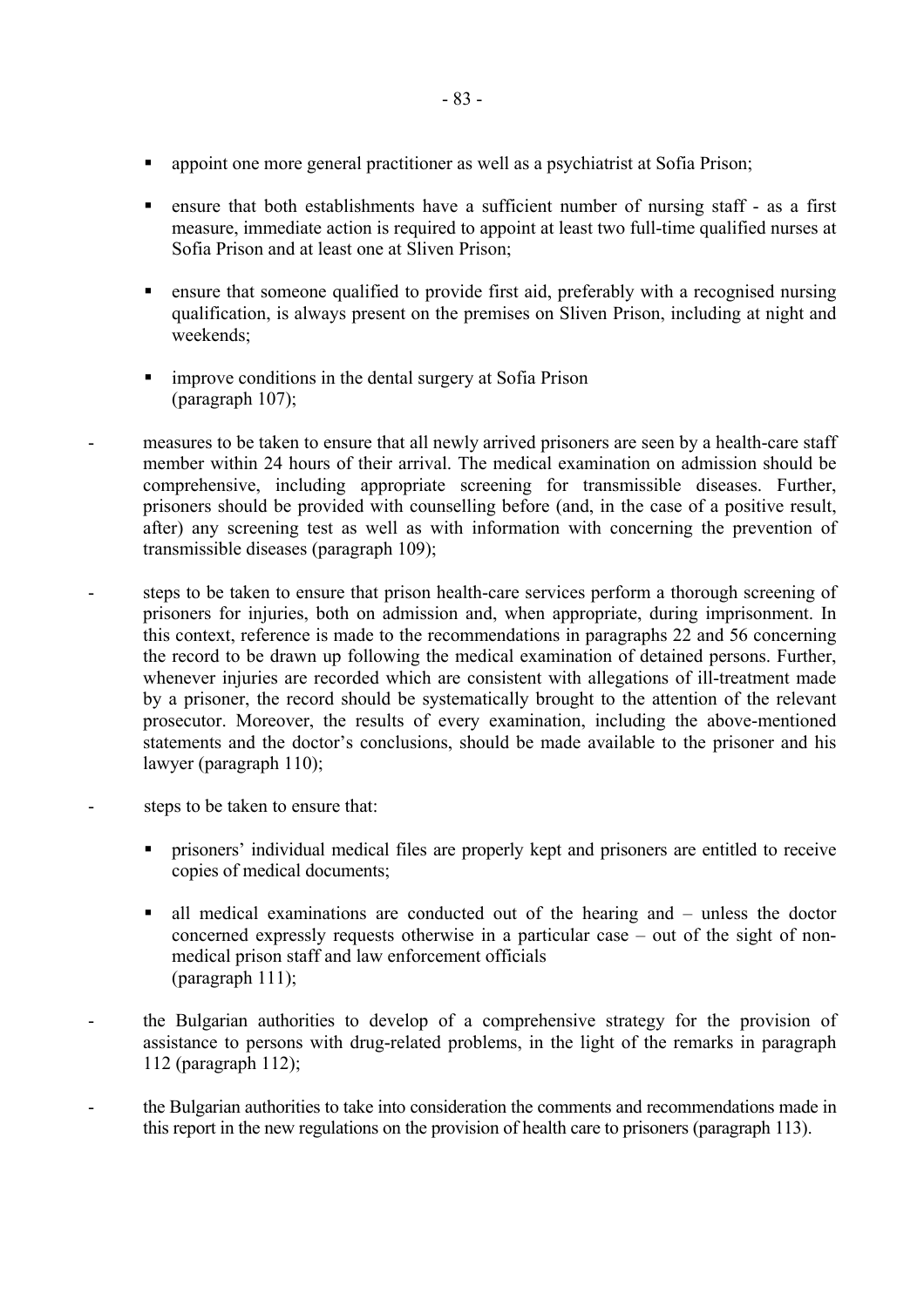- steps to be taken at Sofia Prison Hospital to:
	- substantially upgrade the medical equipment;
	- improve the state of repair and the level of hygiene in patients' rooms (paragraph 115).

- some delays occurred in treatment for prisoners at Sofia Prison despite referral to the Prison Hospital (paragraph 108);
- the Committee invites the Bulgarian authorities to review their strategy for implementing health-care policy in prisons with a view to ensuring harmonisation with the national healthcare system and respect of the principles of equivalence of care and professional independence (paragraph 113).

## requests for information

- the comments of the Bulgarian authorities concerning delays in transferring inmates for treatment to hospital facilities and in access to medical specialists outside the penitentiary system (paragraph 108).
- the comments of the Bulgarian authorities on the staff situation at Sofia Prison Hospital (paragraph 116).

## *other issues related to the CPT's mandate*

- the Bulgarian authorities to reconsider the issue of prison staffing levels as a matter of urgency, with a view to increasing the level of staffing in the prisons visited and in other prisons where similar low levels of staffing occur (paragraph 119);
- possibilities to be explored at Sofia Prison for allowing prisoners to receive visits under less restrictive conditions, based on individual risk assessment (paragraph 120);
- a prisoner upon whom a disciplinary sanction is imposed to be always given a copy of the decision (paragraph 122);
- the Bulgarian authorities to ensure that :
	- ! the disciplinary cells at Sofia Prison are fitted with a table and stool;
	- ! the disciplinary cells at Sliven Prison are fitted with proper beds and prisoners placed in them provided with normal bedding at night;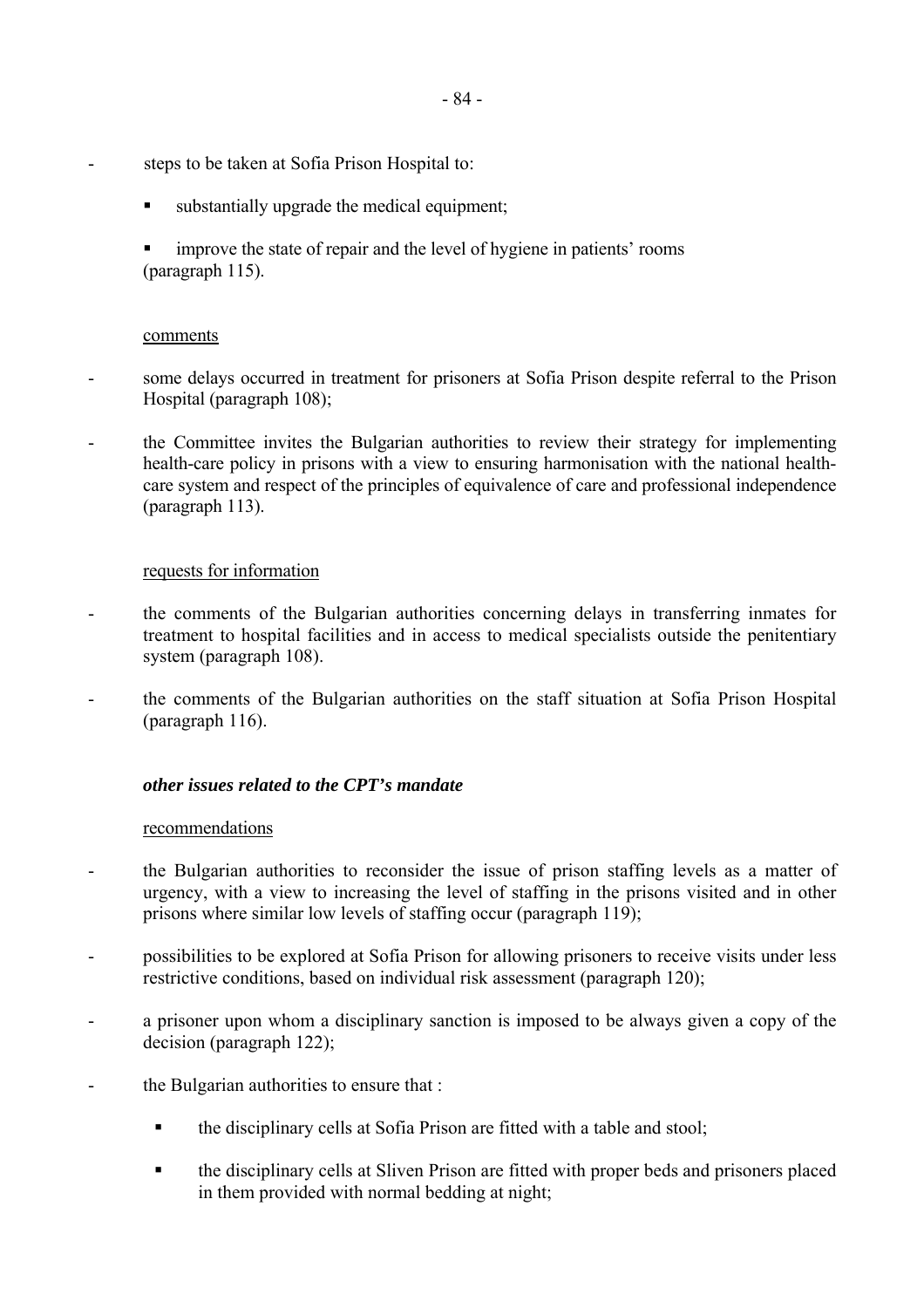- ! prisoners placed in disciplinary isolation in Sliven Prison are able to have ready access to a toilet,
- ! prisoners placed in disciplinary isolation are allowed reading matter;
- ! prisoners placed in disciplinary isolation are provided with possibilities to maintain personal hygiene, including access to a shower (paragraph 123).

- it is necessary for management to exercise professional oversight over staff-prisoner relations and encourage dynamic security, whilst discouraging corruption (paragraph 117);
- the Bulgarian authorities are invited to make provision for temporarily replacing staff on maternity leave (paragraph 119);
- the Bulgarian authorities are invited to give consideration to allowing accumulation of visit time for visitors who live at a long distance from the prison concerned (paragraph 120);
- the Bulgarian authorities are invited to improve access to telephones for prisoners at Sofia and Sliven Prisons (paragraph 121).

#### requests for information

- information on the planned arrangements for visits lasting over 8 hours (paragraph 120);
- copies of the Ombudsman's inspection reports concerning prisons (paragraph 125).

## **C. Establishments under the authority of the Ministry of Health**

#### **Ill-treatment**

- the management of Byala and Karlukovo Hospitals to regularly remind staff that the illtreatment of patients, including the excessive use of force in the context of applying restraints, is not acceptable and will be punished accordingly (paragraph 128);
- the Bulgarian authorities to take measures to ensure that staff protect patients from other patients who might cause them harm. This requires not only adequate staff presence and supervision at all times, but also for staff to be properly trained in handling challenging situations/patients (paragraph 129).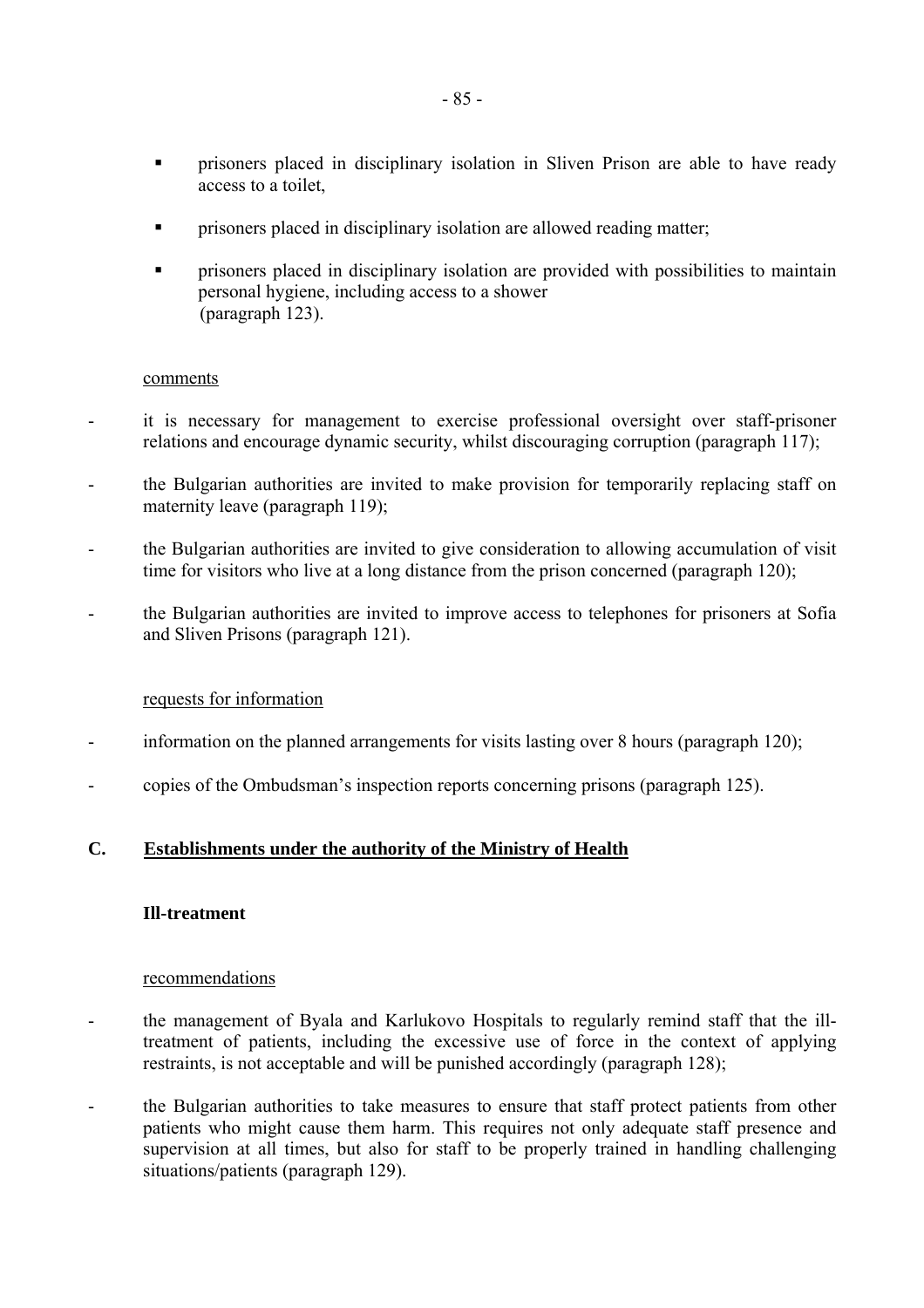## **Patients' living conditions**

#### recommendations

- the Bulgarian authorities to complete the refurbishment of Karlukovo Hospital as a matter of urgency, with the aim of bringing conditions in all wards to the standard observed in the two rehabilitation wards. Particular attention should be paid to guaranteeing adequate heating and ensuring the supply of hot water supply in the bathrooms (paragraph 133);
- further steps to be taken to improve the food provision to patients at Karlukovo Hospital, to introduce a system for monitoring their nutritional status and, whenever necessary, to carry out nutritional intervention (paragraph 133);
- refurbishment to be carried out without delay at Byala Hospital, addressing all the failings mentioned above and including the installation of basic furniture such as bedside lockers, tables and chairs in the patients' rooms, as well as the equipment of specific areas where patients can take their meals and associate (paragraph 137);
- steps to be taken to improve the food provision to patients at Byala Hospital, to introduce a system for monitoring their nutritional status and, whenever necessary, to carry out nutritional intervention. Steps should also be taken to ensure that all patients have appropriate night clothing and receive a range of personal hygiene items (paragraph 137).

#### comments

- the Bulgarian authorities are invited, as part of the refurbishment at Byala Hospital, to transform the large-capacity dormitories into accommodation structures based on smaller groups (paragraph 137).

## **Treatment and staff**

- strenuous efforts to be made at Byala and Karlukovo State Psychiatric Hospitals to develop a variety of therapeutic options for patients, taking into consideration the different needs of patients suffering from acute and chronic symptoms. This will require the reinforcement of staff qualified to provide such therapeutic options. As regards in particular long-term patients, steps should be taken to develop rehabilitative programmes as preparation for independent life in society (paragraph 143);
- immediate steps to be taken to ensure that all patients have access to one hour of outdoor exercise per day (unless medically inappropriate) (paragraph 143);
- staff resources at Byala and Karlukovo State Psychiatric Hospitals to be reviewed in the light of the remarks in paragraph 145 (paragraph 145).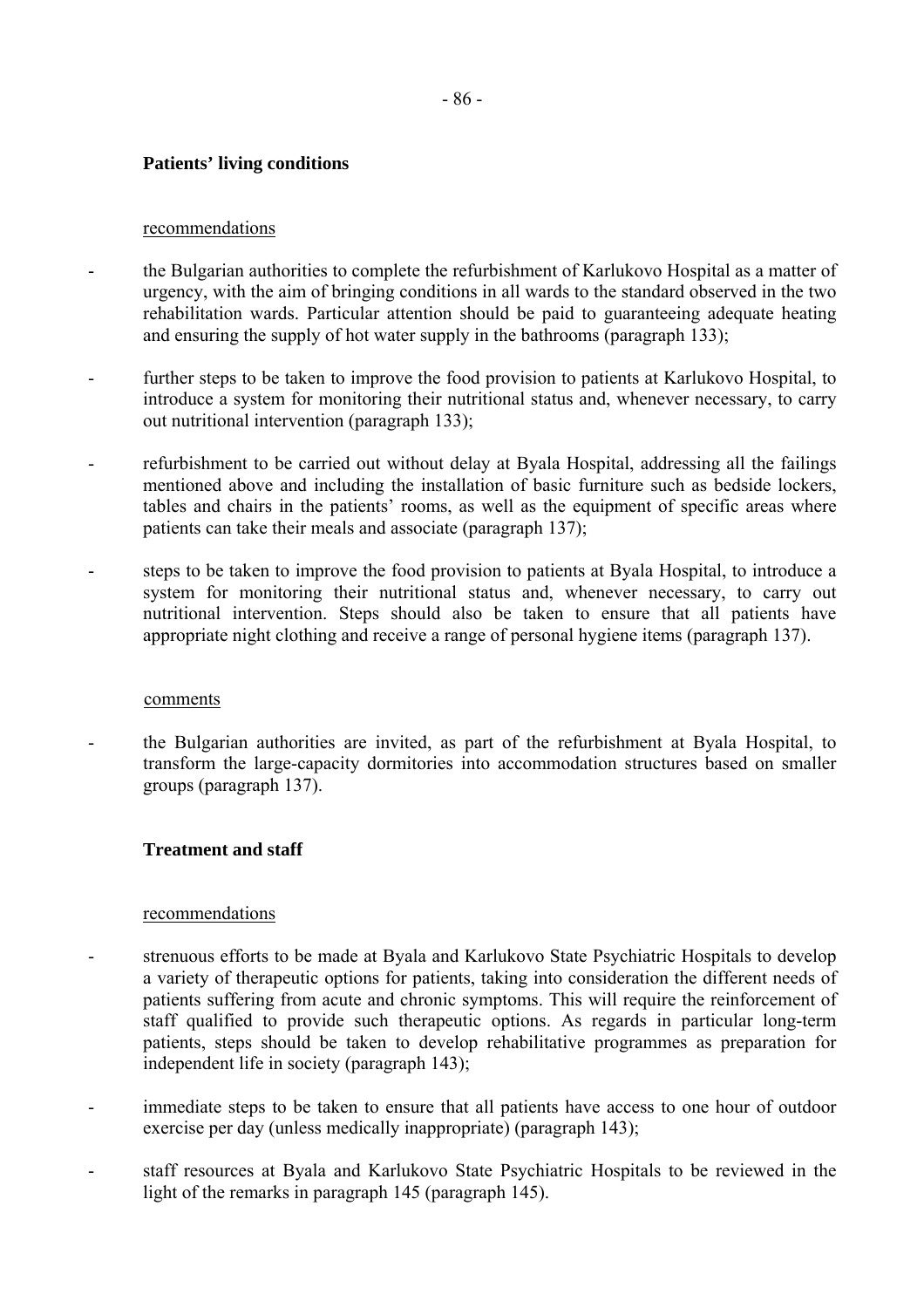## **Means of restraint**

### recommendations

- steps to be taken to:
	- ! properly equip the seclusion rooms at Byala and Karlukovo Hospitals, and use them as envisaged by the regulations;
	- ! ensure that instances of seclusion are properly recorded in the register of means of restraint;
	- ! ensure that patients held in seclusion rooms have ready access to a toilet (paragraph 147);
	- steps to be taken to ensure that the immobilisation of psychiatric patients takes place in strict compliance with Ordinance No. 1 of 28 June 2005 (including observance of the requirement that single accommodation be used when applying immobilisation to patients) (paragraph 148).

## **Safeguards in the context of involuntary hospitalisation**

- the Bulgarian authorities to take steps to ensure that the existing procedures concerning compulsory hospitalisation and treatment are duly followed, and that the legal safeguards in place are truly effective (paragraph 150);
- steps to be taken to ensure that persons involuntarily admitted to a psychiatric establishment under the emergency placement procedure are not subjected to pressure to consent to treatment and thus change their legal status from involuntary to voluntary (paragraph 151);
- measures to be taken to ensure appropriate informed consent procedures in respect of involuntary patients (paragraph 152);
- the Bulgarian authorities to take steps to ensure the observance of the relevant procedures concerning forensic psychiatric expertise in the context of criminal proceedings (paragraph 154);
- specific arrangements to be introduced enabling psychiatric patients to lodge formal and confidential complaints with a clearly-designated outside body. Patients should be systematically informed of their right to lodge complaints (paragraph 156).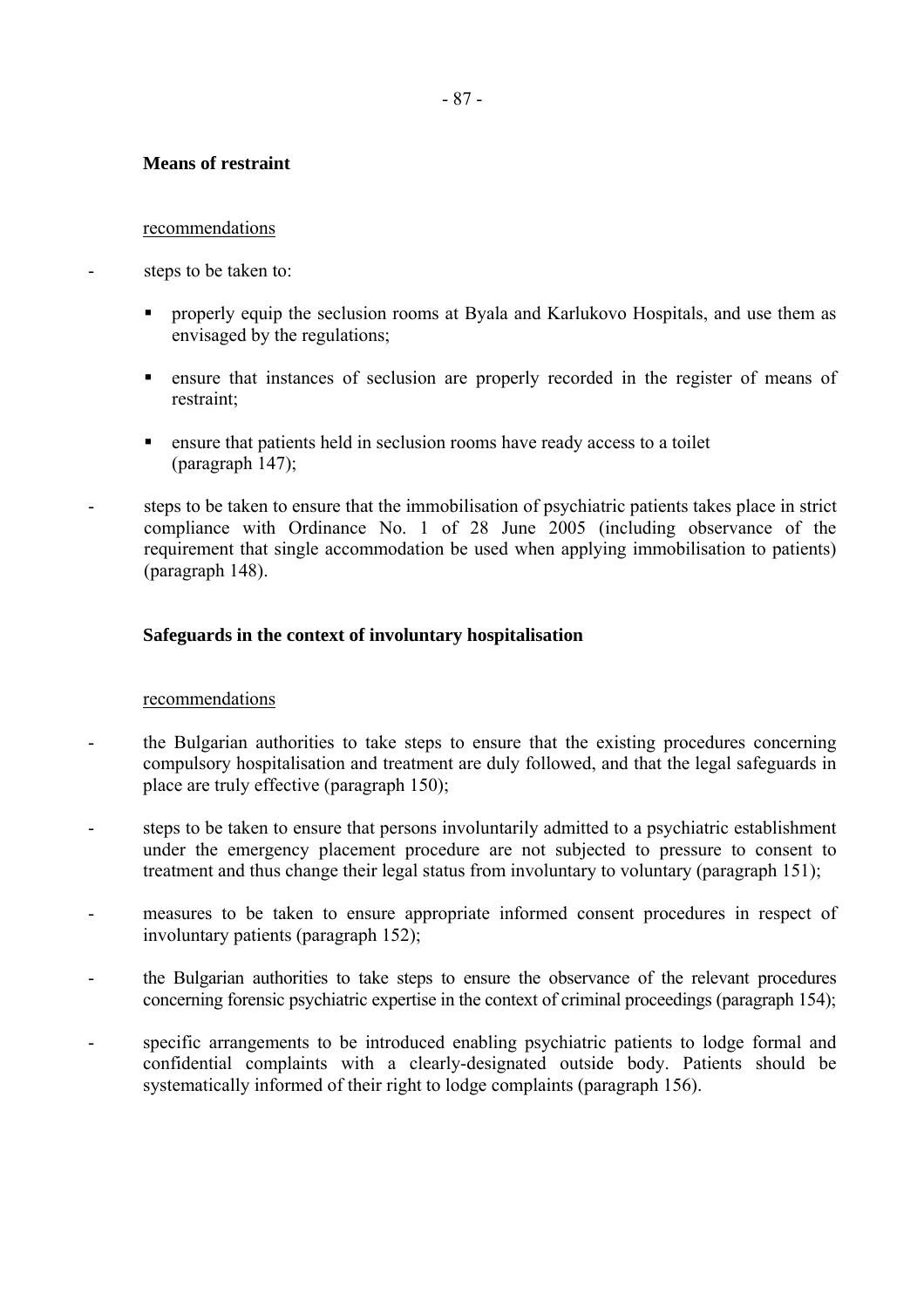- if a psychiatric patient admitted on a voluntary basis withdraws his consent to treatment, he must be released unless there are grounds for emergency placement (paragraph 151);
- the Bulgarian authorities are invited to take measures with a view to ensuring that psychiatric patients do not remain in a hospital longer than is required by their state of health (paragraph 155);
- the Bulgarian authorities are invited to further develop mechanisms for regular visits to psychiatric establishments by independent bodies (paragraph 156).

#### requests for information

- the comments of the Bulgarian authorities on the issues concerning guardianship raised in paragraph 153 (paragraph 153);
- the outcome of the investigation into the death of the patient Ivaylo Vakarelsky, admitted to Karlukovo Hospital on 27 June 2005 (paragraph 157);
- the Bulgarian authorities' comments on the absence of references in hospital records to the clinical cause of death of patients, and the lack of autopsies (paragraph 157).

## **D. Establishments under the authority of the Ministry of Labour and Social Policy**

## **Preliminary remarks**

#### comments

- the Bulgarian authorities are encouraged to persevere in their efforts to reorganise the system for provision of care to persons with mental disabilities, including both deinstitutionalisation programmes and options for those persons who will not be able to benefit from such programmes (paragraph 159).

## **Residents' living conditions**

## recommendations

- steps to be taken to introduce programmes for nutritional intervention (paragraph 166).

## requests for information

- confirmation of the entry into service of the new Home in Medovina and more detailed information about it (capacity; equipment; treatment and activities; staff, etc.) (paragraph 168).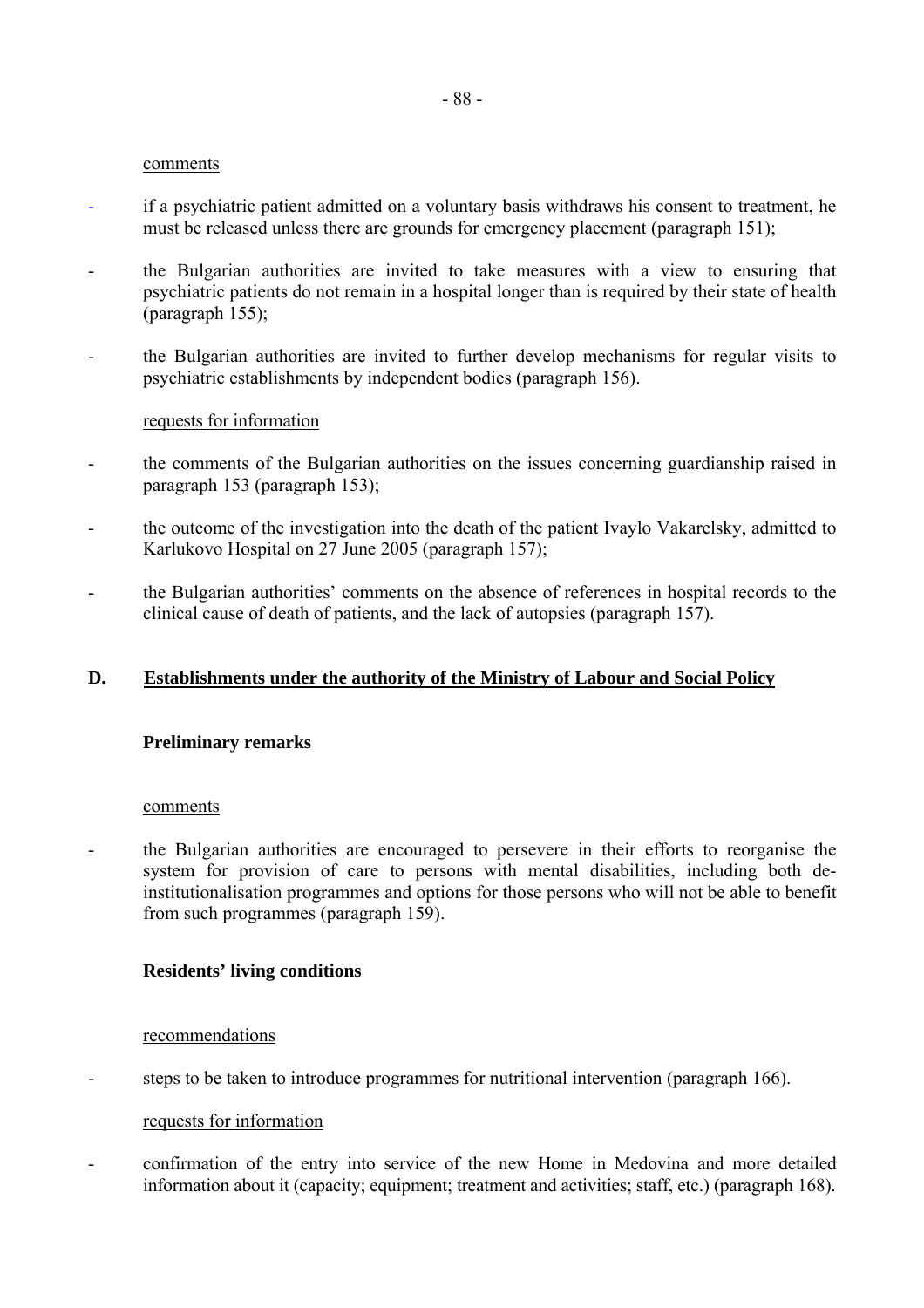## **Care of residents**

#### comments

- the Bulgarian authorities are invited to step up their efforts to improve the provision of dental care to residents at the Home in Trustika (paragraph 169);
- the Bulgarian authorities are invited to make further efforts to ensure the implementation of the individual plans by involving all residents in activities adapted to their needs. Achieving this goal will require recruiting more qualified staff (paragraph 172).

## **Staff**

#### comments

- the Bulgarian authorities are invited to increase the number of staff trained in providing therapeutic and leisure activities. Further, the introduction of systematic teamwork will be necessary in order to fully implement the de-institutionalisation programme (paragraph 174).

## **Safeguards**

- the CPT reiterates its recommendations that:
- steps be taken without delay to ensure that residents of homes for persons with mental retardation have the effective right to bring proceedings to have the lawfulness of their placement decided by a court, and that they are duly informed of this right;
- ! the need for continued placement be automatically reviewed by a court at regular intervals; residents themselves should be able to request at reasonable intervals that the necessity for placement be considered by a judicial authority (paragraph 177);
- efforts to be made to ensure that the placement of residents at homes for persons with mental disorders and/or retardation occurs in full conformity with the letter and the spirit of the law. Contracts for the provision of social services should specify the legal rights of residents, including the possibilities for lodging complaints to a relevant outside authority. Further, residents unable to understand the contracts should receive appropriate assistance (paragraph 178);
- the Bulgarian authorities to take the necessary steps to avoid conflicts of interest arising through the appointment of an employee of a social care home as the guardian of a resident within the same institution (paragraph 179).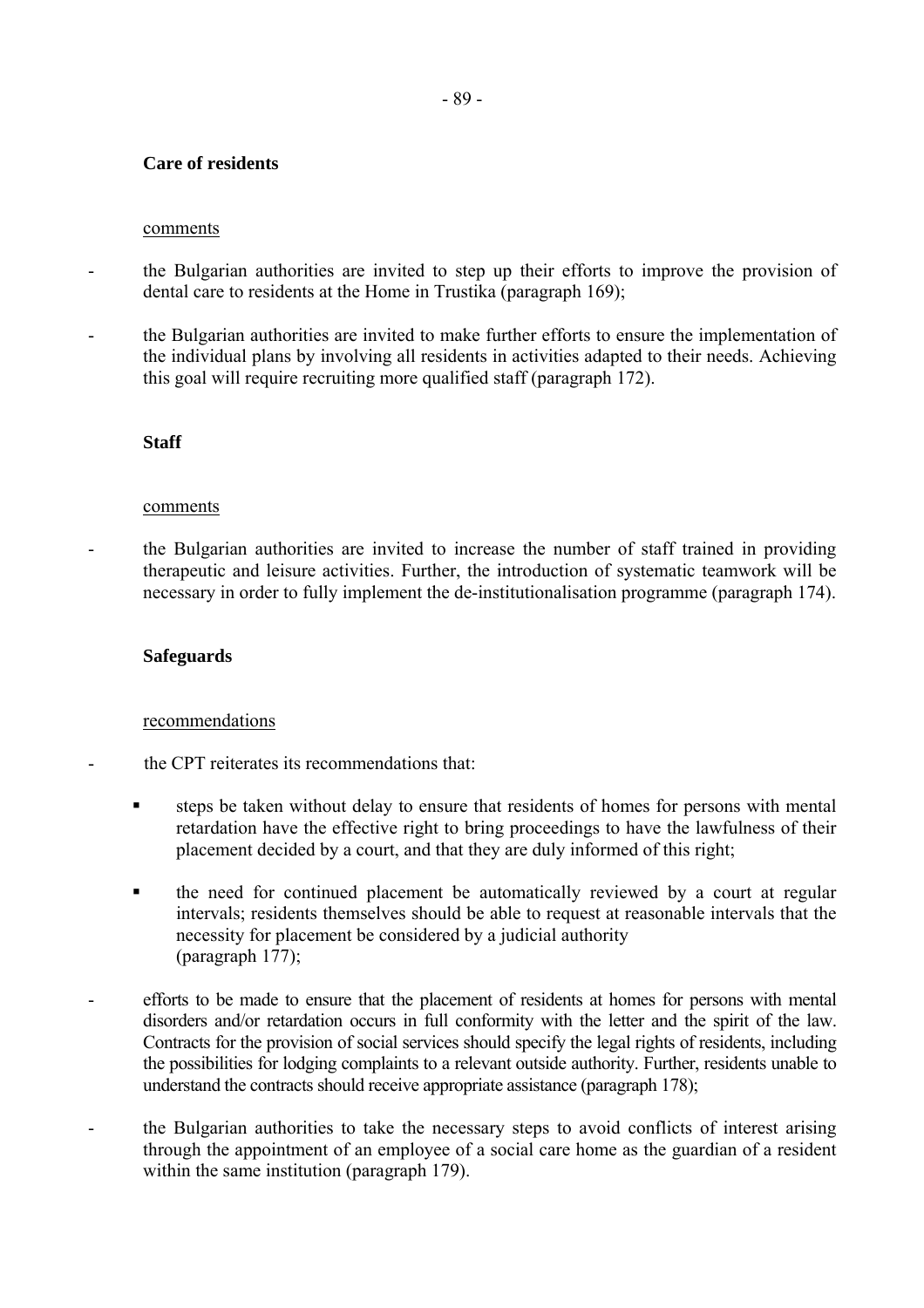- the Bulgarian authorities are invited to introduce a firm legal basis for regular visits to institutions for persons with mental retardation by bodies which are independent of the social care authorities (paragraph 181);
- the Bulgarian authorities are invited to pursue their efforts to encourage residents' contact with the outside world (paragraph 182).

#### requests for information

- the comments of the Bulgarian authorities concerning the resident at the Home in Trustika who had not been formally deprived of her legal capacity (paragraph 178);
- the comments of the Bulgarian authorities on the issue raised in paragraph 179 (paragraph 179).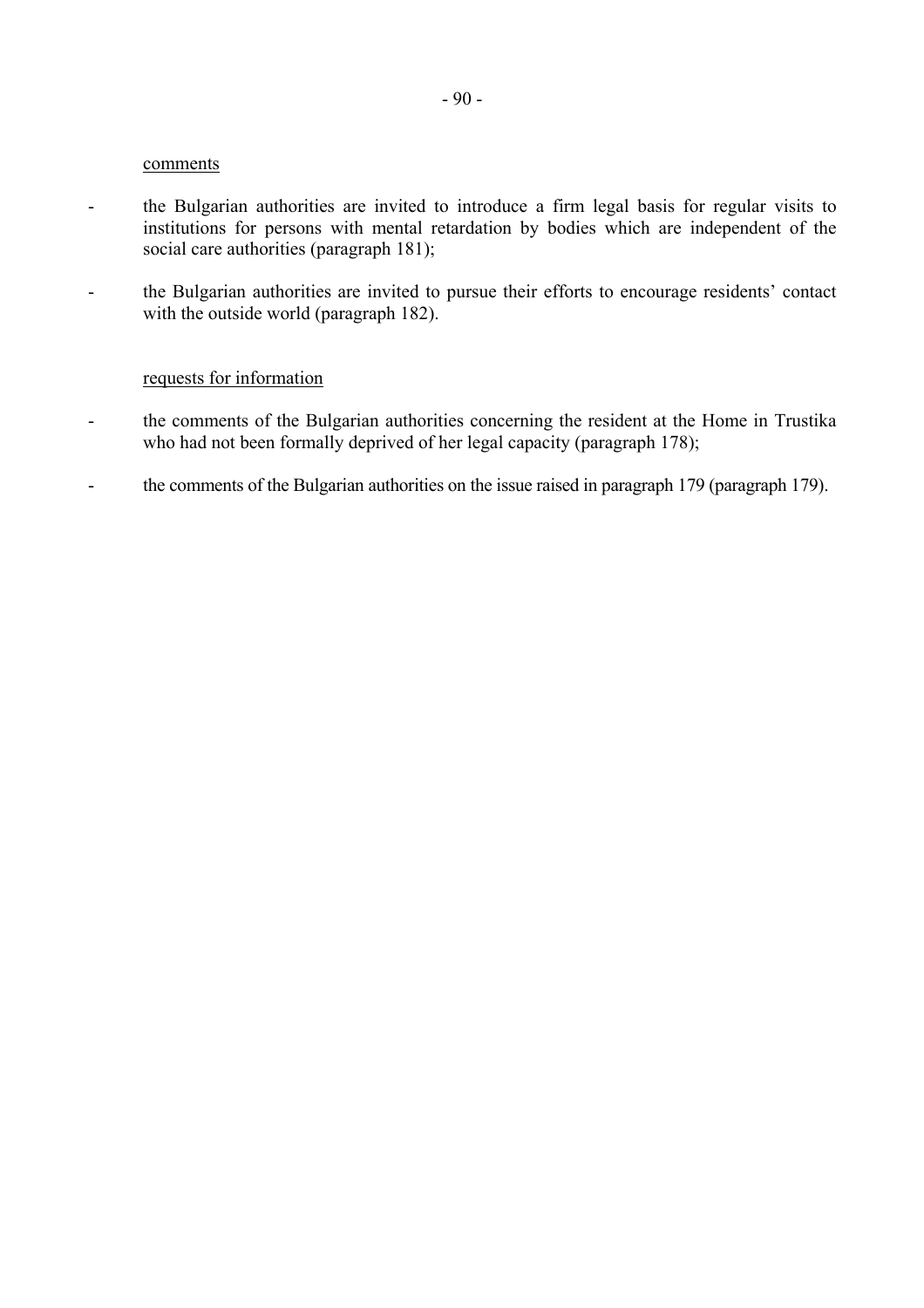## **APPENDIX II**

## **NATIONAL AUTHORITIES AND NON-GOVERNMENTAL AND INTERNATIONAL ORGANISATIONS WITH WHICH THE DELEGATION HELD CONSULTATIONS**

#### **National authorities**

## Ministry of Justice

| Mr Dimitar BONGALOV  | Deputy Minister                                          |
|----------------------|----------------------------------------------------------|
| Mr Petar VASSILEV    | Director of the General Directorate for the Execution of |
|                      | Punishments                                              |
| Mrs Elena DOYCHEVA   | Expert, Liaison Officer of the CPT                       |
| Mrs Galina VASSILEVA | Head of Sector Information, Analysis and Secretariat     |
|                      |                                                          |

#### Ministry of Internal Affairs

Mr Roumen ANDREEV Deputy Minister

Mr Vassil STOYCHEV Deputy Director of the National Police Directorate Mrs Vesselka FILIPOVA Head of the International Co-operation and European Integration Department Mr Milcho ENEV Deputy Head of the Human Rights Department Mr Emil VLADIMIROV Chief Expert, National Police Directorate Mr Ivan IVANOV Expert, National Police Directorate

## Ministry of Health

Mr Atanas DODOV Deputy Minister

Mrs Anna VARSANOVA Head of Sector Dr Nikola SABEV State expert Dr Zhivka SAVOVA State expert

Mr Vesselin DELCHEV Director of the European Integration and International Relations Directorate Mrs Roumyana STOYKOVA Head of Investment Activities Department Dr Lora NIKOLOVA Expert, Bulgarian Drug Agency

#### Ministry of Labour and Social Policy

| Mrs Ivanka HRISTOVA | Deputy Minister                            |
|---------------------|--------------------------------------------|
| Ms Elitsa SLAVCHEVA | Expert, International Relations Department |
| Mr Krassimir SAVOV  | Expert, International Relations Department |